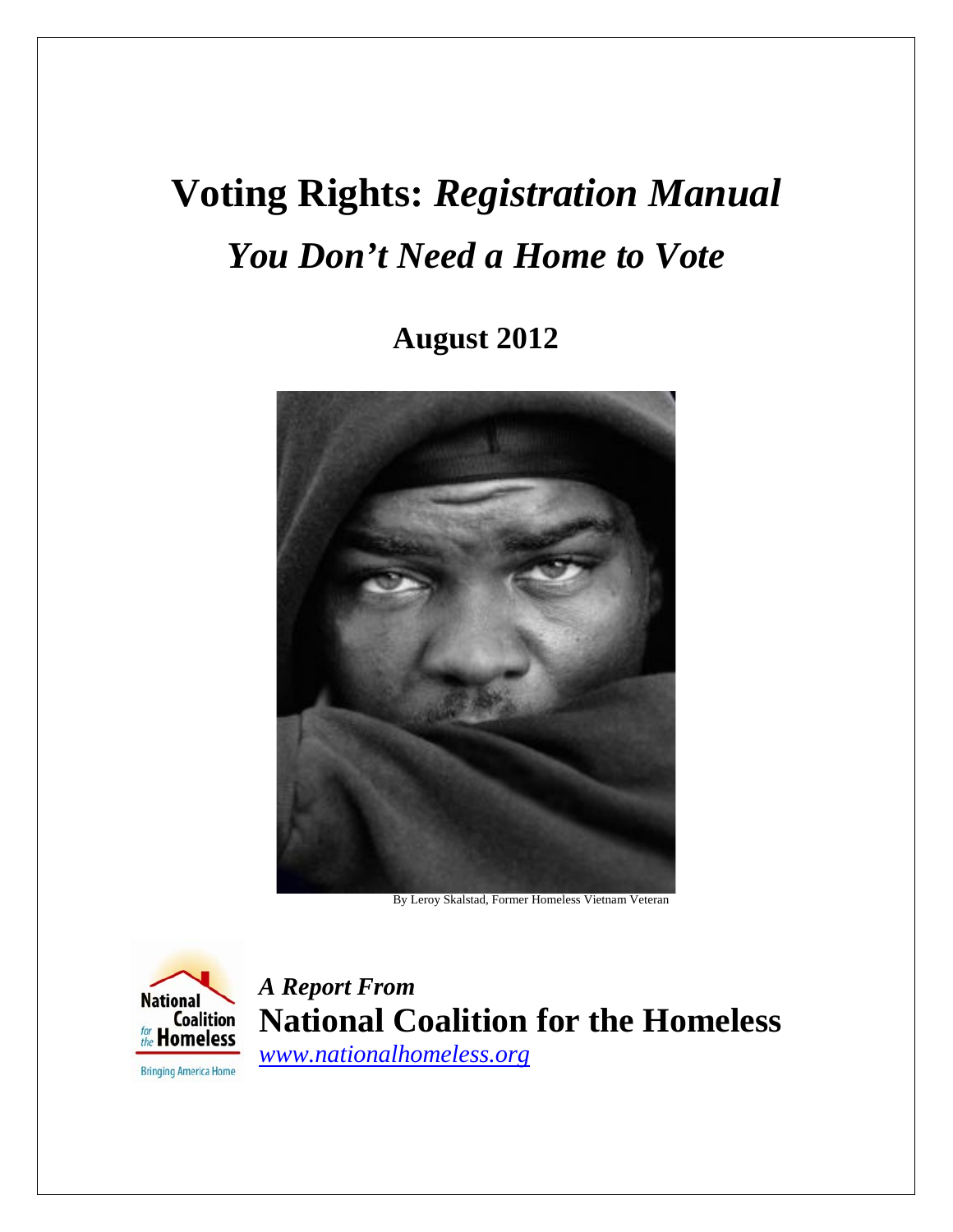# **The Strength to End Homelessness Lies in the Power of YOUR Vote!**

There isn't a way that I can encourage America's homeless to vote.

There isn't a way that I can encourage America's homeless.

There isn't a way that I can encourage America.

There isn't a way that I can encourage.

There isn't a way that I can.

There isn't a way.

There is.



*A Report From*  **National Coalition for the Homeless 2012 Voting Rights Registration Manuel** 

National Coalition for the Homeless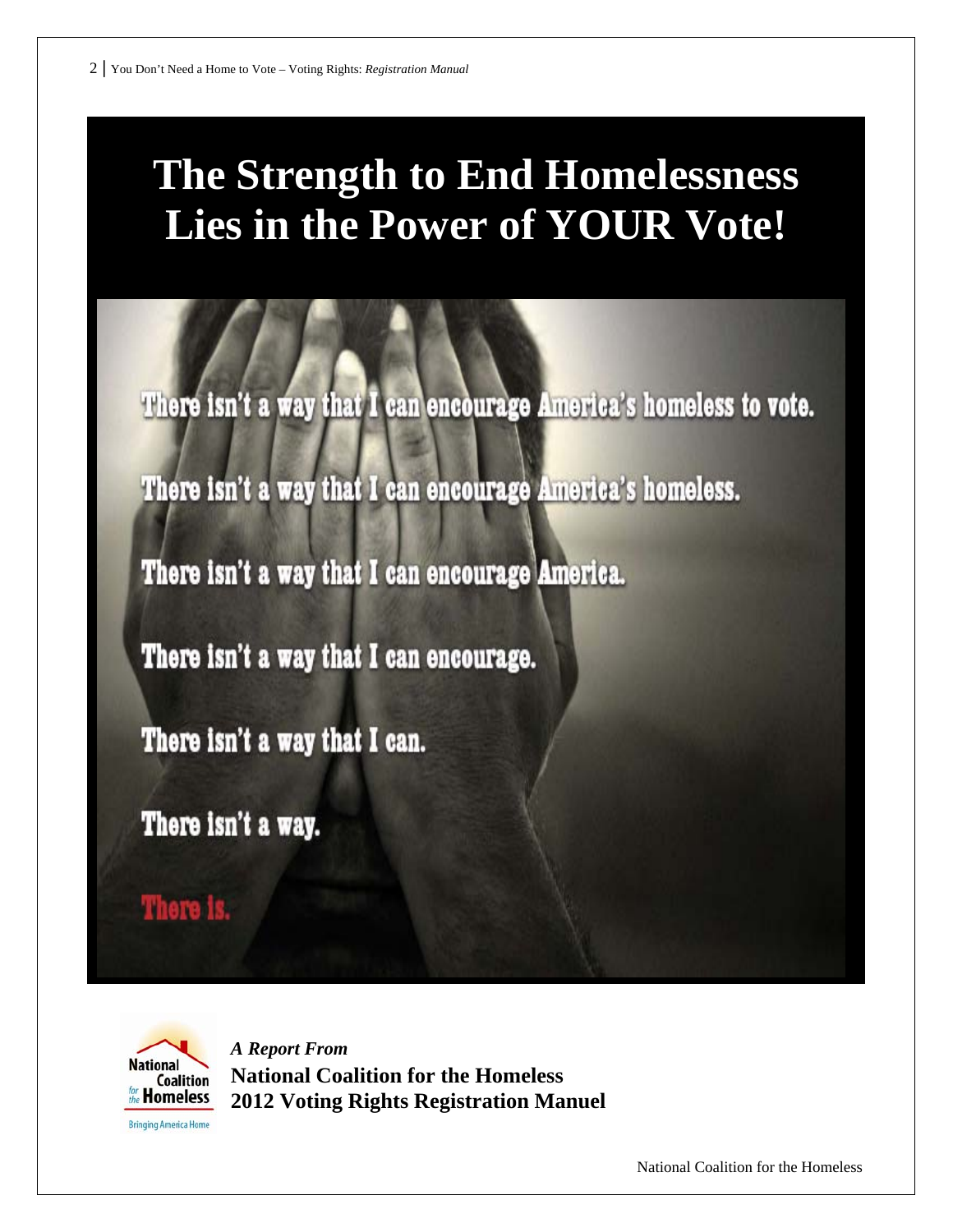## **Acknowledgement**

The National Coalition for the Homeless would like to give special acknowledgment to our interns: **Jake Walters** (Amherst College) for his dedication and assistance as lead editor of this report and to **Alison Dinmore** (Pacific School Law School), **Lauren Karl** (Allegheny College), **Jesica Ray** (Dickinson College), **Kelsi Sullivan** (Holy Cross University) who provided careful and diligent editing for this report. All errors and omissions are the sole responsibility of NCH's senior staff who have provided final reviews of this report.

Many thanks to those who contributed directly or indirectly by providing additional research and support including NCH's staff, board, fellows, interns, volunteers, un-housed & housed members of the National Coalition for the Homeless for their hard work and dedication on this report and in the fulfillment of our mission.

### **The National Coalition for the Homeless**

The National Coalition for the Homeless, founded in 1982, works to bring about social change necessary to prevent and end homelessness and to protect the rights of people experiencing homelessness. NCH achieves this by engaging our membership in policy advocacy, capacity building, and sharing solutions to homelessness with the greater community. NCH is a national network of people who are currently or formerly homeless, activists and advocates, service providers, and others committed to ending homelessness. NCH is committed to creating the systemic and attitudinal changes necessary to prevent and end homelessness and working to meet the immediate needs of people who are currently experiencing homelessness.



*A Report From*  **National Coalition for the Homeless**  2012 Voting Rights Registration Manuel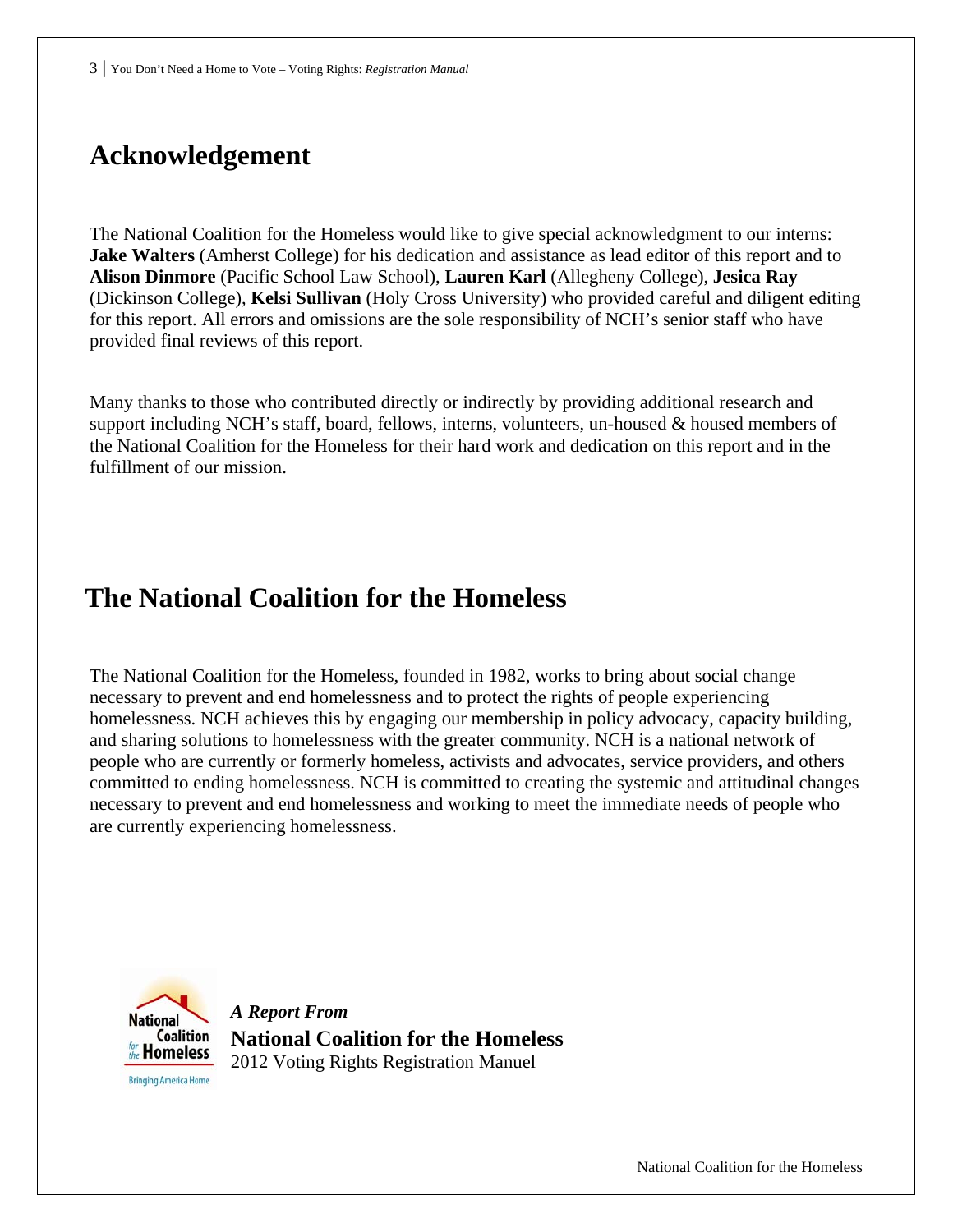## **Senior Management, Washington, DC Headquarters**

**Neil J. Donovan**  Executive Director

**Megan Hustings**  Administrative Officer

**Sherry Lindquist**  Administrative Assistant **Michael Stoops**  Director of Community Organizing

**Brian Parks**  Project Leader, AmeriCorps VISTA

### **National Field Staff**

**Sean Dollard** AmeriCorps\*VISTA (Miami, FL)

**Alicia Olexia**  AmeriCorps\*VISTA (West Palm Beach, FL)

**Chad McMillion** AmeriCorps\*VISTA (West Palm Beach, FL)

**Michael Jefferson** AmeriCorps\*VISTA (Baltimore, MD)

**David Justiniano**  AmeriCorps\*VISTA (Murdock, FL)

**Jorge De La Paz** AmeriCorps\*VISTA (Miami, FL)

**Sumita Dutta** AmeriCorps\*VISTA (New Orleans, LA)

**Gabriella Alessi- Friedlander** AmeriCorps\*VISTA (New Orleans, LA)

**Paul Garner**  AmeriCorps\*VISTA (Memphis, TN)

**Lyn Radke**  AmeriCorps\*VISTA (Spartanburg, SC) **Phylicia Christian** AmeriCorps\*VISTA (Jacksonville, FL)

**Celia Caffery** AmeriCorps\*VISTA (Hartford, CT)

**Junius Hughes** AmeriCorps\*VISTA (Hartford, CT)

**Ashleigh Eubanks**  AmeriCorps\*VISTA (Hartford, CT)

**Olivia Gardner** AmeriCorps\*VISTA (Richmond, VA)

**Michelle Hammond** AmeriCorps\*VISTA (Murdock, FL)

**Kristie Moreno** AmeriCorps\*VISTA (Boston, MA)

**Christina Smith** AmeriCorps\*VISTA (Boston, MA)

**Melissa Billingsley** AmeriCorps\*VISTA (Miami, FL)

**Portia Dudley** AmeriCorps\*VISTA (Miami, FL)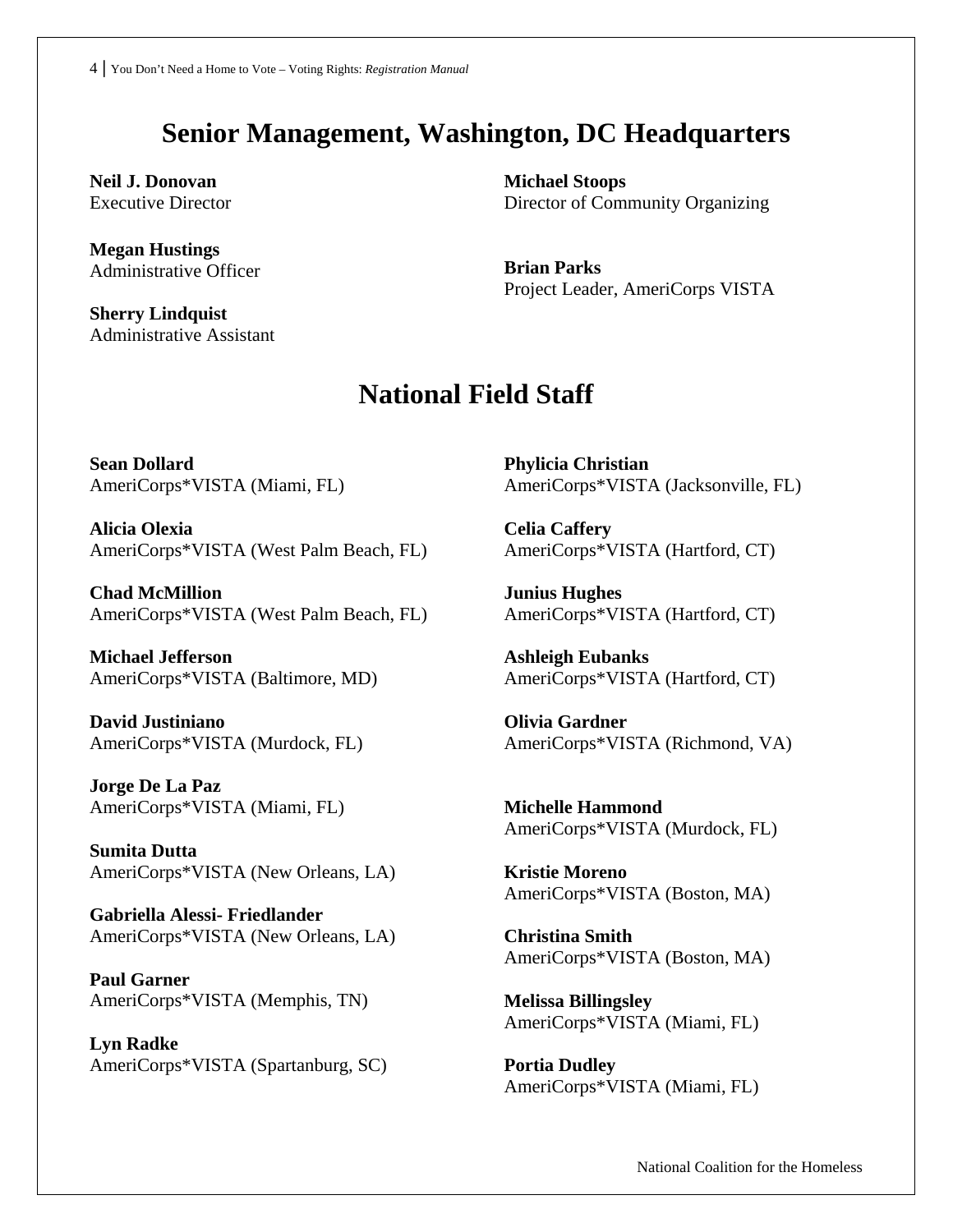**Lily Hannigan** AmeriCorps\*VISTA (New Orleans, LA)

**Keisha Willis** AmeriCorps\*VISTA (New Orleans, LA)

**Catherine Elsby** AmeriCorps\*VISTA (New Orleans, LA)

**Shechaniah Riley** AmeriCorps\*VISTA (New Orleans, LA)

**Kenneth Roques** AmeriCorps\*VISTA (New Orleans, LA)

**Matthew Reese** AmeriCorps\*VISTA (New Orleans, LA)

**Stephanie Sheeley** AmeriCorps\*VISTA (New Orleans, LA)

**John Harris** AmeriCorps\*VISTA (Washington, DC)

**Rebecca Stewart** AmeriCorps\*VISTA (Washington, DC) **Debra Rocco** AmeriCorps\*VISTA (Hollywood, FL)

**Brenda Lias** AmeriCorps\*VISTA (Hollywood, FL)

**Tony Sakis** AmeriCorps\*VISTA (Key West, FL)

**Alisa Bazo** AmeriCorps\*VISTA (Key West, FL)

**Devon Williams** AmeriCorps\*VISTA (Atlanta, GA)

**Allison Tyler** AmeriCorps\*VISTA (Ft. Myers, FL)

**MaJunta Bulovic** AmeriCorps\*VISTA (Ft. Myers, FL)

**Allison Winston** AmeriCorps\*VISTA (Nashville, TN)

**Kelly Hunter**  AmeriCorps\*VISTA (Murdock, FL)

**Becky Taylor** AmeriCorps\*VISTA (Bradenton, FL)

### **2012 Summer Internship Program**

**Alison Dinmore** Univ. o/t Pacific Law School **Lauren Karl** Allegheny College **Noelle Lang**e Guilford College **Sahana Malik** Univ. of Michigan **Marc McCue**, California State Univ. Fullerton **Katherine Nguyen** Rutgers University

**Jesica Ray** Dickinson College **Meghana Sthanam** Vanderbilt Univ. **Zach Stone** Colorado College **Kelsi Sullivan** Holy Cross Univ. **Jake Walters** Amherst College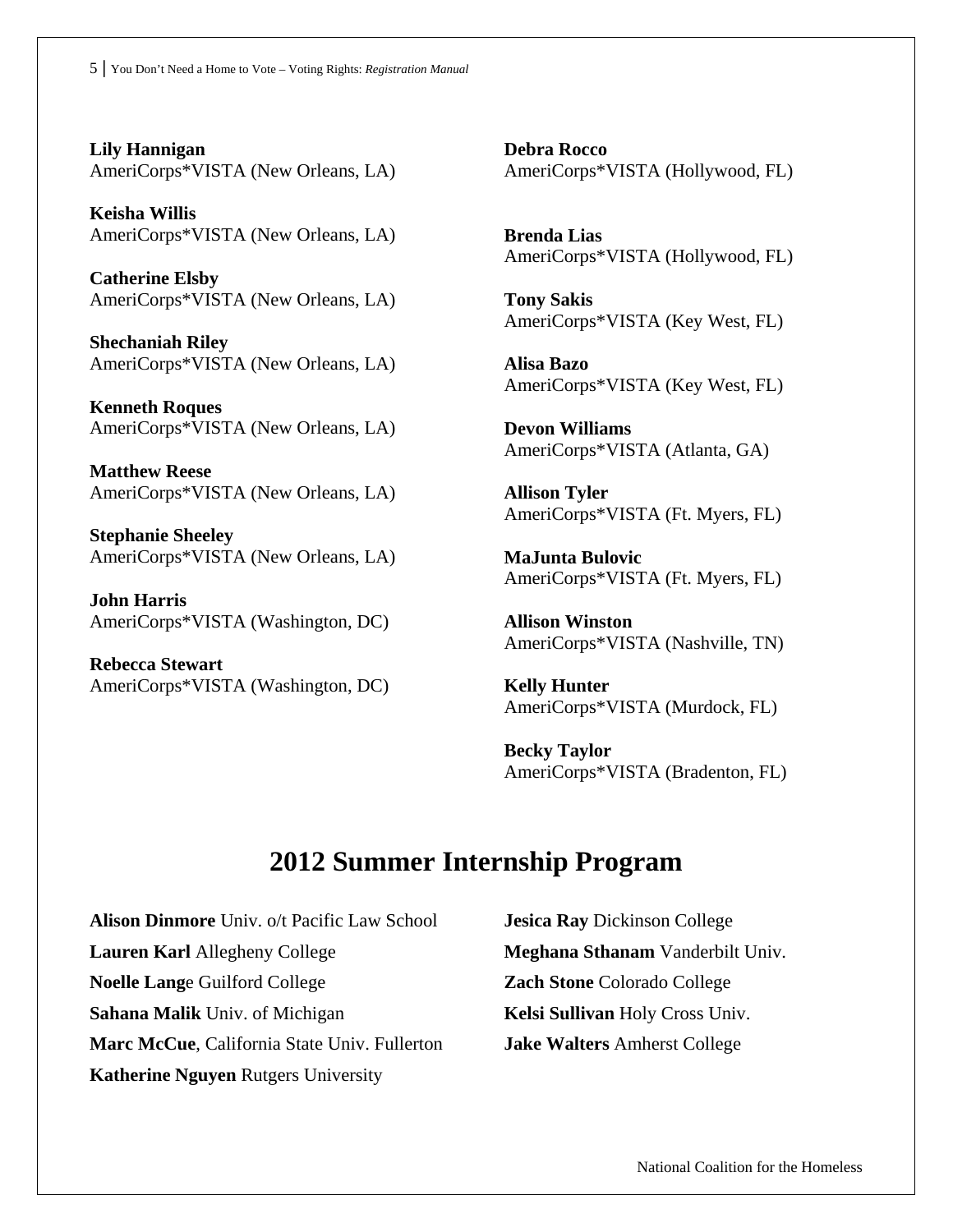### **Board of Directors**

#### **OFFICERS**

**John Parvensky President**  Colorado Coalition for the Homeless Denver, CO

**Joe Finn Vice President**  Massachusetts Housing Shelter Alliance Boston, MA

**Patrick Markee Treasure**  Coalition for the Homeless, Inc New York, NY

**Barbara Anderson Secretary**  Haven House Services Jeffersonville, IN

#### **DIRECTORS**

**Anita Beaty**  Metro Atlanta Task Force for **Homelessness** Atlanta, GA

**Michael D. Chesser**  Upstate Homeless Coalition of South Carolina Greenville, SC

**Chandra Crawford**  UNITY of Greater New Orleans New Orleans, LA

**Brian Davis**  Northeast Ohio Coalition for the Homeless Cleveland, OH

**Sherri Downing**  Montana Council on Homelessness Helena, MT

**Bob Erlenbusch**  Sacramento Hunger Coalition Sacramento, CA

**Hugh Grogan**  Minnehaha County Department of Human Services Sioux Falls, SD

**Jeremy Haile**  Lawyer Washington, DC

**Laura Hansen**  Coalition to End Homelessness Fort Lauderdale, FL

**Tina Hayward**  Partners to End Homelessness Vicksburg, MS

**Rey Lopez**  The King's Outreach Cabot, AR

**Phoebe Nelson**  Women's Resource Center of North Central Washington Wenatchee, WA

**Gordon Packard**  Primavera Foundation Tucson, AZ

**Phillip Pappas**  Pittsburgh, PA

**Glorin Ruiz Pastush**  La Fondita de Jesus San Juan, PR

**Louisa Stark**  Phoenix Consortium for the Homeless Phoenix, AZ

**Ivette Perez Toro**  Corporation La Fondita de Jesus San Juan, Puerto Rico

**Richard Troxell**  House the Homeless, Inc. Austin, TX

**Matias J. Vega, M.D.**  Albuquerque Health Care for the **Homeless** Albuquerque, NM

**Yvonne Vissing**  Salem State College Salem, MA

**Donald Whitehead**  Faces of Homelessness Speakers' Bureau Washington, DC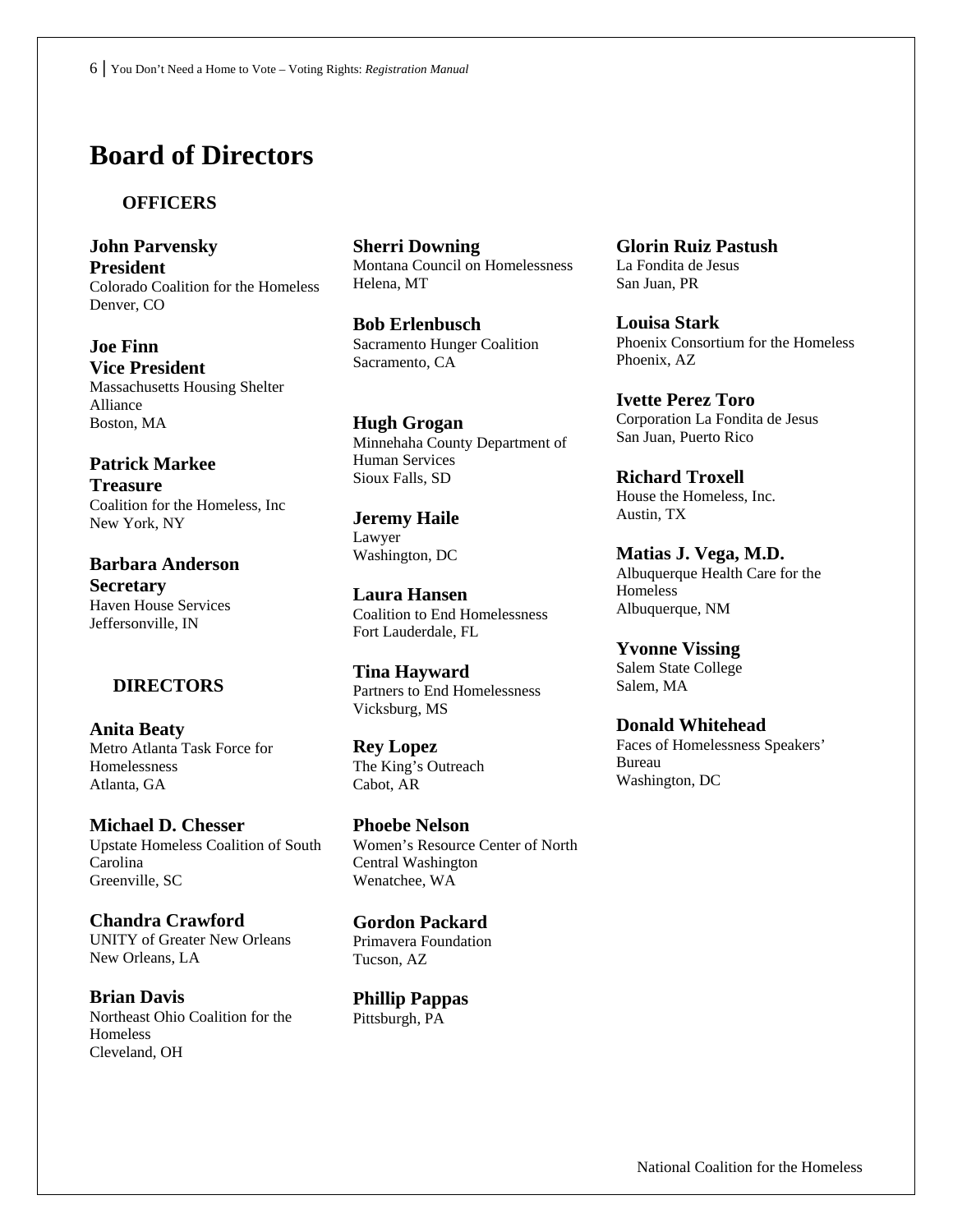# **Table of Contents**

| Acknowledgements |                                                                       |    |  |
|------------------|-----------------------------------------------------------------------|----|--|
| Introduction     |                                                                       |    |  |
| $\bf{I}$         | <b>Voter Registration Initiatives</b>                                 |    |  |
|                  | Overcoming Agency Resistance                                          | 10 |  |
|                  | Frequently Asked Questions by Organizations about Voter Registration. | 11 |  |
|                  | Incorporating Voter Registration into the Intake Process              | 14 |  |
|                  | Conducting a Successful Voter Registration Drive                      | 16 |  |
|                  | Overcoming Resistance by Individuals                                  | 17 |  |
|                  | Frequently Asked Questions by Individuals                             | 20 |  |
|                  | <b>Conducting a Voter Registration Party</b>                          | 24 |  |
|                  | <b>Registering Tenants to Vote</b>                                    | 25 |  |
| $\mathbf{I}$     | <b>Voter Education Initiatives</b>                                    | 26 |  |
|                  | Having Candidates Volunteer at Your Agency                            | 26 |  |
|                  | Holding a Candidate Forum on Housing and Homelessness                 | 28 |  |
|                  | Media Tips for Hosting Events                                         | 35 |  |
|                  | Letter Writing Power Hour                                             | 37 |  |
| Ш                | <b>Get Out the Vote</b>                                               |    |  |
|                  | Leading Up to Election Day                                            | 39 |  |
|                  | On Election Day                                                       | 40 |  |
|                  | Voting & Registration Information Flyer                               | 41 |  |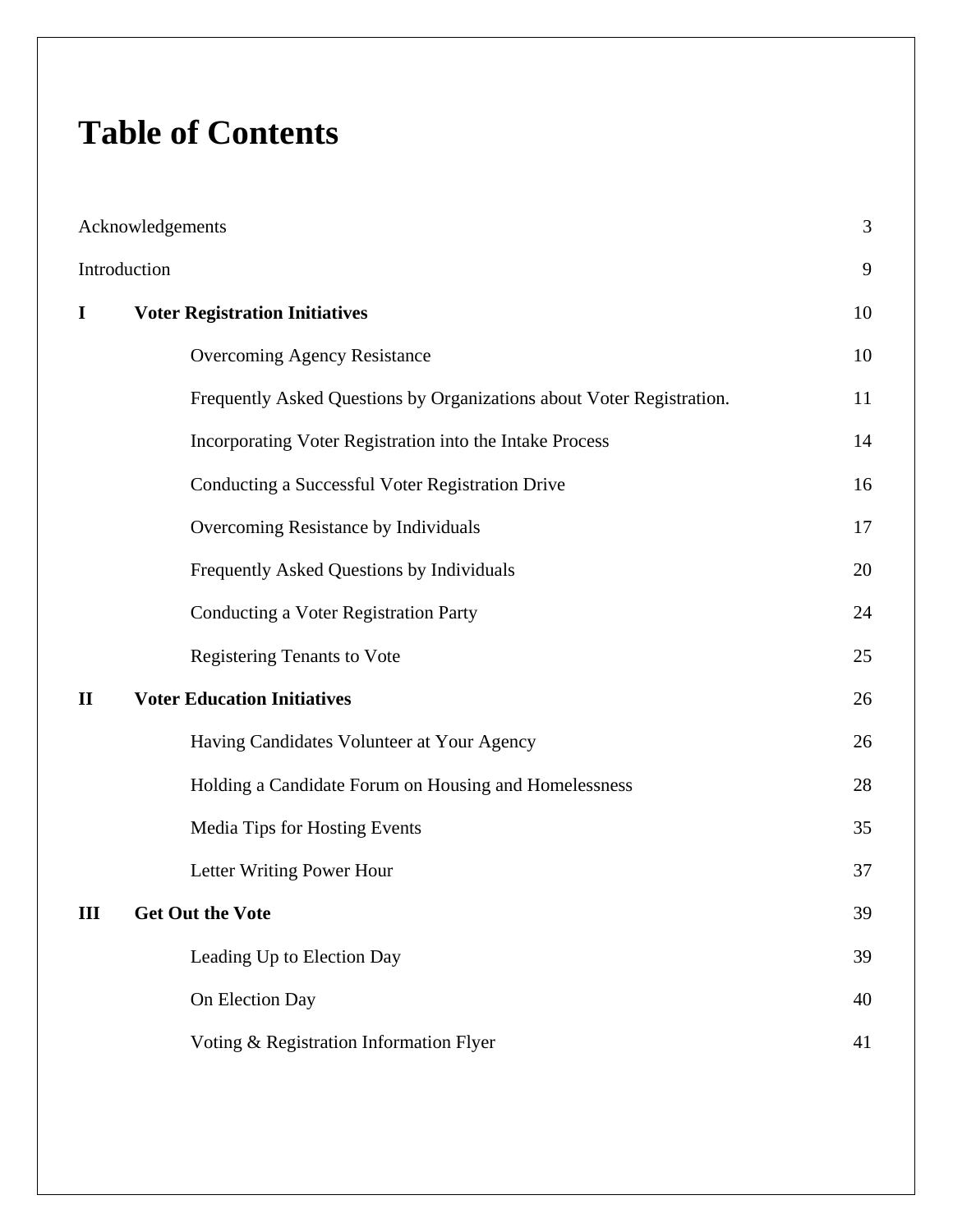| IV | <b>Legal Issues &amp; Rights</b>                      |                                                                                         |    |
|----|-------------------------------------------------------|-----------------------------------------------------------------------------------------|----|
|    |                                                       | Legal Issues and Practical Barriers to Voting for Homeless People                       | 42 |
|    |                                                       | State-by-State Chart of the Homeless People's Voting Rights                             | 44 |
|    | State-by-State Chart of Disenfranchisement Categories |                                                                                         |    |
|    |                                                       | State-by-State Chart of Registration Deadlines & Residency Requirements                 | 48 |
|    |                                                       | Federal, State and Local Election Information for Voter Registration and Identification | 50 |
|    |                                                       | State-by-State Chart of ID Requirements                                                 | 51 |
|    |                                                       | <b>Detailed State ID Requirements</b>                                                   | 53 |
|    | Court Decisions on Homeless People's Voting Rights    |                                                                                         |    |
|    | Appendix I                                            | Sample Phone Script                                                                     | 76 |
|    | Appendix II                                           | <b>Sample Invitation Letter</b>                                                         | 77 |
|    |                                                       | Appendix III Sample Media Advisory                                                      | 78 |
|    |                                                       | Appendix IV Sample News Release                                                         | 79 |
|    | Appendix V                                            | National and State Resources                                                            | 80 |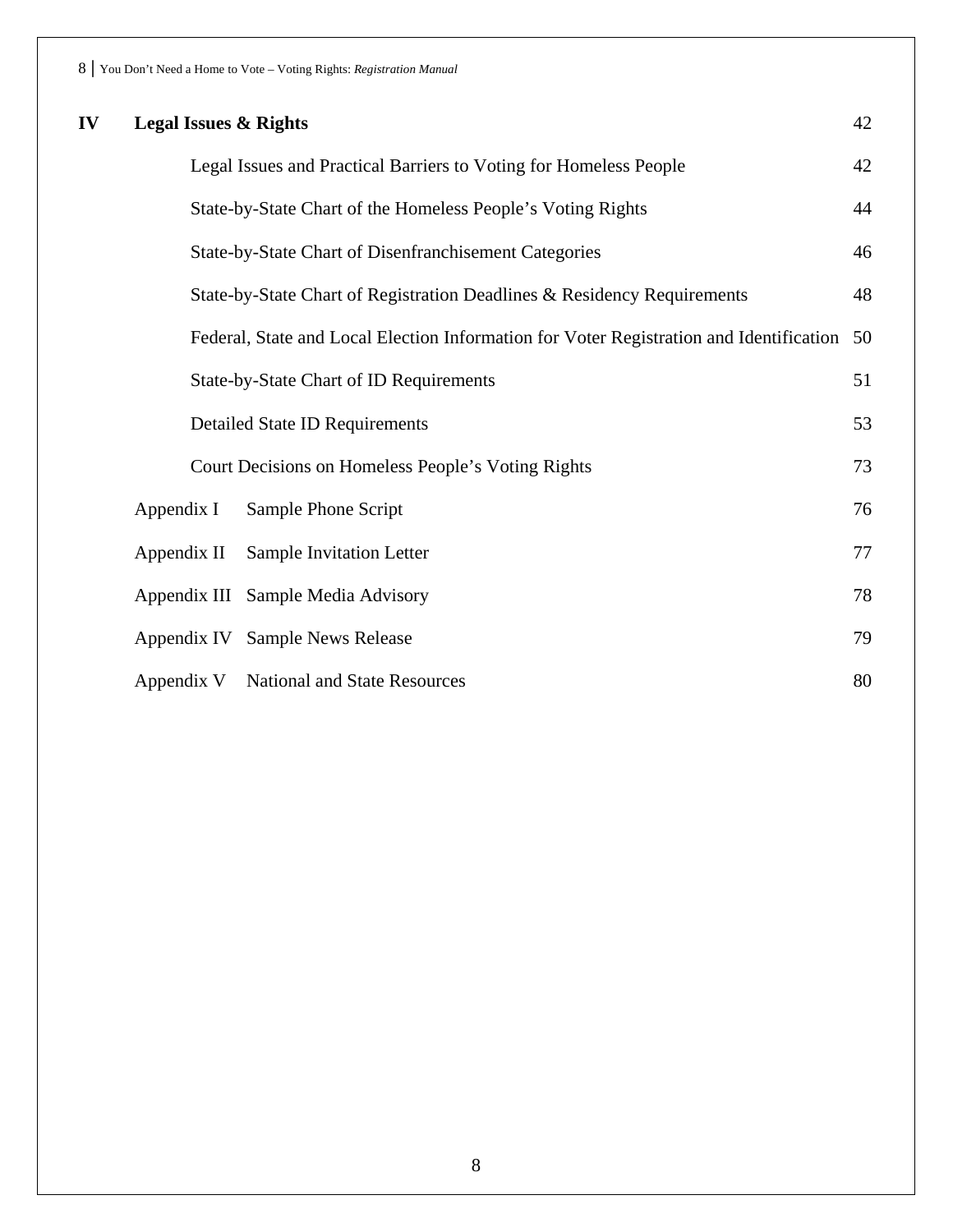# **Introduction**

Equal access to the right to vote is a crucial part of maintaining a true democracy. Voting allows people to play a part in deciding the direction of their communities by voicing their opinion on issues that are important and relevant to their lives. Each election, low income and homeless individuals vote at a lower rate than people with higher incomes, despite the fact that many policy decisions directly impact people who are economically disadvantaged. Currently, issues such as raising the minimum wage and funding certain social welfare and housing programs are being debated in the U.S. Congress and in communities around the country. In order for our government to truly represent the people, citizens must vote-- especially those who are economically disadvantaged.

For years, homeless citizens have faced obstacles to registering. In the 1984 case Pitts v. Black, 608 F.Supp. 696 (S.D.N.Y. 1984), a federal court in New York explicitly found that homeless persons could not be denied the right to vote just because they did not live in a traditional residence. Courts deciding subsequent cases from around the country came to similar conclusions. Although it has been established that homeless individuals do not need to live in a traditional residence to register to vote, other obstacles remain. Today, many homeless and low income individuals may not have the appropriate identification documents required by some states to register or to vote. Furthermore, many individuals who are experiencing homelessness may lack the resources to educate themselves about candidates or may not be able to get to the polls on Election Day.

 To overcome these obstacles and encourage greater voter participation among low income and homeless citizens, the National Coalition for the Homeless and other national advocacy groups are collaborating to co-sponsor National Homeless and Low Income Voter Registration initiatives such as the National Homeless and Low-Income Voter Registration Week on September 30 – October 6, 2012. This manual seeks to promote voting access for low income and homeless persons to ensure that people who are economically disadvantaged maintain an active role and voice in shaping their future. The manual is designed to provide ideas to help overcome the many obstacles that prevent people experiencing homelessness from becoming registered, active voters. In the manual we outline multiple strategies to register, educate, and mobilize voters. We also provide information about common legal issues facing homeless voters, several State-by-State Charts of Homeless People's Voting Rights, and selected court decisions that have expressly protected homeless persons' voting rights. By working together with homeless persons, low income individuals, and advocates around the country, our organization hope to help homeless and low income persons make their voices heard on Election Day.

**The National Coalition for the Homeless does not support or oppose any political candidate or party. Our informational materials are strictly for educational purposes and suggest no endorsement, bias, or preference. Citizens make their electoral decisions based on a broad range of information. Nothing in this guide to organizing a Candidates' Forum is meant to suggest that a person's vote should be cast on the basis of a single issue or event.** 

**NOTE: All voter registration services by 501(c)(3) organizations must be** *non-partisan***. Nonpartisan means that the activity or program shall not be influenced by, affiliated with, or supportive of the interest or policies of any political party or candidate. Support for candidates of two different parties in an election ("bipartisanship") is not a non-partisan activity.**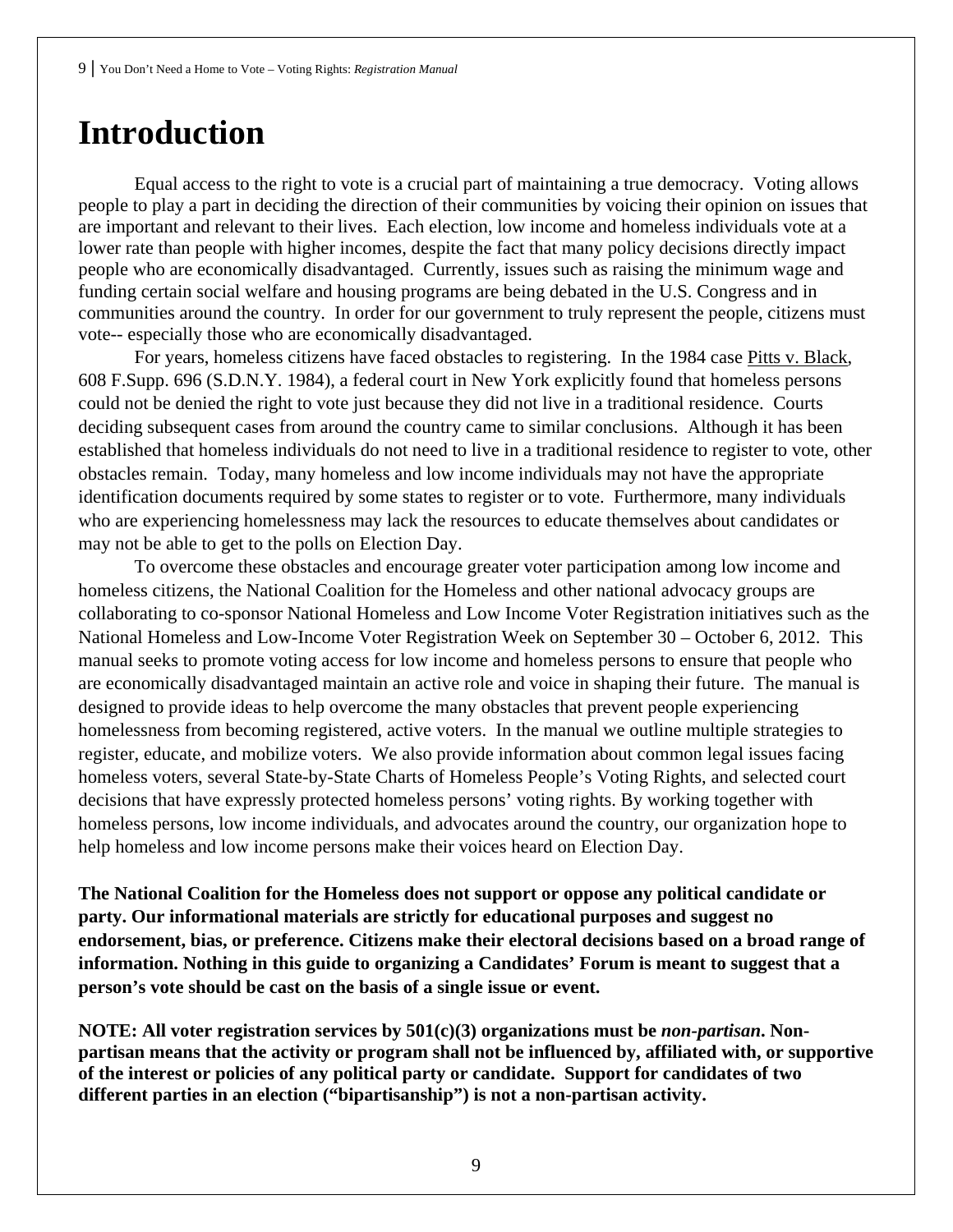# **I Voter Registration Initiatives**

# **Overcoming Agency Resistance**

#### **"My agency is not allowed to participate in voter registration."**

Non-profit, 501(c)(3) organizations can operate voter registration drives if they do so in a non-partisan manner. In fact, the National Voter Registration Act encourages all non-governmental entities to register their clients. As a non-profit, you cannot take a position on candidates, but you can register people to vote.

#### **"My agency does not have the staff, volunteers, or the time to participate in voter registration."**

If you are not in a position to conduct an actual voter registration drive, you can help register voters as part of your regular work. Here are some ideas to conduct voter registration besides a drive:

- Incorporate voter registration into your intake or interview process (see pg. 11 for advice on conducting registration in this manner).
- Have registration forms readily available if not integrating it into your intake process.
- Having a voter registration party after hours or for lunch is easier than conducting an intense voter registration drive throughout an afternoon or an entire day (see pg. 21 for more advice on voter registration parties).
- Combine a voter registration drive with a candidate volunteer day, which will also bring media coverage to your organization. Although this is time intensive, this will possibly bring a lot of publicity (see pg. 23 for advice on having candidates volunteer at your organization).

#### **"Clients are not interested in the issues."**

Our experience is that clients want to vote and do vote if barriers to exercising this basic right are removed. Our clients are often disconnected from community life. Voting helps them reconnect with their community in a positive way.

#### **"OK, I am convinced. What else can I do?"**

Here are a few ideas. Call The National Coalition for the Homeless at 202-462-4822 if you want more information or assistance.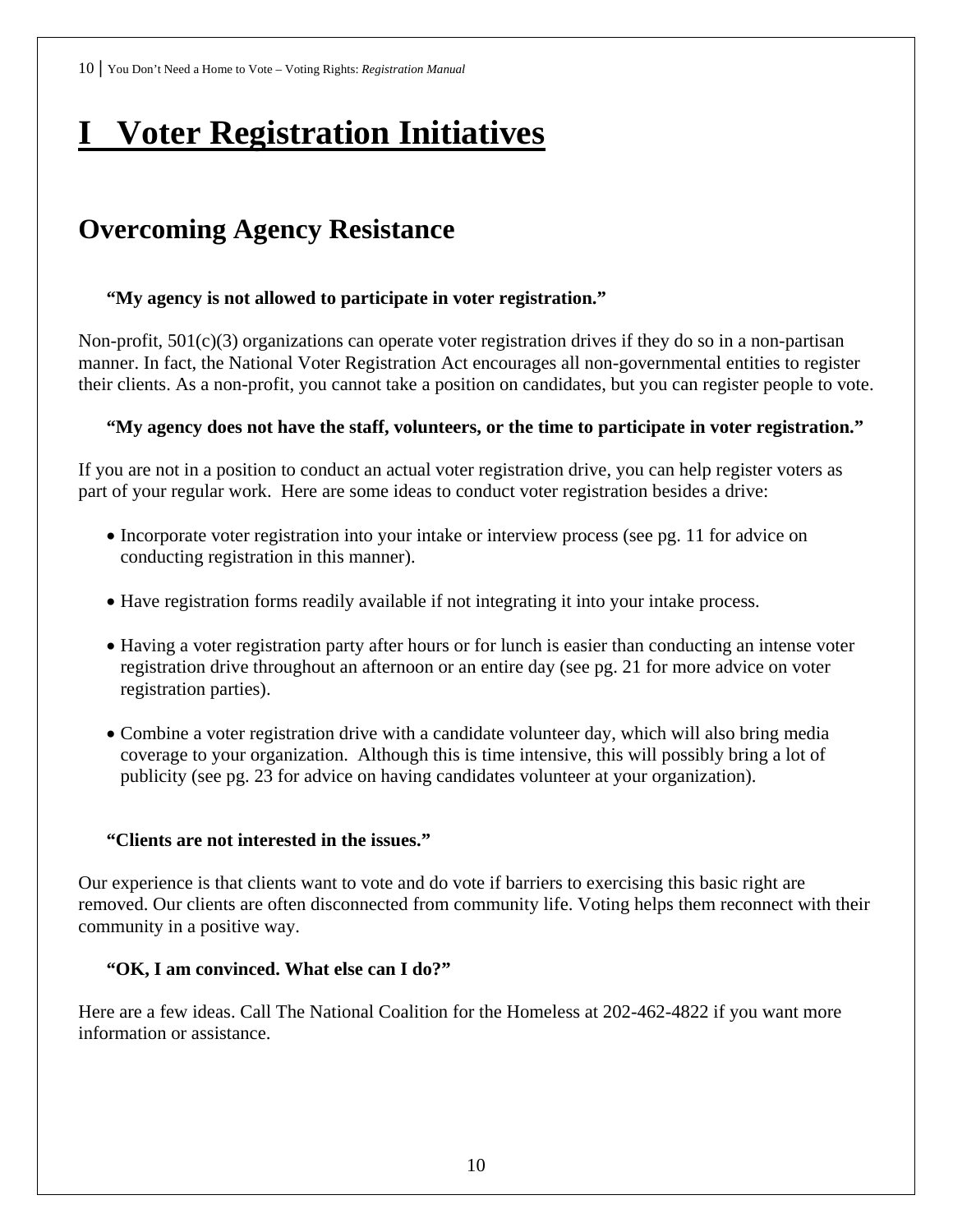- Let your clients use your agency as a mailing address for their sample and/or absentee ballots.
- Call your county elections office and find out if your agency can become a polling site on Election Day.
- Provide transportation to a polling site on Election Day.
- Organize a candidates' forum and ask the candidates to address your issues.
- Help clients to organize a candidates' forum in your community.
- Talk to your peers in other non-profits, and encourage them to involve their clients in the democratic process.

## **Frequently Asked Questions by Organizations about Conducting Voter Registration**

#### **Can my 501(c)(3) organization work in conjunction with other groups that conduct voter registration, education, and "Get Out the Vote" programs?**

Yes, so long as the effort is non-partisan. Participating organizations and individuals cannot make any statements in support of or in opposition to any particular candidate or party, nor carry on any other activity designed to reflect a preference or recommendation for any political candidate or party.

#### **How much time after the drive do I have to send in the completed forms?**

Usually, states require the completed forms to be sent in no later than a few days after completion of the forms.

#### **May I send photocopies of voter registration forms to the elections office?**

No. For the purposes of a voter registration drive, the actual form received from the elections office must be filled out and mailed. However, an individual may print a voter registration form off the Internet and mail it to the county election office.

#### **May I refuse to give any eligible voter a registration form?**

No. You must give a registration form to any person eligible to vote.

#### **May I attach any flyers or other information to the registration forms?**

No. You may not attach anything to the voter registration forms when you are handing them out.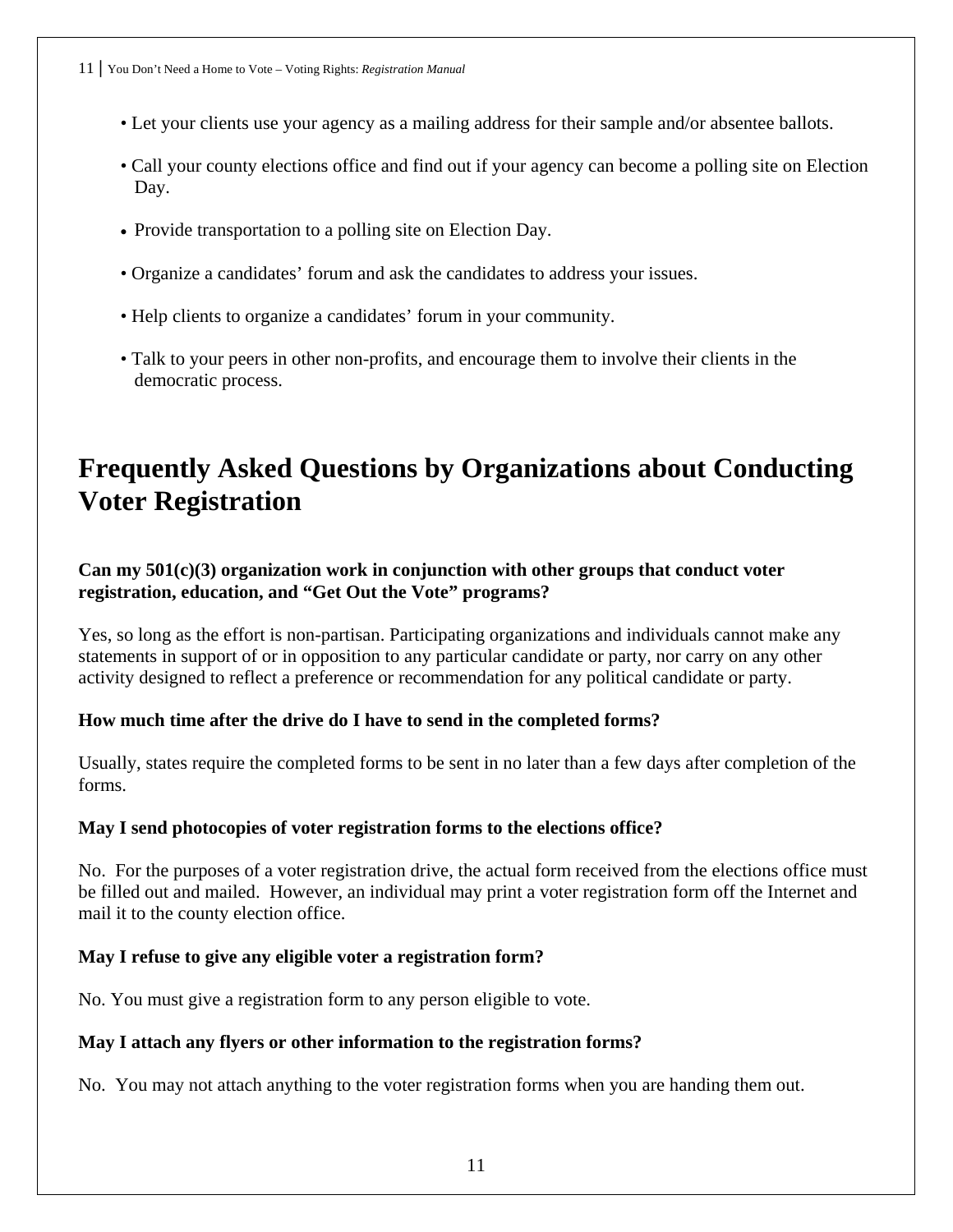#### **Can vehicles owned by nonprofit organizations be used to transport voters to the polls? Can drivers employed by the organization transport voters to the polls?**

Yes, to both questions. You can even affix non-partisan messages to vehicles encouraging voters to go to the polls. However, make certain that the vehicles and the drivers do not have any partisan literature, buttons, posters, flyers, bumper stickers or other political propaganda endorsing a particular candidate or party.

#### **Can a staff person registering voters at a 501 (c)(3) agency wear a button or put a bumper sticker on his/her car that has the name of a favored candidate?**

No, not while registering voters.

#### **Can rewards like balloons or pens be given out after a person registers?**

Many states have laws against such "rewards." Check with the office of the Secretary of State in your state or county office.

#### **Can you give me some examples of what I am allowed to say while offering information to voters?**

#### **You can say:**

- "Public policy is decided at the polls. Take a position on health care, nutrition, and other issues affecting our families. Register to vote here today."
- "You can have an impact on the decisions affecting your life. Register to vote now."
- "Budget cuts are reducing services provided by this agency and many others. If you care about housing and day care, register to vote today."

#### **But, you cannot say:**

- "Support family values. Joe Smith in 2012. Register now,"
- "Stop the reactionary Congress. Elect John Arnold. Register here."
- "Budget cuts are reducing services provided by this agency. Register to vote here, and let the candidates know you will not take it anymore!"

Remember not to say anything partisan in any way during the drive! It is illegal.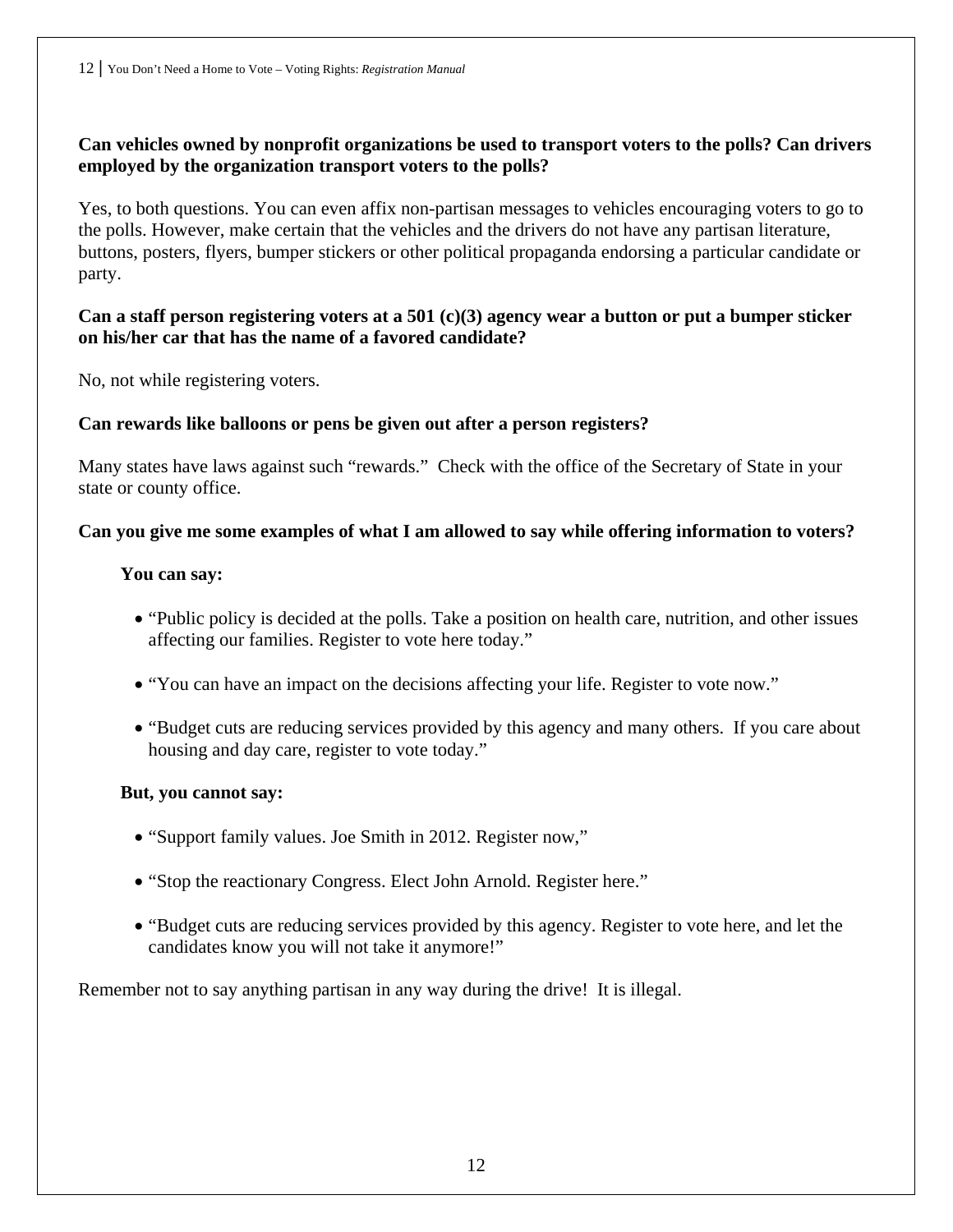#### **Does my organization have to become a deputy registrar to conduct a voter registration drive?**

Many states do not require any sort of registration or official representation. However, some states do require voter registration drives to be registered or require the presence of a deputy registrar at the drive. States requiring a deputy registrar or some other official allow anyone to be trained, usually in a short, one-time session, to conduct a proper registration drive. Other states may also require voter registration forms to be notarized. Please check with your Secretary of State's office or county elections office to see what rules your state has.

#### **When registering voters who are currently experiencing homelessness, what address should they provide on the registration form?**

Most states allow a shelter address, a description of a general location at which the individual usually spends the night, or even a drawn map to be recorded as an address. An address is needed primarily for assigning people precincts and mailing election information. Confirm what may be used as an address with your local elections office.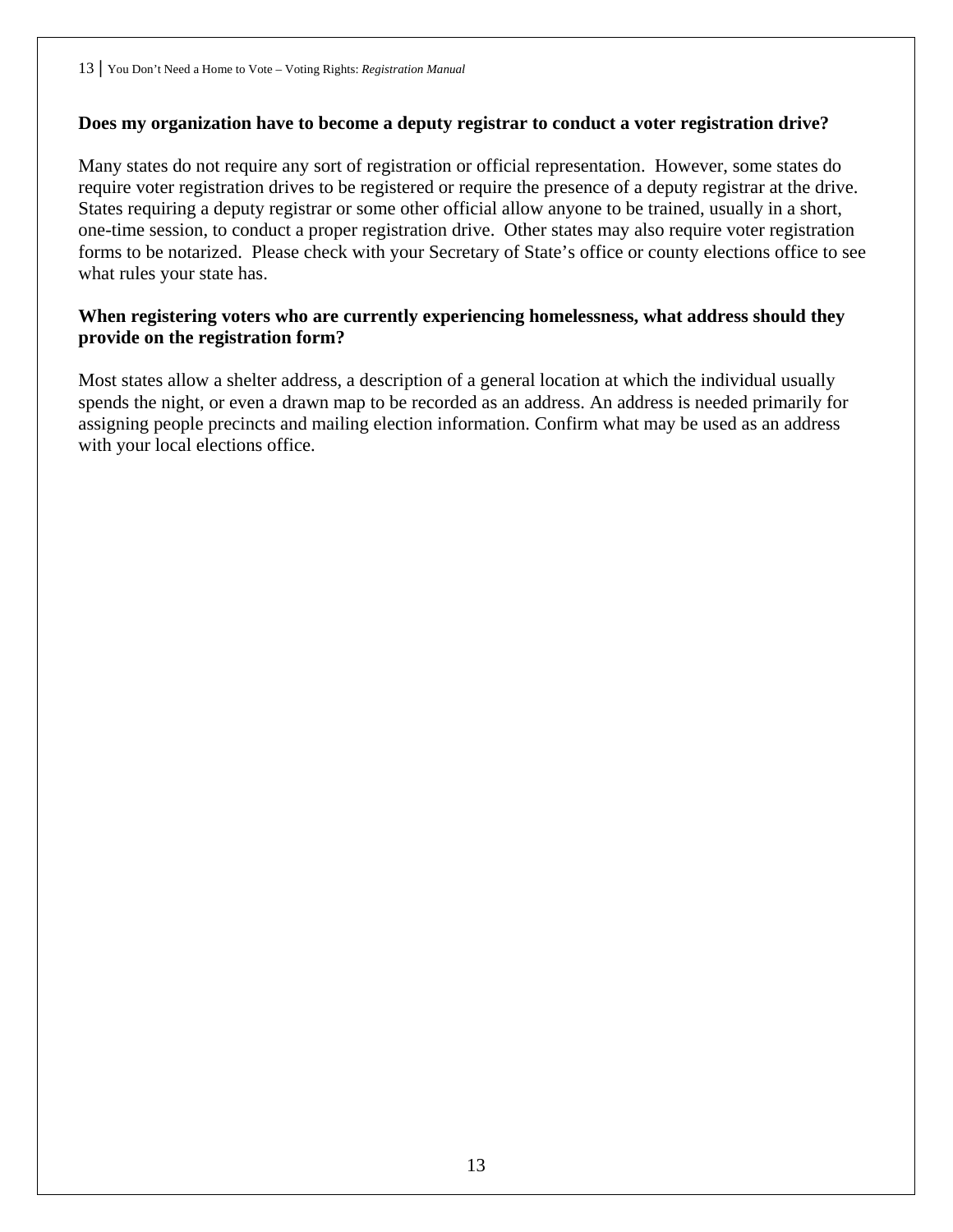# **Incorporating Voter Registration into the Intake Process**

While the National Voter Registration Act (NVRA)—better known as the "Motor Voter" law—allows people to register to vote at drivers' license and welfare offices, many people still may not have access to these offices to register to vote. For this reason, the NVRA encourages "all nongovernmental entities" to register their clients. This includes homeless shelters, drop-in centers, food pantries, soup kitchens, day care centers, child welfare agencies, and community health centers.

One easy way to register people to vote on a regular basis is to do so during the intake process - when a client first comes to your organization and is already filling out forms or providing necessary information to receive services.

Rules governing voter registration vary from state to state. Please check with your local or state elections office to ensure that your organization's voter registration process is conducted properly.

### **Four Simple Steps to Incorporate Voter Registration into the Intake Process:**

#### **1.** *Appoint a Voter Registration Coordinator.*

Appoint a staff person to coordinate the incorporation of voter registration into the intake process. The coordinator should:

- Contact the county elections office or the Secretary of State's office to get information on how to conduct voter registration during the intake process. S/he should: oobtain voter registration forms
	- ofind out voter requirements, such as voter eligibility, address, and identification requirements
	- ofind out how often completed forms should be mailed in (each week, every two weeks, etc.) and what the deadlines are for submitting forms before the next election
	- oobtain any voter education information, such as a map of the local precincts and polling places or sample ballots, that would be helpful for newly registered voters o obtain any other information necessary for the registration process
- Train the front desk staff on how to register voters and assist in voter registration based on the information you obtain from the county elections office or the Secretary of State's office.
- Coordinate the collection of voter registration data with the staff, including the number of voters the staff registered and the contact information for those registered.

#### **2.** *Make Voter Registration Part of Your Intake and Publicize It.*

Make sure clients know that being homeless does not exclude them from the democratic process.

- Post signs stating that clients have a right to vote, may register to vote here, and that they may use your organization's address as a mailing address when registering to vote.
- Amend agency intake forms and procedures to include the question, "If you are not registered to vote where you now live, would you like to register here today?"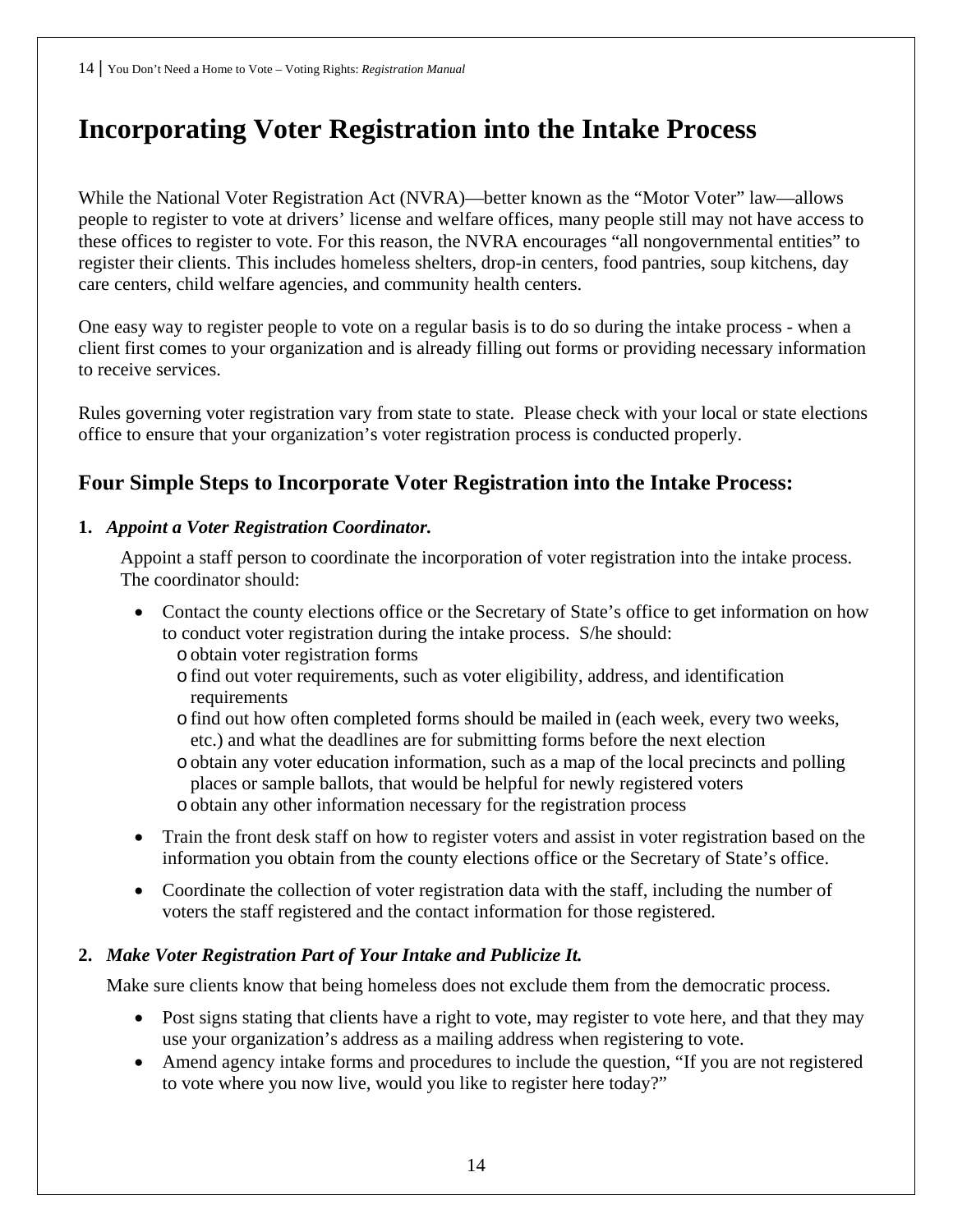• Ask whether the person has moved, changed names, been arrested, or done anything that could alter his/her status as a registered voter.

You may also want to hold periodic meetings with staff to discuss any problems that arise out of making registration a part of the intake process or to answer any questions the staff has about registration.

#### **3.** *Offer Clients Help in Filling Out Voter Registration Forms*

Based on the voter registration information you receive from your county elections office, train staff to determine eligibility of voters, assist those registering to vote, and address issues that may arise such as problems with identification documents.

Note:

- If a staff person fills out the registration form for someone who cannot read or write, then the staff person must sign the registration form in addition to the person registering to vote.
- The staff should check over the registration form after the client finishes filling it out to make sure all required information has been provided.
- Your organization should offer to mail the registration forms to the elections office or a staff person may take the forms to the office.

#### **4.** *Keep Track of Voter Registration Statistics*

Keeping track of the voters you have registered will help to streamline the registration process during intake and will provide valuable insight into challenges facing homeless voters. For instance, the data may identify particular problems with registering homeless voters or may indicate that registration efforts are highly successful. Ultimately, it will help in assessing any changes that need to be made to the registration process. Keep track of how many clients register to vote, are currently registered to vote, or do not want to vote. Also, be sure to gather contact information for those who register so that your organization may target them in your "get out the vote" campaign.

You will want to devise a system of data gathering that works for your organization. Perhaps gathering data from the front line staff each week or each month is more efficient for your organization. Otherwise, it may be easier to keep track of those registering to vote based on the registration forms your organization sends to the elections office.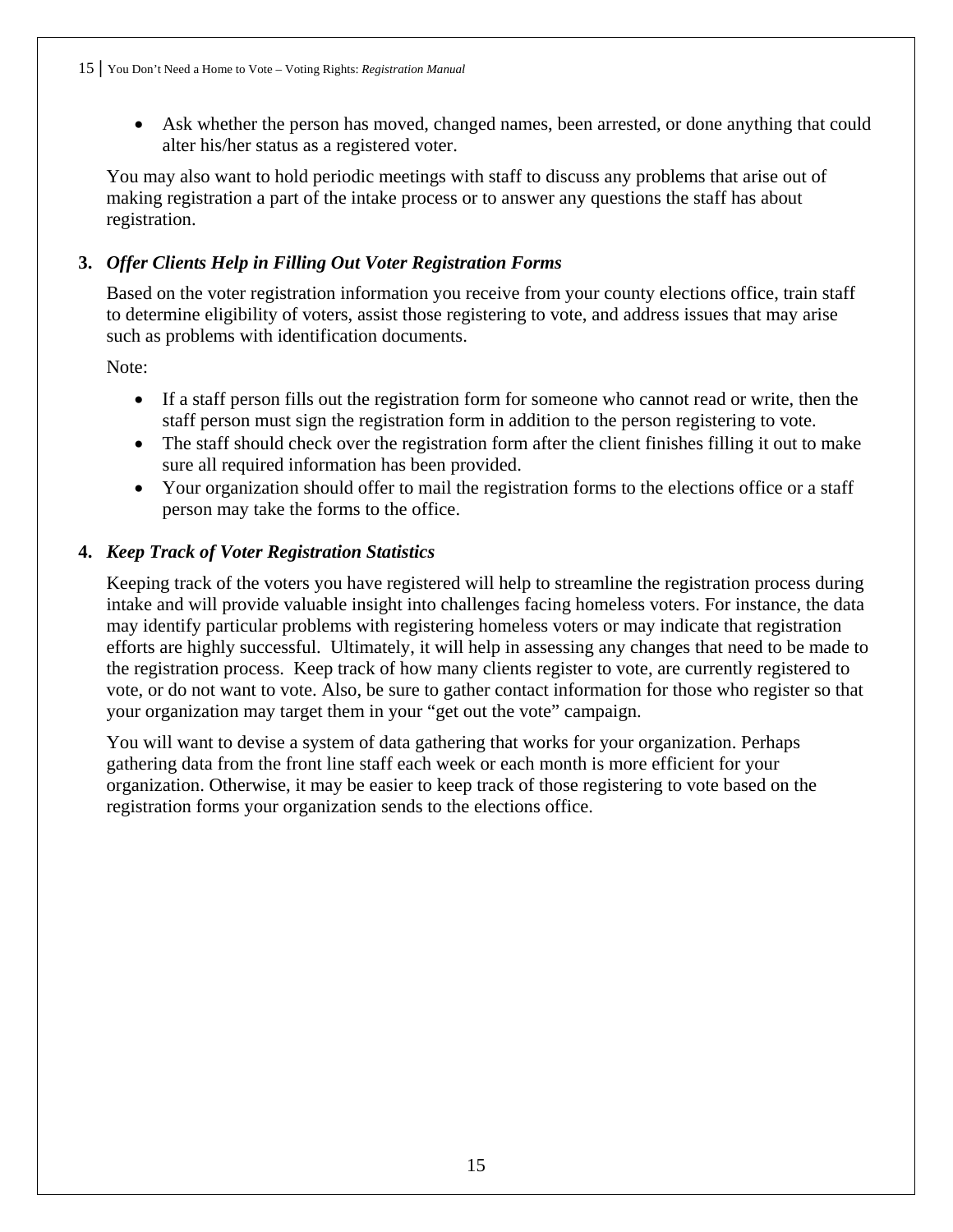# **Conducting a Successful Voter Registration Drive**

### Step 1: Develop a plan for your drive

- Appoint one person or a group of people to head up organization of the drive. This person/group should:
	- o Call the county elections office to find out the specifics of conducting a voter registration drive in your area, as requirements vary from state to state.
	- o Assign responsibilities to individuals to handle matters such as publicity, obtaining registration materials, and making arrangements pertaining to the site.
- Decide the day, location, and time for your voter registration drive.
- Have a registration table at a large event or conduct the drive on a special day to increase the number of voters you register.

#### Step 2: Prepare for and publicize the drive

- Obtain necessary registration materials like forms, pens, and clipboards.
- Obtain other materials like stickers, voting brochures, and polling place maps.
- Make arrangements for the drive including, arranging a location and food.
- Recruit some volunteers or other staff to help out with registration. Area high school or college students are a valuable resource to help with registration.
- Create flyers and posters to publicize the registration drive. Make sure that staff of your organization and the clients the organization serves is aware that a registration drive is coming up. Frequently, individuals experiencing homelessness are unaware that they are able to vote. In the buildup to the registration drive, you can inform people that even though they may not have a physical address they may still vote.

#### Step 3: Conduct the registration drive

- Have food available to attract passers-by and have stickers and other voting materials on hand to give out.
- Be ready to answer questions that people may have about registering. Refer to the frequently asked questions at the end of this section.
- Do not be shy. Ask everyone who passes by if they are registered to vote, would like to register to vote, or would like to re-register to vote. Try to find ways to overcome any excuses people give for not registering to vote.
- Check to see if the forms are filled out correctly.
- Offer to mail the completed forms.

#### Step 4: Get out the vote!

- Put flyers up in your organization to remind your clients to vote on Election Day.
- Hand out sample ballots at your organization.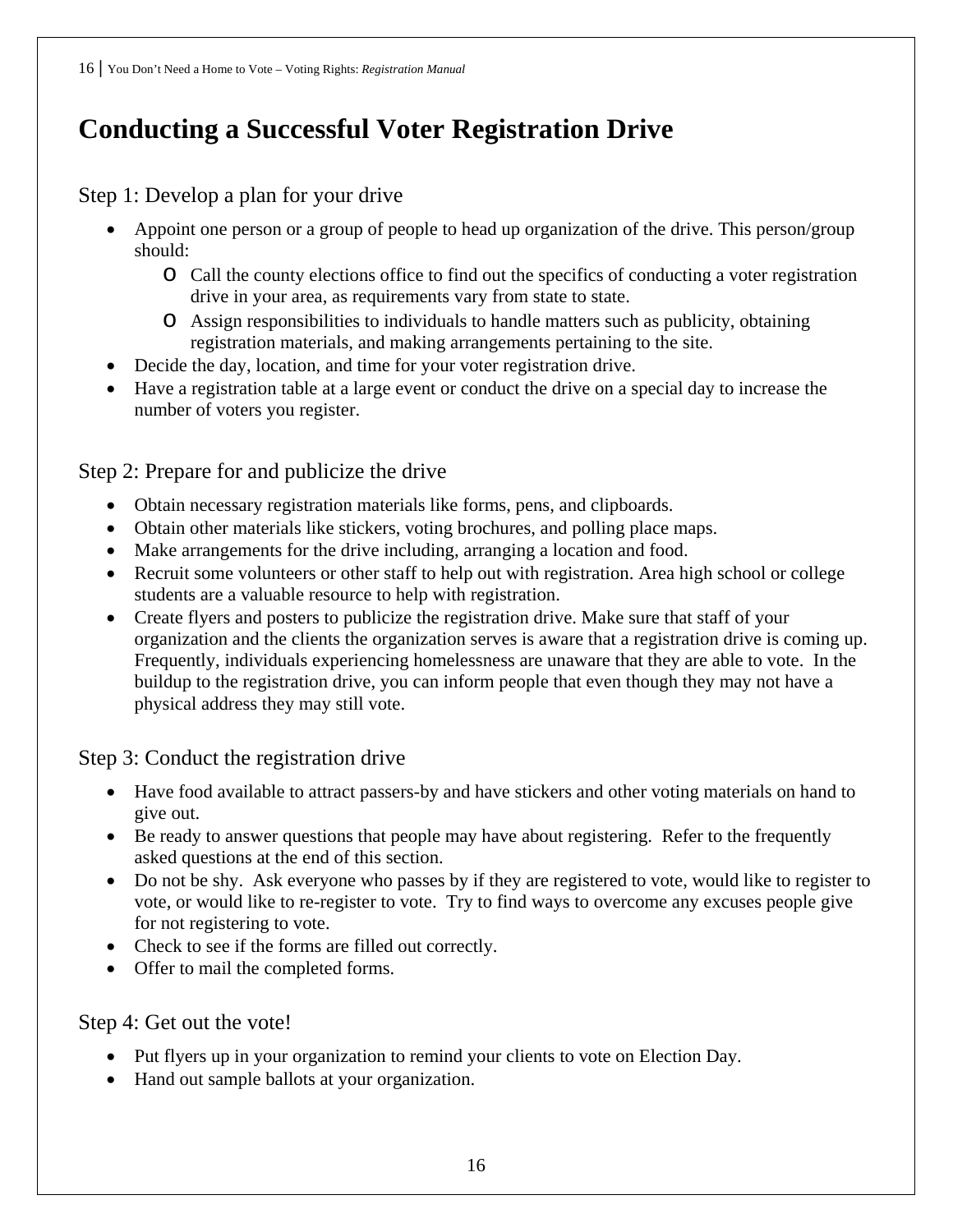- Help educate newly registered voters about the voting process by inviting elections officials to speak at your organization.
- Hold a candidates' forum or invite candidates to volunteer at your organization in order to get clients better acquainted with the issues and the candidates.
- Offer transportation to the polling place.
- Volunteer your organization as a polling site (contact your county elections office to learn more about this).

# **Overcoming Resistance by Individuals**

When people do not wish to register to vote, it is often because they may not understand how voting can affect their lives. It is your job to try to find out why they do not want to register and to help them determine why it is important that they register and vote.

Below are some suggestions for how to do this. It is important, however, for you to use your own words and creativity to express your desire to help others register to vote. You are out there because on some level you believe in the importance of voting. Why is it so important to you? Be yourself and share this honestly with those to whom you are talking.

#### **1.** *Find out why they are saying "no."*

Remember an excuse may hide a more basic reason. For example, they may say, "I really don't have time," when, in fact, they really mean, "I don't want to take the time to register because I don't believe voting matters."

Listen carefully. Is it a real reason or just an excuse? If it is an excuse, what question will you use to uncover the real reason for not wanting to register?

For example:

**Volunteer:** "Hi, I am concerned about affordable housing and am out here today registering people to vote. Would you like to register?"

**Non-Voter:** "Thanks anyway, but I don't want to register."

**Volunteer:** "Why not?"

**Non-Voter:** "Those politicians are all alike. They don't do anything for us once they get elected."

#### **2.** *Agree with them.*

Make yourself their friend, not an opponent. Let them know that you heard what they said and that you share their concern.

What will you say to let the non-voter know you heard them and that you understand that they have a valid concern?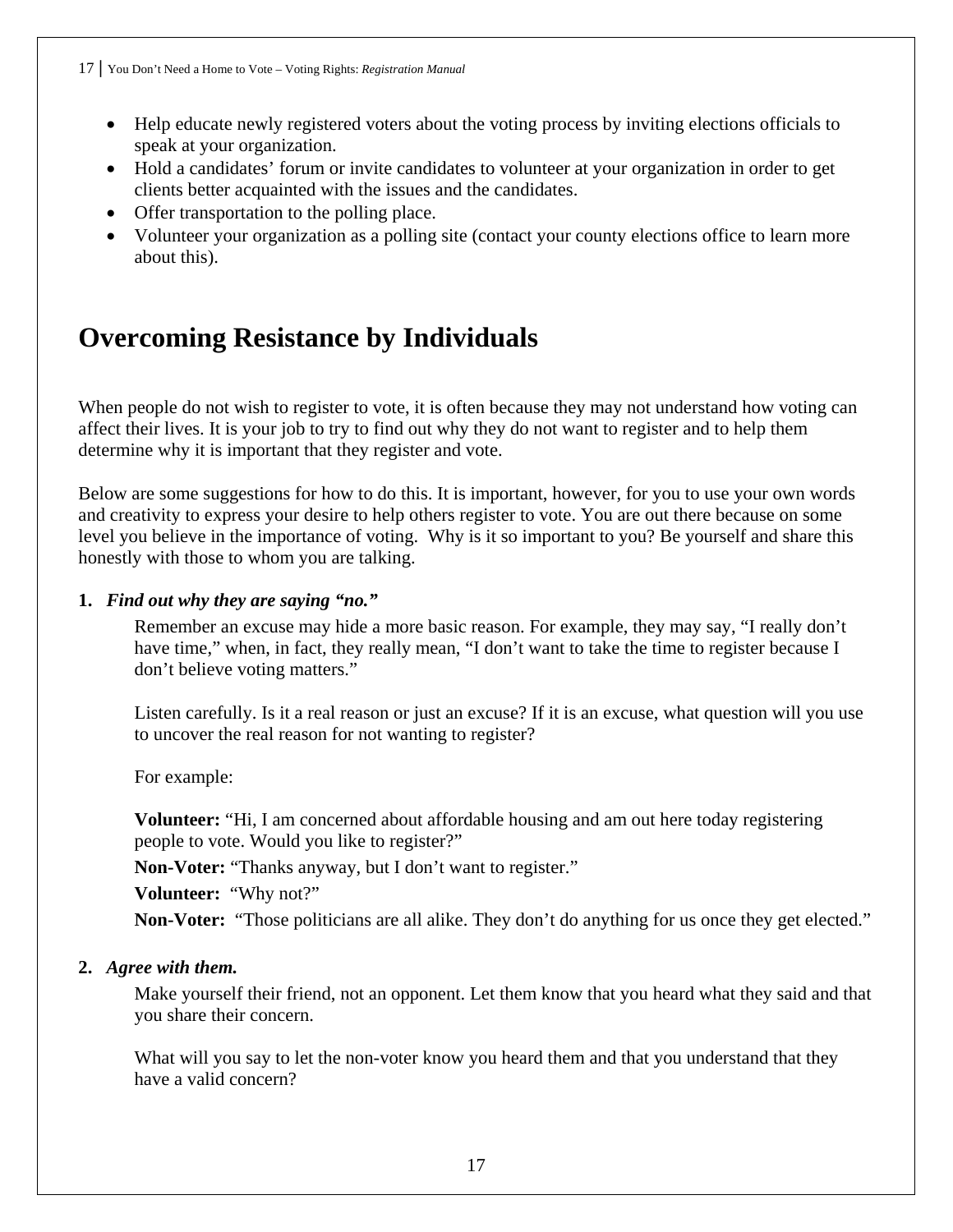**Volunteer:** "Yeah, I know what you mean. Sometimes it seems like none of the politicians are working for you and me; they're just working for people who have a lot of money."

#### **3.** *Use their reason to convince them.*

Explain how their concern is really a reason they should register.

Given their valid concern, what is a great reason for them to register now?

**Volunteer:** "That is why I am out here registering voters. I am fed up with politicians getting away with that just because people like us are not voting. You know, in the past some elections were decided by just a few hundred votes."

#### **4.** *Ask if you can help fill out the registration form.*

Let them know that you are a trained volunteer and can answer any voter registration questions they may have.

**Volunteer:** "It takes just a couple of minutes to fill out the form. Can I give you a hand?"

#### **Final Step: Turn Registered Voters into Volunteers**

If you have made sure that a person really is registered, is your job done? No! People who are already registered are your best prospects to become volunteers. So what do you say once you know someone is already registered? "Great, but do not go away. Listen, it is people like you and me — people who understand how important it is for everyone to vote -- who are the heart of our campaign. You know we have an election coming up, and it could have a big impact on the future of housing, human services, jobs, and all kinds of issues. Do you think you could work with us for a few hours?" Get their name, address, phone number, and email.

At the very least, try to get them to refer their friends or family to the registration event!

#### **Common excuses people give for not wanting to register— and sample responses you can give, using the 4-Step Strategy:**

#### *Excuse: "I don't have time."*

Your response: "I know you are busy. That is why we are out here, to save you the time of going down to the county elections office. This way you will not have to give up your right to vote, and it will take less than a minute. Can I help you fill out this form?

#### *Excuse: "My candidates always lose anyway."*

Your response: "I know what you mean. I have been really frustrated for the same reason. And then I found out that many people did not vote last election. So people like you and me who are fed up have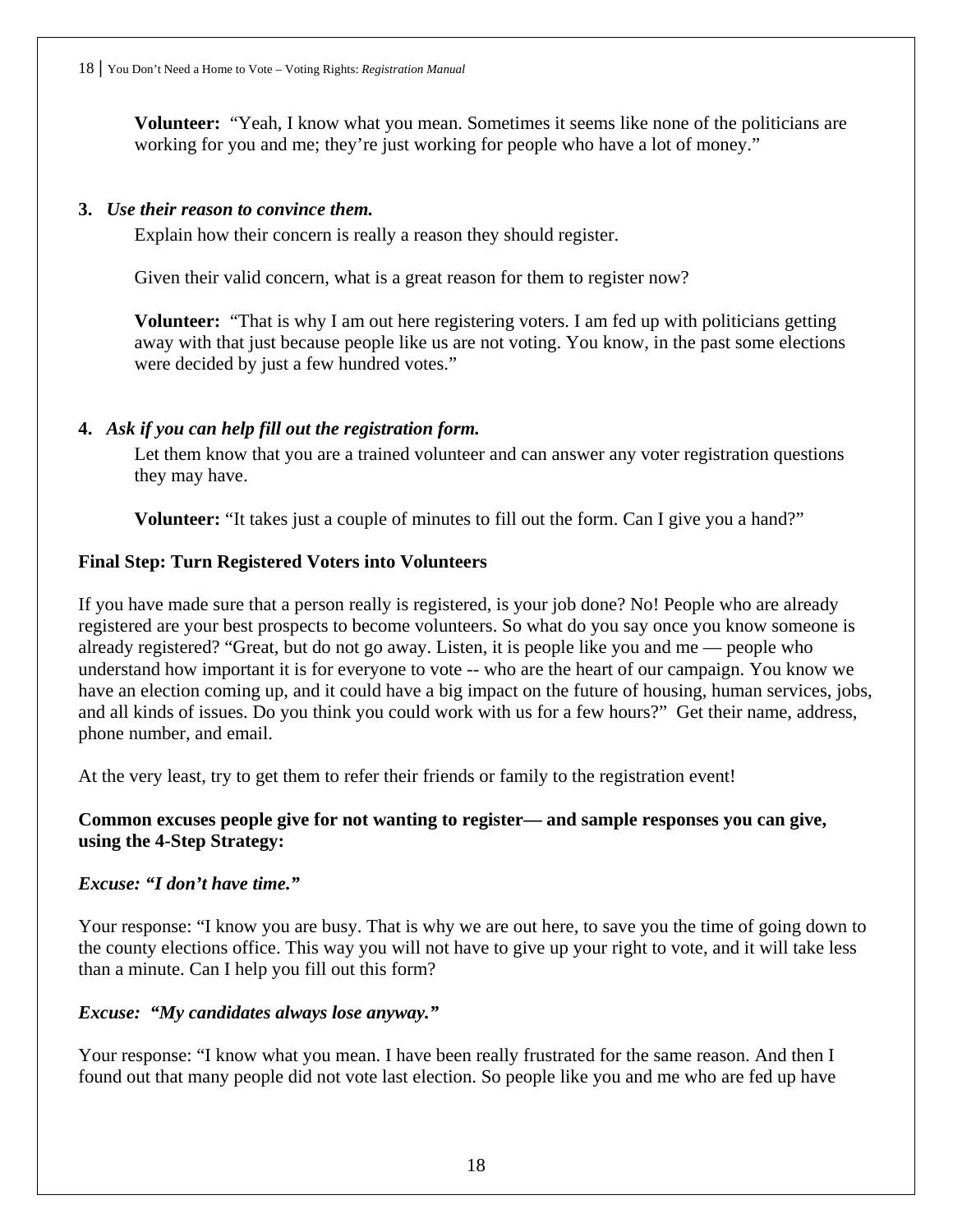gotten together and we are going to register 5,000 people right here in town. Can I help you fill out this form?

#### *Excuse: "I think I'm already registered."*

Lots of people who think they are already registered have actually been taken off the registration rolls usually because they moved. If someone tells you they have already registered, try "Great, have you moved or changed your name since you last registered?"

#### *Excuse: "I'm homeless."*

A person has the right to vote no matter where they live, provided they meet other voter eligibility requirements. A location of residence must be indicated on the registration form so that officials may verify the precinct in which you live. A mailing address is used to send elections materials and keep the voter registration list current.

#### *Excuse: "I don't have an ID"*

Please see **"State-by-state Chart of ID requirements"** in this guide.

#### *Excuse: "I have been convicted of a crime."*

Most people think that they cannot vote if they have been convicted of a crime, yet many states allow convicted felons to vote, either automatically after release from prison, parole, or probation or once they have applied for restoration of their voting rights. Ask your county elections office about your state's laws on this issue.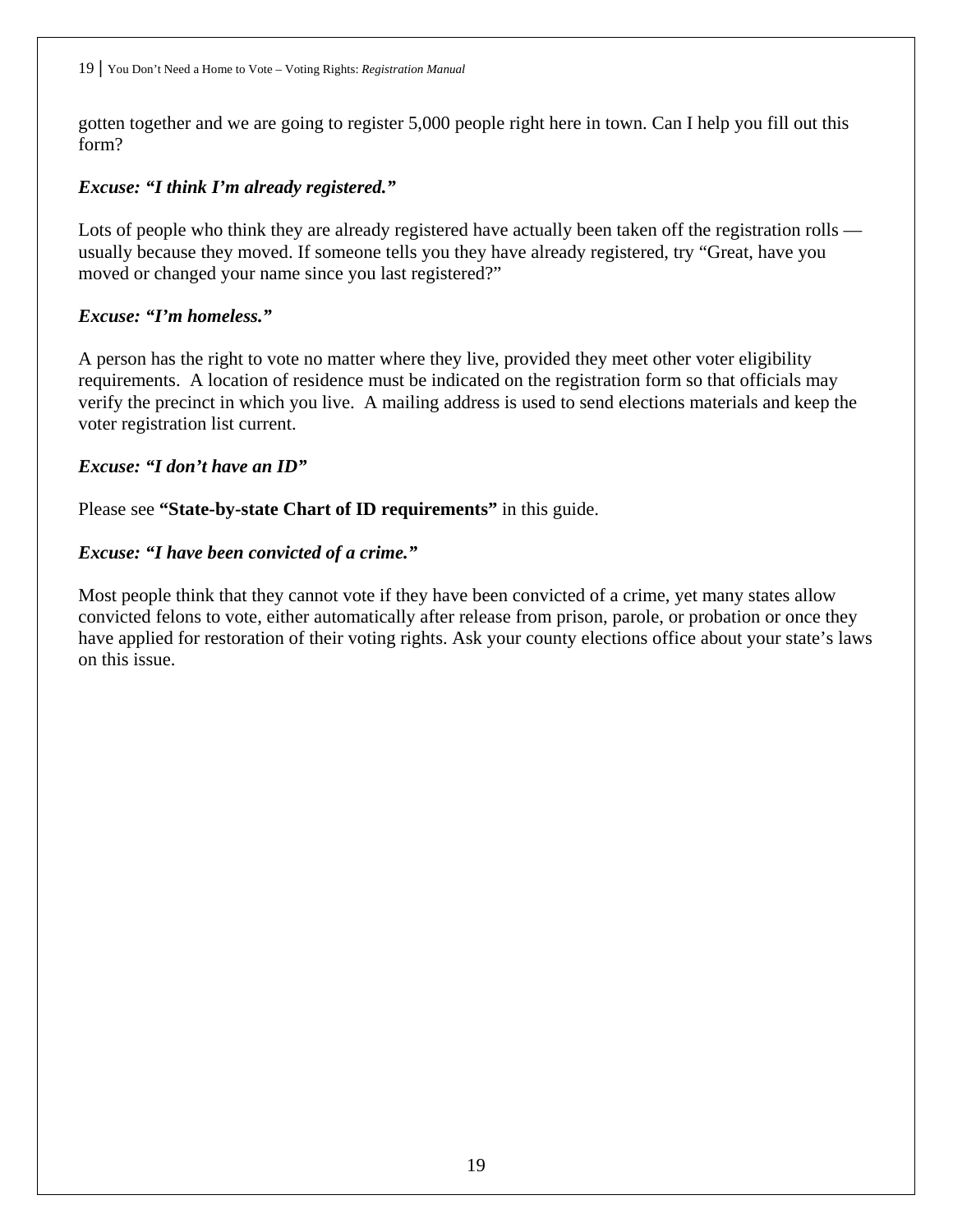# **Frequently Asked Questions by Individuals**

#### *Am I eligible to register and to vote?*

Yes, if you are:

- A citizen of the United States
- A legal resident of your state
- At least 18 years old by Election Day
- Not in prison, not on probation, not on parole, or have not committed a felony (varies from state to state; check with your county elections office)
- Not declared mentally incompetent by a court (varies from state to state, check with your county elections office)

#### *Do I have to be 18 years old to register?*

No. As long as you will be 18 on the day of the upcoming election then you may register to vote.

#### *Must I read or write English in order to register or vote?*

No. You may register and vote even if you cannot read or write. You may take to the voting booth a literate and registered individual who can assist you in the voting process, but not actually vote for you.

#### *How can I register?*

Although some states allow you to register online, most require that a voter registration form be filled out and mailed to the local county election office. You may also register to vote at your local elections office.

#### *Where can I find the registration form?*

Voter registration forms are available at post offices, libraries, fire stations, Departments of Motor Vehicles, welfare departments, county elections offices. In addition, voter registration forms are available online and at many social service agencies.

#### *When can I register?*

You may register anytime, but do it by your state's deadline if you want to vote in the upcoming election. Deadlines vary from state to state though most states' deadlines are no earlier than a month before the upcoming election.

#### *Does it cost anything to register?*

No. Registration is free.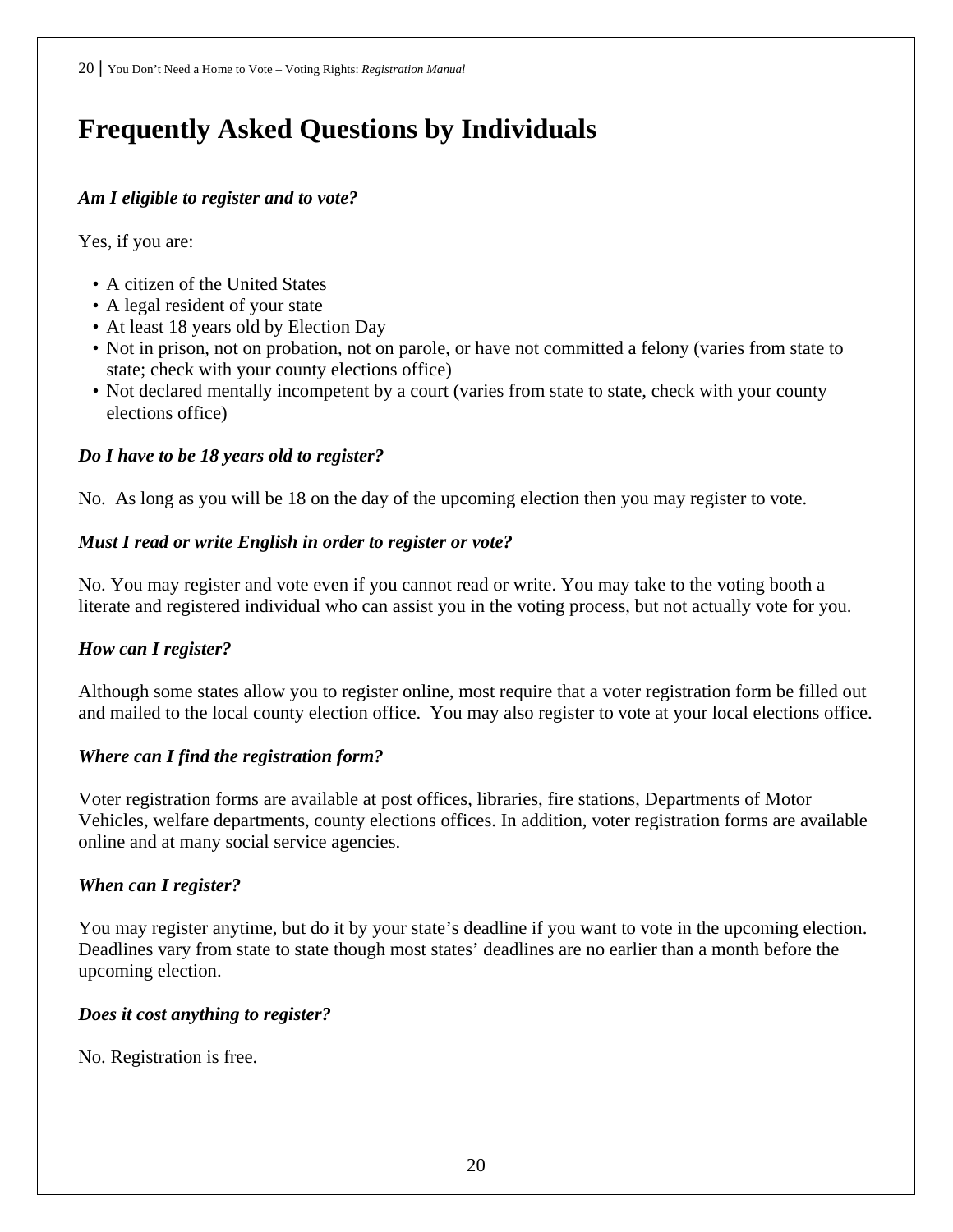#### *Am I registered once I fill out and mail the registration form?*

No. You cannot be sure you are registered until you get a voter notification card from the county. If the notification card does not arrive within three weeks of mailing your registration, call your county elections office and ask if you are registered.

#### *Do I ever have to re-register?*

Yes. If you move, change your name, want to change your political party, or have completed all conditions of a felony charge, you must register again. Please check with your city/county elections office as the rules governing re-registration vary from state to state. To re-register, fill out a new registration form with the correct information and send it to the local elections office.

#### *What if I move right before the election?*

You may vote by returning to your former precinct or by requesting an absentee ballot.

#### *Will I remain a registered voter even if I fail to vote?*

Yes. However, if you move, the state may send you a voter eligibility verification notice by mail to confirm your current eligibility. If you fail to respond to that notice the state may remove you from the voter list. Furthermore, failure to vote in several elections means you will be dropped from the voter list and need to re-register. Check with your local county elections office for information on the exact terms.

#### *Can I register for someone else?*

No. You can only register for yourself. However, you may help others fill out a form, but they must sign the form.

#### *Do I have to choose a political party in order to register and to vote?*

No. You may check the "decline to state" or independent box on the form if you do not wish to belong to a political party.

#### *What is a political party?*

A political party is a group of individuals who try to determine public policy by organizing to win elections and operate government.

#### *How do I join a political party?*

It is as simple as checking the box for the political party of your choice on the registration form. There are no requirements to join a political party.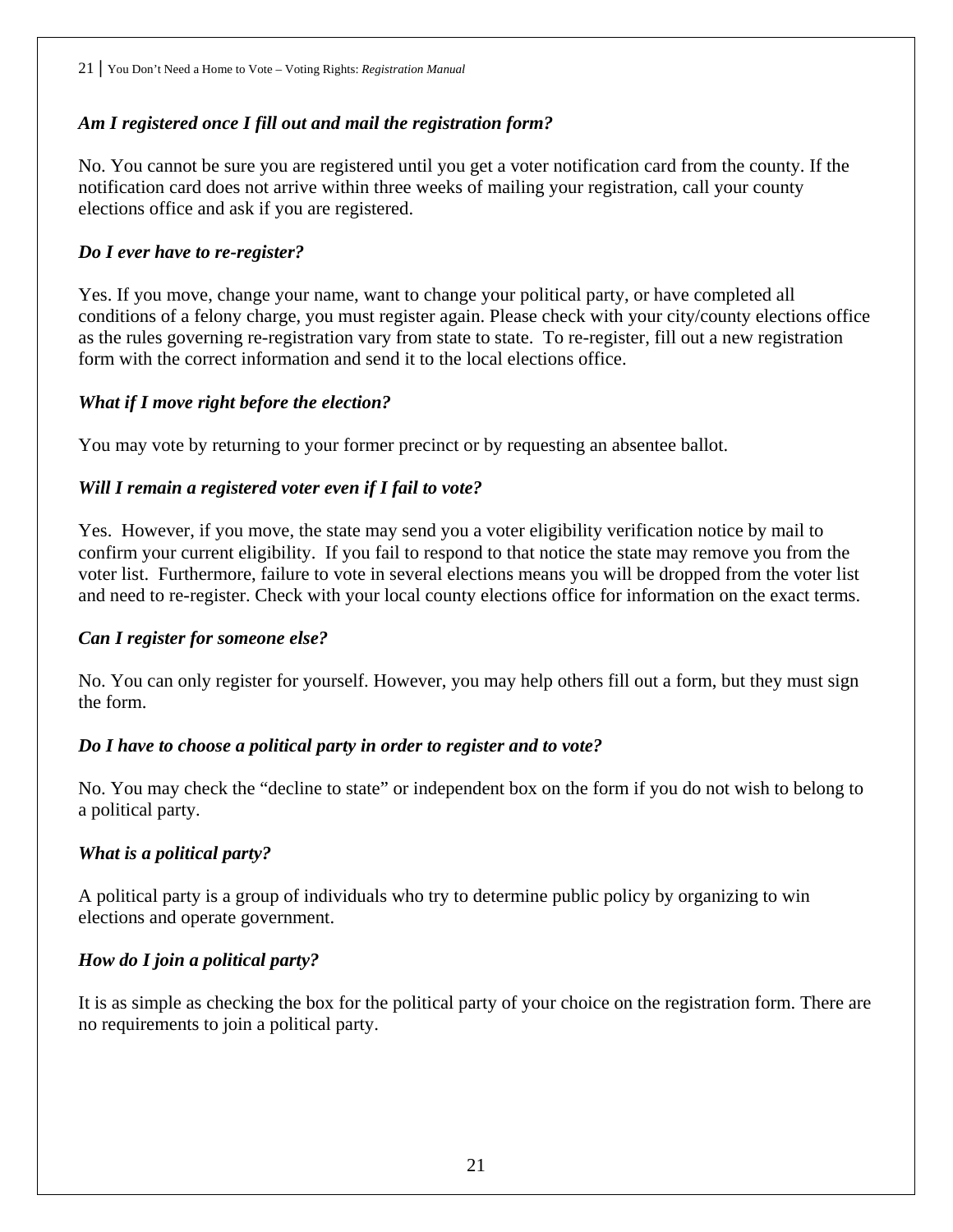#### *If I declare a party of preference when I register, can I change later?*

Yes, you just have to re-register.

#### *Am I required to work for the party or contribute money to it?*

No.

#### *What is a Sample Ballot?*

In some states, before each election, each registered voter receives a packet of information including a sample ballot, which is a replica of the ballot the voter will see at the polls. The packet also gives the time and date of the election, the location of your polling place, and an application to vote-by-mail.

#### *What if I do not receive a Sample Ballot?*

If it does not arrive two weeks before the election, call and request one from the county elections office.

#### *Where will I vote?*

Your polling place will be in your neighborhood. If you receive a sample ballot, the exact address will be shown on the back. Otherwise, the address will be on your registration card. Both should show whether the polling location is accessible to people with disabilities. Polling places may change from one election to another. It is important to go to the correct polling place because your name will not be on the roster of voters anywhere else.

#### *What if my polling place is not accessible to people with disabilities?*

The Voting Accessibility for the Elderly and Handicapped Act requires polling places to be accessible to persons with disabilities whenever possible for federal elections. Where no accessible locations are available as polling places, states must provide other means for persons with disabilities to vote. In most states, you may vote by absentee ballot, and many states provide voting aids such as telecommunications devices for the deaf (TDD's). Check with your county elections office to learn what you should do. If you prefer to vote in person, find out if curbside voting is available. If it is, get as close to your polling place as you can and a precinct board member will bring you a ballot for you to cast.

#### *When are the polls open?*

The hours that polling places are open on Election Day varies by state. However, usual hours are from 7:00 a.m. until 8:00 p.m.

#### *Can I vote by mail?*

Contact your county elections office for information on obtaining an absentee ballot and about deadlines.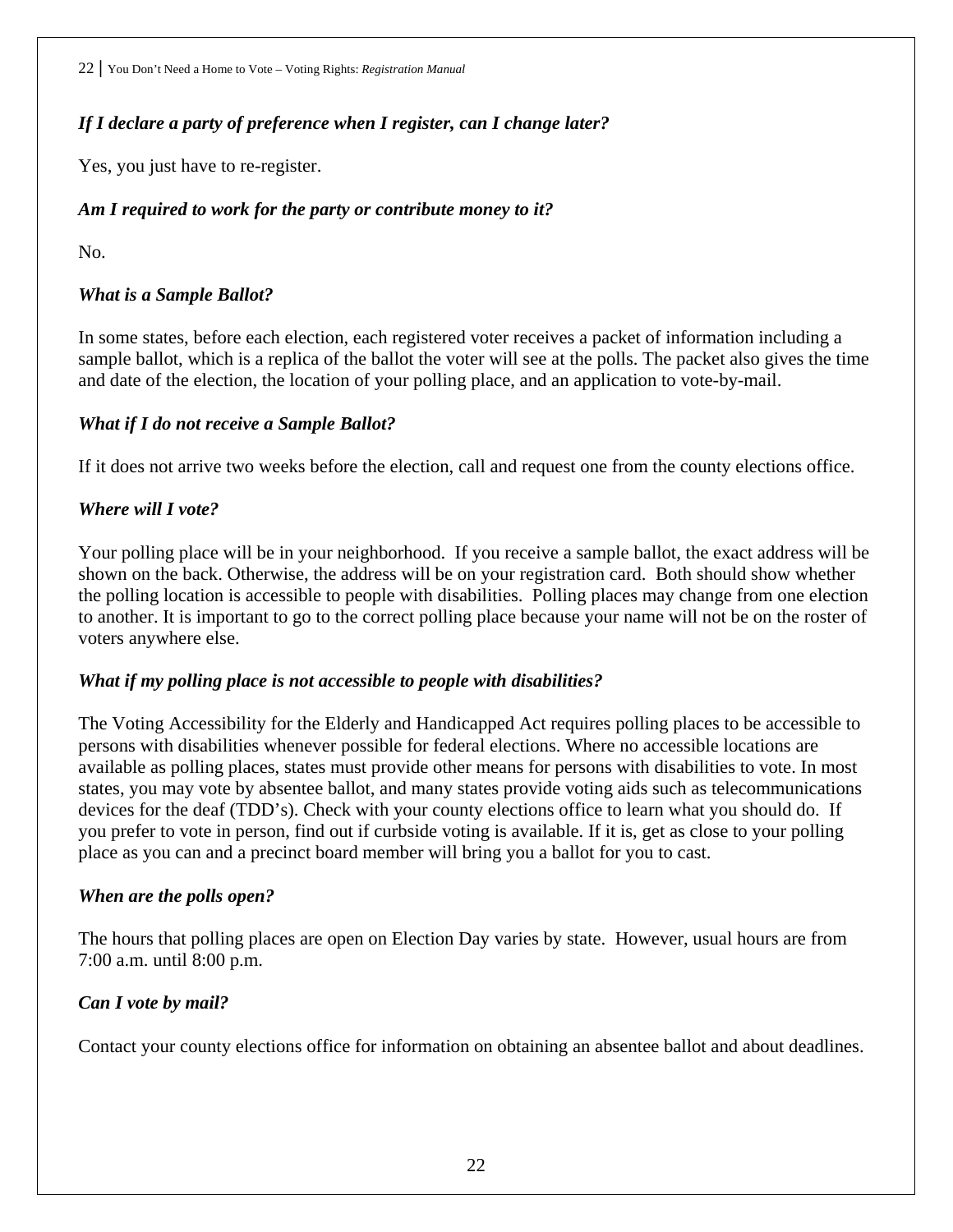#### *Do I need identification documents when I go to vote or register?*

When registering by mail, a driver's license number or the last four digits of your Social Security number will be needed. If you are unable to supply either, you will be given a voter ID number and will be required to show some sort of ID when you go to vote on Election Day (the form of ID varies from state to state). Many states have further identification requirements so it is important to check with your local elections offices.

#### *What if I need help in marking my ballot?*

Ask elections officials at the polling place.

#### *How long may I stay in the polling booth?*

Take your time. Some states limit voting to ten minutes, but will extend that time if no other voters are waiting. You may take your pre-marked sample ballot into the polling place with you.

#### *What if I make a mistake on my ballot?*

You may request another one.

#### *Can someone help me when I go to vote?*

Yes, you may bring a friend, a relative, a teacher, a parent or anyone else. This person can help you read the ballot or use the voting booth to vote.

#### *What will I be voting on?*

You will either be voting on propositions, which are ballot measures that change local or state laws, or on candidates running for elective office. You do not have to vote on everything; you can just vote on the things you care about.

#### *How do I vote?*

- Sign your name on a list of all the voters in your area.
- A ballot will be given to you and you will then enter the voting booth.
- You will put the ballot in the voting machine and mark your choices.
- Officials at the polling place will provide directions on voting procedures.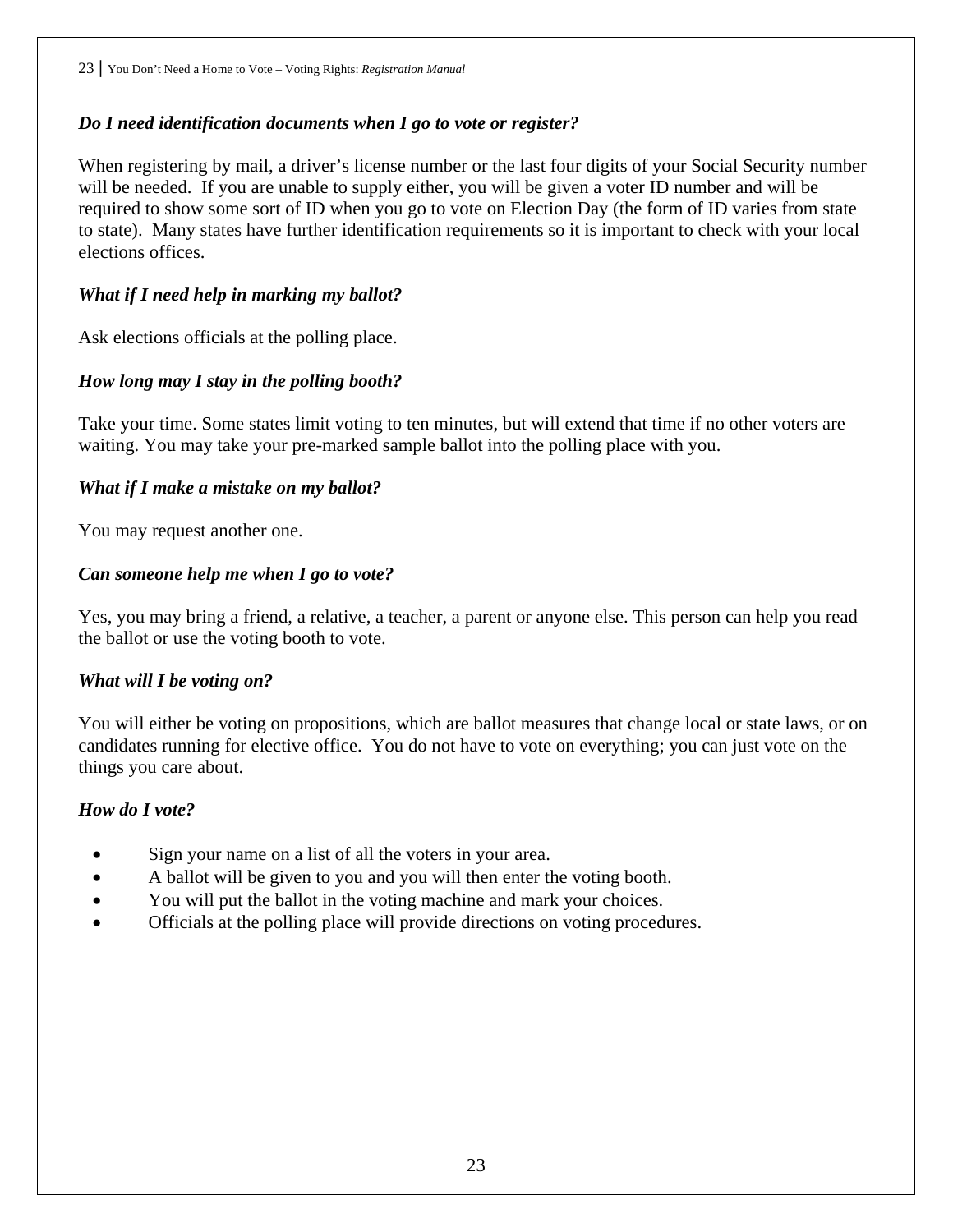# **Conducting a Voter Registration Party**

A very simple and fun way to register voters is to throw a voter registration party. Simply put, hosting a voter registration party involves inviting clients, candidates, and staff (as well as anyone else) to a party such as an ice cream social or a cookout. During this party, impress upon the crowd the importance of voting and offer registration to those who are currently not registered to vote. You cannot offer anything in exchange for registering to vote (such as money or gifts). The party must be open to everyone whether or not they are registered to vote or are going to register to vote.

Organizationally, a voter registration party requires people to plan not only the registration but also the party. Appoint one individual or group to coordinate the registration effort and appoint another individual or group to plan the party. Those in charge of coordinating the registration aspect should be responsible for obtaining registration forms and turning in completed forms as well as checking with the county elections office to determine the local rules for voter registration. Reference the "Conducting a Successful Voter Registration Drive" section on page 13 for more tips on organizing the registration aspect of the party. Below are some helpful guidelines for how to run your voter registration party.

#### • **PLANNING:**

- o Contact other service providers and enlist their support and assistance.
- o Identify a central location to hold your event, where both clients and residents in your community congregate.
- o Be inventive and creative with your party ideas. Perhaps target the mothers at the shelter by having a party for the kids so that the mothers can take that time to register.
- o Write a leaflet that is not too wordy, but talks about all of the elements of the event. Emphasize the fun or upbeat aspects. List the menu, entertainment, etc. Then deliver what you promise!

#### • **FOOD:**

- o Plan on serving food. Ice cream socials are fun in the hot weather months. Hot dogs, chips, and sodas are nice when the weather is cooler. Whatever you serve, it will be crucial to attract lots of people.
- o Invite local food distributors to participate. (e.g., ice cream usually has a "pull date" long before the food becomes unsafe to eat. Ask dairies for their leftovers.) Give donors plenty of positive publicity in your news release and during the program to promote a good and potentially ongoing relationship.
- o Provide more food than you think you will need. You can always use the leftovers at another time.
- o Have more than one food line so there is less time to wait and more time for enjoyment. Plenty of food and shorter lines will help to avoid the "shortage mentality" that can lead to unpleasant situations that might ruin your event.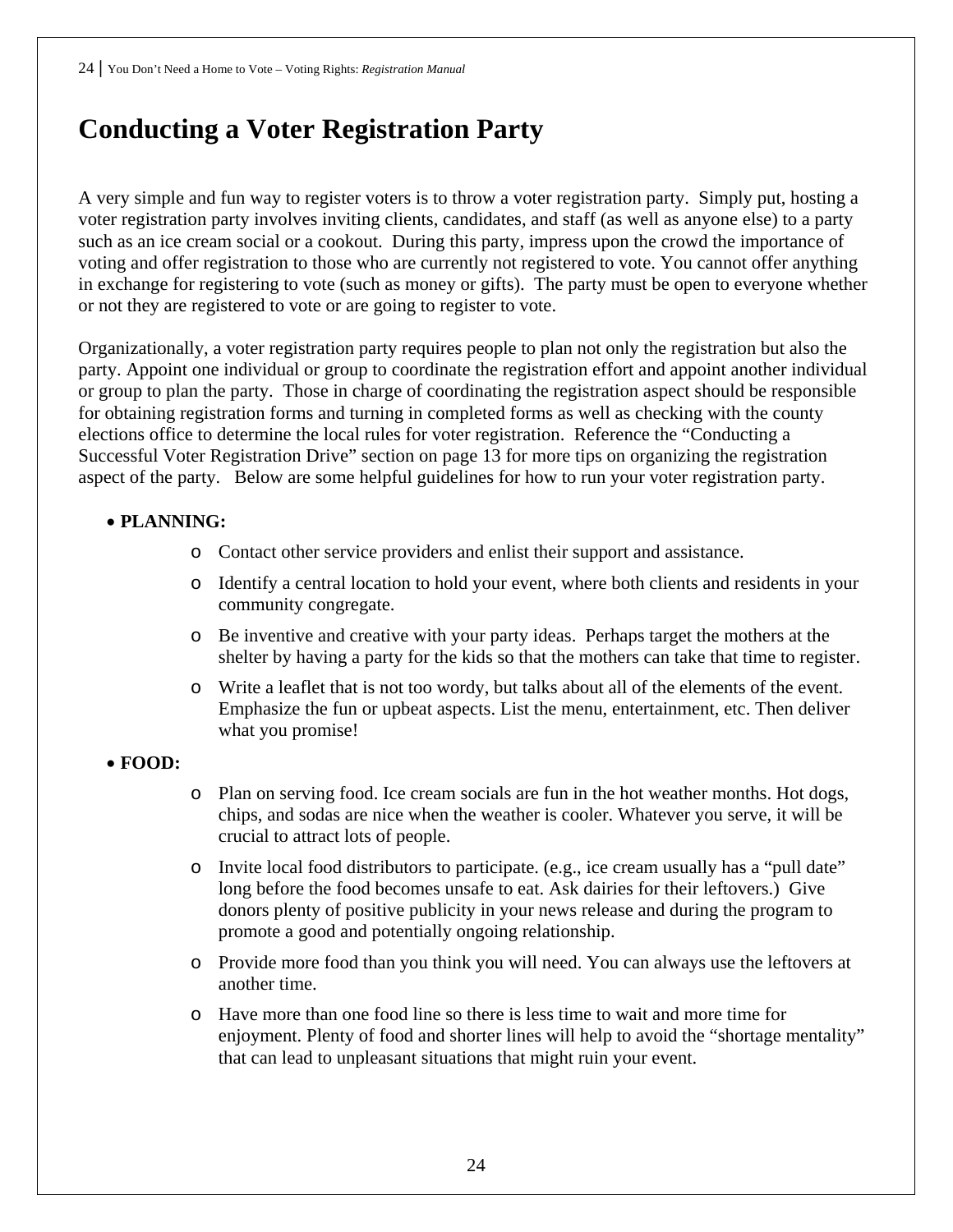#### • **LOCAL PERSONALITIES AND ENTERTAINMENT:**

- o Candidates/Politicians want to meet registered voters. Invite candidates to attend and "say a few words."
- o Provide entertainment—either a disc jockey or live music. There are usually local bands looking for exposure. An adequate sound system will be important to accommodate them in either case.
- o Invite one or more local celebrities (*e.g*. radio or television personalities, athletes) to serve as the moderator for the event, sign autographs, or just speak.

#### • **VOTER REGISTRATION:**

- o Although this is a party, try not to make it too loud or crowded so that registration cannot be conducted.
- o Make sure that the registration forms are easily accessible and noticeable since this is the most critical part of the voter registration party. Some ideas are:
	- Put registration forms at each seat so that when people get their food and sit there is a registration form ready to be filled out.
	- Hand registration forms out as people enter the party or have a pile set up near the food lines for people to pick up.
	- Have a registration table at the entrance to the party.

## **Registering Tenants to Vote**

Community housing and tenant groups can help people make their voice heard by offering voter registration and voter education. As with other registration efforts, it is best to have a point person in charge of organizing the voter registration drive and obtaining all the necessary registration forms. Voter registration methods include going door-to-door to talk to each tenant, registering tenants when they pay their rent, and offering registration during tenant meetings. Staff, board members, property managers, and tenants can all help. Remember to keep records on those you register to vote so you can include them in your voter education and get out the vote efforts.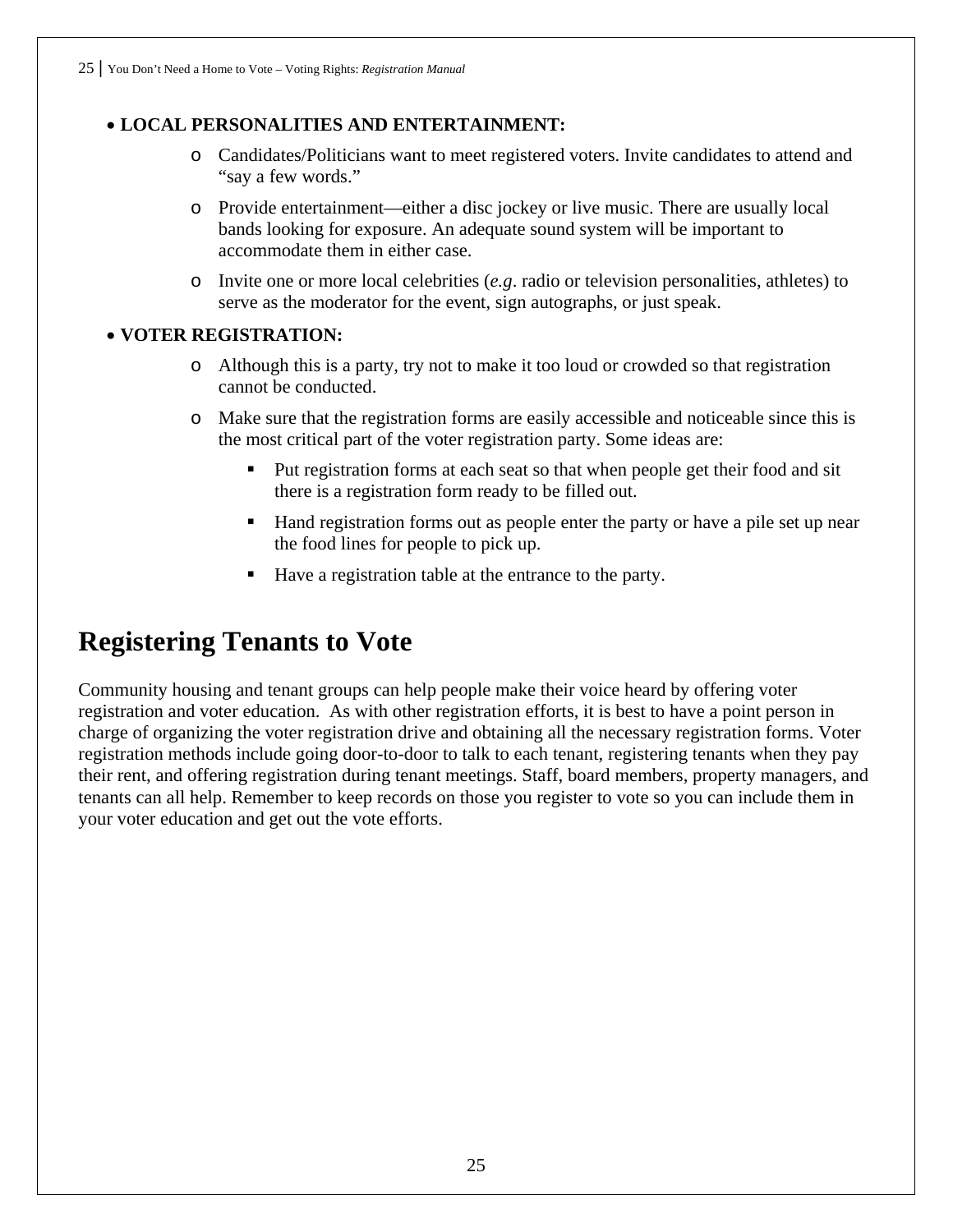# **II Voter Education Initiatives**

Registering people to vote is an important way to get people involved in the democratic process. Just as important is ensuring that community members and candidates for office have an opportunity to engage in dialogue about issues facing a community or the country. The following ideas are examples of ways to engage the community and candidates around homelessness and housing issues.

# **Having Candidates Volunteer at Your Agency**

One of the best methods to help candidates understand the needs of people who are experiencing or have experienced homelessness is through service learning. Service learning gives candidates an opportunity to better understand the need for such services by engaging the issue of homelessness. It also provides an opportunity for individual citizens, service providers, and advocates to speak directly with their representatives, as well as to educate the candidates on issues important to those citizens, service providers, and advocates.

The following is a brief guide to help make candidate volunteering worthwhile.

#### **1. Select a Project**

The first step is to select a community service project that will interest the candidate. For example, if the candidate is interested in housing issues, you may want to set up a project to renovate low-income housing. Perhaps the candidate would be interested in volunteering in the day-to-day operations of your organization like serving food.

#### **2. Contact the Candidate**

Call the candidate's campaign headquarters and ask to speak with the person in charge of the candidate's scheduling. Let them know who you are, whom you are affiliated with, and what you have in mind.

Helpful hints:

- Let the scheduler know that you do not want to make more work for them. This is an opportunity for the candidate to visit a great project and gain some media exposure.
- Be flexible with the dates and times so that you can accommodate the candidate's schedule.
- Make sure that you put something in writing to the campaign office. Send them a letter right after your phone conversation.
- Request and obtain a written confirmation.
- Once you have received a verbal or written confirmation, you can begin to plan the logistical details of the project.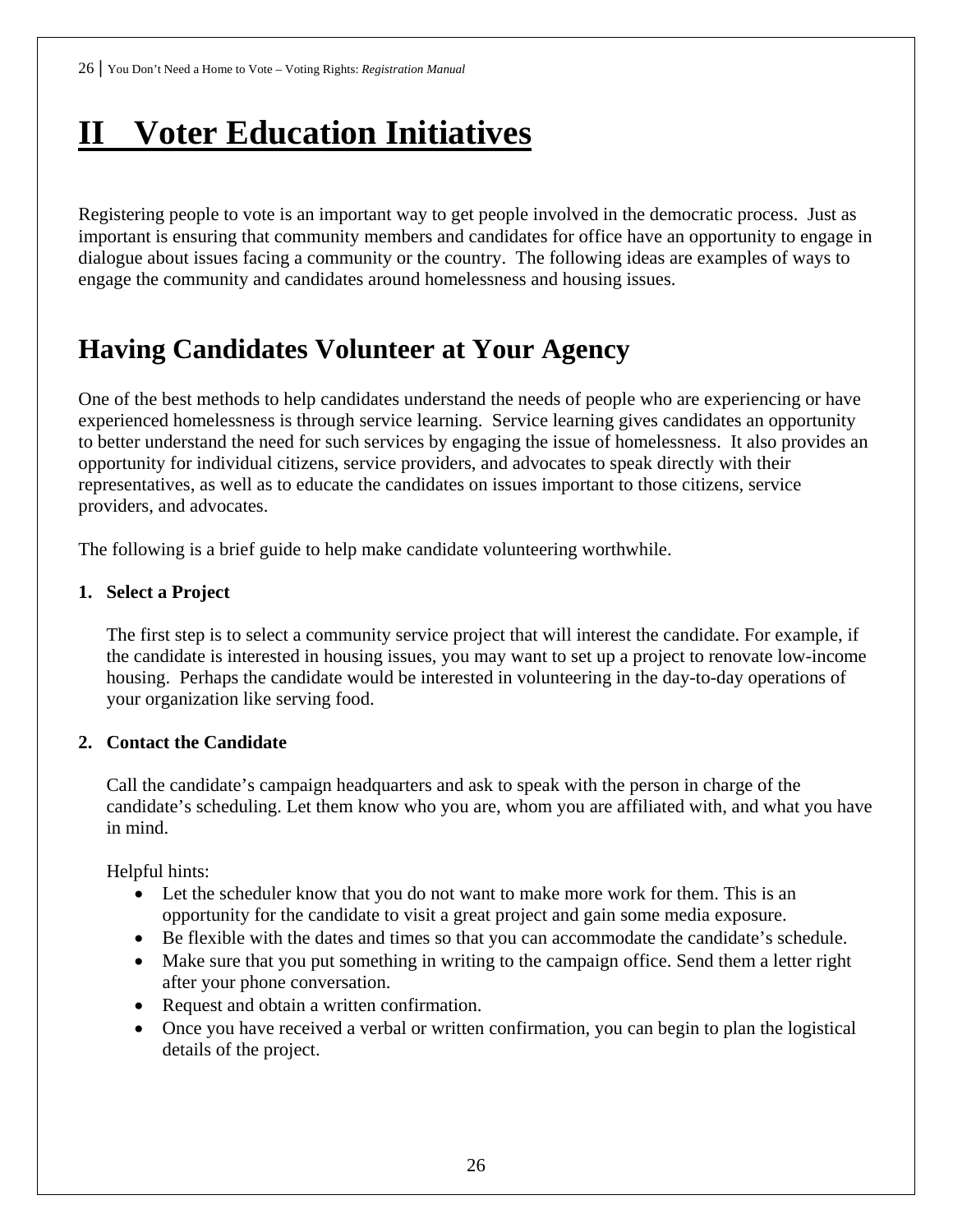#### **3. Plan the Project**

Contact the location where the service project is going to take place, gather all of the necessary materials, and organize a group of individuals to take part in the service project.

Helpful hints:

- Start the event between 10 a.m. to 12 p.m. to get maximum media coverage.
- Make sure to let the site know that the media may be attending. Often homeless shelters or soup kitchens do not want their guests on camera without advance notice. Discuss the appropriateness of having the guests on television or interviewed by a newspaper reporter.

#### **4. Notify the Media**

Any media coverage of the candidate's volunteerism serves both your organization and the candidate. For this reason, it is a good idea to coordinate with the campaign's media people to publicize the event since they will have many different media contacts and resources.

Whether or not you are working with the candidate's campaign, write a news advisory or media release that can be faxed or emailed out two to three days before the event. Include brief directions to the service location for the public wanting to attend. See the sample news release on p. 67.

Helpful hints:

• Asking the name of the reporter who will be covering the story is both a way to confirm coverage and obtain the media contact so that you may contact him/her before the event.

#### **5. Finalize Details**

Make sure that you call the candidate's office the day before the event to remind her or him of the commitment. It is also a good idea to contact the location in order to remind them of the activity planned for the next day and to contact and remind those who will be helping you out as well.

#### **6. Hold the Event**

Arrive early and have everything set up and ready to go. Once the candidate has arrived, greet him or her, orient the candidate as to the plan for the service project, and then begin. Enjoy the day!

### **Follow-up**

At the end of the day it is important to debrief with all participants about the success of the day. One idea is to have a written evaluation form already prepared ahead of time. This is important to give closure to the experience and to find out what you can do better next time. Finally, it is important to send a thank you letter to the candidates for participating. The letter should also include a recap of the day, sample news clippings of the event, quick facts about homelessness in your community, and an encouragement to support pending anti-poverty legislation.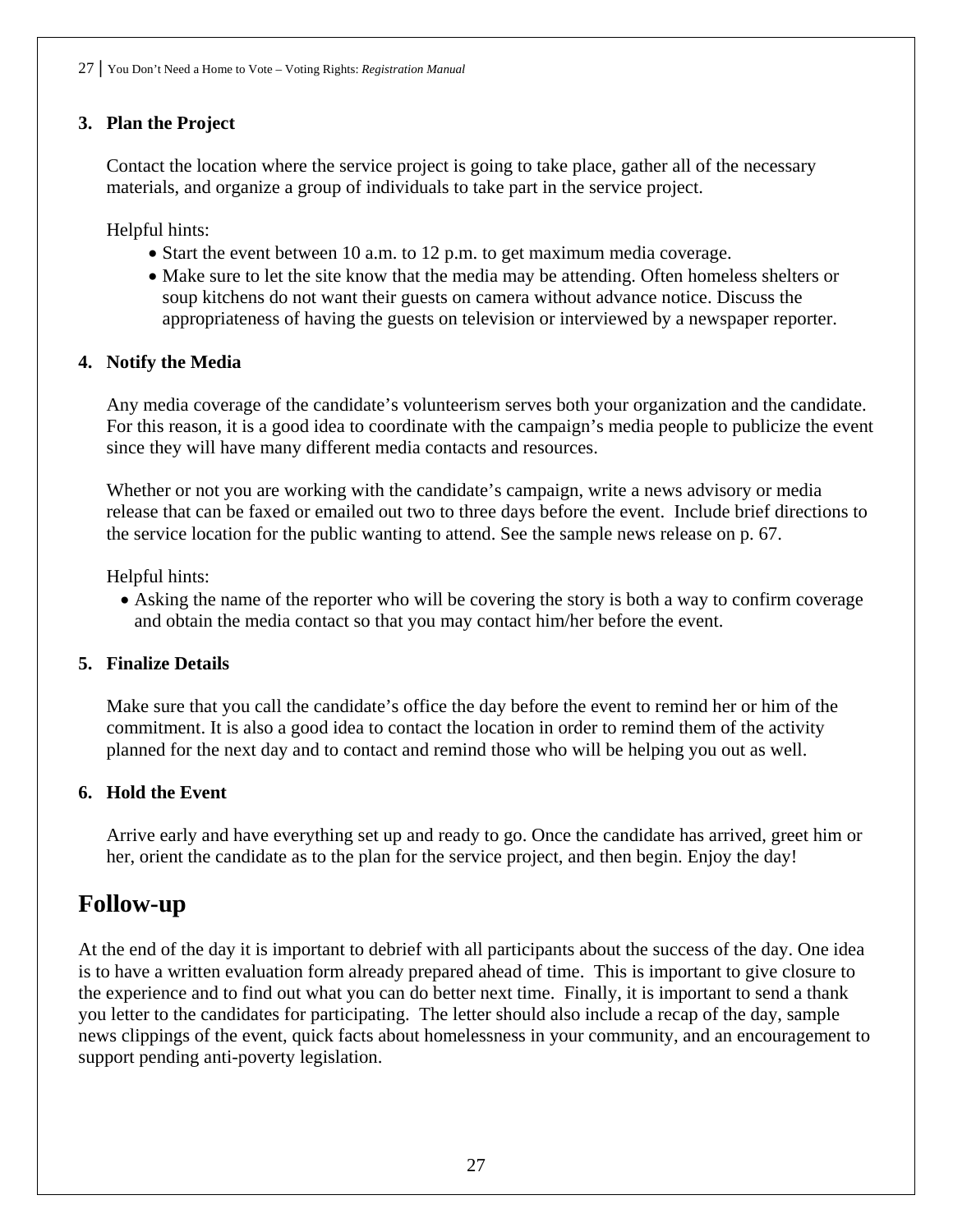# **Holding a Candidate's Forum on Housing and Homelessness**

### **Why Hold a Public Forum on Housing and Homelessness?**

• **EDUCATE:** Few educational techniques are more effective than personal testimony. Those who attend the forum and those candidates who participate will long remember the moving stories of people struggling to make ends meet and the success stories of community groups beating the odds.

• **ORGANIZE:** A lot of people think you have to be a social worker, builder, or an architect to get involved in solving America's housing crisis. By de-mystifying the subject of housing; helping people understand local, state and/or federal programs; and explaining to them what is happening in your community, you make it easy for them to get involved.

• **EFFECT CHANGE:** You can send a forceful message to those in power and those who aspire to power by organizing a forum that displays how many people are knowledgeable and concerned about the issue.

#### **Complying With the Law**

Community Candidates' Forums are a legitimate activity for 501(c)(3) organizations and are an important vehicle for informing your community. Should you decide to organize one, however, you must pay close attention to the law.

If, as a nonprofit organization that receives tax-deductible donations, you are planning to educate the public about candidates or issues near election time, you may want to get legal advice. You need to make sure that no one -- either a candidate or a member of the public -- has any reason to believe that you have departed from your nonprofit mission and gone into partisan politics. Whether you lose the respect of the community, or whether you lose your nonprofit status, the cost to your primary mission will be too high. If you are concerned about any aspect of the approach we are recommending, visit [www.irs.gov/charities/index.html](http://www.npaction.org/) to find out more about the guidelines for nonprofits participating in election activities, or consult an attorney.

The how-to approach that we offer you in this packet describes a way to educate citizens about homelessness, housing issues, and candidates' positions without getting into partisan activity. We do not guarantee it will work for everyone, but we believe it offers one legitimate model for nonprofits that want to educate the community in the midst of an election year.

**It is important that 501(c)(3) nonprofit organizations observe nonpartisanship in effort they undertake!** It is a principle that people expect us to uphold and use because the people who share our community service goals come from many different political backgrounds. People want to know that we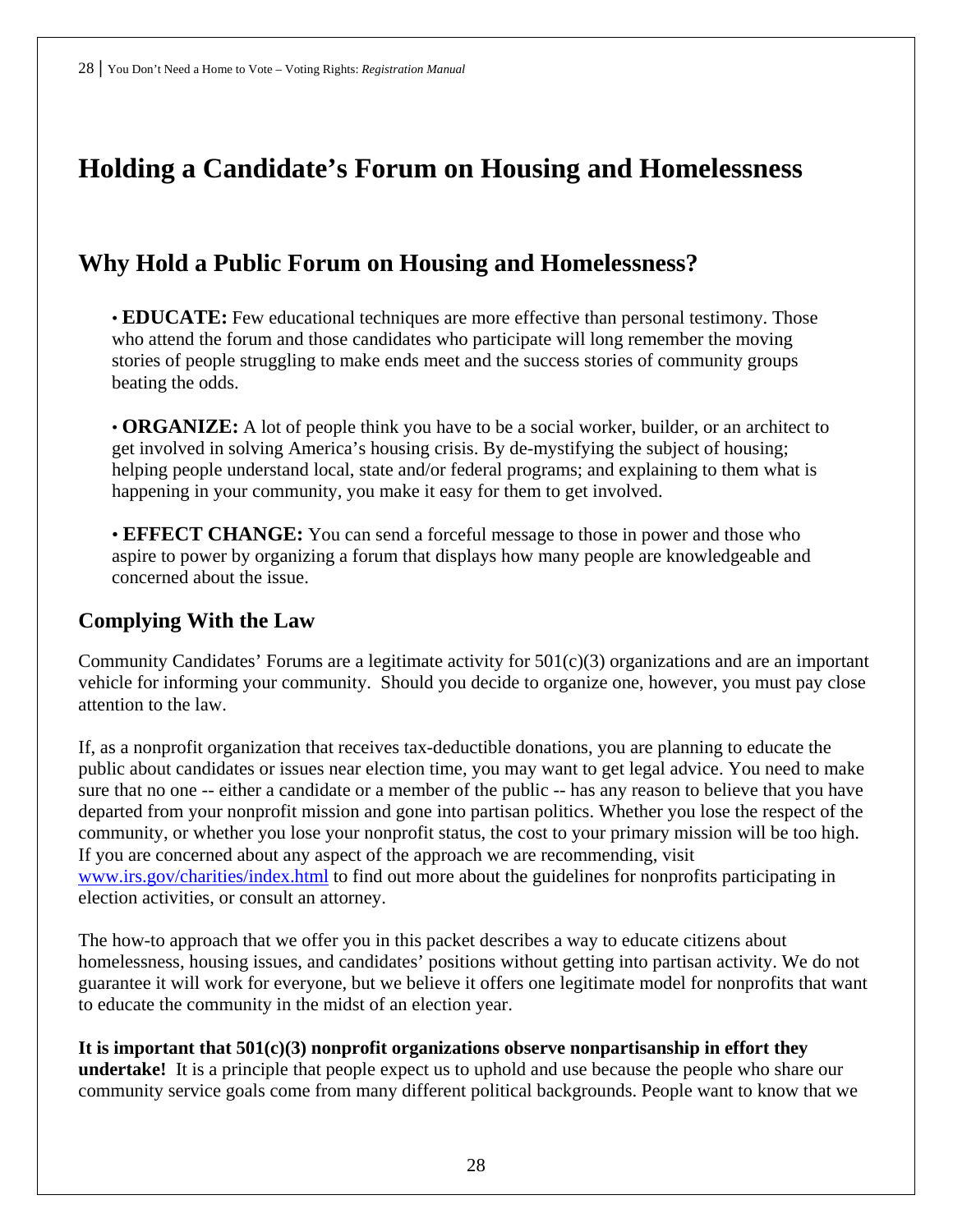are fair and evenhanded, and that we do not turn anyone away because of their political beliefs. It is also a principle embodied in the tax law that governs nonprofit organizations. Few possessions are more precious to your nonprofit organization than your  $501(c)(3)$  status given by the Internal Revenue Service. If the IRS finds that your organization is acting to support a particular party or candidate, they will take away that status.

Elections are an integral part of a healthy, functioning democracy. Helping voters become better informed about the candidates running for office and about the issues vying for attention is a legitimate activity for a nonprofit. However, trying to influence how people vote or helping or harming the interests of a candidate or party is not a legal activity for a tax-exempt nonprofit.

It is not enough to avoid putting up signs or passing out fliers in support of one candidate or another. If you set up an event trying to make one candidate look good or one party look bad, that could be interpreted as partisan activity. You must avoid packing the crowd at an event with one candidate's supporters, or asking loaded questions to make one party's positions look bad. Even the appearance of doing these things can hurt your reputation and take away your nonprofit tax-exempt status. To avoid jeopardizing your  $501(c)(3)$  tax status, we suggest you follow these guidelines:

#### • **Which candidates to invite and how to invite them**:

The forum can be limited to candidates representing major parties and significant and serious third party candidates. During a primary season, the forum can be limited to those candidates of one party who are running in the primary. *Just sending out an invitation is not enough.* Be reasonably certain that, through preliminary contact with their campaigns, at least the major party candidates will show up. You may want to make the invitations to the candidate's contingent on all of them accepting. Use a phone log for each call made to candidates' offices.

• **What to do if a candidate cancels**: If a candidate cancels at the last minute, strongly urge his or her office to send a staff person or other representative. If a candidate or his or her representative fails to show up, make it clear to the audience that you did everything possible to ensure equal representation. DO NOT use the empty chair tactic trying to evoke negative sentiment for a candidate unwilling or unable to appear; it may be viewed as a partisan setup.

• **Whom to choose as a moderator**: Choose a moderator who is perceived by the community as neutral and who will not favor any particular point of view. A good choice would be an academic or media personality.

• **How to structure the forum**: We suggest that you have experts on homelessness/housing (including homeless and formerly homeless people) talk about the homelessness/housing situation instead of having audience members ask specific questions. They may describe what needs to be done, but should not ask for any response from the candidates or ask any specific questions of them.

After the panelists speak, give the candidates time to respond to what they have heard. Of course, all candidates must get equal time and should be treated identically and fairly by the moderator. Remember, your purpose is to educate, not to promote the interests of any candidate or party.

The moderator should be instructed to introduce and close the forum with a statement explaining that the forum has been a nonpartisan community education project and is not designed to favor any candidate or party.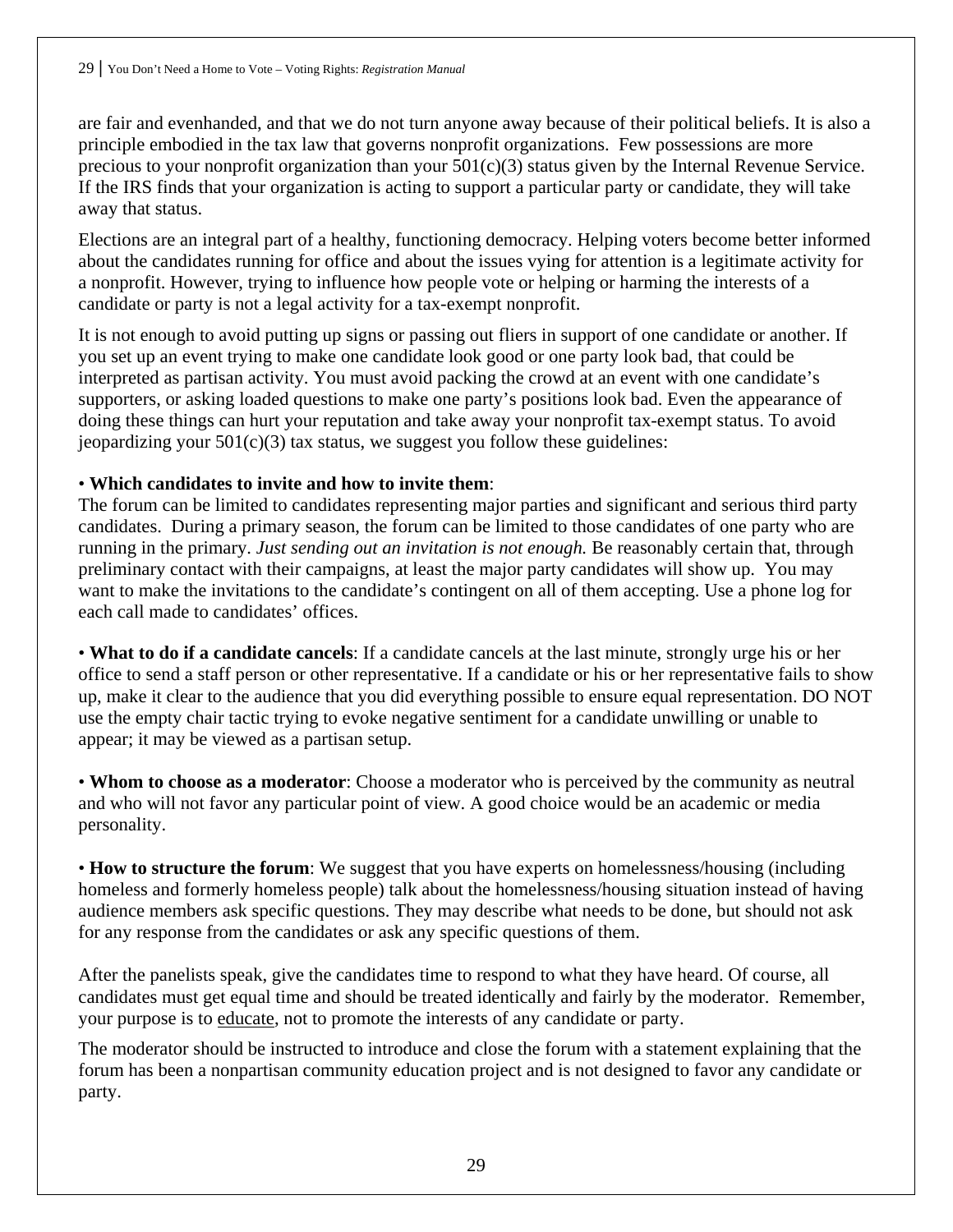We understand that we are recommending a type of forum in which the community at large is not going to have a chance to ask questions or respond from the floor to the candidates. This requires a prepared and tough moderator. It also means that the experts on your panel should be knowledgeable enough so that people in the audience who care about homelessness and housing issues will feel represented by them. We suggest that you plan a reception to follow the event and that you encourage community members to talk one-on-one with the candidates there.

### **Ensuring a Successful Forum**

To host a successful forum, pay special attention to:

- Assembling a representative panel that can talk about local housing and homelessness facts and concerns
- Taking the time to prepare panelist(s) and the moderator
- Getting candidates of both parties to attend and participate
- Generating interest among the media about the event
- Getting the word out to the community
- Getting commitments from fellow organizers to conduct a follow-up to the event.

To get these tasks done, we suggest that you set up a coordinating committee to be responsible for the important decisions and a number of subcommittees to handle the details.

#### **The Coordinating Committee**

The coordinating committee should be comprised of representatives from a wide range of local constituencies including: low income people, people who are currently and were formerly homelessness, local/statewide housing and homeless coalitions, social worker/provider networks, religious groups, labor unions, low income and consumer groups, and senior citizens groups. In order to ensure broad community support, incorporate into the coordinating committee as many diverse groups as possible.

**REMEMBER:** Make it clear to all the groups invited that the Candidates' Forum is for the discussion of housing and homelessness issues only, not for all of the problems facing the community. This is necessary because no single forum can do justice to more than one issue at a time. It will also help focus the comments of panelists and candidates, which in turn will help hold the audience's attention. The committee's responsibilities can include:

- a) Establishing the procedures that will guide the ad-hoc coalition sponsoring the forum
- b) Establishing a time line in which to accomplish the event (sample enclosed)
- c) Confirming the availability of candidates
- d) Selecting the site, date, and time
- e) Drawing up a budget (suggestion sheet enclosed)
- f) Authorizing the work of subcommittees
- g) Choosing community panelists, such as: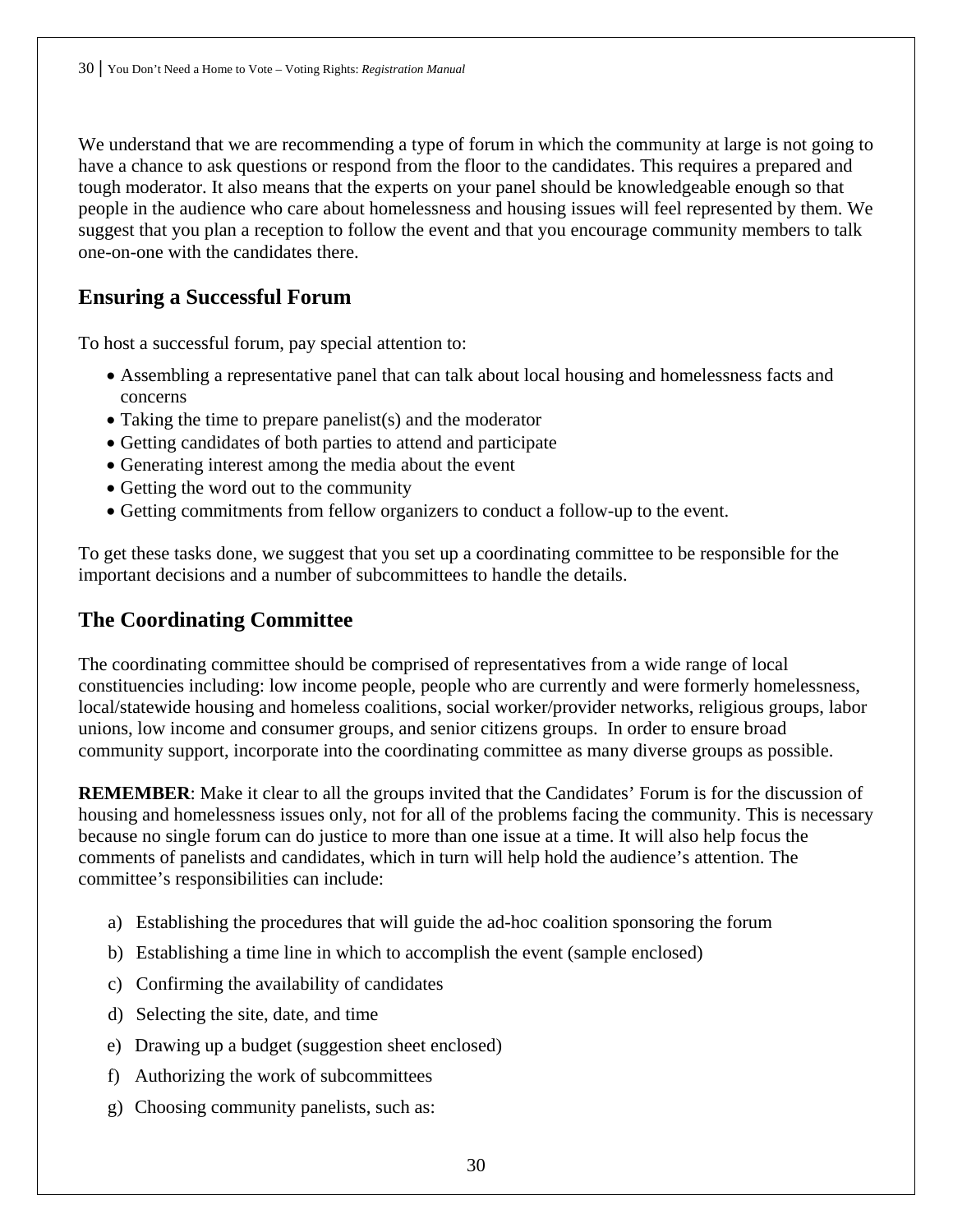- People who are homeless/formerly homeless
- Community leaders working to end the housing/homelessness crisis
- Members of social service organizations stretched too thin
- Union members who are unable to find affordable housing
- Tenants fighting to preserve their homes
- Interfaith groups building homes.
- h) Choosing a moderator responsible for:
	- Explaining the ground rules to panelists, invited guests, and the audience
	- Being the timekeeper and maintaining order to ensure that the forum runs smoothly
- i) Choosing which candidates to invite
- j) Developing and evaluating and follow up plans

#### **Subcommittees**

The subcommittees you create might include a) public relations/media, b) community outreach, c) liaison with candidates, d) finance, and e) site coordination. Subcommittees allow you to both delegate responsibility and involve a wide range of groups in the planning process.

#### **a) Public Relations /Media Subcommittee**:

This subcommittee could be responsible for coordinating media coverage for the event and developing media packets. The subcommittee may want to designate a member to act as a resource for the media and general public.

#### **b) Community Outreach Subcommittee:**

This subcommittee could be responsible for ensuring a high community attendance at the event. Remember, the more people who actively participate in planning the event, the easier it will be to receive a large turn out. Some of the ways this can be accomplished are:

- Requesting promotion from the broadcast community
- Contacting appropriate individuals and organizations by mail, phone, or in person
- Developing and distributing flyers and leaflets
- Developing small display ads and submitting them to community newspapers in the hope of getting free advertising

The subcommittee may want to establish an email list or tap into the coordinating committee's email lists. In addition, this subcommittee might want to take responsibility for setting up transportation networks to help people get to and from the event.

#### **c) Candidate Liaison Subcommittee**:

This subcommittee could be responsible for communication with all candidates, including making the initial phone calls to all of the candidates chosen by the Coordinating Committee, keeping a candidates phone log, writing confirmation letters, and being the main contact for the candidates prior to and during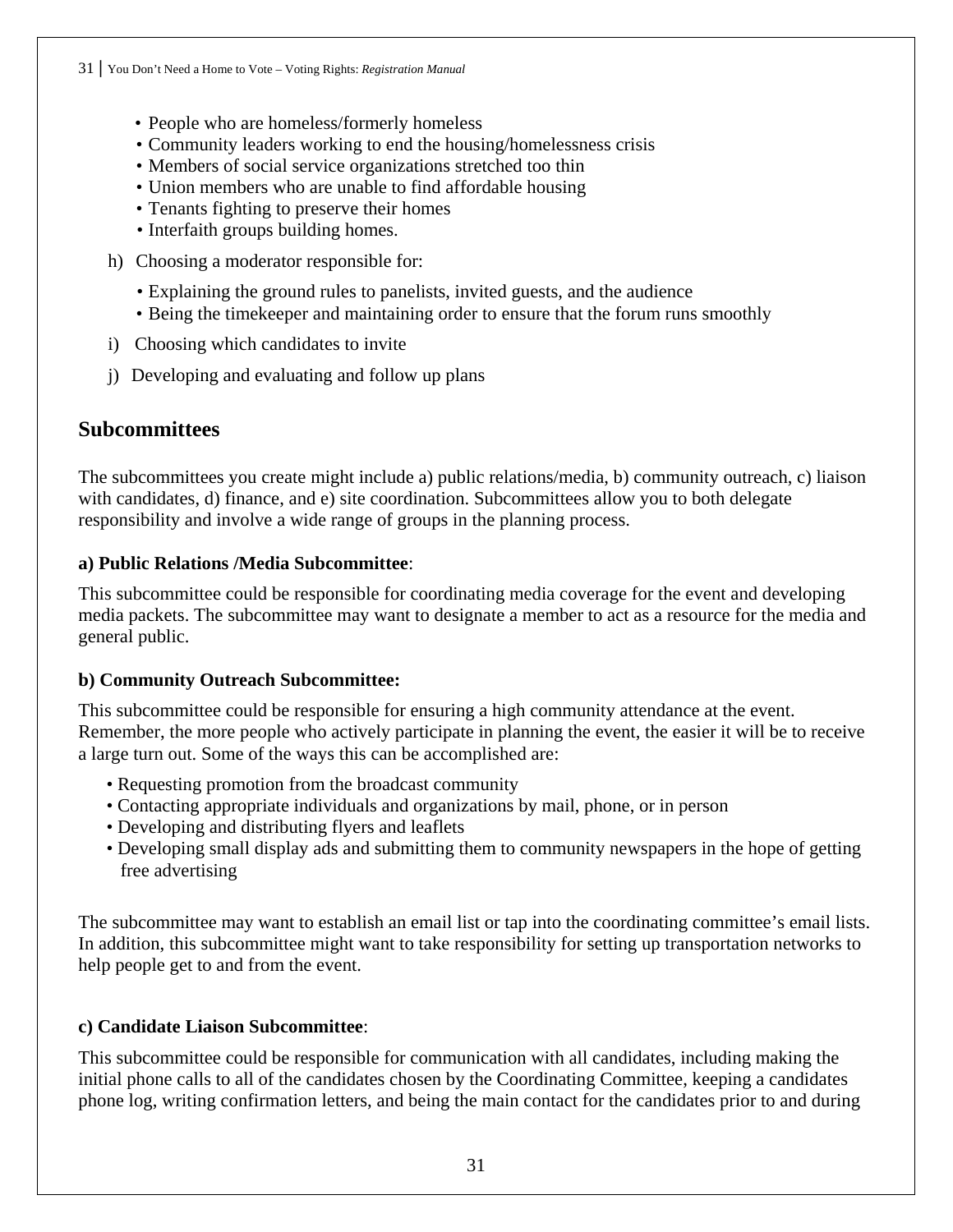the event. Sample letters and phone scripts are enclosed at the end of this guide.

#### **d) Finance Subcommittee**:

This subcommittee could be responsible for working with the Coordinating Committee to develop a budget and raise funds for the event. Even though you will want to maximize in-kind contributions to cover educational and publicity materials, reception costs, postage and other costs, you may find that the act of making some people solely responsible for finances will help generate income.

#### **e) Site Coordination Subcommittee**:

This subcommittee could be responsible for securing the room, setting up the room prior to the event (arranging furniture, checking microphones/lighting, and hanging banners), and returning the room to its original state after the event. The site should be centrally located and/or near well-traveled streets/highways and/or public transportation. Do not commit to a space you cannot fill. It is better to have people standing along the walls than to have dozens of empty seats.

#### **Planning a Budget**

One of the main topics of conversation at your first organizing meeting should be the budget: who is willing to pay for what and who can make in-kind donations. Remember to look to social service networks, unions, low-income housing and tenant groups, and the community-at-large (banks, large and small businesses, civic groups, and interfaith networks) to seek funding (in-kind or cash) for the event. As committee members place calls to the community to solicit support, they will also be spreading the word about the event.

#### **Here is a checklist of some of the items necessary for the forum that may end up costing you money:**

**Site**: One of the coordinating committee members may have access to an appropriate site that you can get for free or for a nominal charge. Meeting rooms in churches, shelters, soup kitchens, libraries, or local government buildings are a good bet. Perhaps a local school or college will donate space to you. But if none of these are available, you may have to rent private space, such as a movie theater or banquet hall, in which case you might have to pay a fee.

**Publicity**: You should expect to print at least 1,000 flyers/handbills to publicize the forum. You should expect to spend about five cents a copy. If you do not want to pay for this service, consider making up a master flyer on a computer, distributing master originals to participating groups, and asking them to photocopy them on their in-house machines. If your publicity committee makes up small newspaper ads and radio announcements, send copies of them around to community newspapers and local radio stations. You may be surprised at how much free advertising you can get.

**Reception**: People will remain to discuss the issues if you present them with a nice spread of food and drink. It is generally not a good idea to serve alcohol (and restrictions on the room you are renting may prevent it). Consider asking every member of your various committees to bring some item of food or drink. Ask local businesses to donate items. You will probably have to pay for things like plates, cups, utensils, and napkins. Consider drawing up a modest budget for these essentials and then splitting the cost among the participating groups.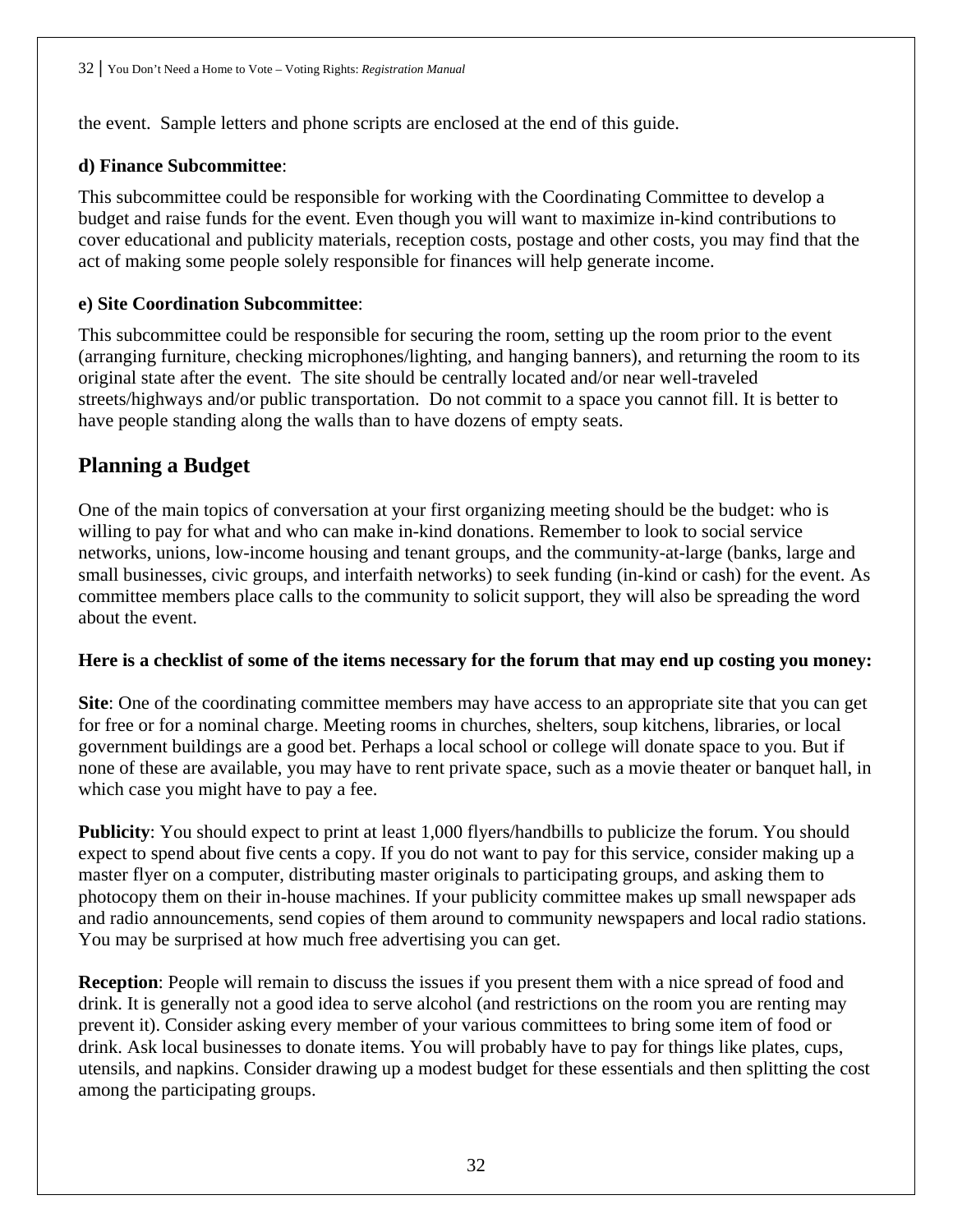**Educational Materials**: Remember, the forum provides you with an excellent opportunity to distribute educational materials to the participants and the audience. You may want to allow each group to handle its own development and production costs or you might consider producing a joint packet of materials, with the production costs borne equally.

**Postage and Mailing Costs**: Do not spend a lot of money doing large mailings to publicize the forum. We suggest you rely as heavily as possible on free advertising — but do not discourage the desire of individual groups to publicize the forum to their own members. If they choose to do this, however, they should be prepared to pick up the tab.

Remember, weigh financial questions early and avoid unpleasant surprises. Putting on a community forum will take more time and effort than cash, but the participating groups should be prepared to spend some money in order to host a successful forum.

#### **Sample Timeline**

#### **Week 1**

Full committee holds initial meeting

- Establish tentative date and time for event
- Choose type of person(s) for the panelists/moderator
- Agree on ground rules
- Form subcommittees
- Develop Budget

#### **Week 2**

#### Subcommittees hold first meetings

- *Site Committee:* solicits ideas for place
- *Finance Committee:* develops draft budget and solicits ideas on how to fund event
- *Outreach Committee:* prepares list of all endorsing groups to date and develops list of other groups to ask for endorsement and develops draft flyers/leaflets
- *PR/Media Committee:* drafts news release/public service announcements
- *Candidate Liaison Committee:* Makes first round of calls

#### **Week 3**

#### Subcommittees continue work

- *Site Committee:* visits possible sites and finalizes time, date, site
- *Finance Committee:* begins calls to identified groups
- *Outreach Committee:* begins calls to panelists
- *PR/Media Committee:* finalizes news releases/public service announcements and begins media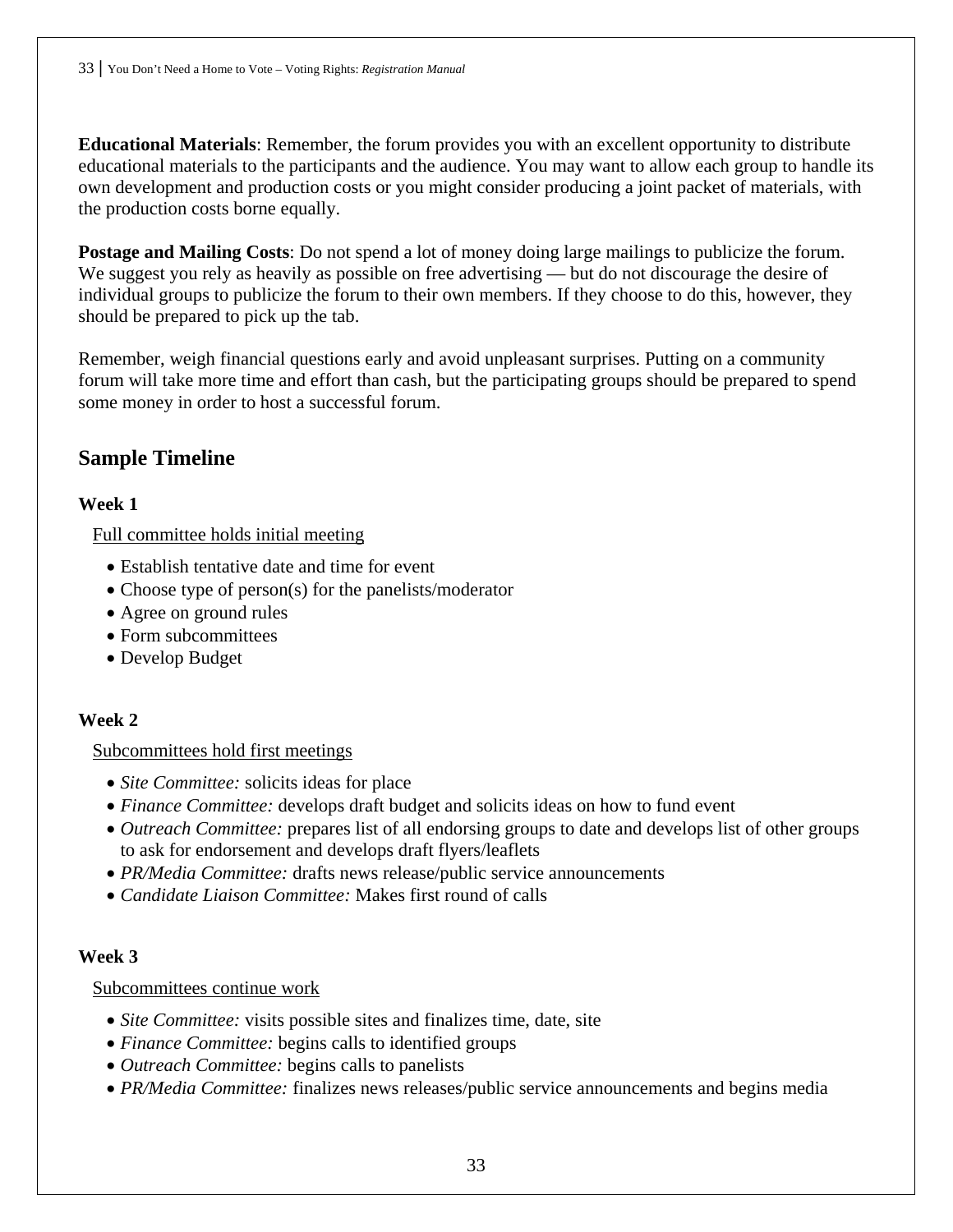#### strategy

• *Candidate Liaison Committee:* continues to contact candidates

#### **Week 4**

#### Full committee meets

• Subcommittees report on progress

#### Subcommittees continue work

- *Site committee:* finalizes site for event, holds meeting for volunteer recruitment
- *Finance Committee:* continues outreach for funding
- *Outreach Committee:* continues phone calls for advance outreach, confirms panelists/moderator, continues to mail/email out notices to community
- *PR/Media Committee:* sends out PSAs/calendar announcements
- *Candidate Liaison Committee:* meets with staff members

#### **Week 5**

#### Full committee meets

- Subcommittee report on progress-to-date
- Develop evaluation tool and plan for follow up actions

#### Subcommittees continue work

- *Site Committee:* finalizes all logistical plans
- *Outreach Committee:* develops and prints event program

#### **Week 6**

Full committee meets to review final details

#### **Week 7**

Hold event

Full committee meets to evaluate event and implement follow-up actions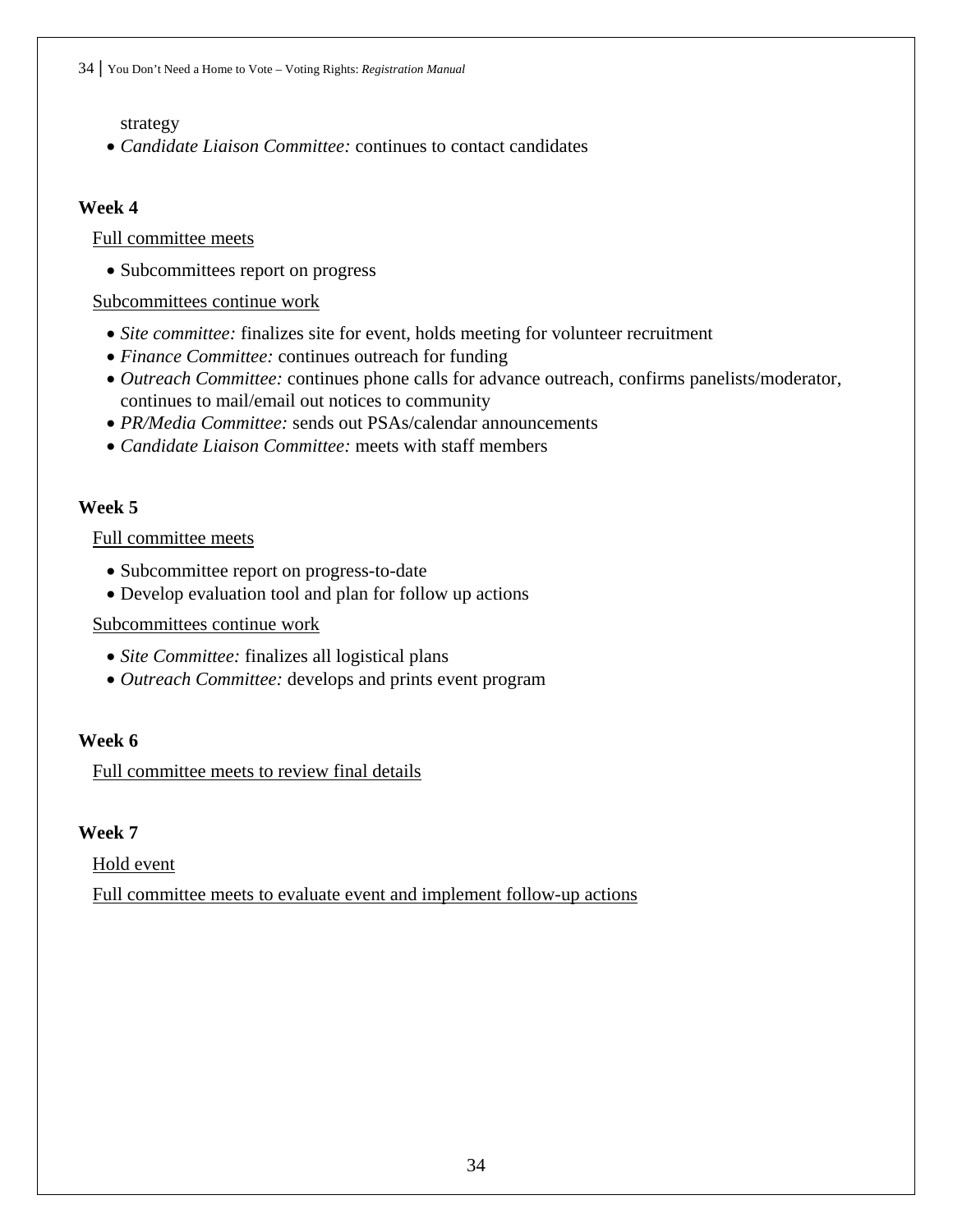# **Media Tips for Hosting Events**

It is best to have a group of people or one person focusing solely only on media and publicity. Here are some tips that should help in producing widespread publicity. These are not just useful when organizing a candidate forum but apply to all types of event organization.

### **Media Team/Committee**

- A solid media team includes a media coordinator, a writer, and a spokesperson as well as other individuals to aid in publicity efforts.
- The media coordinator should coordinate the efforts of the writer and spokesperson in addition to the media committee and its other publicity efforts. The coordinator should also organize the publicity aspect of the event, arrange for local celebrities, or other photo opportunities at the event.
- The spokesperson should handle media calls, maintain media contacts, and cultivate greater relationships with assignment desk personnel, news producers, and camera people.
- The writer should be responsible for news releases to the various local, state, or national news agencies.

### **The Event**

- Find a way to make visible what you are trying to communicate. Choose a location for your event that delivers a message in line with your efforts. For example, choose a location central to the community you serve like a church or community center.
- The best visual is the one that requires the fewest words to explain. The more words that are required, the more obscure the message. Also, make sure that people who drive or walk by know what event is going on.
- Publicize the event in advance. This may include holding smaller events to increase focus on the main event. For example, have registration days, voter training sessions, and candidate volunteer days, in the buildup to a candidate forum.
- Interesting people, places, and subjects greatly increase the likelihood of good media coverage. Local or national celebrities and individuals affected by the policy you are out to change (the human interest story) attract a lot of media coverage. Again, choose a visible location that is central to the community, reflects your message, and is conveniently located.
- Timing of the event is critical. Be mindful of other events in the area.
- As a general rule, the best times for a news conference are Tuesday through Thursday from 10 a.m. until noon. Morning hours guarantee that deadlines are met and allow further development of the story. Make sure there are no other major news events scheduled at the time you are intending to have your conference.

### **The Media Contact List**

• It is helpful to maintain two media lists: an e-mail list and a phone call list.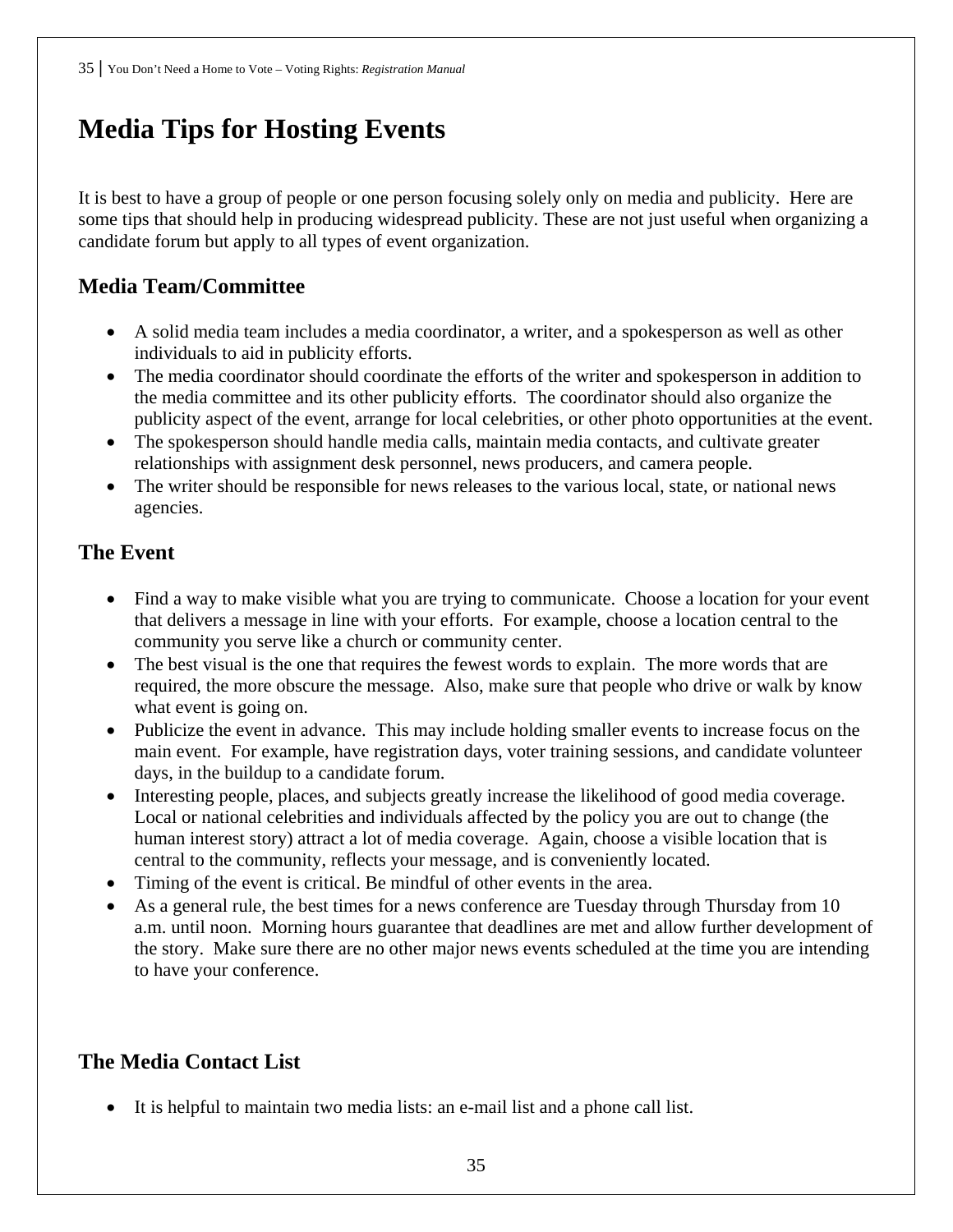- The mailing list should contain the name of the publication, station, network, the publication**'**s address, email address, and the names of people whom you know at each location.
- The phone call list will be considerably smaller but is essential. Always keep it handy. A call list should include the agency name, phone number, fax number, email, assignment desk names, reporter's names, special news areas the reporters cover, and individual cell and home phone numbers when available.
- Always keep the mailing/e-mailing and phone call lists up to date. Add new names as you meet new people. The media coordinator should take names of producers and reporters at media events and make sure those names get added to your lists.
- While it is important to e-mail releases to the assignment desk, it is also important to target reporters with whom you already have a relationship. Phone calls are much more successful in attracting media coverage.

#### **The News Release**

- Before you write your news release, sit down and list the points you wish to make. Do not ramble. While you need to include enough background information to educate, you do not need to say everything in the news release.
- The first paragraph should include the five  $W$ 's who, what, when, where, and why. The news release should be concise.
- All news releases should be followed up with a phone call. If you do not do a follow-up phone call, the reporters may not take notice of the press release.
- It is good to email/fax the news release out at least a week ahead of time to ensure its inclusion on calendars. Target the reporters and news people most likely to be interested in the event since it may be difficult to reach everyone on your list.
- A sample media advisory and sample press release are included at the end of this guide.

### **The Media Call**

- Be thorough with your calls. Do not assume any member of the media is a "lost cause". In many ways the media calls you make are more important than the news release. Although you must have a written news statement that can be emailed or faxed upon request, you have the special opportunity during a media call to really sell your story and yourself.
- Start with the wire services like your local Associated Press since they can rapidly get the news out to other news organizations. Then call television stations since they have more staff to try to get to the location of your news event. Newspapers and radio stations should be called next.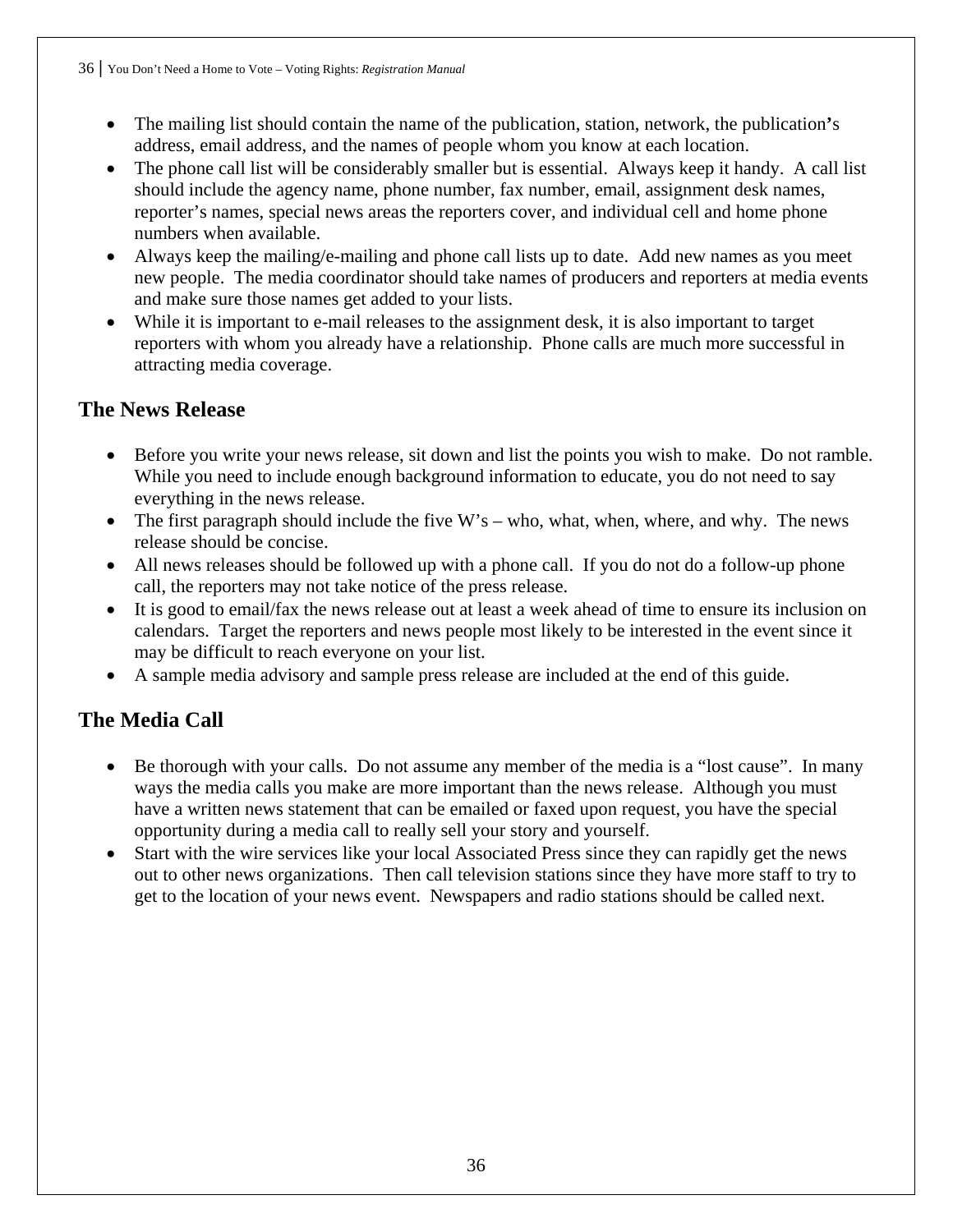# **Letter Writing Power Hour**

Another way for homeless and low income people to become involved in the democratic process is to organize a letter writing event, during which they will have the opportunity to voice their opinion on an issue by writing a letter to their representatives. A "power hour" is a one-hour activity where you and a group of your peers will become educated on an issue and then hold a letter writing campaign to have your voices heard on the selected issue.

# **1) Choose an Issue**

The first thing that you must decide is what issue to write about. You may decide to select a topic of interest or of concern. You may choose to write about a recent event in the community, a general topic such as homelessness, or a specific topic or piece of legislation such as one concerning livable wages. Selecting an issue will also help you decide which officials you are going to target. If it is regarding a local issue, you will want to address your local and state officials. If your issue is a national one or broader in scope, you will want to address your federal officials.

# **2) Get Educated**

Once you have selected an issue, it is a good idea to research background information on the topic. You can go to the local library, watch the news or browse the Internet to research current information for the topic. The internet is perhaps the most helpful when researching an issue because many organizations who concentrate on a certain issue area have websites with all of their publications, resources, and research documents available for the public. Large organizations may also have specialized fact sheets or even sample letters to aid in letter writing campaigns.

# **3) Be Prepared**

Make sure you have the necessary materials to conduct the power hour. Since most public officials now have email addresses, you might want to ask a few people to bring lap top computers with internet access. Have the laptops set up and ready for the participants to draft and send an email. If this is not feasible, get paper, pens, stamps, and envelopes and make sure that you have all of the addresses of your local, state and national officials with you. By being prepared it will be easier to mail the letters immediately after the power hour.

# **4) Hold the "Power Hour"**

When you hold the "power hour," first give a brief presentation on the issue so that everyone has some information on the subject. Offering a sample letter will help provide crucial information on the issue and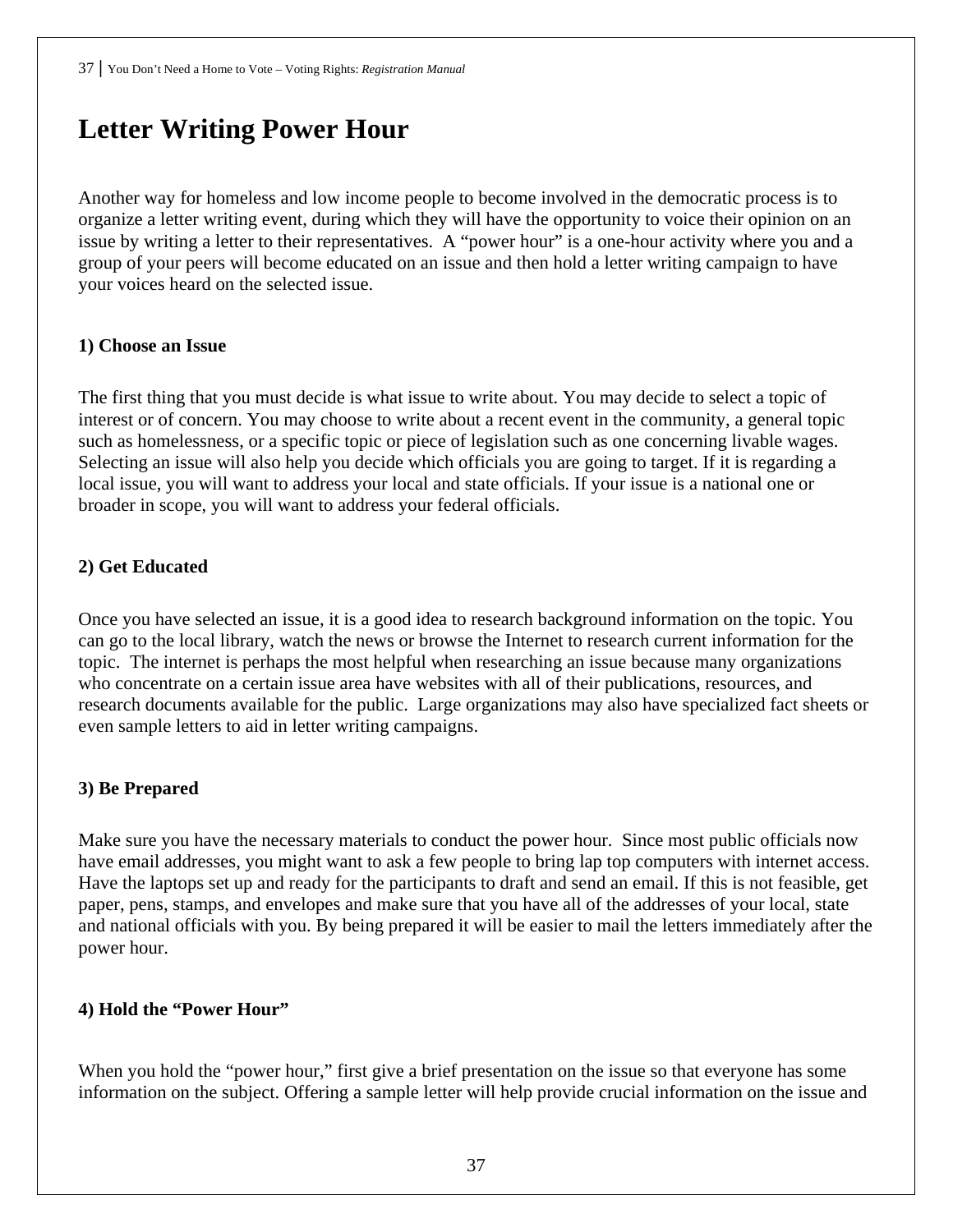make the letter writing considerably easier. Also, you may want to pass out a brief information sheet so people will have enough information to write an effective letter. Besides the facts, a critical part of a letter to an elected official, whether a local or national official, is a personal connection the letter writer has to a given issue. Encourage letter writers to include personal stories and the reasons housing issues and homelessness are important to them. Remember, however, that you should not take a position for or against a candidate or party. The letter writers may express their political opinions, but you may not.

As people are writing or finishing writing their letters, record the letter writer's name and the recipient of his or her letter. In addition, pass around a sign-in sheet so that you can record who was in attendance. This makes it easier to follow-up on the status of a letter and to hold future political functions. Finally, mail the letters and remind the letter writers to forward any responses they receive to the event coordinator.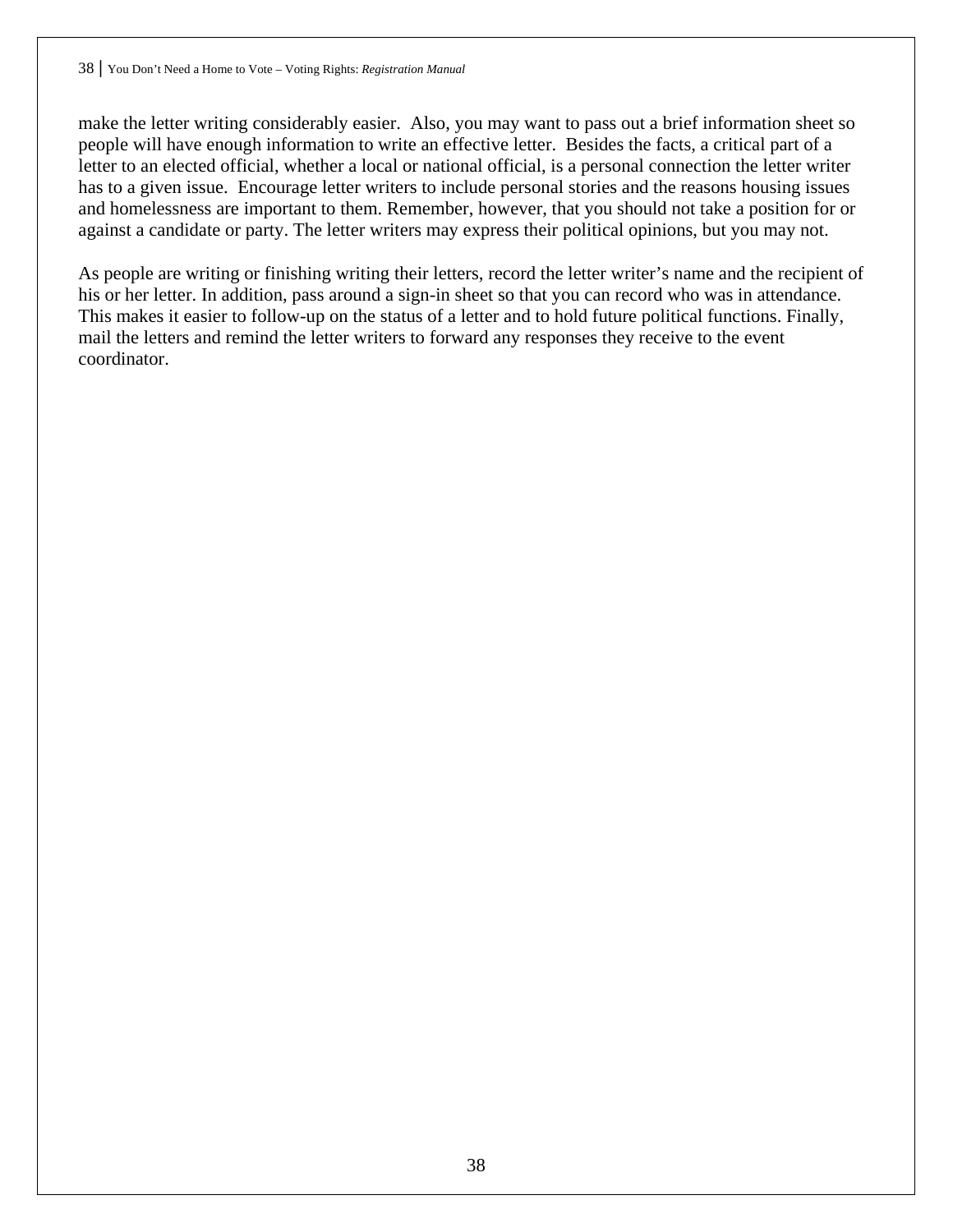# **III "Get Out the Vote"**

Once clients/shelter residents are registered, they face not only the difficulty of actually getting to the polls on Election Day, but also finding out where they need to vote. "Get Out the Vote" drives are critical for high levels of participation. Of all the homeless people that do manage to register as a voter, many end up not voting often because they are unable to find transportation to the polling site or they did not manage to find out where their polling site was.

There are many ways to encourage people to vote on Election Day and ways to give them the means of getting to the polling site. The following is a list of suggestions that can be tailored to your specific needs and should provide a good starting point for developing a successful "Get Out the Vote" drive at your agency.

# **Leading Up to Election Day**

- Hang signs in shelters telling the open hours and location (with a map) of the designated polling place if registered at the shelter. Frequent reminders can increase incentive for homeless persons to go to the polls on Election Day.
- Provide information about absentee ballot and early voting requirements and deadlines for your state. Such information could be provided at shelters in the form of flyers.
- Print newsletters or flyers about the candidates and issues and distribute them in shelters shortly before Election Day. This not only serves to educate but also to encourage the voter to take the final step and go out and vote.
- Hold a candidate's forum so that people can become more familiar with candidates and their positions. Information on how to hold a successful candidate forum is provided in Section II of this manual.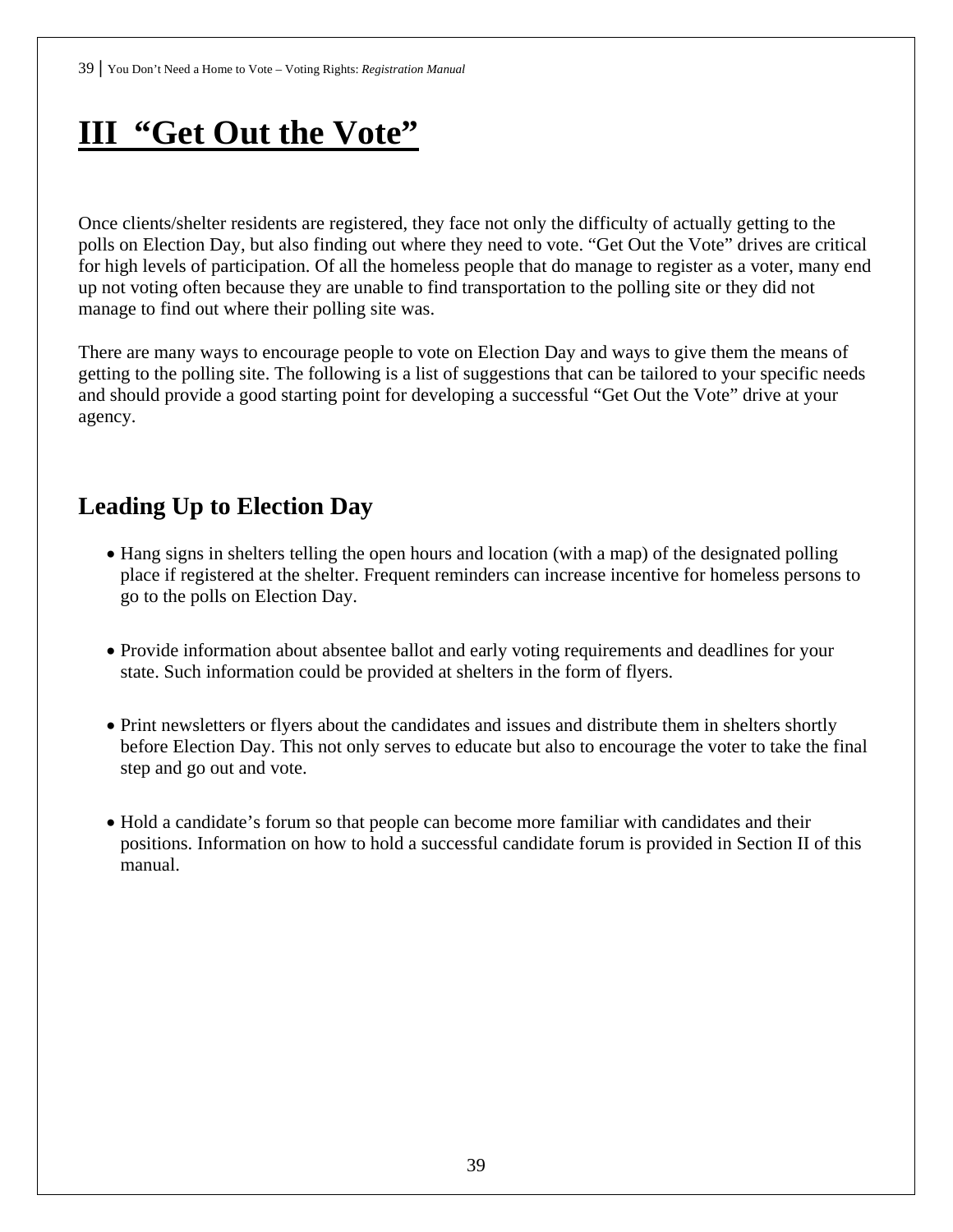# **On Election Day**

# **Getting People to the Polling Sites:**

- Have a shelter designated as a polling place! This is a very effective way of getting out the vote.
- Have volunteers on call to walk or drive clients or shelter residents to the polling places.
- Arrange for a church or school bus to shuttle people to the election site throughout the day.
- Encourage taxi companies and other forms of public transportation to provide free rides to the polling places.
- Hold a rally, complete with food and music, and then march to the polling place(s) together.

# **Facilitate Voter Comfort at the Polling Site:**

- Invite local elections officials to bring voting machines to your organization to familiarize people with the process of voting. Alternatively, have a mock voting booth at your agency beforehand with sample ballots so people feel more comfortable when voting.
- Staff the election site with poll watchers who will assist homeless persons if they encounter any voting problems with local election officials. Where possible, recruit poll watchers who are already known within the homeless community.
- Match volunteers with registered voters a week before the election. The volunteer will contact the registered voter a week before the election to talk about Election Day, the polling site, and ask if any assistance is needed to get to the polls. The volunteer can then call or visit the registered voter the day before the election to remind him or her. On Election Day the volunteer can accompany the registered voter to the polling site.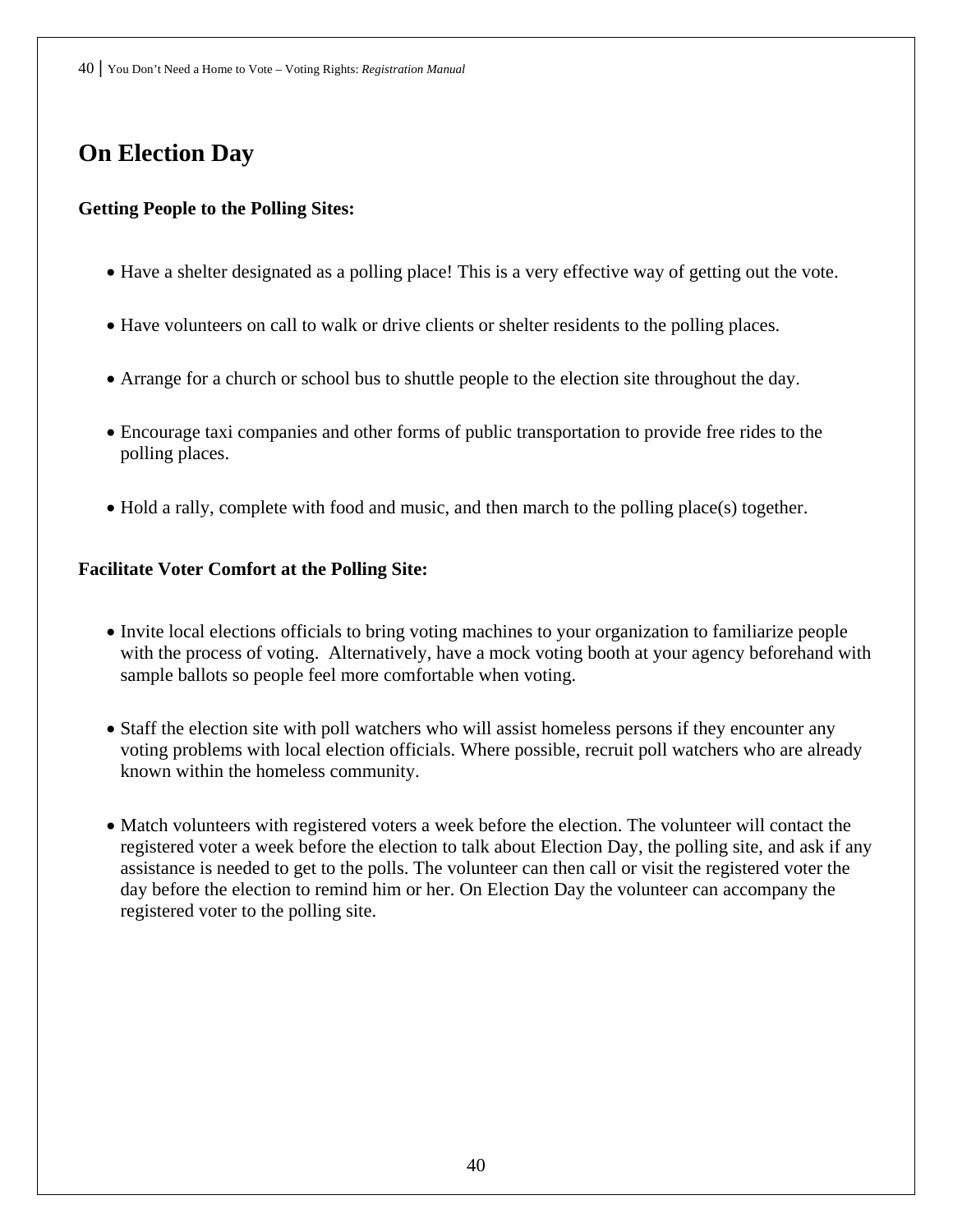# **Voting & Registration Information Flyer**

Even once a homeless person has managed to register to vote, he or she might still encounter difficulties on Election Day. A great way to ensure that homeless people are aware of their rights at the polls is to hand out flyers providing them basic information about those rights. An example of a flyer handed out by the National Law Center on Homelessness & Poverty at past elections is shown below. The flyer contains the most important rights of individuals that are applicable nationwide. Limiting the size of the flyer (or card) can ensure that a homeless person does not encounter any difficulties in holding onto the flyer, increasing the chances that the individual will still have it on Election Day when going to polls.

Flyers such as the example shown below could be handed out in the weeks leading up to registration deadlines as well as the weeks leading up to the elections, once registration deadlines have passed.

#### NATIONAL LAW CENTER ON HOMELESSNESS & POVERTY

HOW TO EXERCISE YOUR RIGHT TO VOTE

#### WHEN REGISTERING TO VOTE:

- · TRADITIONAL DWELLING REQUIREMENT: Remember that you don't need a traditional<br>residence to register and vote. A temporary dwelling<br>or even a street location will usually suffice.
- ID REQUIREMENTS: If you have a driver's license you must provide your driver's license number on Security number. Individuals without either of these numbers will be provided a unique identifying number by the state. Check with your state to see if you are a first time voter registering by mail.<br>
there are any further requirements.
- frequently required in order to register. You may use the address of a church, temple, shelter, agency, employer, relative, or friend. Make sure you will be able to check your mail on a regular basis at that
- 
- CONVICTIONS: In most states you can still vote if a second counter of the prevent place of residence, Federal
- rights advocacy group in your area, or ask any agency, shelter or service provider you know. Remember, you have the right to vote.

#### WHEN AT THE POLL:

- ID REQUIREMENTS: State identification requirements at the polls differ from state to state, so check to find out if identification is required when voting in your state. Under federal law, all states must require individuals who register for the first time in a jurisdiction by mail to provide some sort of identifying documents at the polls if they are assigned a unique identifying number by For the registration form. If you do not have a license,<br>
you must provide the last 4 digits of your Social<br>
Social Security number), or if the state is unable<br>
Social Security number), or if the state is unable<br>
to verify number or Social Security number. So beware of possible additional identification requirements if
- ADDRESS REQUIREMENT: Mailing addresses are **of the overcome in the overcome in the overcome in the overcome in the overcome in the state of the state of the state of the state of the state of the state of the state of th** location within the same voting district, you should still be able to vote in that district, and you do not need to provide advance notice of your move.
- Some states had previously required register and the states of the states of the previously required register to register the demands to see ID or challenges your eligibility demands to see ID or challenges your eligibilit value in contract decisions in contract cases and the enact of states require you to register 30 days before an states require you to register 50 days before an<br>election. Check with your local election board to<br>find out your state's requirements of equiling the living on the living on the living on the entitled to cast a provisional find out your state's registration deadline.<br>Counted to cast a provisional banot, which register and vote of the right of the right of the right of the right of the right of the right of the right of the right of the right
- you have a criminal record for misdemeanors.<br>Check your state to see what criminal convictions law requires state-based complaint procedures for recently state to see what enfining convictions and the district in which sheep who feel they have been wronged in the affect your right to vote. affect your right to vote.<br>• IF YOU HAVE TROUBLE REGISTERING: Contact with a residence may be indicated by indicated by indicated by indicated by indicated by indicated by indicated by indicated by indicated by indicated b dections to find out how to file a complaint. If<br>NLCHP, your state board of elections, a voting<br>wou encounter trouble filing a complaint, contact your local legal services agency.

nlchp@nlchp.org 202.638.2535 www.nlchp.org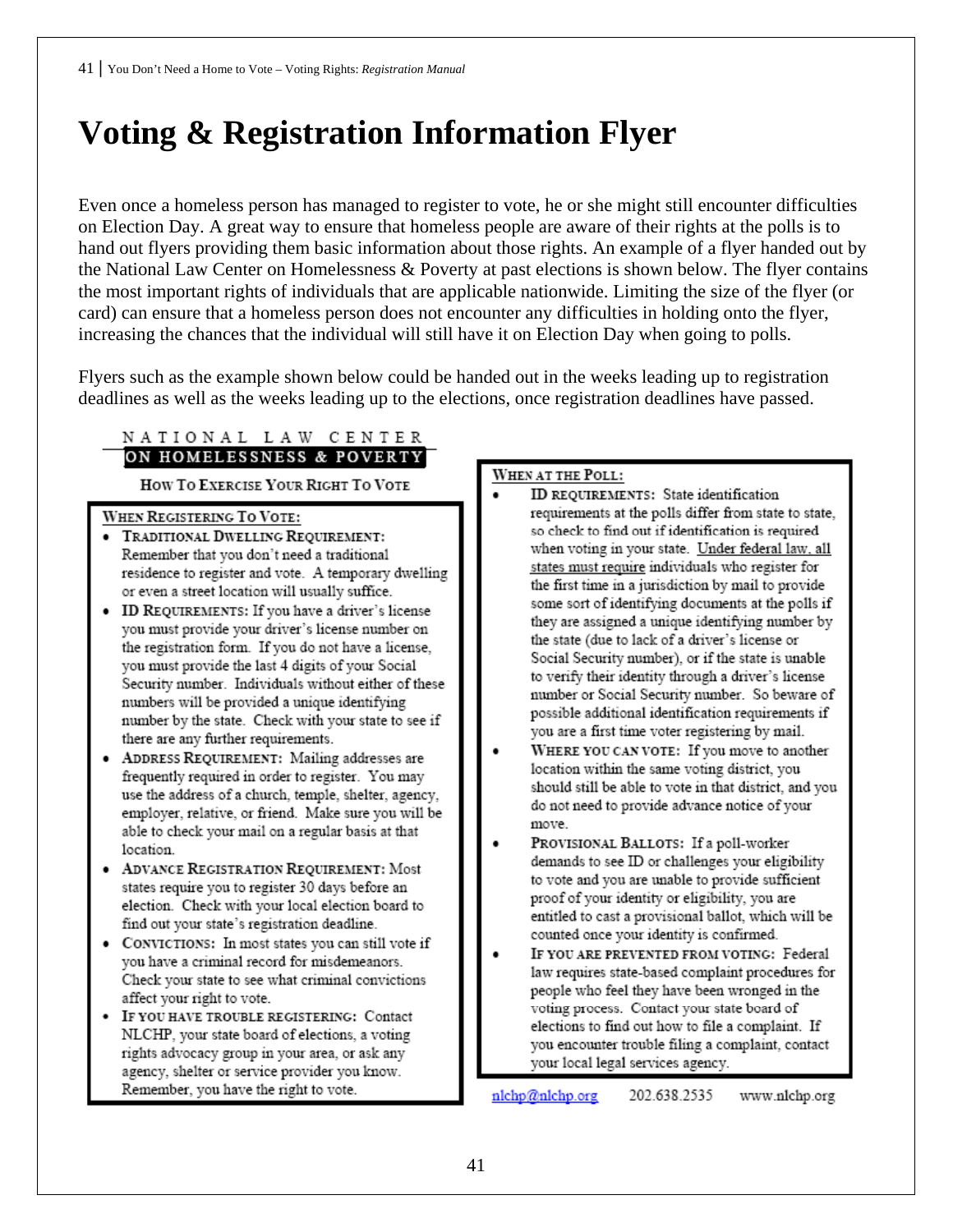# **IV Legal Issues and Rights**

# **Legal and Practical Barriers to Voting for Homeless People**

While state and federal laws have eliminated some of the barriers to voting for homeless people, other obstacles remain. Those obstacles can be overcome if people experiencing homelessness know their rights and learn ways to overcome the barriers.

#### **Residency and Mailing Address Requirements**

Some states had previously required registrants to live in a "traditional dwelling" in order to register to vote. Judicial decisions in court cases and the enactment of state and federal laws have eliminated that requirement. Today, homeless individuals in all states--including those people who are living on the streets--have the right to register and vote. When registering to vote, homeless voters only need to designate their place of residence, which can be a street corner, a park, a shelter, or any other location where an individual stays at night. Designation of a residential address or location of residence is required to ensure the voter lives within the district in which she/he wishes to register and to assign the voter to the appropriate polling location. Usually, the location of a residence may be indicated by drawing a map or by providing a general descriptive location, if not the address of a shelter. In addition, most states require registrants to provide a mailing address so that voter ID cards and other election materials may be sent to registered voters. Having registrants' mailing addresses also helps county elections offices maintain current and accurate voter registration lists. The address provided may be that of a local advocacy organization, shelter, outreach center, or anywhere else willing to accept mail on behalf of a person registering to vote. Some states, like Arizona or Nebraska, allow homeless people to use county courthouses or county clerks' offices as their mailing address. Some states will not allow registrants to use a P.O. Box as a mailing address. A registrant's mailing address does not have to be the person's residential address.

Although the requirement to live in a traditional dwelling has been eliminated, many states still maintain durational residency requirements for voter registration. This makes voter registration for homeless people very difficult as they are often subject to circumstances requiring them to frequently re-locate against their wishes. The table on page 46 outlines the state-by-state durational residency requirements as well as the registration deadlines.

#### **Identification Issues**

Pursuant to federal law, namely the Help America Vote Act (HAVA), first-time registrants in all states who register by mail must provide a driver's license number or the last four digits of their Social Security number on their voter registration form. If a registrant has neither a current driver's license number nor Social Security number, then the registrant will be assigned a voter ID number once her or his registration is approved. In addition, first-time mail-in registrants must provide an identification document at the polls, unless a registrant submits either his or her driver's license number or the last four digits of his or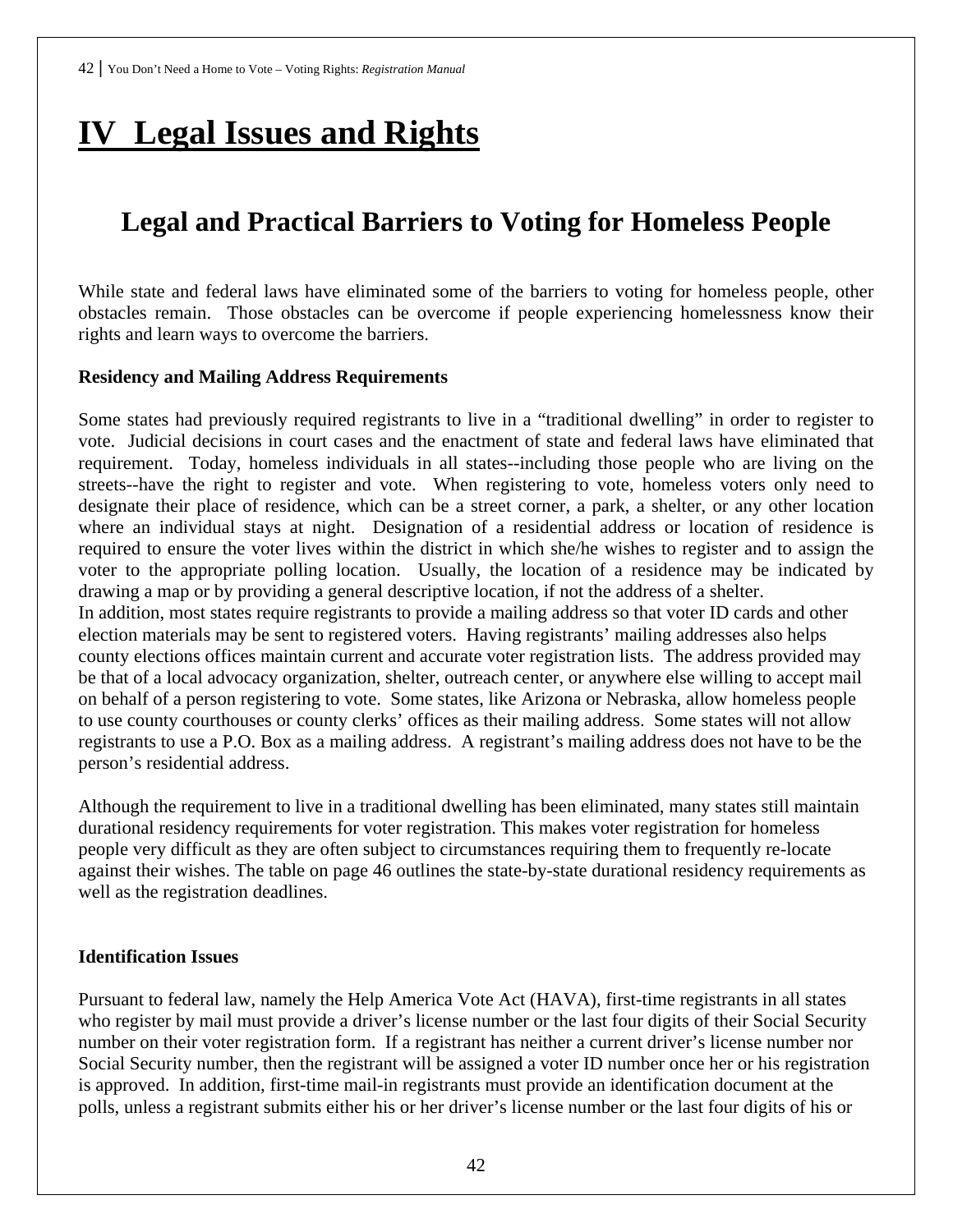her Social Security number when registering and the accuracy of the information has been verified by election officials. Acceptable identification for first-time mail-in registrants includes current and valid photo identification, or a copy of a current utility bill, bank statement, government check, paycheck, or other government document that shows the name and address of the voter. Since first-time mail-in registrants may have to provide some sort of identifying documentation at the polls, homeless registrants without any of the documents listed above may want to register to vote in person at their local registration office.

Some states have stricter identification requirements than HAVA, such as requiring all voters to present a photo ID to register or to vote. However, identification requirements vary from state to state. The table on page 49 provides an outline of the main state-by-state identification requirements, followed by a more detailed description of each state's specific laws. Please check with your county elections office or the Secretary of State's office for your state to find out more about your state's identification requirements. Even if voters do not have the necessary identification at the polls, HAVA requires states to provide provisional ballots to those voters. Election officials will count the provisional ballot later, if the voter meets voter eligibility and other requirements for that district or state.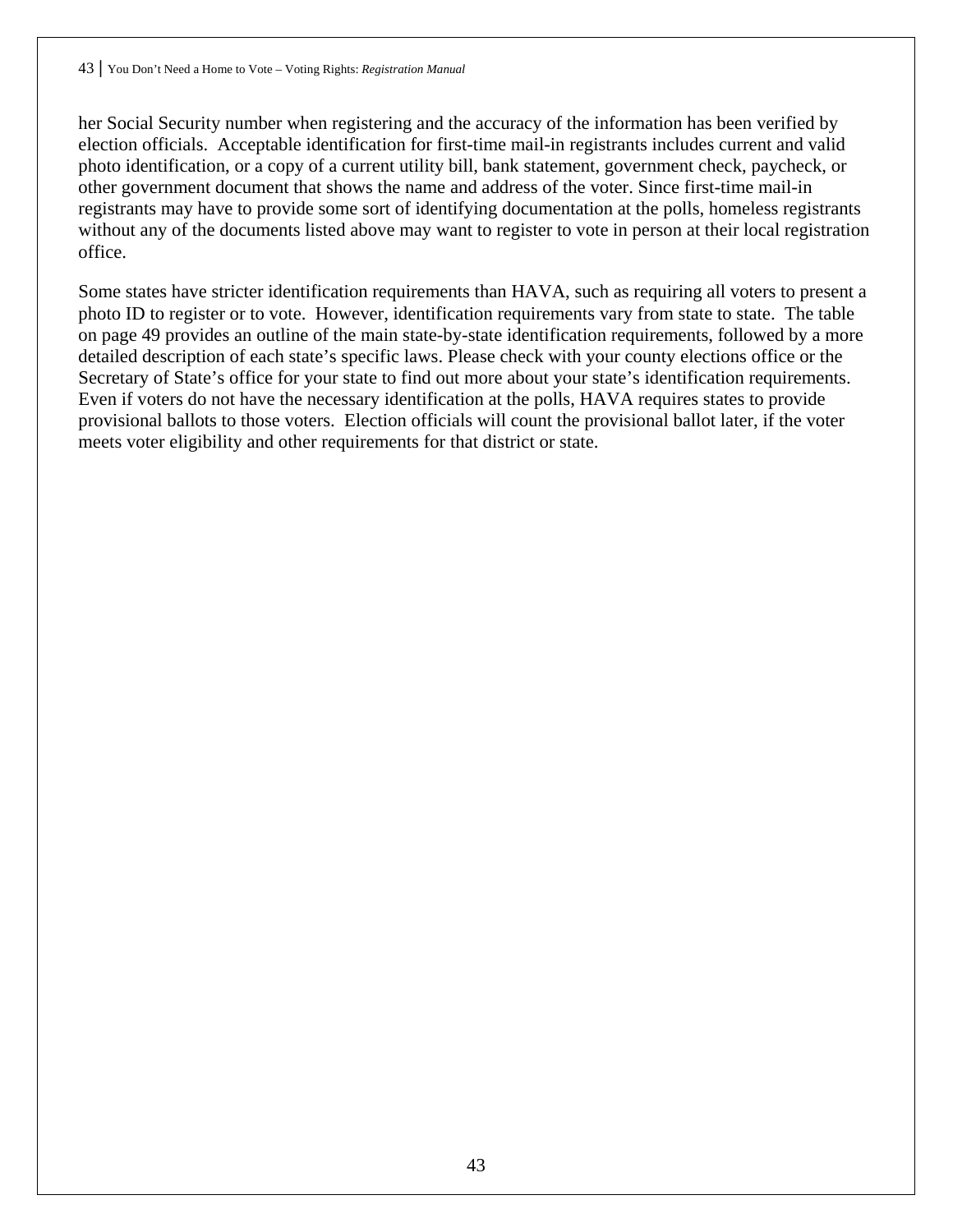# **State-by-State Chart of Homeless People's Voting Rights:**

The following chart provides state-by-state information regarding homeless people's voting rights and requirements related to voter registration.

|                 | Individuals Living on      | A Mailing Address is    | Early voting   |
|-----------------|----------------------------|-------------------------|----------------|
|                 | the Street or In a Shelter | Required to Register    | is offered     |
|                 | Have the Right to Vote     |                         |                |
| Alabama         | Yes                        | Yes                     | N <sub>o</sub> |
| Alaska          | Yes                        | N <sub>o</sub>          | Yes            |
| Arizona         | Yes                        | Yes                     | Yes            |
| <b>Arkansas</b> | Yes                        | Yes                     | Yes            |
| California      | Yes                        | Yes                     | Yes            |
| Colorado        | Yes                        | Yes                     | Yes            |
| Connecticut     | Yes                        | N <sub>o</sub>          | N <sub>o</sub> |
| Delaware        | Yes                        | N <sub>o</sub>          | N <sub>o</sub> |
| Florida         | Yes                        | N <sub>o</sub>          | Yes            |
| Georgia         | Yes                        | N <sub>o</sub>          | Yes            |
| Hawaii          | Yes                        | Yes                     | Yes            |
| Idaho           | Yes                        | N <sub>o</sub>          | Yes            |
| Illinois        | Yes                        | Yes                     | Yes            |
| Indiana         | Yes                        | Yes                     | Yes            |
| Iowa            | Yes                        | N <sub>o</sub>          | Yes            |
| Kansas          | Yes                        | Yes                     | Yes            |
| Kentucky        | Yes                        | Yes                     | N <sub>o</sub> |
| Louisiana       | Yes                        | Yes                     | Yes            |
| Maine           | Yes                        | Yes                     | Yes            |
| Maryland        | Yes                        | Yes                     | Yes            |
| Massachusetts   | Yes                        | Yes                     | N <sub>o</sub> |
| Michigan        | Yes                        | Yes                     | N <sub>o</sub> |
| Minnesota       | Yes                        | Yes                     | N <sub>o</sub> |
| Mississippi     | Yes                        | Yes                     | N <sub>o</sub> |
| Missouri        | Yes                        | Yes                     | N <sub>o</sub> |
| Montana         | Yes                        | Yes (req. in reg. form) | Yes            |
| Nebraska        | Yes                        | Yes                     | Yes            |
| Nevada          | Yes                        | Yes                     | Yes            |
| New Hampshire   | Yes                        | Yes                     | N <sub>o</sub> |
| New Jersey      | Yes                        | N <sub>o</sub>          | N <sub>o</sub> |
| New Mexico      | Yes                        | Yes                     | Yes            |
| New York        | Yes                        | Yes                     | No             |
| North Carolina  | Yes                        | Yes                     | Yes            |
| North Dakota†   | Yes                        | N/A                     | Yes            |
| Ohio            | Yes                        | Yes                     | Yes            |
| Oklahoma        | Yes                        | Yes                     | Yes            |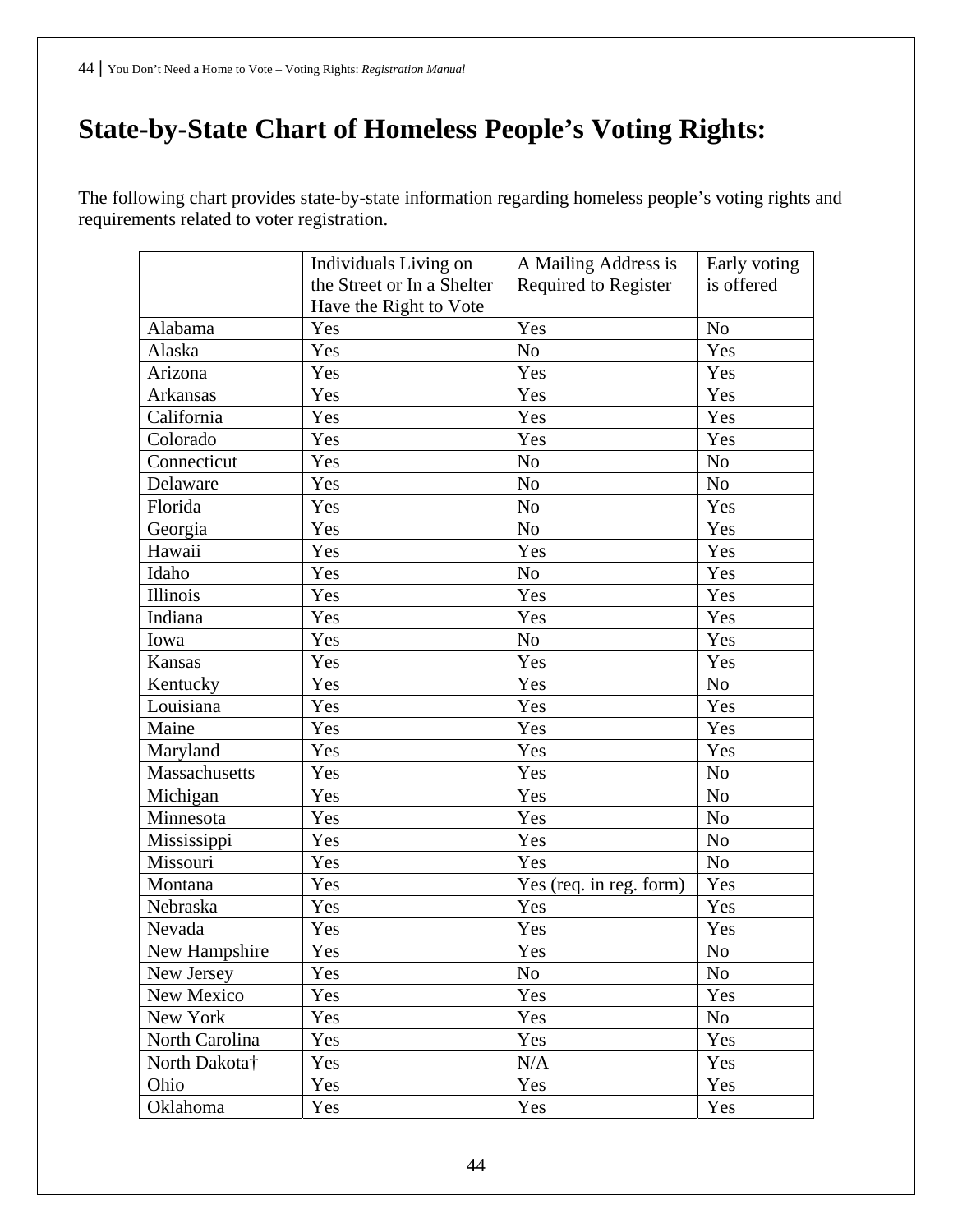| Oregon           | Yes | Yes            | N <sub>o</sub> |
|------------------|-----|----------------|----------------|
| Pennsylvania     | Yes | Yes            | N <sub>o</sub> |
| Puerto Rico      | Yes | Yes            | N <sub>o</sub> |
| Rhode Island     | Yes | Yes            | N <sub>o</sub> |
| South Carolina   | Yes | Yes            | N <sub>o</sub> |
| South Dakota     | Yes | Yes            | Yes            |
| Tennessee        | Yes | Yes            | Yes            |
| Texas            | Yes | Yes            | Yes            |
| Utah             | Yes | Yes            | Yes            |
| Vermont          | Yes | N <sub>o</sub> | Yes            |
| Virginia         | Yes | Yes            | N <sub>o</sub> |
| Washington       | Yes | Yes            | N <sub>o</sub> |
| Washington, D.C. | Yes | Yes            | Yes            |
| West Virginia    | Yes | N <sub>o</sub> | Yes            |
| Wisconsin        | Yes | N <sub>o</sub> | Yes            |
| Wyoming          | Yes | Yes            | Yes            |

Sources: National Conference of State Legislatures (2012), *Absentee and Early Voting* and National Law Center on Homelessness and Poverty (2012)

† North Dakota, unlike any other state, does not require voter registration.

 In many states that require a mailing address, such as Oregon and Pennsylvania, a county clerk's office, shelter, or other location may be used for homeless individuals as a mailing address. Check with you local elections board, secretary of state office, or any other official who is aware of whether this applies in your state.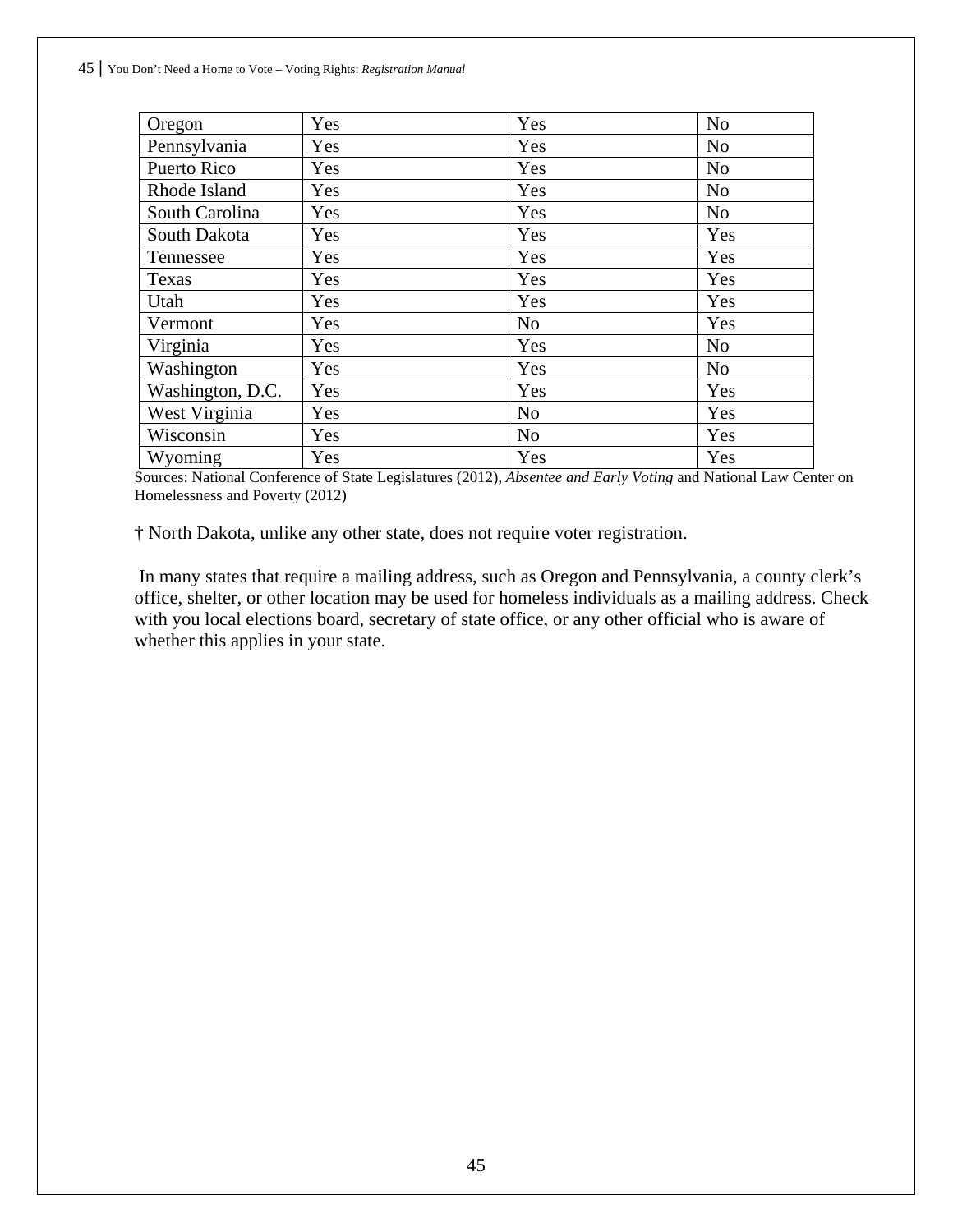# **State-by-State Chart of Disenfranchisement Categories:**

| <b>State</b>    | <b>Prison</b> | <b>Probation</b> | Parole   | Post-<br><b>Sentence</b> | <b>Post-Sentence Partial</b>                              |
|-----------------|---------------|------------------|----------|--------------------------|-----------------------------------------------------------|
| Alabama         | $\times$      | $\times$         | $\times$ |                          | $\times$ (certain offenses)                               |
| Alaska          | $\times$      | $\times$         | $\times$ |                          |                                                           |
| Arizona         | $\times$      | $\times$         | $\times$ |                          | $\times$ (2 <sup>nd</sup> felony)                         |
| Arkansas        | $\times$      | $\times$         | $\times$ |                          |                                                           |
| California      | $\times$      |                  | $\times$ |                          |                                                           |
| Colorado        | $\times$      |                  | $\times$ |                          |                                                           |
| Connecticut     | $\times$      |                  | $\times$ |                          |                                                           |
| Delaware        | $\times$      | $\times$         | $\times$ |                          | $\times$ (5 years most felonies,<br>permanent for others) |
| Florida         | $\times$      | $\times$         | $\times$ | $\times$                 |                                                           |
| Georgia         | $\times$      | $\times$         | $\times$ |                          |                                                           |
| Hawaii          | $\times$      |                  |          |                          |                                                           |
| Idaho           | $\times$      | $\times$         | $\times$ |                          |                                                           |
| <b>Illinois</b> | $\times$      |                  |          |                          |                                                           |
| Indiana         | $\times$      |                  |          |                          |                                                           |
| Iowa            | $\times$      | $\times$         | $\times$ | $\times$                 |                                                           |
| Kansas          | $\times$      | $\times$         | $\times$ |                          |                                                           |
| Kentucky        | $\times$      | $\times$         | $\times$ | $\times$                 |                                                           |
| Louisiana       | $\times$      | $\times$         | $\times$ |                          |                                                           |
| Maine           |               |                  |          |                          |                                                           |
| Maryland        | $\times$      | $\times$         | $\times$ |                          |                                                           |
| Massachusetts   | $\times$      |                  |          |                          |                                                           |
| Michigan        | $\times$      |                  |          |                          |                                                           |
| Minnesota       | $\times$      | $\times$         | $\times$ |                          |                                                           |
| Mississippi     | $\times$      | $\times$         | $\times$ |                          | $\times$ (certain offenses)                               |
| Missouri        | $\times$      | $\times$         | $\times$ |                          |                                                           |
| Montana         | $\times$      |                  |          |                          |                                                           |
| Nebraska        | $\times$      | $\times$         | $\times$ |                          | $\times$ (2 years)                                        |
| Nevada          | $\times$      | $\times$         | $\times$ |                          | $\times$ (except 1 <sup>st</sup> time nonviolent)         |
| New Hampshire   | $\times$      |                  |          |                          |                                                           |
| New Jersey      | $\times$      | $\times$         | $\times$ |                          |                                                           |
| New Mexico      | $\times$      | $\times$         | $\times$ |                          |                                                           |
| New York        | $\times$      |                  | $\times$ |                          |                                                           |
| North Carolina  | $\times$      | $\times$         | $\times$ |                          |                                                           |
| North Dakota    | $\times$      |                  |          |                          |                                                           |
| Ohio            | $\times$      |                  |          |                          |                                                           |
| Oklahoma        | $\times$      | $\times$         | $\times$ |                          |                                                           |
| Oregon          | $\times$      |                  |          |                          |                                                           |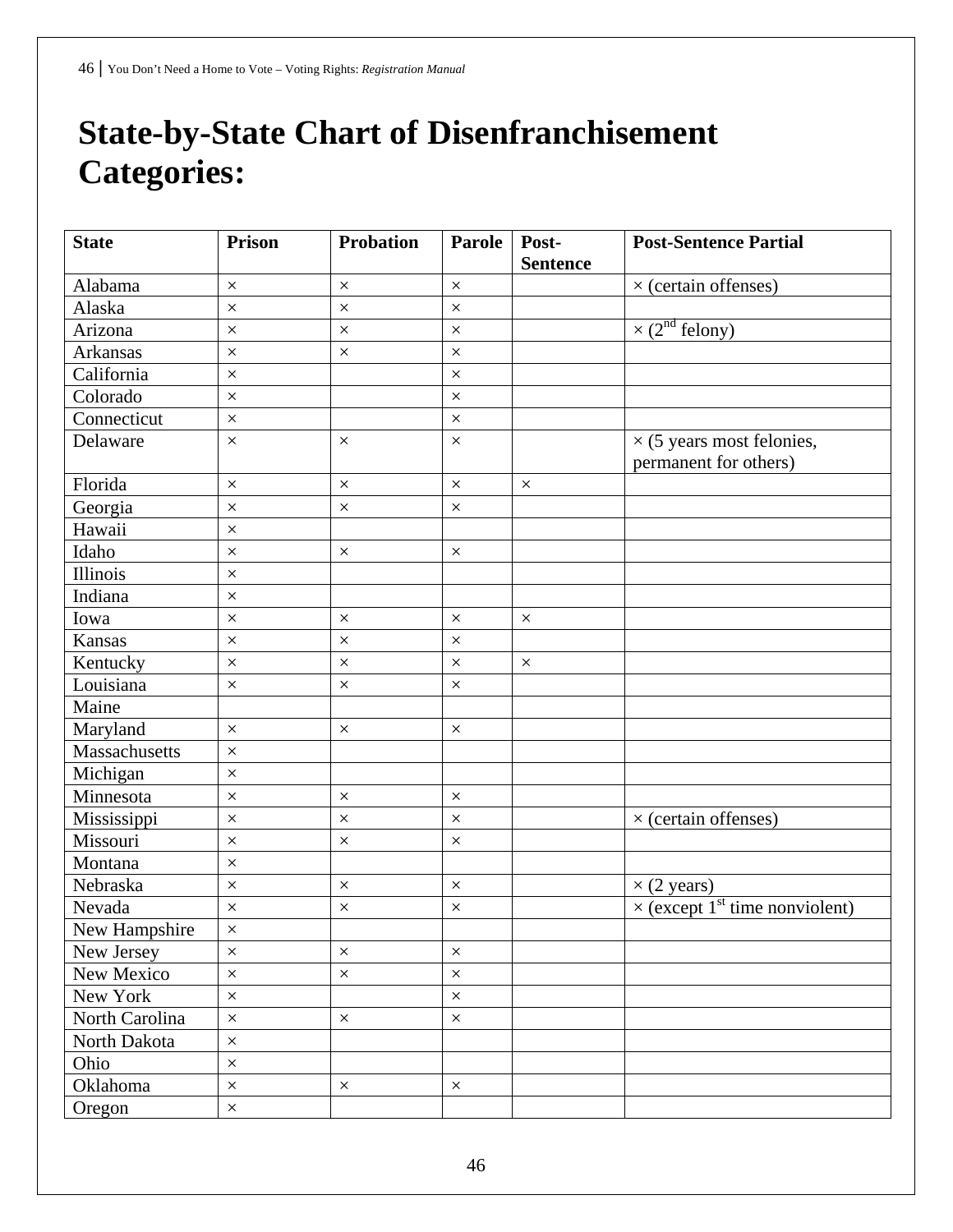| $\times$ |          |          |          |                                                               |
|----------|----------|----------|----------|---------------------------------------------------------------|
| $\times$ | $\times$ | $\times$ |          |                                                               |
| $\times$ |          | $\times$ |          |                                                               |
| $\times$ | $\times$ | $\times$ |          | $\times$ (certain offenses)                                   |
| $\times$ | $\times$ | $\times$ |          |                                                               |
| $\times$ |          |          |          |                                                               |
|          |          |          |          |                                                               |
| $\times$ | $\times$ | $\times$ | $\times$ |                                                               |
| $\times$ |          |          |          |                                                               |
| $\times$ | $\times$ | $\times$ |          |                                                               |
| $\times$ | $\times$ | $\times$ |          |                                                               |
| $\times$ | $\times$ | $\times$ |          |                                                               |
| $\times$ | $\times$ | $\times$ |          | $\times$ (5 years for most felonies,<br>permanent for others) |
|          |          |          |          |                                                               |

Sources: The Brennan Center for Justice, *Criminal Disenfranchisement Laws Across the United States.* 

\* Failure to satisfy obligations associated with convictions may result in post-sentence loss of voting rights.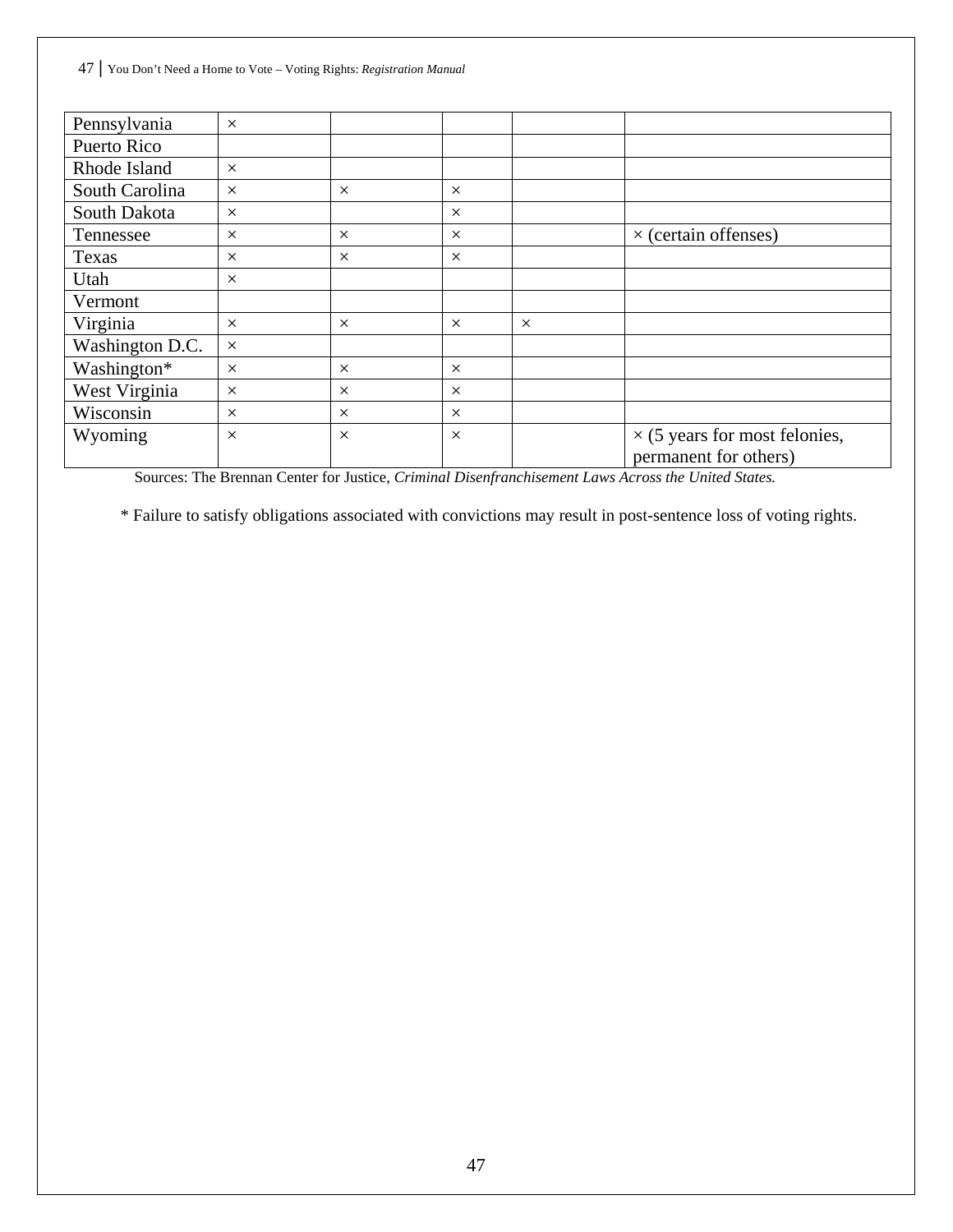# **State-by-State Chart of Registration Deadlines & Residency Requirements:**

| <b>State</b>    | <b>Registration Deadlines</b>                                     | <b>Durational Residency Requirement</b>    |
|-----------------|-------------------------------------------------------------------|--------------------------------------------|
|                 | (Prior to election)                                               | (prior to election in same location)       |
| Alabama         | 10 days                                                           | None                                       |
| Alaska          | 30 days                                                           | 30 days same election district resident    |
| Arizona         | 29 days                                                           | 29 days same election district resident    |
| <b>Arkansas</b> | 30 days                                                           | 30 days same county resident               |
| California      | 15 days                                                           | None                                       |
| Colorado        | 29 days                                                           | 30 days same precinct resident             |
| Connecticut     | 14 days by mail, 7 in person                                      | Same town resident at registration         |
| Delaware        | 24 days                                                           | None                                       |
| Florida         | 29 days                                                           | Same county resident at time of            |
|                 |                                                                   | registration                               |
| Georgia         | 28 days (29 normally, but one day less                            | Same county resident at time of            |
|                 | due to Columbus day being on normal                               | registration                               |
|                 | deadline)                                                         |                                            |
| Hawaii          | 29 days                                                           | None                                       |
| Idaho*          | 25 days/ Election Day Registration                                | 30 days same county resident               |
| Illinois        | 28 days by mail, 7 in person                                      | 30 days same election district resident    |
| Indiana         | 28 days                                                           | 30 days same precinct resident             |
| Iowa*           | 10 days (received by), Election Day                               | Same precinct resident at registration     |
|                 | Registration                                                      |                                            |
| Kansas          | 21 days                                                           | Same precinct resident at registration     |
| Kentucky        | 28 days                                                           | 28 days state resident                     |
| Louisiana       | 30 days                                                           | Same parish resident at registration       |
| Maine*          | 21 days by mail, up to and including                              | Resident of same municipality at           |
|                 | Election Day in person                                            | registration                               |
| Maryland        | 21 days                                                           | None                                       |
| Massachusetts   | 20 days                                                           | Same city or town resident at registration |
| Michigan        | 30 days                                                           | 30 days same city/township resident        |
| Minnesota*      | 21 days, Election Day Registration                                | 20 days state resident                     |
| Mississippi     | 30 days                                                           | 30 days same county or city resident       |
| Missouri        | October 10 <sup>th</sup> or Fourth Wednesday                      | Jurisdiction resident at registration      |
|                 | before election (whichever is later)                              |                                            |
| Montana*        | 30 days mail-in, up to and including                              | 30 days state and county resident; can     |
|                 | Election Day in person                                            | change county within 30 days of election   |
|                 |                                                                   | if registration info is updated            |
| Nebraska        | 3 <sup>rd</sup> Friday prior to election by mail, 2 <sup>nd</sup> | None, other than registration deadlines    |
|                 | Friday prior in person                                            | (can vote for President even if not        |
|                 |                                                                   | meeting these qualifications)              |
| Nevada          | 21 days                                                           | 30 days state and county resident, 10      |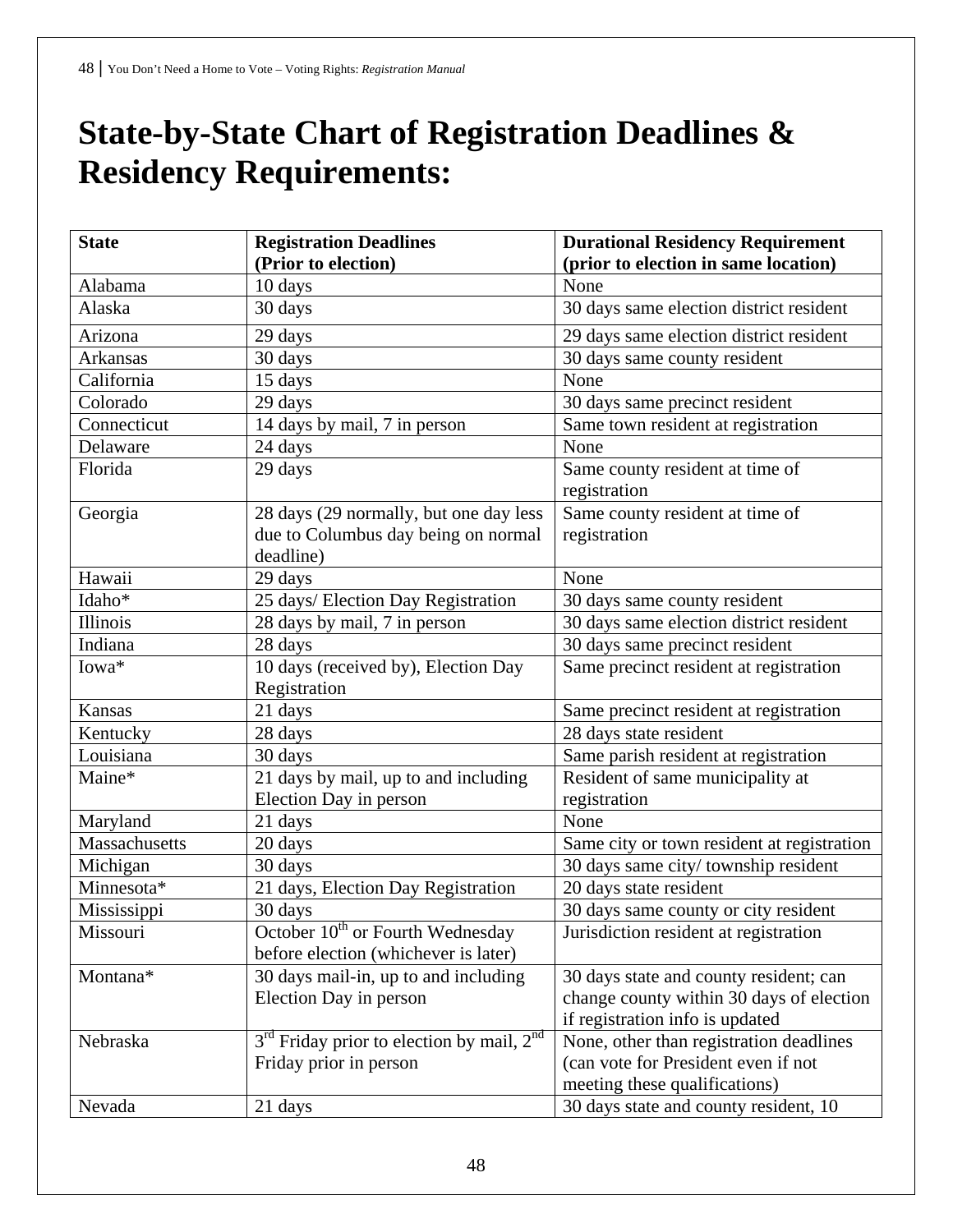|                  |                                           | days precinct resident                    |
|------------------|-------------------------------------------|-------------------------------------------|
| New Hampshire*   | 10 days, Election day registration        | Same town resident at registration        |
|                  |                                           |                                           |
| New Jersey       | 21 days                                   | 30 days same county resident              |
| New Mexico       | 28 days                                   | 30 days state resident (can vote for      |
|                  |                                           | President even if new resident)           |
| New York         | 25 days by mail, 10 in person             | 30 days same present address              |
| North Carolina   | 25 days (can register and vote in         | 30 days same county resident              |
|                  | person with one stop voting until 3       |                                           |
|                  | days before election)                     |                                           |
| North Dakota     | N/A                                       | 30 days same precinct resident            |
| Ohio             | 30 days                                   | 30 days same county and precinct          |
|                  |                                           | resident                                  |
| Oklahoma         | 25 days (if after, will not receive voter | None                                      |
|                  | registration card before election)        |                                           |
| Oregon           | 21 days                                   | None                                      |
| Pennsylvania     | 30 days                                   | 30 days same election district resident   |
| Puerto Rico      | 50 days                                   | None                                      |
| Rhode Island*    | 30 days (Election Day Registration        | 30 days city/town/ precinct residence for |
|                  | only for voting for President and Vice    | local candidates, can still vote for      |
|                  | President)                                | president and vice president otherwise    |
| South Carolina   | 30 days                                   | Same precinct resident at registration    |
| South Dakota     | 15 days (received by)                     | None                                      |
| Tennessee        | 30 days                                   | None                                      |
| Texas            | 30 days                                   | Same county resident at registration      |
| Utah             | 30 days (mail), 15 days (in-person)       | 30 days state resident                    |
| Vermont          | 6 days (received by)                      | Same town as voting location resident     |
| Virginia         | 22 days                                   | None                                      |
| Washington D.C.* | 30 days (mail), 15 days (in-person for    | 30 days D.C. resident                     |
|                  | regular ballot), Election Day             |                                           |
|                  | Registration                              |                                           |
| Washington       | 29 days by mail, 8 days in person         | 30 days same address resident             |
| West Virginia    | 21 days                                   | Same county resident at registration      |
| Wisconsin*       | 20 days (mail), 4 days (in person),       | 28 days same election district resident   |
|                  | <b>Election Day Registration</b>          |                                           |
| Wyoming*         | 14 days, Election Day Registration        | Same precinct resident at registration    |

Sources: Secretary of State websites, State Elections Board websites, and National Law Center on Homelessness and Poverty (2012)

\*In most states, a voter must prove state residence when registering on Election Day.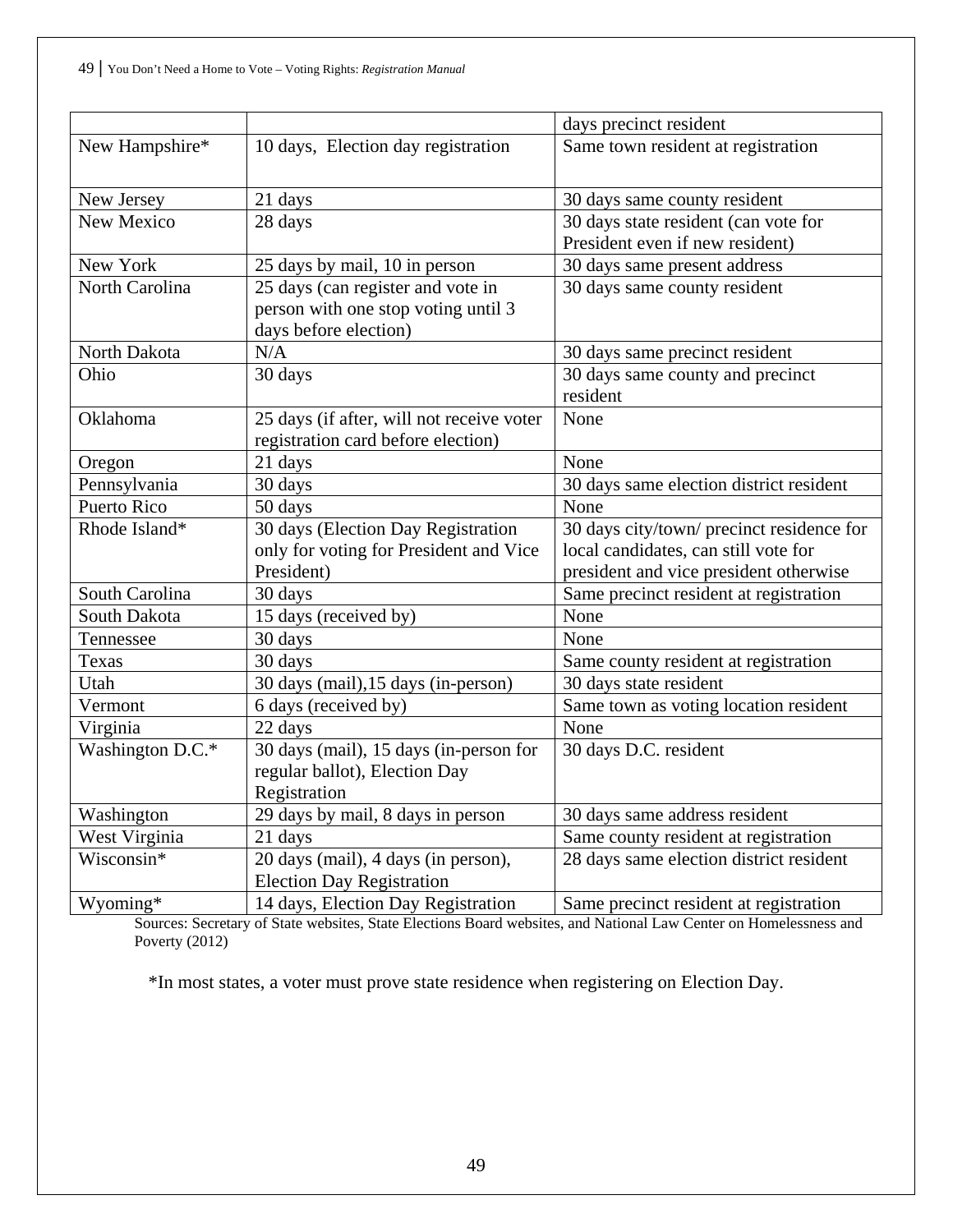# **Federal, State and Local Election Information for Voter Registration and Identification**

# **Help America Vote Act**

Help America Vote Act (HAVA – 2002) is a federal program that reformed aspects of the United States election system. The law was prompted by voting issues encountered in the contested Presidential election of 2000. HAVA has four components, including:

- Budgeting nearly three billion dollars to U.S. states to replace punch card voting systems
- Creating the Election Assistance Commission (EAC) to assist in the administration of Federal elections
- Providing assistance with the administration of certain Federal election laws
- Establishing minimum election administration standards.

# **Voter Identification: State Requirements**

Under the Help America Vote Act (HAVA), every state must at least follow the minimal federal voting ID guidelines which are listed below. It is recommended that those without ID register to vote in person at their local registration office to avoid being turned away on Election Day.

| <b>Registration ID</b>                   |                             | <b>Election Day ID</b>      |                            |  |
|------------------------------------------|-----------------------------|-----------------------------|----------------------------|--|
| <b>First-time mail-in</b><br>registrants | All other registrants       | <b>First-time Voters</b>    | <b>All other Voters</b>    |  |
| Any document proving                     | A driver's license num-     | All first-time mail-in reg- | States have varying ID     |  |
| the applicant's identity is              | ber or the last four digits | istrants who did not pro-   | requirements. Some are     |  |
| required for mail-in voter               | of a social security num-   | vide proof of identity in   | stricter than those in     |  |
| registration. Some                       | ber are required, but ap-   | their mail-in voter regis-  | HAVA, while others are     |  |
| states have exceptions                   | plicants without one of     | tration require identifica- | looser. In no state will a |  |
| and allow voters to                      | these are given an iden-    | tion at the polls.          | voter be turned away on    |  |
| prove their identity at a                | tifying number by the       |                             | Election Day; all states   |  |
| later stage.                             | state or required to pro-   |                             | have arrangements for      |  |
|                                          | vide proof of identity on   |                             | voters without identifica- |  |
|                                          | Election Day.               |                             | tion, such as provisional  |  |
|                                          |                             |                             | ballots and affidavits.    |  |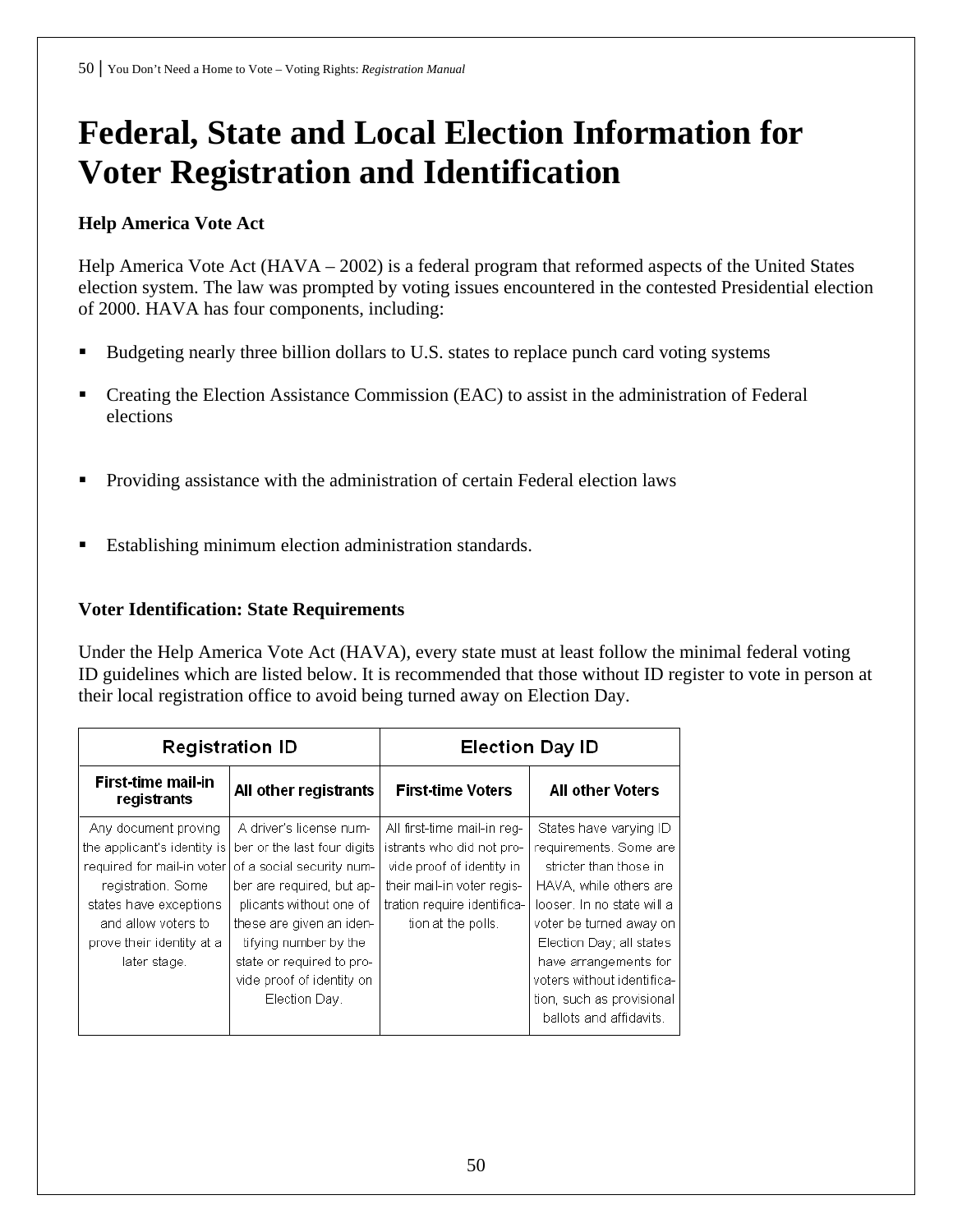# **State-by-State Chart of ID Requirements:**

| <b>State</b>   | <b>Registration</b>       |                        | <b>Election Day</b>     |                          |  |
|----------------|---------------------------|------------------------|-------------------------|--------------------------|--|
|                | <b>First-time Mail-in</b> | <b>All Other</b>       | <b>First-time Mail-</b> | <b>All Other</b>         |  |
|                | <b>Voters</b>             | <b>Voters</b>          | in Voters               | <b>Voters</b>            |  |
| Alabama        | Yes ^                     | Yes ^                  | Yes $(p)X$              | Yes $(p)X$               |  |
| Alaska         | N <sub>o</sub>            | No (yes if             | Yes                     | Yes                      |  |
|                |                           | in-person)             |                         |                          |  |
| Arizona        | Yes ^                     | Yes ^                  | Yes                     | Yes                      |  |
| Arkansas       | No                        | N <sub>o</sub>         | Yes                     | Yes                      |  |
| California     | N <sub>o</sub>            | No                     | Yest                    | No                       |  |
| Colorado       | No                        | No                     | Yes                     | Yes                      |  |
| Connecticut    | Yes                       | Yes                    | Yes                     | Yes                      |  |
| Delaware       | N <sub>o</sub>            | No                     | Yes                     | Yes                      |  |
| Florida        | $\rm No$                  | No                     | Yes $(p)$               | Yes $(p)$                |  |
| Georgia        | Yes ^                     | Yes ^                  | Yes $(p)$               | Yes $(p)$                |  |
| Hawaii         | No                        | No                     | Yes $(p)$               | Yes $(p)$                |  |
| Idaho          | No                        | N <sub>o</sub>         | Yes $(p)$               | Yes $(p)$                |  |
| Illinois       | N <sub>o</sub>            | No (yes if             | Yes†                    | N <sub>o</sub>           |  |
|                |                           | in-person)             |                         |                          |  |
| Indiana        | No                        | No                     | Yes $(p)$               | Yes $(p)$                |  |
| Iowa           | No                        | No                     | Yest                    | No                       |  |
| Kansas         | Yes ^                     | Yes $\wedge$           | Yes(p)                  | Yes $(p)$                |  |
| Kentucky       | No                        | N <sub>o</sub>         | Yes                     | Yes                      |  |
| Louisiana      | Yes                       | Yes                    | Yes $(p)$               | Yes $(p)$                |  |
| Maine          | $No**$                    | $No**$                 | $No**$                  | N <sub>o</sub>           |  |
| Maryland       | No                        | No                     | Yes†                    | N <sub>o</sub>           |  |
| Massachusetts  | No                        | $\rm No$               | Yest                    | N <sub>o</sub>           |  |
| Michigan       | No                        | No                     | Yes $(p)$               | Yes $(p)$                |  |
| Minnesota      | No                        | N <sub>o</sub>         | Yes†                    | N <sub>o</sub>           |  |
| Mississippi    | No                        | N <sub>o</sub>         | Yes $(p)X$              | Yes $(p)$ <sup>*</sup> X |  |
| Missouri       | Yes                       | Yes                    | Yes                     | Yes                      |  |
| Montana        | No                        | No                     | Yes                     | Yes                      |  |
| Nebraska       | $\overline{No}$           | $\overline{\text{No}}$ | $\overline{Yes}$ †      | N <sub>o</sub>           |  |
| Nevada         | N <sub>o</sub>            | N <sub>o</sub>         | Yes†                    | N <sub>o</sub>           |  |
| New Hampshire  | N/A                       | Yes                    | N/A                     | Yes(p) X                 |  |
| New Jersey     | N <sub>o</sub>            | N <sub>o</sub>         | Yes†                    | N <sub>o</sub>           |  |
| New Mexico     | No                        | N <sub>o</sub>         | Yes†                    | N <sub>o</sub>           |  |
| New York       | No                        | N <sub>o</sub>         | Yes <sup>†</sup>        | No                       |  |
| North Carolina | No                        | N <sub>o</sub>         | Yes†                    | No                       |  |
| North Dakota   | N/A                       | $\rm N/A$              | N/A                     | Yes                      |  |
| Ohio           | N <sub>o</sub>            | No                     | Yes                     | Yes                      |  |
| Oklahoma       | N <sub>o</sub>            | N <sub>o</sub>         | Yes                     | Yes                      |  |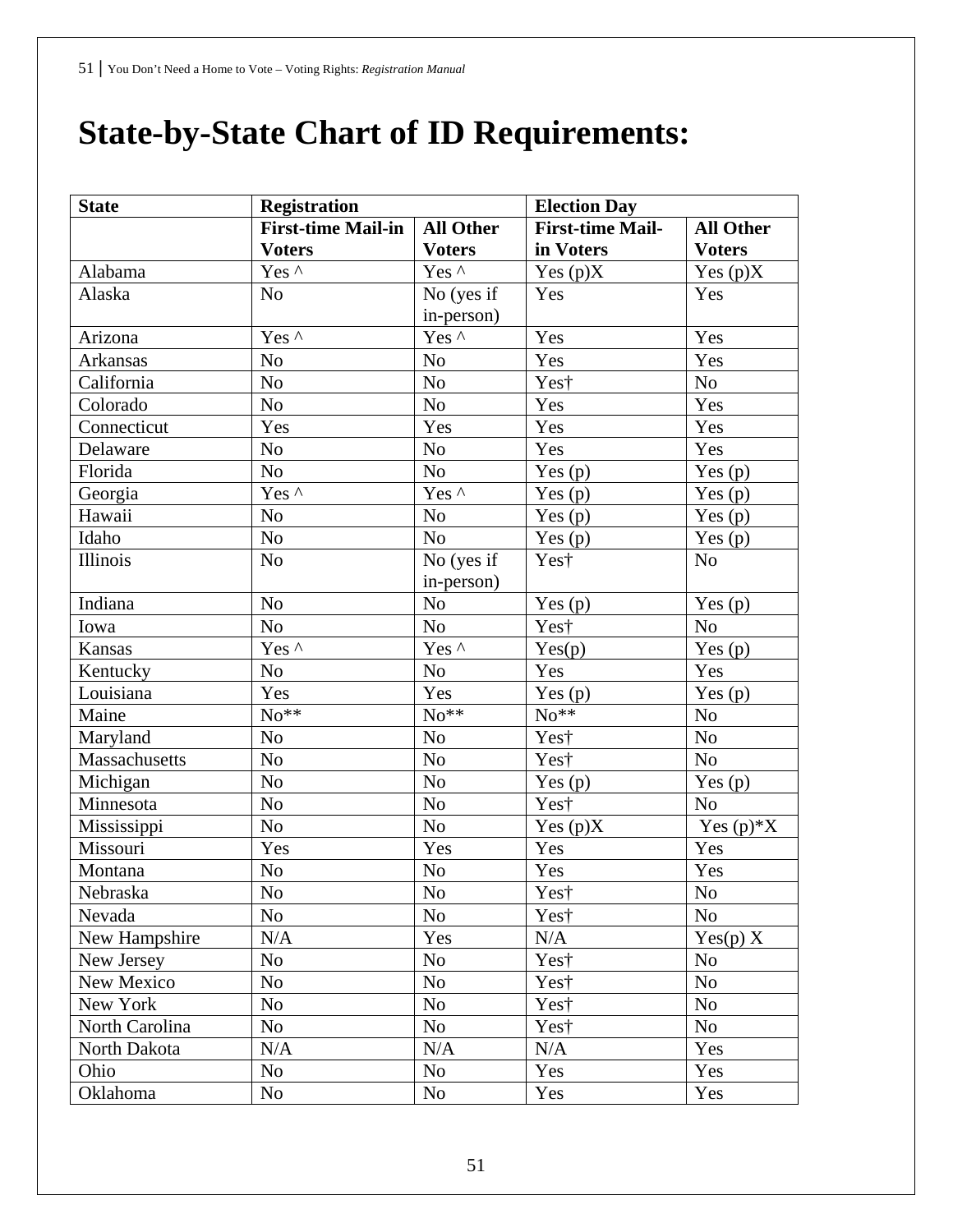| Oregon          | Yes*           | Yes*           | N/A              | N/A            |
|-----------------|----------------|----------------|------------------|----------------|
| Pennsylvania    | N <sub>o</sub> | No             | Yes $(p)$        | Yes $(p)$      |
| Puerto Rico     | N/A            | Yes            | N/A              | Yes (reg.      |
|                 |                |                |                  | card)          |
| Rhode Island    | N <sub>o</sub> | No             | Yes              | Yes            |
| South Carolina  | N <sub>o</sub> | N <sub>o</sub> | Yes (p) $X$      | Yes (p) $X$    |
| South Dakota    | N <sub>o</sub> | N <sub>o</sub> | Yes $(p)$        | Yes $(p)$      |
| Tennessee       | Yes ^          | Yes ^          | Yes $(p)$        | Yes $(p)$      |
| Texas           | N <sub>o</sub> | N <sub>o</sub> | Yes (p) $X$      | Yes (p) $X$    |
| Utah            | N <sub>o</sub> | N <sub>o</sub> | Yes              | Yes            |
| Vermont         | N <sub>o</sub> | N <sub>o</sub> | Yes <sup>†</sup> | N <sub>o</sub> |
| Virginia        | N <sub>o</sub> | N <sub>o</sub> | Yes              | Yes            |
| Washington D.C. | N <sub>o</sub> | N <sub>o</sub> | Yes <sup>†</sup> | N <sub>o</sub> |
| Washington      | N <sub>o</sub> | N <sub>o</sub> | Yes              | Yes            |
| West Virginia   | N <sub>o</sub> | N <sub>o</sub> | Yes <sup>†</sup> | N <sub>o</sub> |
| Wisconsin       | N <sub>o</sub> | N <sub>o</sub> | Yes <sup>†</sup> | Yes $(p)$ +    |
| Wyoming         | Yes            | Yes            | Yes              | N <sub>0</sub> |

Sources: National Law Center on Homelessness and Poverty (2012), National Conference of State Legislatures (2012), *Voter ID: State Requirements,* the Brennan Center (2012), *2012 Voting Law Changes,* and State Legislatures

- † If not provided upon registration
- (p) ID with Photo
- X The ID law for voting is not yet in effect. For TX, SC, AL, NH, and MS: following USDOJ pre-clearance, although all still require non-photo ID as of now, except NH and MS which do not currently require ID at polls for non-first time registrants. MS however does currently require first time mail-in registrants who did not present ID when registering to do so when voting. RI and AL will require photo ID by 2014.
- + Wisconsin's photo ID requirement passed in 2011 has currently been declared unconstitutional and is awaiting a court appeal. It may be re-instated by November 6.
- \* Oregon is a vote-by-mail state, and although you do not have to present ID when registering if you can provide a Driver's License number or the last four digits of a Social Security number, you must provide ID if you do not have either number.
- \*\* In Maine, voters who do not meet ID requirements can vote with a "challenged ballot", which will be treated as a normal ballot unless a recount is asked for, upon which time a "challenged ballot" is functionally a "provisional ballot" and will be judged on a personby-person basis.
- ^ AL, GA, KS, AR, and TN have all passed laws requiring those registering to vote to prove their citizenship when registering, which often requires ID. The AZ law has currently been declared unconstitutional and thus is not in effect, the KS law will go into effect in January of 2013, and the AL law requires pre-clearance before going to effect. The Georgia law provides that registrants may provide either an ID or may merely provide their driver's license number, provided they had previously provided proof of citizenship when acquiring their license. The Tennessee law requires ID, but it only applies to individuals who have been marked as a potential non-citizen by a database check.
- Many states listed as "Yes" in this table only recommend IDs, and in fact provide other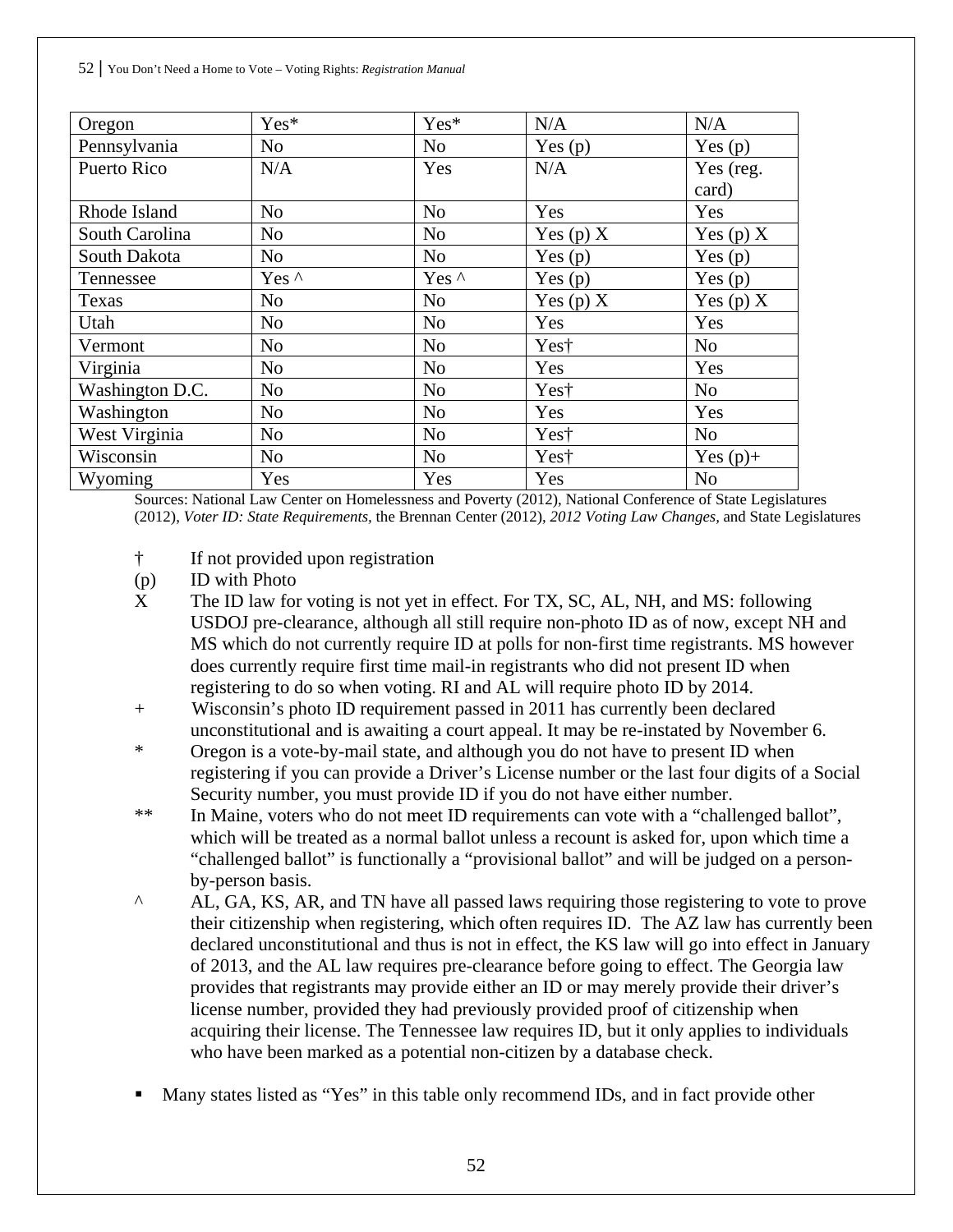methods of identification, such as signing an affidavit swearing to the voter's identity. View the table on page 52 for more specific information as to whether a state requires or merely recommends traditional identification. States marked "SP" or "SNP" in the following state-bystate information have stricter standards and thus require ID, where-as those marked "P" or "NP" have ID requirements, but ones that are easier to bypass. In this sense, "require" for these states can be often read as "recommend". However, for a few states, such as Delaware and Connecticut, the alternate methods do not apply to first-time registrants who cannot provide identification.

# **Detailed State Requirements**

Thirty-three states have tougher ID requirements than those specified in HAVA. They can be categorized as follows:

# **Strict Photo ID States**

Nine states absolutely require all voters to present a form of photo identification at the polls. If the voter cannot provide valid photo ID, as it is defined by the state, they may still fill a provisional ballot, but the voter must return to the polling location within a specific number of days with a photo ID to have their ballot counted.

# **Photo ID States**

Eight states request and highly recommend voters to bring a photo ID to the polls, but they have more alternatives than strict photo ID states. Some allow affidavits swearing to the voter's identity, while others allow reciting the voter's date of birth and address.

# **Strict Non-Photo ID States**

Three states absolutely require all voters to present a form of identification at the polls but do not require the ID to have a photo. If the voter cannot provide valid ID, as it is defined by the state, they may still fill a provisional ballot, but the voter must return to the polling location within a specific number of days with an ID to have their ballot counted. Accepted ID usually includes utility bills, paychecks, and bank statements.

# **Non-Photo ID States**

Thirteen states request and highly recommend voters bring an ID, either with a photo or without, to the polls, but they have more alternatives than strict non-photo ID states. Some allow affidavits swearing to the voter's identity, while others allow reciting the voter's date of birth and address.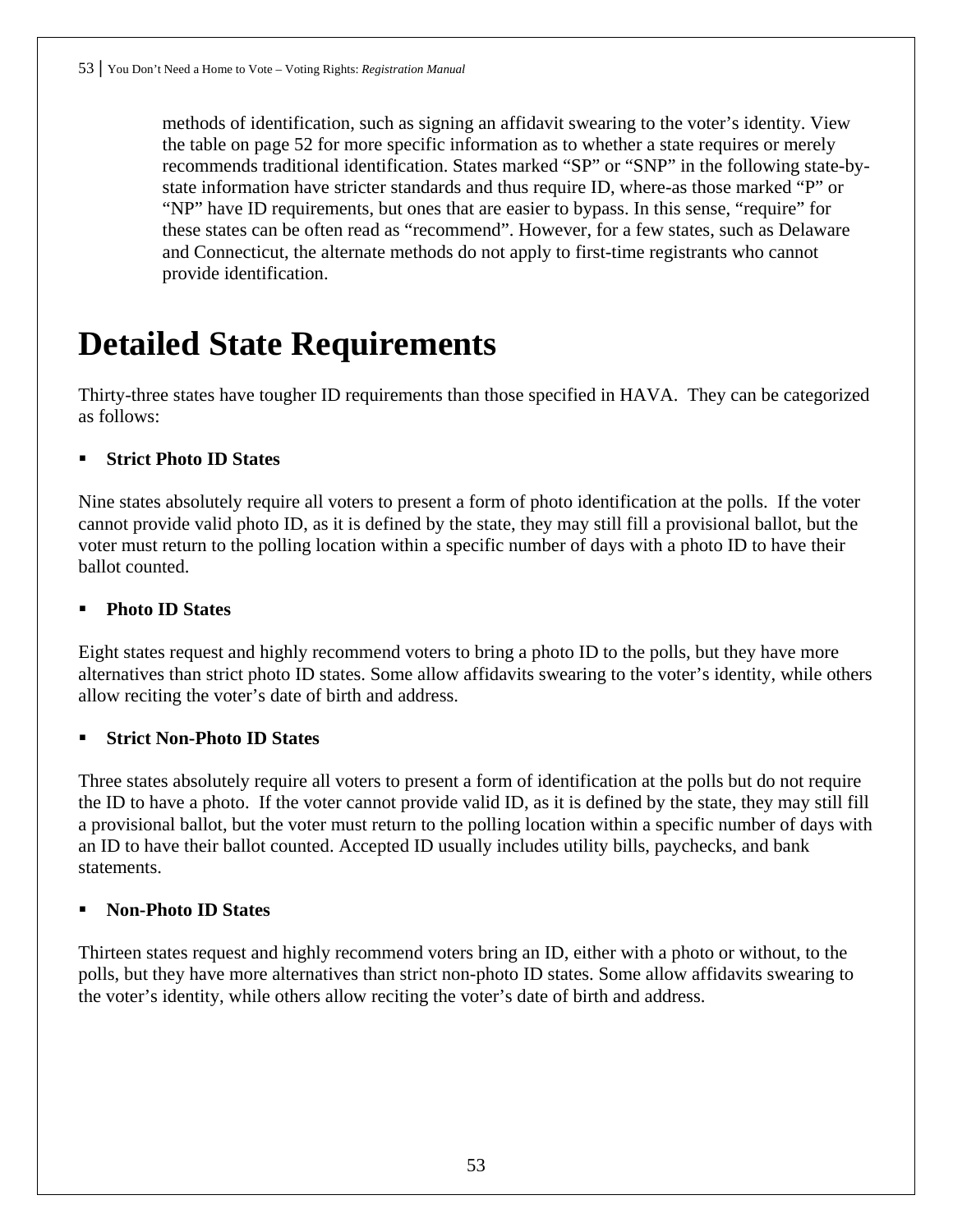| <b>Strict Photo ID</b>       | <b>Photo ID</b>      | <b>Strict Non-Photo ID</b> | <b>Non Photo ID</b> |
|------------------------------|----------------------|----------------------------|---------------------|
| Georgia                      | Alabama* $(1)(5)$    | <b>Arizona</b>             | <b>Alaska</b>       |
| <b>Indiana</b>               | <b>Florida</b>       | Ohio                       | <b>Arkansas</b>     |
| <b>Kansas</b>                | Hawaii               | Virginia $*(8)$            | Colorado            |
| Mississippi $*(6)$           | Idaho                |                            | <b>Connecticut</b>  |
| Pennsylvania                 | Louisiana            |                            | <b>Delaware</b>     |
| South Carolina $*(1)$        | <b>Michigan</b>      |                            | Kentucky            |
| <b>Tennessee</b>             | New Hampshire* $(7)$ |                            | <b>Missouri</b>     |
| $Texas*(1)$                  | <b>South Dakota</b>  |                            | <b>Montana</b>      |
| Wisconsin <sup>*</sup> $(2)$ |                      |                            | <b>North Dakota</b> |
|                              |                      |                            | Oklahoma $*(3)$     |
|                              |                      |                            | Rhode Island* $(4)$ |
|                              |                      |                            | <b>Utah</b>         |
|                              |                      |                            | <b>Washington</b>   |

**1.** The Texas, South Carolina, and Alabama laws are currently not in effect and will go into effect provided they receive USDOJ pre-clearance, although all still require non-photo ID as of now.

**2.** Wisconsin's voter ID law has currently been declared unconstitutional in the state and will likely be appealed. It could possibly be re-instated before the election.

**3.** Most voters in Oklahoma do show photo ID, although a voter registration card without a photo is allowed as well.

**4.** On January 1, 2014, Rhode Island's voter ID law will require photo ID as well.

**5.** Even if it receives pre-clearance beforehand, Alabama's photo ID law will not come into effect until 2014.

**6.** The Mississippi ID law requires pre-clearance as well as implementing legislation, and as of now, Mississippi does not require voters to present an ID at the polls.

**7.** New Hampshire's voting law also requires pre-clearance before it will take effect.

**8.** Virginia's new law is subject to pre-clearance as well and thus is currently not in effect, but changes Virginia from a non-strict state to a strict state in that, under the new law a voter who does not present proper ID will now be able to cast only a provisional ballot, which will be counted only if the voter supplies proper ID within three days. However, the ID can still be a non-photo ID.

Source: National Conference of State Legislatures (2012), *Voter Identification Requirements*

# **State Laws Appendix**

**Key:**  $(SP) =$  Strict Photo ID  $(P) =$  Photo ID  $(SNP) =$  Strict Non-Photo ID  $(NP) =$  Non-Photo ID

Unless stated otherwise, all states follow HAVA standards and all required ID must be current.

# **Alabama (P)**

No identification is required to register to vote, but a Social Security number is requested. However, Alabama has passed a law which would require proof of citizenship, such as a birth certificate or driver's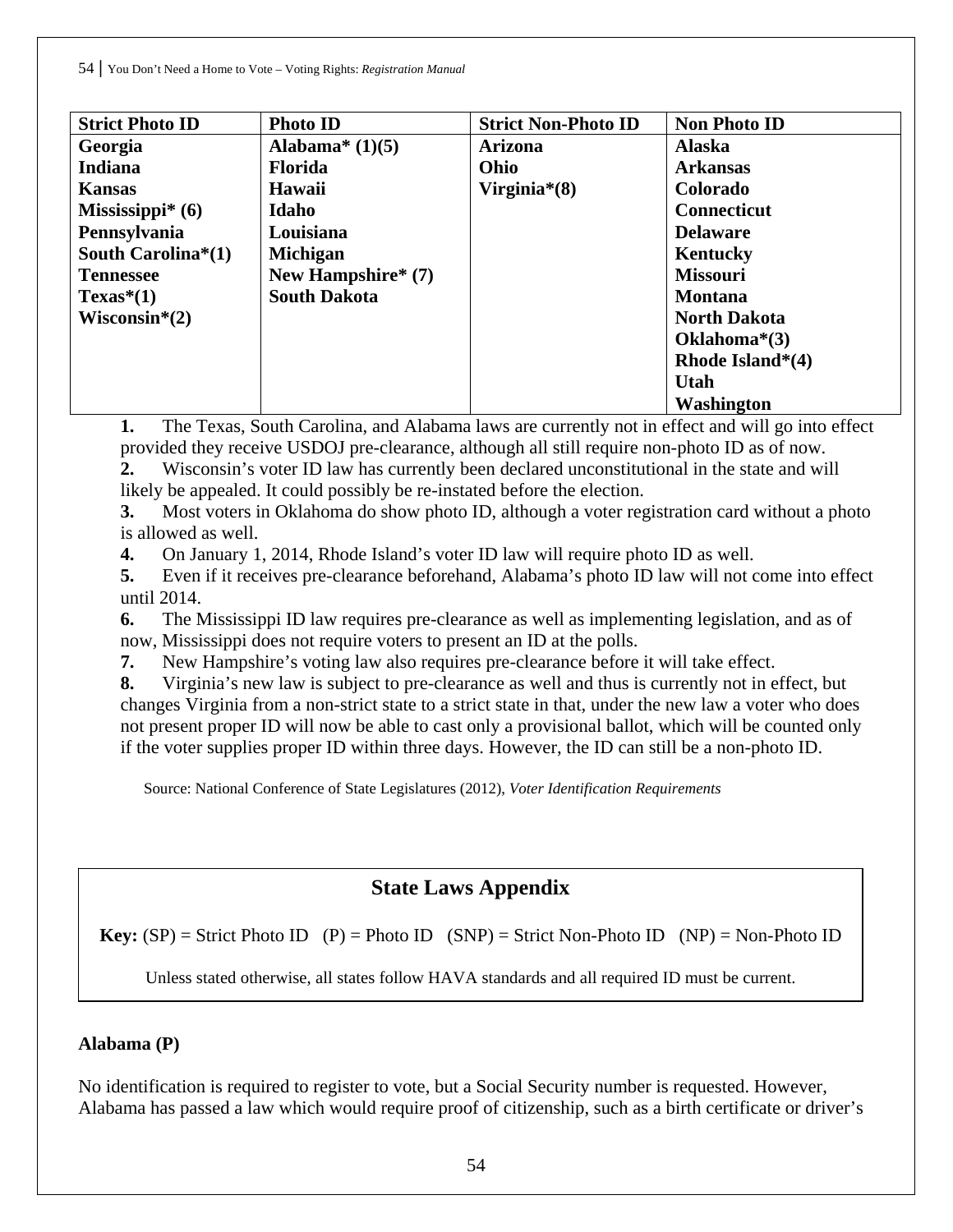license, upon registration. However, this law first requires USDOJ pre-clearance in order to go into effect, and thus will likely not be in effect for this election.

#### ID for voting before 2014:

An ID is required at the polls. If a voter does not have proper ID, they may still vote by provisional ballot if two poll workers confirm the voter is on the poll list and those workers sign an affidavit stating so.

Acceptable ID:

- Government-issued photo ID
- U.S. Passport
- U.S. Military ID
- Employee photo ID
- Alabama college or university photo ID
- Alabama hunting or fishing license
- Alabama gun permit
- FAA pilot license
- Certified copy of a birth certificate
- Social security card
- Naturalization document
- Court record of adoption or name change
- Medicare or Medicaid card
- Electronic benefits transfer card
- Utility bill, bank statement, paycheck, government check, or another government document with the voter's name and address on it

# By 2014 *and* after receiving pre-clearance by the U.S. Department of Justice:

A photo ID is required to vote. If a voter does not have a photo ID, they may still vote by provisional ballot if two poll workers confirm the voter is on the poll list and those workers sign an affidavit stating so.

# Acceptable Photo ID:

- Driver's license or a state-issued non-drivers ID
- Voter ID card or any state or government-issued photo ID
- U.S. passport
- Government employee card
- Student or employee ID issued by an Alabama college or university
- U.S. Military ID
- Tribal ID

# **Alaska (NP)**

In order to register to vote in person, an ID must be submitted, although mail-in registrants only require and ID number or a Social Security number. An ID with a signature (can be a voter ID card) is required to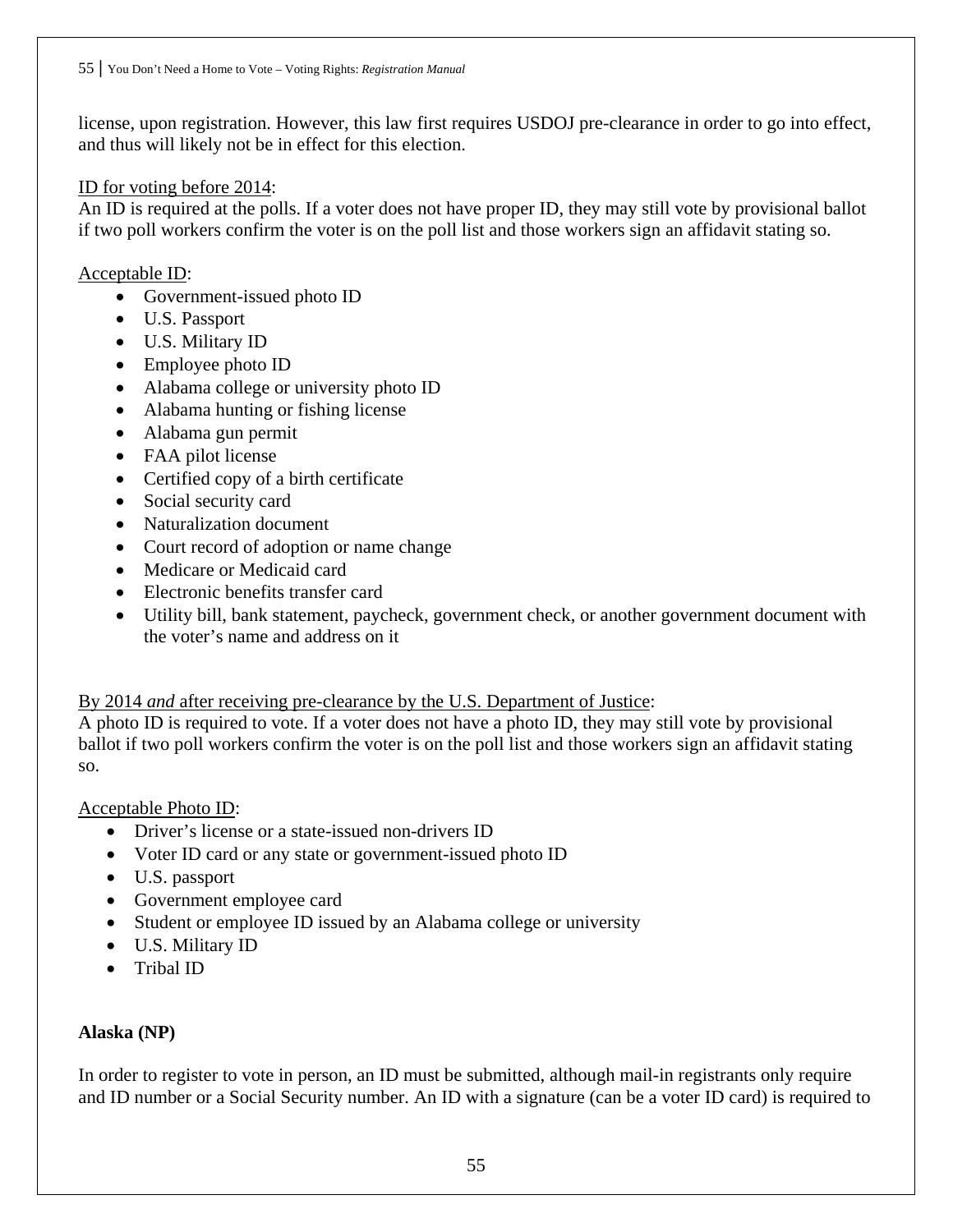vote. This requirement can be waived if the election official knows the voter. A provisional ballot may be filled as an alternative.

# Acceptable ID:

- Driver's license
- Official voter registration card
- Birth certificate
- Passport
- Voter registration card
- Hunting or fishing license
- Current utility bill, bank statement, paycheck, government check, or another government document with the voter's name and address on it

# **Arizona (SNP)**

When voting at the polls, voters are required to show either a valid photo ID *or* two valid IDs without photos. A provisional ballot may be filed, but will be counted only if elector exhibits ID by 5 pm of the fifth business day after the election. For registration, a law was passed requiring first time registrants to display proof of citizenship when registering to vote, which can be achieved either by submitting a driver's license number (if the license was issued after October 1 1996) or by submitting a photocopy of the license or another acceptable form of ID. However, this law has recently been declared unconstitutional in the court case, *Gonzalez v Arizona,* and it is not currently in effect. There are no other ID requirements for registration, other than HAVA requirements which can be met at the polls instead of at registration.

# Acceptable Photo ID:

- Arizona driver's license
- Arizona non-driver ID
- Tribal ID
- U.S. federal, state, or local government ID

Acceptable Non-Photo ID (two different forms are required without photo ID):

- Utility bill dated within 90 days of the election
- Bank statement dated within 90 days of the election
- Arizona vehicle registration
- Vehicle insurance card
- Indian census card
- Property tax statement
- Recorder's Certificate

# **Arkansas (NP)**

A driver's license number or a Social Security number must be submitted with registration. First time mail-in registrants are asked to submit an ID, although this can be submitted when voting instead.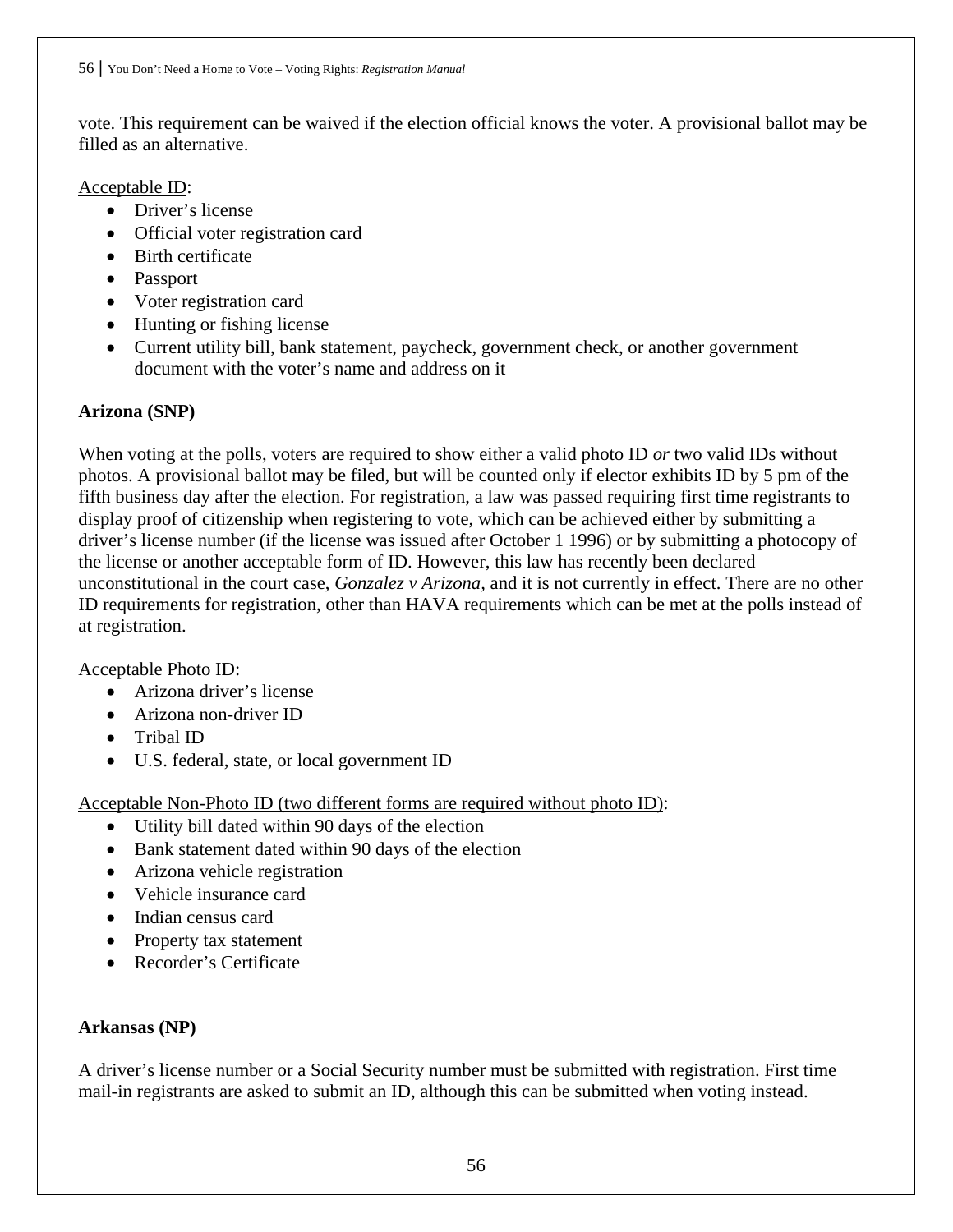Otherwise, they will be allowed to vote only by provisional ballot. An ID is *requested* to vote on Election Day for all other voters, but they may still vote by regular ballot if they are unable to produce an ID. An election official will indicate that the voter did not show ID.

Acceptable ID:

- Driver's license
- Government-issued photo ID
- Voter card
- Social security card
- Birth certificate
- U.S. passport
- Employee ID card
- Student ID card
- Arkansas hunting license
- U.S. military ID card
- Copy of a current utility bill, bank statement, paycheck, government check, or another government document with the voter's name and address on it

# **California**

If ID, which can include the last four digits of the voter's Social Security number, the voter's driver's license number, or a copy of a photo or non-photo ID, is not provided with registration, then an ID, which can include non-photo documents such as bank statements, is required at the polls. A copy of ID is accepted.

# **Colorado (NP)**

No IDs or copy of IDs are needed to register, but all voters must supply identification at the polls (photo not necessary). A provisional ballot may be filled as an alternative, at which point an elections official will verify that the voter meets the eligibility requirements for voting and the ballot will be counted.

Acceptable ID:

- Colorado driver's license
- Colorado Department of Revenue ID card
- U.S. passport
- Employee ID card issued by the federal, state, or local government
- Pilot's license
- U.S. military ID with a photo
- Medicare or Medicaid card
- Certified birth certificate copy
- Certified document of naturalization
- Copy of a current utility bill, bank statement, paycheck, government check, or another government document with the voter's name and address on it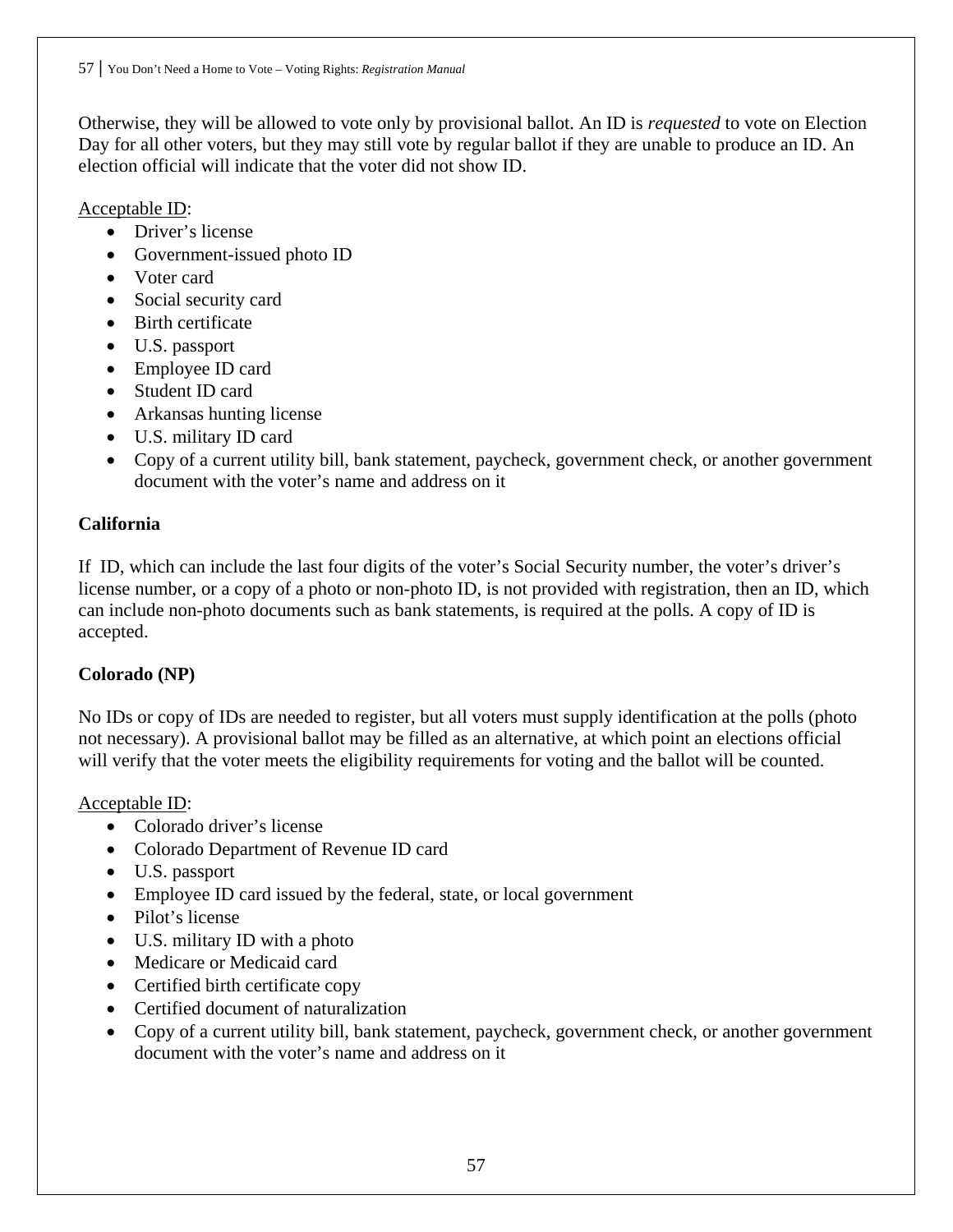# **Connecticut (NP)**

A driver's license number, state ID number, the last four digits of a Social Security number, or a copy of an ID (photo not necessary) must be provided when registering OR the first time voting. If it is not a voter's first time voting and they do not have an ID, they may sign an affidavit in lieu of showing an ID at the polls and may vote by regular ballot.

# Acceptable ID:

- Social security card
- Any preprinted form which shows the voter's name and has either the voter's address, signature, or photograph

# **Delaware (NP)**

In order to register to vote, a copy of ID (photo not required) is requested, although it may be shown when voting instead. All voters must show identification at the polls (photo not necessary). If lacking identification a voter may sign a sworn affidavit and vote by regular ballot, but a first-time voter who did not provide ID when registering or voting may only cast a provisional ballot.

# Acceptable ID:

- Photo ID
- Utility bill
- Paycheck
- Any government document with the voter's name and address

# **Florida (P)**

No form of ID is required to register, but a photo ID is required to vote. If the photo ID does not have a signature, another form of ID containing a signature is required. If a voter does not have a photo ID they may use a provisional ballot. The ballot will be counted if the signature on the ballot envelope matches the signature on the registration form, with the canvassing board holding discretion over this decision.

# Acceptable Photo ID:

- Florida driver's license or non-driver's ID card
- U.S. passport
- Debit or credit card
- Military ID
- Student ID
- Retirement center ID
- Neighborhood association ID
- Public assistance ID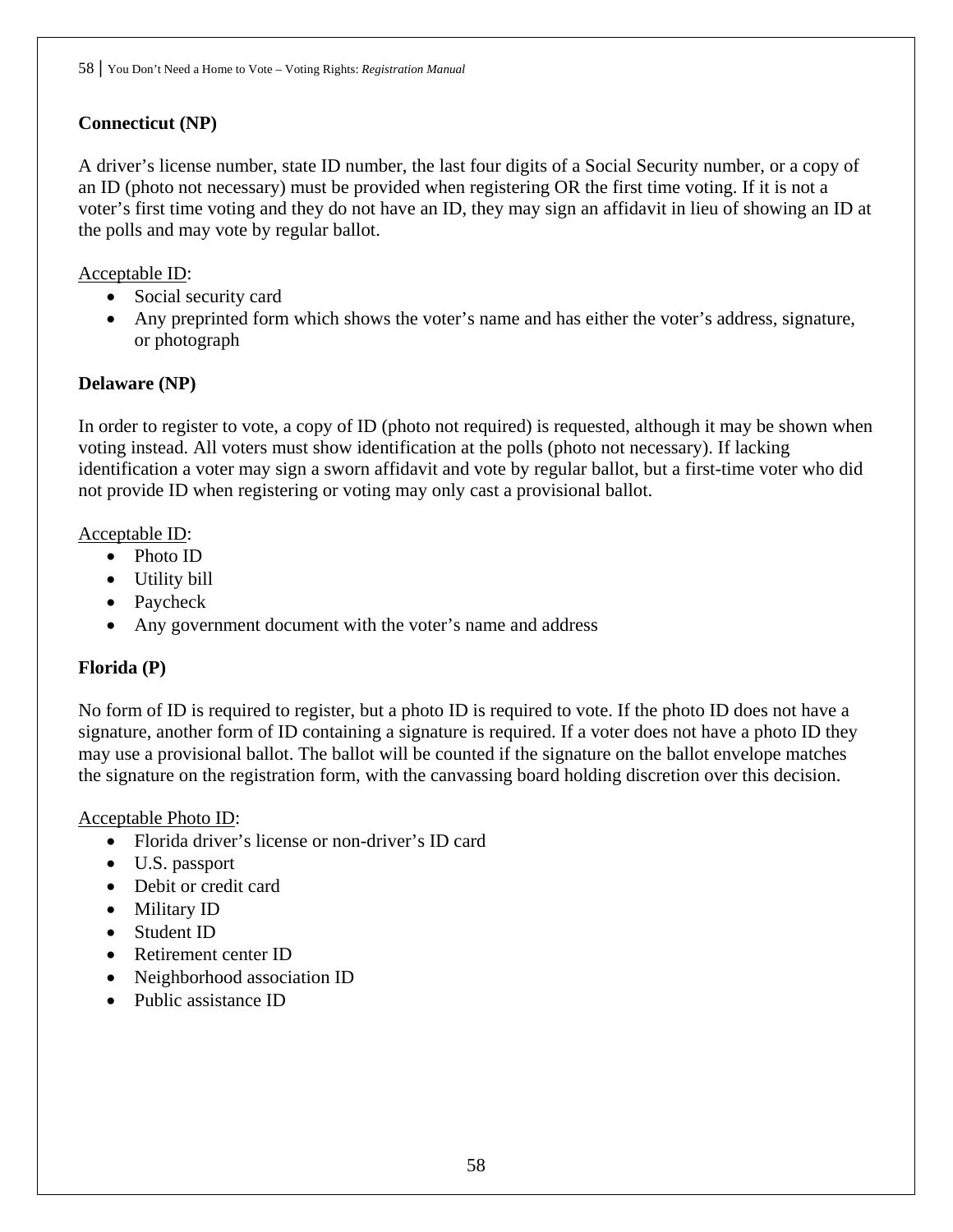# **Georgia (SP)**

To prove citizenship, a photocopy of a valid ID (photo not necessary) OR a driver's license number, provided the DMV has recorded proof of citizenship, must be included with mail-in registration forms. All voters must show a valid photo ID on Election Day. If a photo ID is not provided, one can vote by provisional ballot. In order for the provisional ballot to be counted a valid photo ID must be produced to the county registrar's office within three days.

# Acceptable Photo ID:

- Georgia driver's license or non-driver's ID card (can be expired)
- Free voter ID card issued by the state or county
- U.S. passport
- Employee ID card issued by the federal, state, or local government
- U.S. Military ID card
- Tribal photo ID

# **Hawaii (P)**

When registering to vote a photocopy of an ID (photo not necessary) is requested, in addition to a driver's license number of full Social Security number. If this information is not provided, it is required the first time voting either in person or as an absentee. When voting in person, a photo ID is required if it is requested by an election official, which is a common occurrence. If one does not have a requested photo ID, the poll worker will ask the voter to recite their birth date and address to confirm identity with the poll book.

Acceptable Photo ID is not specifically listed by law, but poll workers request ID with a signature.

# **Idaho (P)**

A photocopy of a valid ID (photo not necessary) is needed to register to vote. If a voter does not have a driver's license, the last four digits of their Social Security number are required to register. A photo ID is required to vote. A regular ballot may still be filled if an affidavit is signed as an alternative to showing a photo ID at the polls.

# Acceptable Photo ID:

- Idaho driver's license or non-driver's ID card
- U.S. Passport
- Government agency-issued photo ID
- Tribal ID card
- Student ID card issued by an Idaho high school or college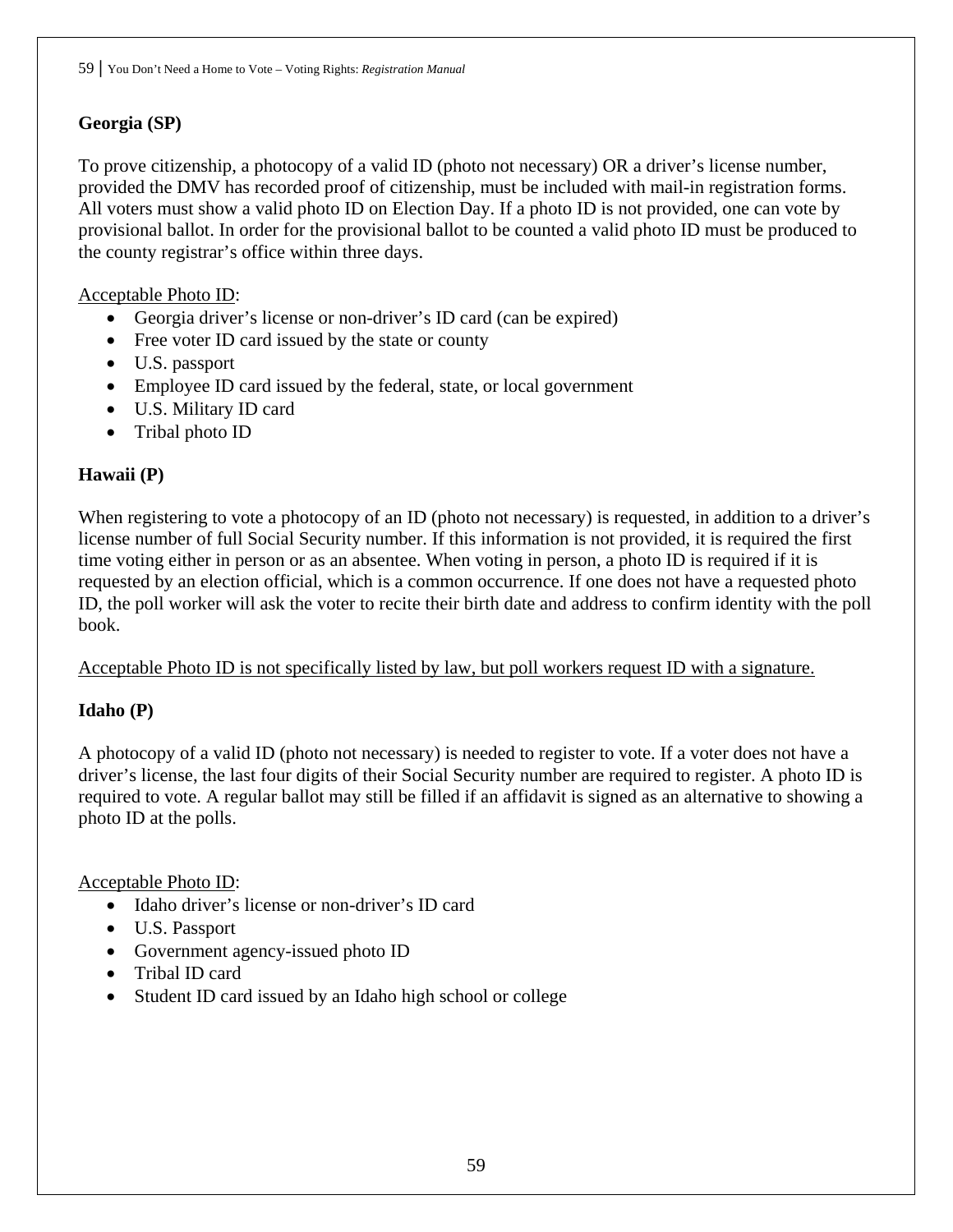# **Illinois**

When registering to vote by mail, a driver's license number, state ID number, Social Security number, or the last four digits of a Social Security number is required. If an applicant does not have any of these numbers then a photocopy of an ID (photo not necessary) must be submitted, and this can be either a photo ID or a non-photo document such as a bank statement of paycheck. If none of the previously mentioned identifiers are submitted at time of registration, then an ID is required the first time voting, whether in person or absentee. For in-person registrants, two forms of ID must be presented at registration, one of which typically must show a residential address, and for homeless individuals it must only show a mailing address. No other ID is required when voting.

# **Indiana (SP)**

If registering to vote for the first time in Indiana by mail, a copy of an ID is required (photo not necessary). If a copy of an ID is not submitted, you will be asked to show it the first time you vote. When voting in person a photo ID is required. If you are unable or unwilling to show a photo ID you may vote by provisional ballot, but you must return to the election board by noon of the Monday after the election and either produce identification or sign an affidavit. The ID cannot be a student ID from a private institution. If voting absentee, a photo ID is not required.

Acceptable Photo ID is not specifically listed by law, but it must:

- Be issued by the state of Indiana or the U.S. government
- Show the name and photo of the voter
- Be current or have expired after the last general election

# **Iowa**

Identification is requested upon registration (driver's license number, last four digits of Social Security number), although it is not required. However, it must be presented when voting if ID cannot be verified from registration. If you are registering on Election Day, ID is needed (can include non-photo ID such as bank statements). If you do not have ID, then a registered voter in your precinct may attest for you, as long as both you and the attester sign a sworn oath. You may need to show an ID when voting if it is your first time voting since 2003, you have moved since you registered, or if your registration is inactive or still pending.

# **Kansas (SP)**

Currently, a proof of citizenship requirement for voter registration will go into effect in January, which would require registrants to provide ID when registering, but it will not be in effect for this election. As of now a registrant must only submit a driver's license number or Social Security number to register. A photo ID issued by the state or federal government or a Kansas accredited college or university is required at the polls unless the voter

- o has a permanent physical disability that does not allow them to travel to obtain proper ID and they have permanent advance voting status;
- o is a member of the merchant marine or are on active duty and not in their county of residence or the voter is a spouse or dependent of one of these persons;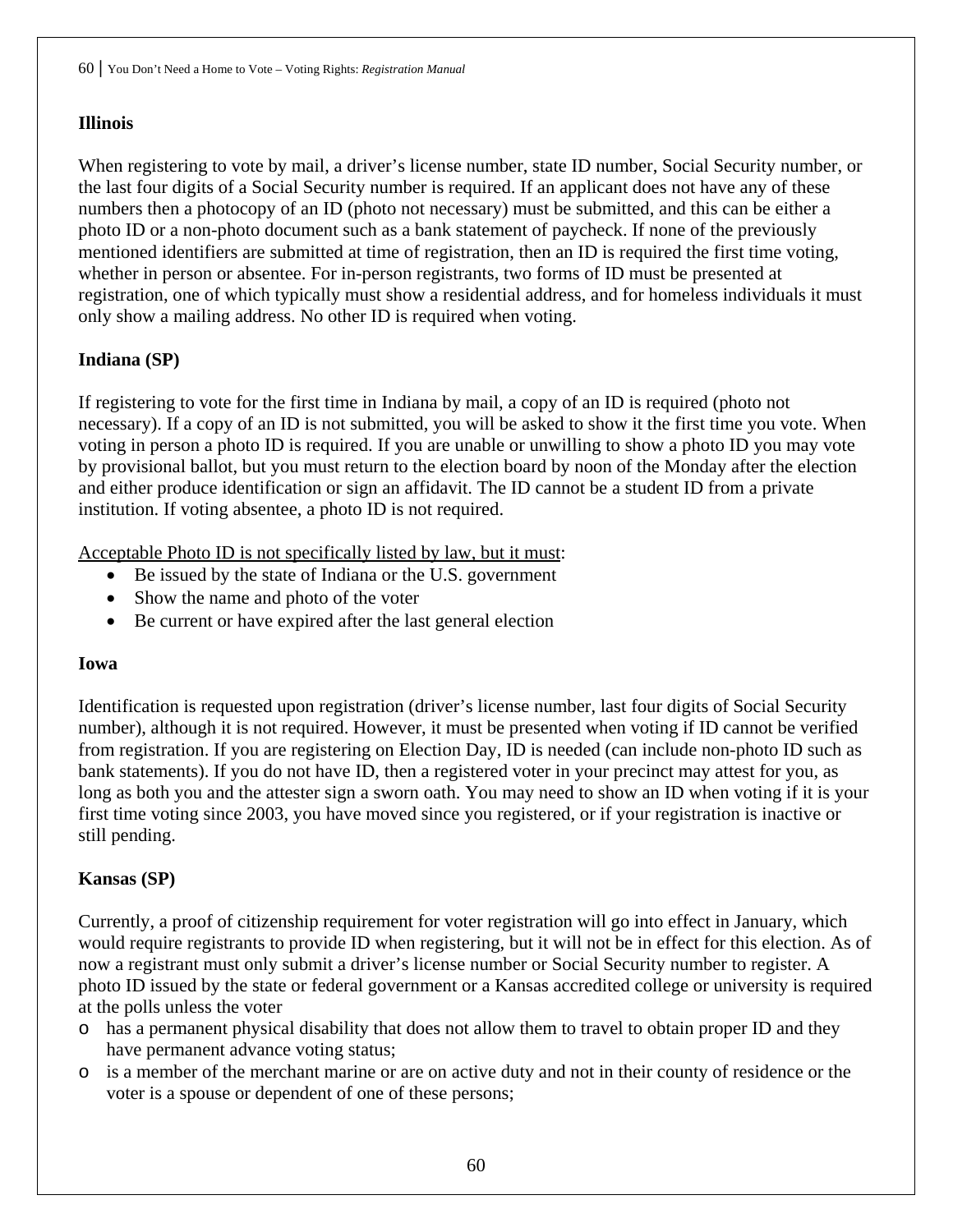o or has religious beliefs that do not allow them to have photo ID.

The photo ID may be expired if the voter is at least 65 years of age. If the voter does not have acceptable photo ID they may fill a provisional ballot and provide a proper form of ID to the county election office before the meeting of the county board of canvassers.

Acceptable Photo ID:

- Driver's license from any state
- Kansas-issued non-drivers ID
- Concealed handgun or weapon license
- U.S. passport
- Government employee card
- Military ID
- Student ID issued by a Kansas accredited college
- Government-issued public assistance ID card

# **Kentucky (NP)**

Identification is not required to register to vote. A full Social Security number is required on the form however, as opposed to merely the last four digits as most states request. Failure to meet this requirement however will not disqualify a voter provided they fill other ID qualifications at the polls. When voting, a voter must be either personally recognized by an election officer or show a document proving identity. If the voter's right to vote is challenged, an affidavit attesting to the voter's qualifications may be signed.

# Acceptable ID:

- Driver's license
- Social security card
- Credit card

# **Louisiana (P)**

A driver's license, birth certificate, or other document which establishes age, residency, and identity, must be submitted with voter registration. All voters must provide a photo ID at the polls. If a voter does not have one, then an ID without a photo or possibly other information such as a registration certificate or date of birth must be provided and the voter will have to sign an affidavit in order to vote. The ballot of any person who votes without a photo ID is still subject to challenge.

# Acceptable Photo ID:

- Louisiana driver's license
- Louisiana special ID card
- Any other generally recognized photo ID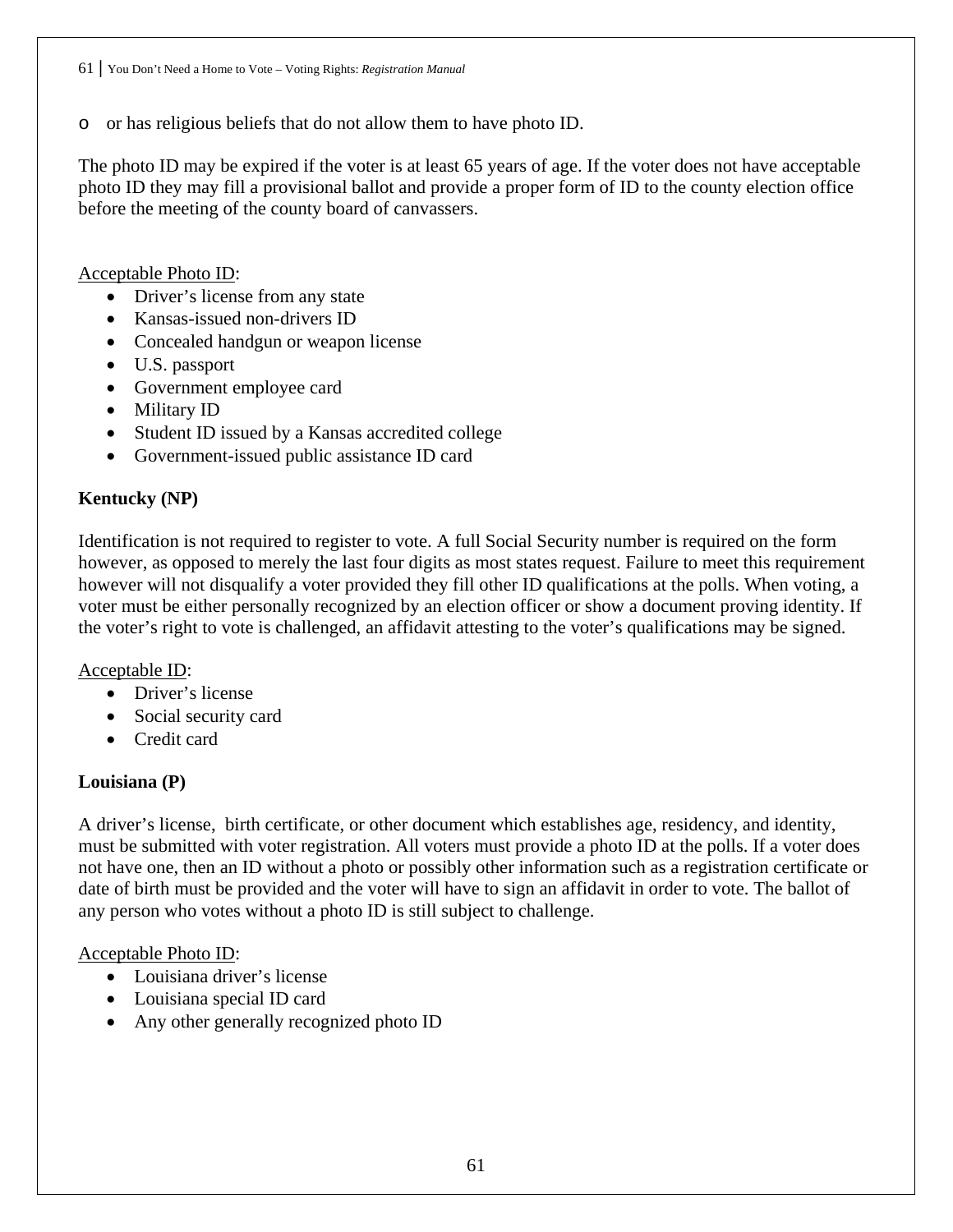# **Maine**

A form of ID, which includes driver's license number or the last four digits of a Social Security number, is required to register to vote, but voters may cast a "challenged ballot" without ID, and it will be counted as a regular ballot unless a recount is requested. There are no other ID requirements at the polls.

# **Maryland**

Identification is not required when registering to vote, although it is recommended that first time registrants provide either a copy of ID, a driver's license number, or the last four digits of a Social Security number. First time voters and voters who did not fulfill the identification requirements at the time of registration must provide an ID (photo not necessary) at the polls. ID can include any official document containing the voter's name and address, such as a paycheck or a government document.

# **Massachusetts**

If an ID (driver's license or the last four digits of their Social Security number) is not provided at the time of registration it must be provided the first time voting, at which point a person may vote by provisional ballot while waiting for their identity to be verified. All first time voters must also show an ID (photo not necessary) but may vote by regular ballot assuming their identity was verified at the time of registration. ID can include any official document containing the voter's name and address, such as a paycheck or a government document.

# **Michigan (P)**

When registering to vote, a driver's license number, state ID number, Social Security number, last four digits of a Social Security number, OR a photocopy of a valid ID (photo not necessary) is required, although a voter may submit ID upon voting if they cannot when registering. When voting a photo ID is necessary. However, if a voter does not have a photo ID then the voter may sign an affidavit attesting to their identity and they may cast a regular ballot.

Acceptable Photo ID:

- Michigan driver's license or state-issued personal ID card (can be out of date)
- Driver's license or state-issued personal ID card (can be from any state, but must be current)
- Federal or state-issued photo ID
- Military ID
- U.S. passport
- Student ID from a high school or accredited college
- Tribal ID

# **Minnesota**

When registering to vote by mail, a driver's license number, state ID number, Social Security number, or the last four digits of a Social Security number are required, unless one signs stating they do not have any of these numbers issued. No further identification is necessary to register, but registration identification is necessary on Election Day. First time voters also must show either a photo ID with current address or a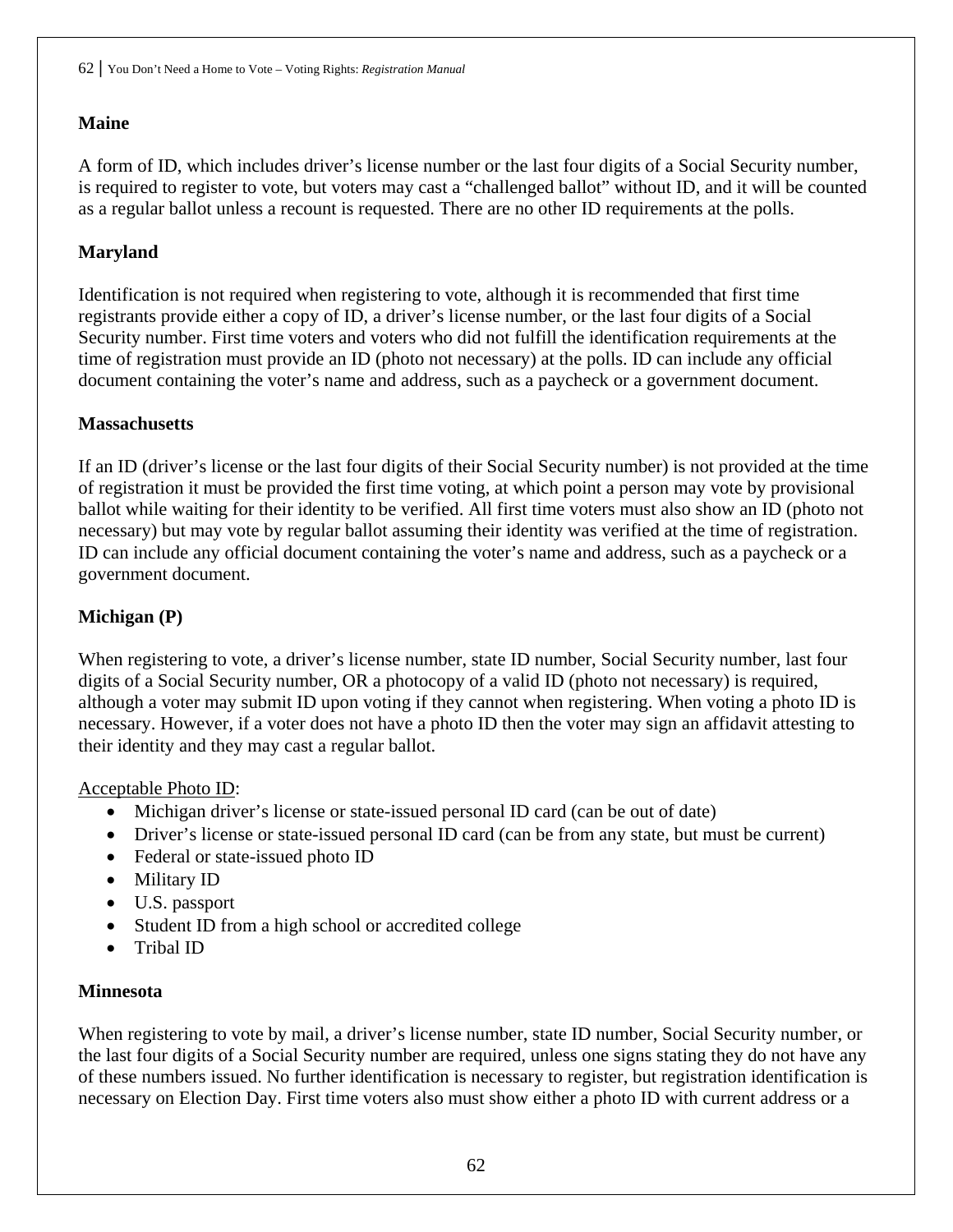photo ID and an ID with address. Also, a registered voter in the precinct may vouch for the voter. All other voters may be asked to verbally confirm information but will not be asked to show an ID. A referendum will be on the 2012 ballot in Minnesota which, if passed, will institute a photo voter ID requirements for all voters at the polls.

# **Mississippi (SP)**

A driver's license number, state ID number, Social Security number, or the last four digits of a Social Security number are required to register. If an applicant does not have any of these numbers then a photocopy of an ID (photo not necessary) must be included with the mail-in registration form. If identification is not provided at the time of registration, it is required the first time voting. For other voters, no identification is currently required, but Mississippi has recently passed an amendment stipulating that photo-ID will be required for all voters upon arrival at the polling station. An affidavit ballot may be filed instead, on the condition that the voter then provides acceptable identification to the appropriate circuit clerk within five days after the election. There is currently no implementing statute for the law, and thus the specific types of ID which will be accepted have not been listed, and this law will also require USDOJ pre-clearance before taking effect.

# **Missouri (NP)**

A photocopy of an ID is needed to register. An ID is also required to vote. If a voter does not have an ID they may still vote if two election judges (one from each major political party) attest to the person's eligibility to vote in their precinct.

# Acceptable ID:

- ID issued by the federal, state, or local government
- ID issued by a Missouri institution of higher education
- Driver's license or state ID card issued by any state
- Copy of a current utility bill, bank statement, paycheck, government check, or another government document with the voter's name and address on it

# **Montana (NP)**

A driver's license number, state ID number, or the last four digits of a Social Security number must be provided to register. If an applicant has not been issued any of these numbers, a photocopy of an ID (photo not necessary, and can include paychecks or bank statements) is needed to register. An ID is required to vote, although this need only have the voter's name and address and not necessarily a photo. If one does not have an acceptable form of ID, they may vote by provisional ballot. The signature on the provisional ballot will then be checked with the signature on the voter's registration record, and if they match the ballot will count as a normal ballot.

# Acceptable ID:

- Driver's license
- School district or post-secondary institution photo ID
- Tribal photo ID
- Current utility bill, bank statement, paycheck, government check, voter registration confirmation,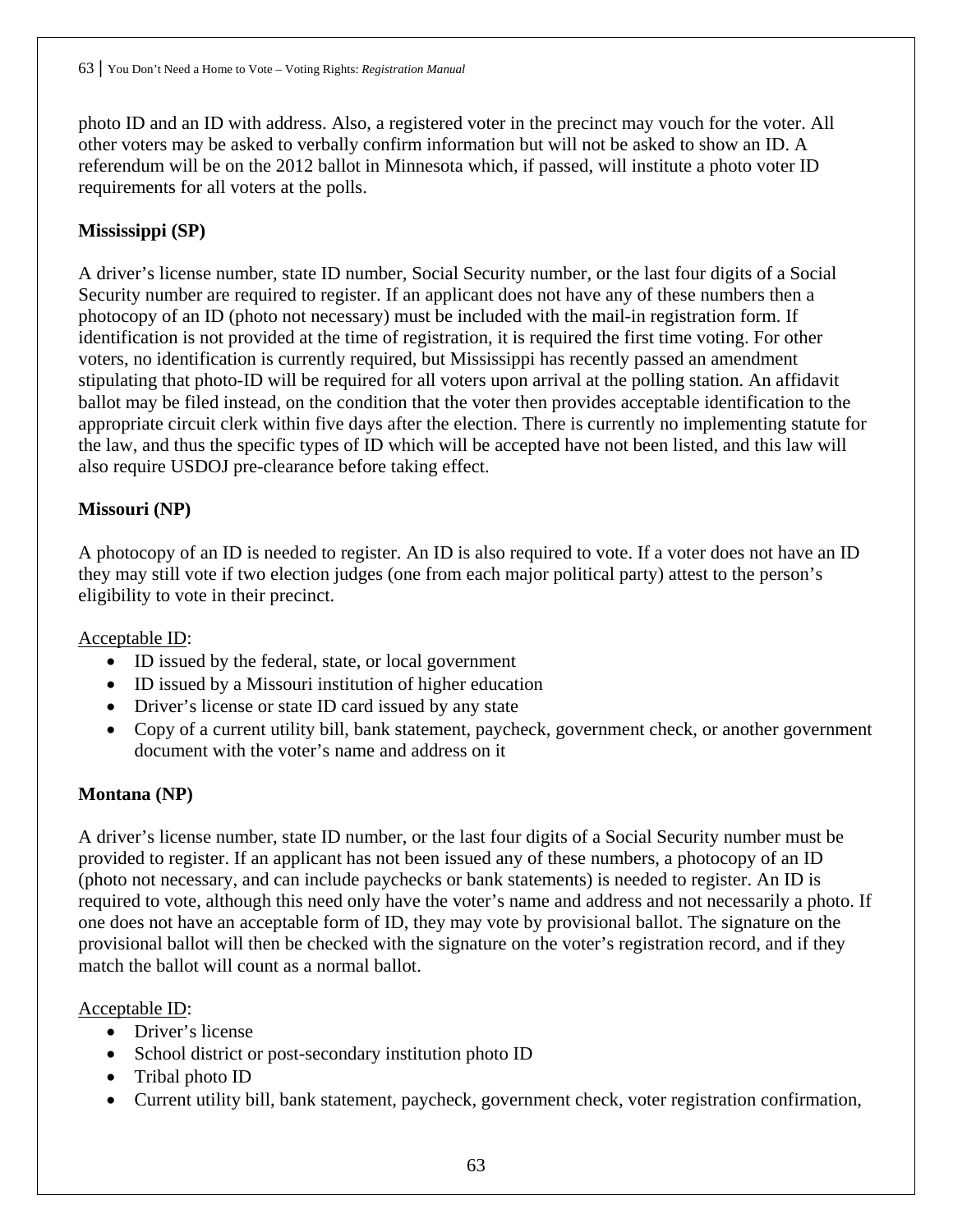or another government document with the voter's name and address on it

#### **Nebraska**

A driver's license number or the last four digits of a Social Security number is required for registration. If a photocopy of an ID was not included with registration, it is required the first time voting. Although an ID card must have a photo, may other forms of non-photo ID such as a paycheck or bank statement are accepted.

# **Nevada**

If ID is not provided at registration, then it must be shown the first time voting. The ID doesn't need to be a photo ID, but it must provide some physical description of the voter.

#### **`New Hampshire (P)**

#### Current Law:

Registering to vote must be done in person, unless one signs an affidavit stating they have a physical disability, religious reasons, military service, or temporary absence. When registering in person, an identification to prove citizenship, residency, and age is required. No ID is required on Election Day.

#### After pre-clearance:

At the polls, a photo ID will be requested, although a voter may sign an affidavit swearing their identity if they do not have an ID, and their vote will still be counted. In this case, the secretary of state will mail a letter after the election asking the recipient to return it with a written confirmation that they voted in the election, and those that do not respond will be investigated for voter fraud.

#### Acceptable ID:

- Driver's License from any state, regardless of expiration
- Photo ID issues by DMV
- Passport or federal, state, or county agency ID card
- Tribal ID card
- Student ID card
- Military ID card
- Any ID determined legitimate by the clerk at the elections booth

#### **New Jersey**

If a driver's license number, state ID number, the last four digits of a Social Security number, or a photocopy of an ID was not provided at the time of registration it is required for first time voters. If a first time voter in New Jersey does not have an ID, they may vote by provisional ballot and have two days to supply the necessary identification requirements. The ID, if a traditional identification card, must have a photo, but other forms of photo-less ID such as a paycheck are accepted.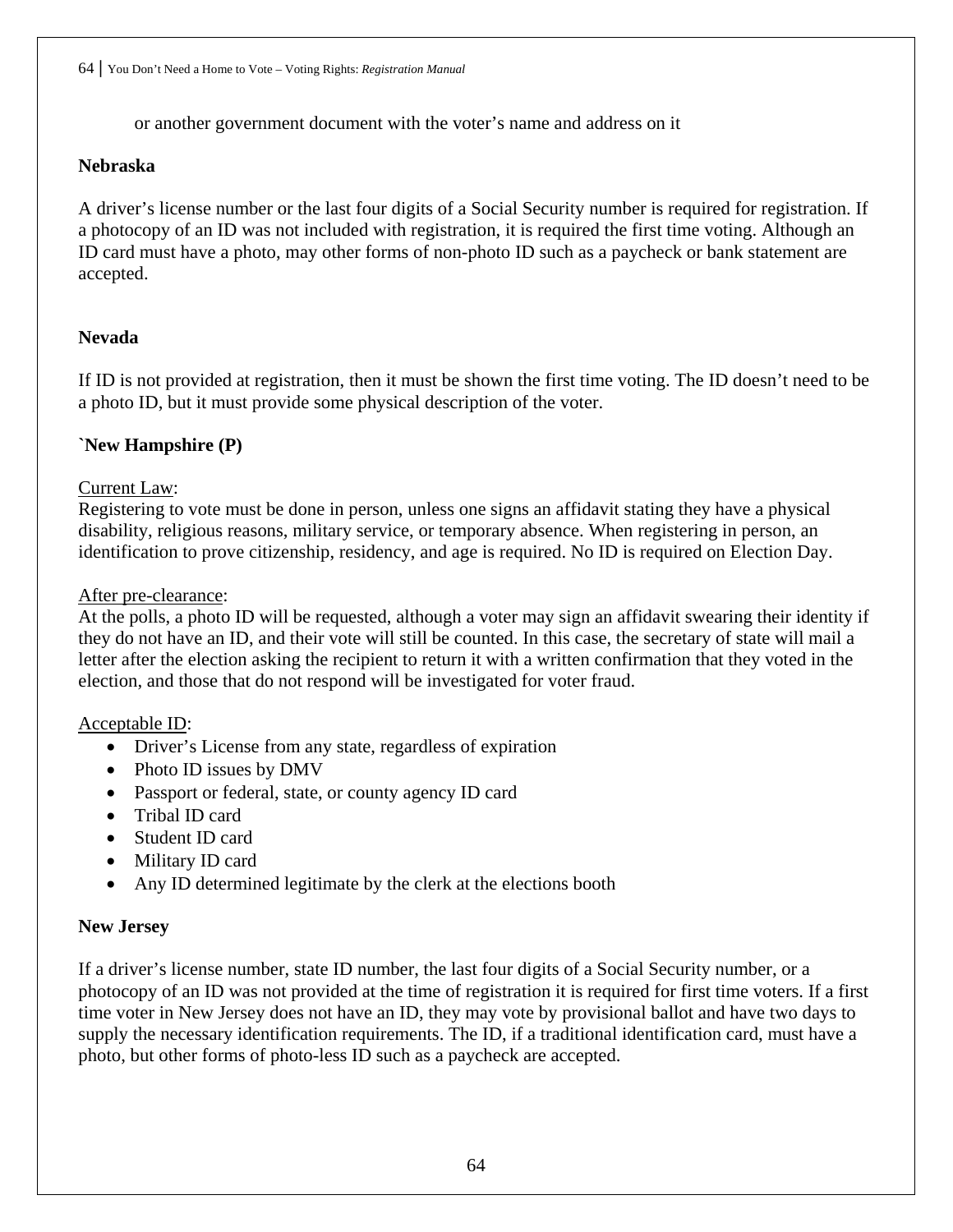# **New Mexico**

A voter's entire Social Security number or driver's license number is requested upon registration. If a registrant does not provide either, a verbal or written statement given by the registrant attesting to their name and birth date, a unique identifier, may be used instead, but this option is not available to those registering by mail. Even so, voters who did not fulfill the ID requirement during registration must provide ID (which can include non-photo ID, such as a paycheck) when voting, or else they will be issued a provisional ballot. Submitting ID will allow them to vote via regular ballot, even if they did not submit an SSN or driver's license number when voting, regardless of whether they registered in-person or by mail and couldn't sign a written statement attesting to their ID. No ID is required for other voters.

# **New York**

If a driver's license, the last four digits of a Social Security number, or ID were not provided upon registering, then an ID is required for first time voters. The ID, if a traditional identification card, must have a photo, but other forms of photo-less ID such as a paycheck are accepted.

# **North Carolina**

If a driver's license number, state ID number, the last four digits of a Social Security number, or a photocopy of an ID was not provided at the time of registration, then it is required for first time voters. Acceptable IDs, in addition to photo ID, include non-photo IDs such as paychecks.

# **North Dakota (NP)**

There is no voter registration, but precincts keep lists of people who have voted in previous elections. On Election Day, voters are asked to show an ID (photo not necessary) that shows their address. If the voter does not have an ID but the poll workers vouch for the voter then they may cast a ballot. If a poll worker does not vouch, then a person may sign a sworn affidavit that states they are a qualified voter.

# Acceptable ID:

- An official form of ID issued by the state, a tribal government, or the secretary of state.
- Driver's license of state ID card
- Passport or federal agency ID card
- Tribal ID card
- Student ID card
- Military ID card
- Current utility bill with name and address
- Change of address verification letter from U.S. Postal Service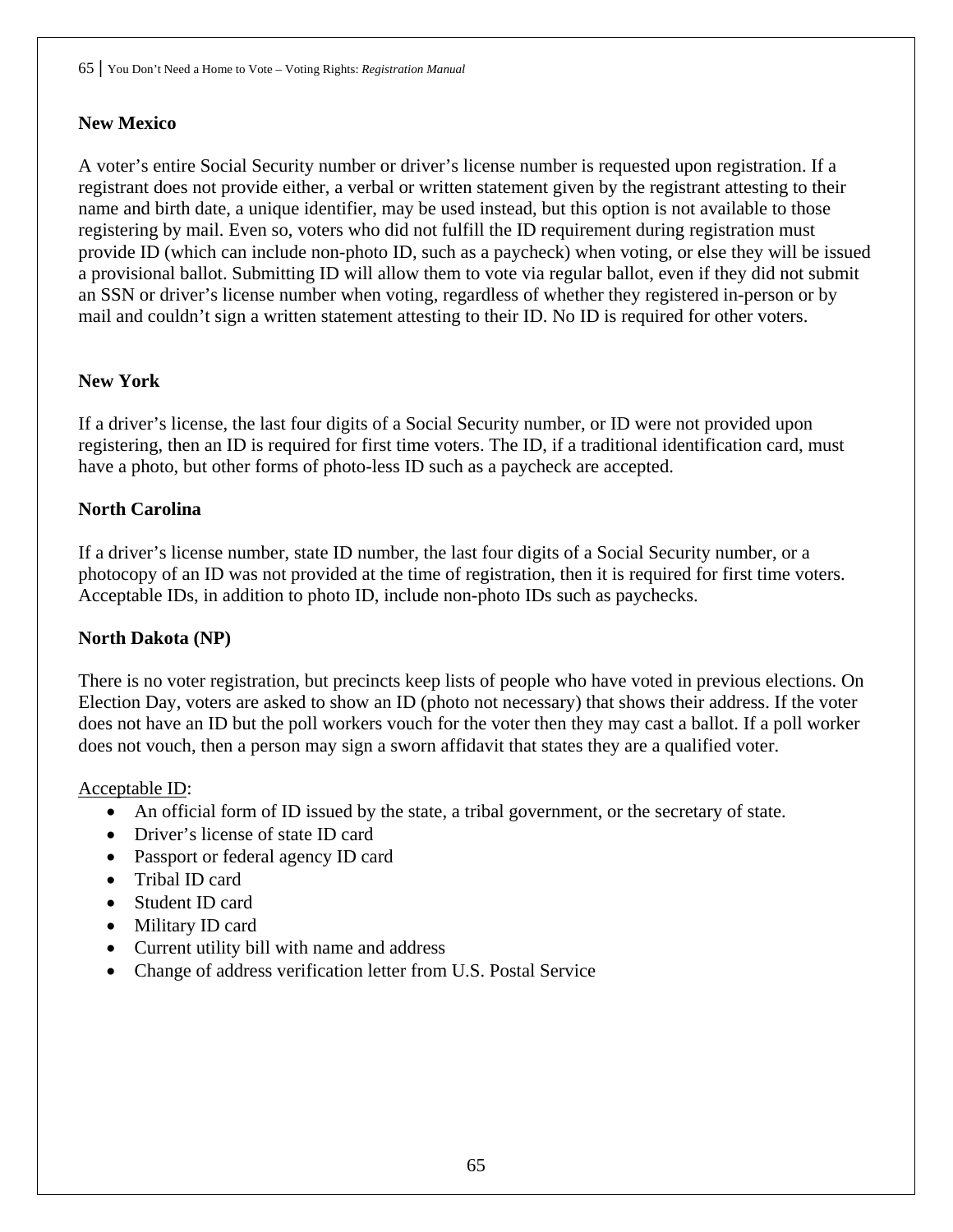# **Ohio (SNP)**

A driver's license, state ID number, Social Security number, or the last four digits of a Social Security number is required to register. If none of these numbers have been issued, then a photocopy of an ID (photo not necessary) must be included with the voter registration. An ID (photo not necessary) is required for all voters at the polls AND for absentee ballots. If a voter does not have an ID, they may vote with a provisional ballot and will be asked but not required to give the last four digits of their Social Security number and sign an affidavit.

#### Acceptable ID:

- Current and valid photo ID that includes the voter's name and address and was issued by Ohio or the federal government
- Current utility bill, bank statement, paycheck, government check, or another government document with the voter's name and address on it

#### **Oklahoma (NP)**

A driver's license number, state ID number, or the last four digits of a Social Security number is required to register. Including a photocopy of and ID is encouraged. A current photo ID is required at the polls *unless* the voter can provide their voter registration card. Otherwise, the voter may sign an affidavit and cast a provisional ballot, and upon investigation, if the information on the affidavit matches the information on voter's registration documents, the ballot will be counted.

Photo ID must meet the following criteria:

- Show a name that conforms to one in the precinct registry
- Show a photograph
- Expire after the election
- Issued by the federal government, Oklahoma, or a federally recognized Indian tribe or nation

#### **Oregon**

Oregon is a vote by mail state. In order to receive a ballot, those without a driver's license number or Social Security number must provide a photocopy of a valid ID with registration.

# **Pennsylvania (SP)**

A driver's license number, state ID number, or the last four digits of a Social Security number is required to register unless none of these numbers have been issued. All first time voters must vote in person and are required to show a valid ID. As of 2012, all voters are required to present a valid photo ID at the polling station as well, although a voter may file a provisional ballot instead. In this case, the voter must file an affirmation of their identity. Within six days after the election, they must then either appear at the county board of elections with valid photo ID to complete the affirmation or must otherwise submit a copy of the affirmation and valid photo ID. A voter who cannot afford an ID and does not have one can still submit an affirmation of their situation in lieu of providing a valid ID.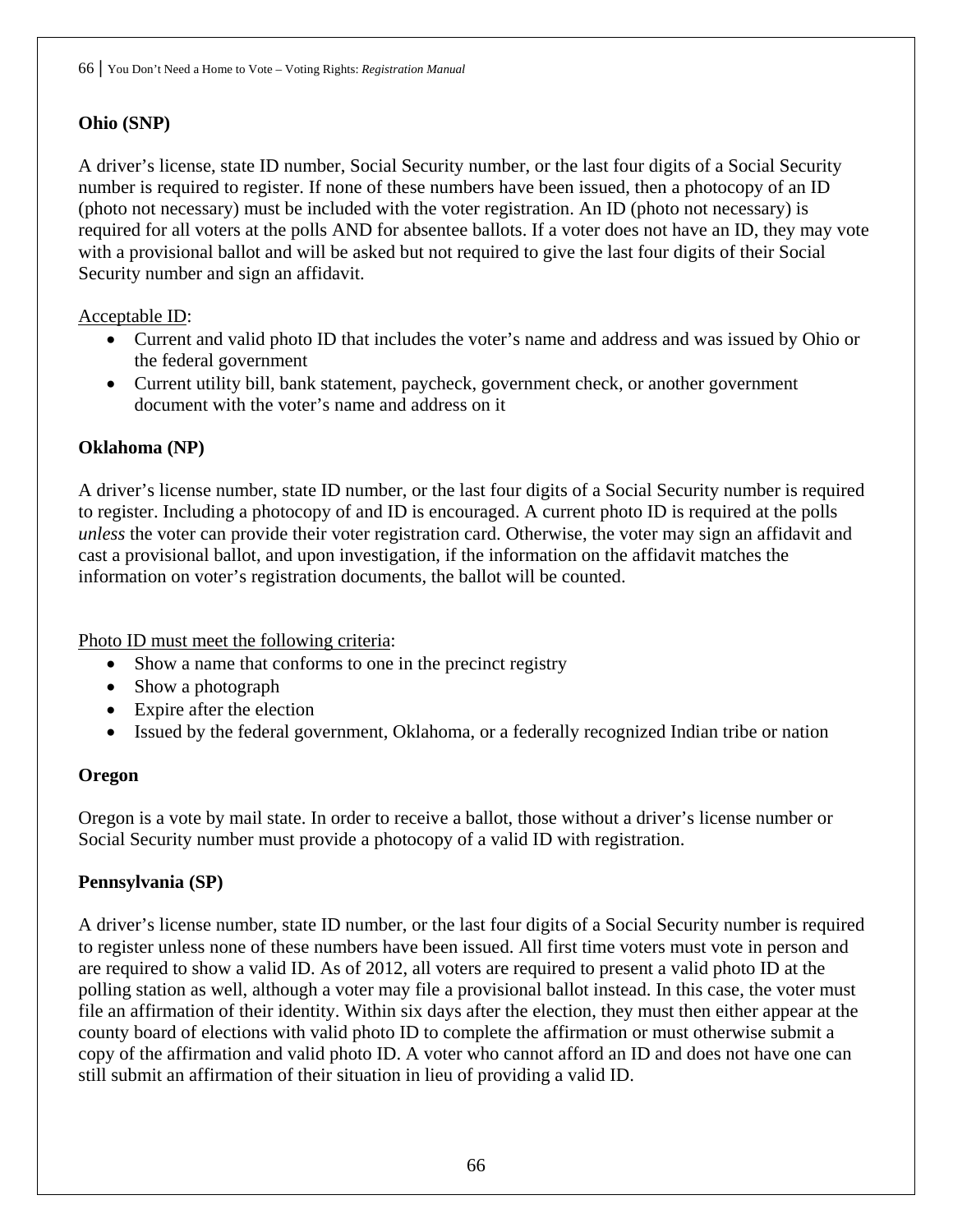Photo ID must meet the following criteria:

- Show a name that conforms to one in the precinct registry
- Show a photograph
- Expire after the election, with the exception of military IDs with indefinite expiration and PI driver's licenses of other state non-driver ID that has expired within 12 months prior to the election.
- Issued by the federal government, Pennsylvania, a municipality of the state, an accredited private or public institution of higher learning, or a PA care facility.

# **Puerto Rico**

Puerto Ricans living in Puerto Rico are not eligible to vote in U.S. federal elections; however they fall under U.S. jurisdiction and therefore must comply with HAVA regulations for local elections. All voters must register to vote in person. Registrants must provide a form of identification, such as a birth certificate, governmental ID, or a prior voter registration card, in order to register, and then they will receive a voter ID card that they show at the polls. As with many states, a homeless service provider's address may be used as a mailing address on the registration form.

# **Rhode Island (NP)**

HAVA requirements apply for voter registration (driver's license number or Social Security number), although it may be filled at the polls instead. However, ID is required at the polls for all voters. Those without proper ID may file a provisional ballot which will be counted if the signature on the ballot matches the one from the voter's registration. Non-photo ID is accepted until January 2014, when photo ID will be required. If you cannot produce acceptable ID, you may file a provisional ballot, which the local board will then review to compare the signature on the ballot with that on the registration card, and will decide if the ballot shall count.

Acceptable Non-Photo ID (allowed until 2014):

- Birth certificate
- Social security card
- Government-issued medical card

# Acceptable Photo ID (required by 2014):

- Rhode Island driver's license
- Rhode Island voter ID card
- U.S. passport
- ID card from a U.S. educational institution
- U.S. Military ID card
- ID card issued by the federal or Rhode Island government
- Government-issued medical card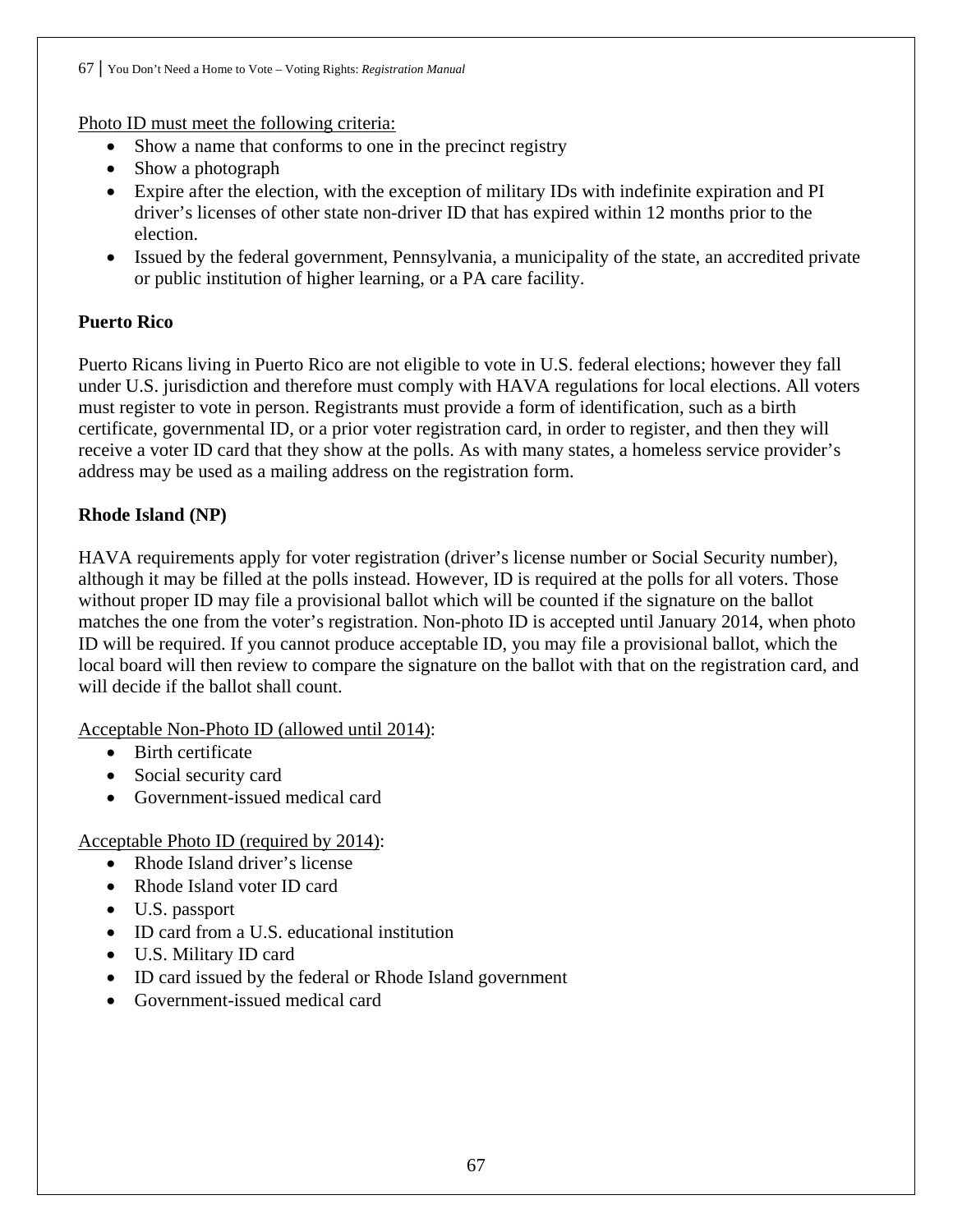# **South Carolina (SP)**

#### Current Law (NP):

A full Social Security number is required to register, although other ID is not currently required. All voters must supply either their voter ID card they received after mailing in their registration or another valid ID when voting. A provisional ballot may be filed without ID, and the validity of this ballot will be decided on a county by county basis.

#### After receiving pre-clearance by the U.S. Department of Justice:

A current photo ID is required to vote. A photo voter registration card will be supplied for free to South Carolina citizens who are 17 and older via their local county board of voter registration, but a birth certificate or passport is required to acquire one. A provisional ballot may be filled if the voter cannot provide a photo ID, but the voter must produce a valid photo ID before the election is certified by the county board of canvassers in order to have the provisional ballot counted.

#### Current Acceptable Photo ID:

- South Carolina driver's license or another form of photo ID issued by the South Carolina DMV
- Voter Registration Certificate

#### New Acceptable Photo ID:

- South Carolina driver's license or non-driver identification card, or another form of photo ID issued by the South Carolina DMV
- Passport
- Military ID issued by the federal government
- South Carolina voter registration card with a photo

# **South Dakota (P)**

When registering to vote a driver's license number, state ID number, or the last four digits of a Social Security number is required. If a voter had none of these, they may register at the county auditor's office by signing a statement that they do not. When voting, all voters must have a valid photo ID. If a voter does not have a photo ID, they may sign a personal identification affidavit and provide name and address for the ballot to be counted.

#### Acceptable Photo ID:

- South Dakota driver's license or non-driver ID card
- U.S. passport
- Federal government-issued photo ID
- Tribal ID card
- Student ID card for an accredited South Dakota school

# **Tennessee (SP)**

Some voters must show proof of citizenship when registering to vote. A database search is conducted which marks any potential voters for which there is some evidence questioning citizenship status, and these individuals must be informed that, in order for their voter registration to count, they must submit a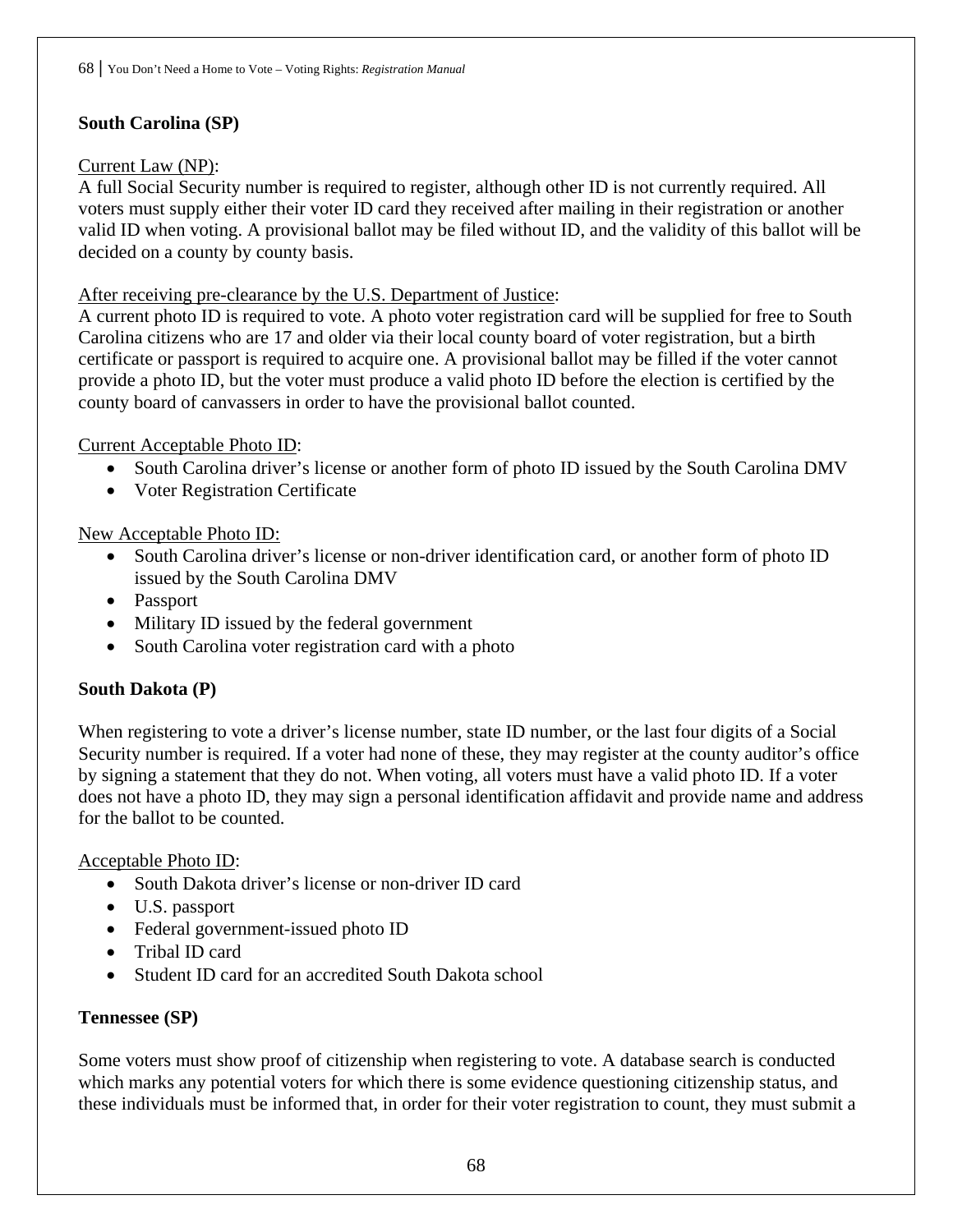proof of citizenship document, such as a birth certificate of a driver's license. A Social Security number is requested to register (full number), although as long as a voter provides ID at the polls, this is not a true requirement. A photo ID is required at the polls. A provisional ballot may be filled as an alternative, but a photo ID must be produced to the election administrator within two business days after voting day.

# Acceptable Photo ID:

- Tennessee driver's license
- Photo ID card issued by any state
- Photo ID issued by the Tennessee Department of Safety
- U.S. passport
- U.S. military ID with a photo

# **Texas (SP)**

# Current Law (NP):

All voters must show either their voter ID card or a valid ID and sign a personal identification affidavit. In order to register, a driver's license number, the last four digits of a Social Security number, or a statement that the voter had neither of these is required.

# Acceptable ID:

- Voter registration certificate
- Department of Public Safety ID card
- Birth certificate
- US citizenship papers
- Mail addressed to the voter by name from a government entity
- Current utility bill, bank statement, check, paycheck, or other government document with name and address on it
- Any ID prescribed by the secretary of state

# After receiving pre-clearance by the U.S. Department of Justice:

A photo ID is required at the polls. The ID cannot have expired more than 60 days before voting day. Any persons 70 or older may present a voter registration certificate instead of photo ID. A voter without a photo ID at the polls may cast a provisional ballot. In order to have the ballot counted, the voter must produce a photo ID within six days of an election or sign an affidavit saying that they either cannot afford a photo ID or have a religious objection to being photographed.

# Acceptable Photo ID:

- Driver's license
- Department of Public Safety ID card
- U.S. military ID
- U.S. citizenship certificate
- U.S. passport
- Concealed handgun license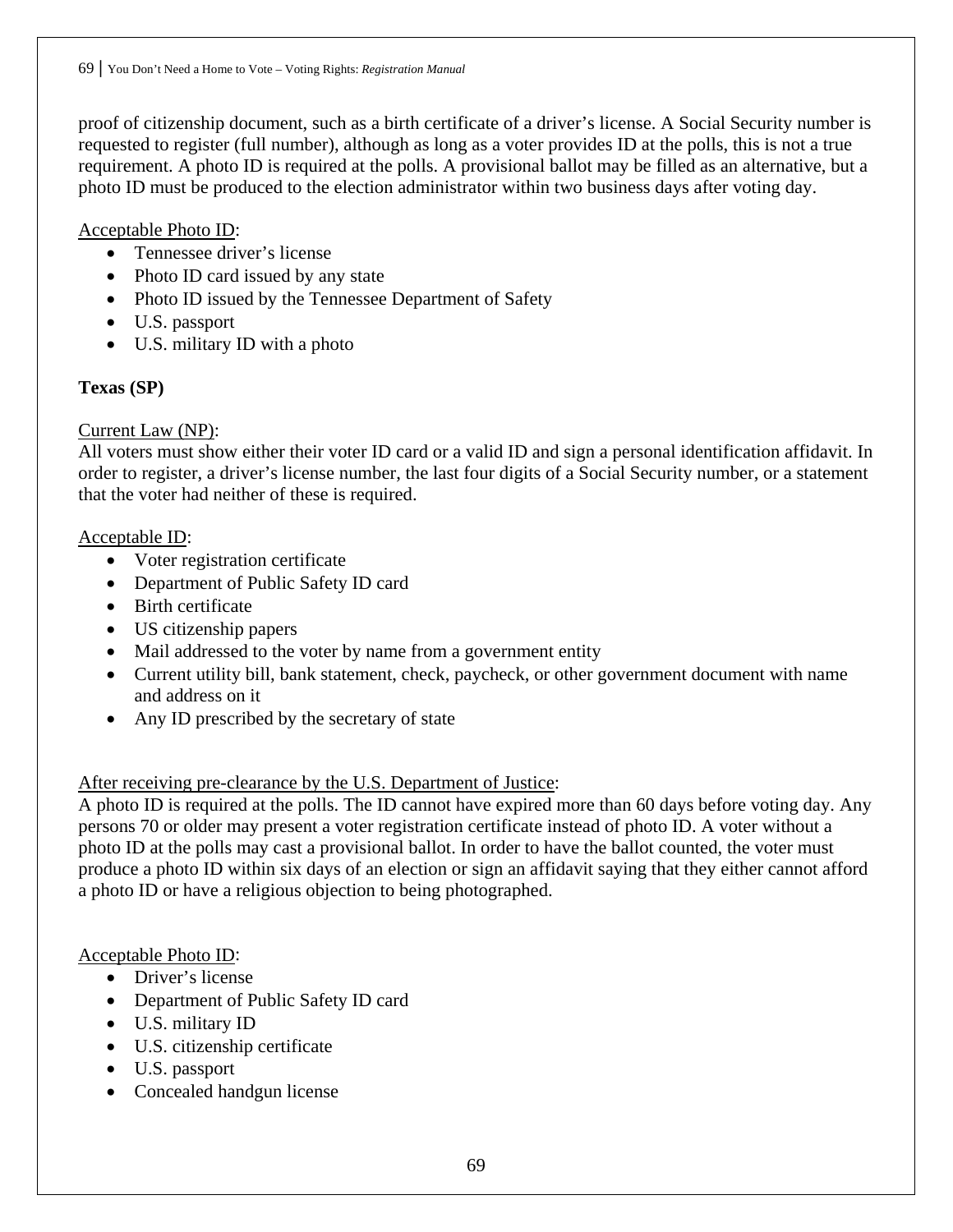# **Utah (NP)**

A driver's license number, state ID number, or the last four digits of a Social Security number is required to register. All voters must provide a photo ID on Election Day OR two non-photo IDs. The voter may cast a provisional ballot as an alternative, which the county clerk will have to verify.

#### Acceptable Photo ID:

- Utah Driver's license or ID card issued by the state or federal government
- Utah concealed weapons permit
- U.S. passport
- U.S. military ID card
- Bureau of Indian Affairs card
- Tribal treat card
- Tribal ID card

# Non-Photo ID Requirements (two forms are required without photo ID):

- Bear the voter's name
- Show that the voter lives in the precinct

#### **Vermont**

A driver's license number, state ID number, or the last four digits of a Social Security number is required to register, although it may be provided when voting instead.

# **Virginia (SNP)**

# Current Law:

When registering to vote, ID is requested, although it can be provided when voting instead. A full Social Security number is requested as well (as opposed to only the last four digits), but a voter who submits ID at the polls will not be denied voting even if they did not submit an SSN when registering. All voters must submit an ID when voting, although it does not have to be a photo ID, but a voter may sign a personal identification affidavit as an alternative.

# Acceptable ID:

- Virginia driver's license
- Social security card
- Virginia voter registration card
- Any ID card issued by Virginia or the federal government
- Photographic employee ID

# After pre-clearance:

Under the law new, voters who cannot supply an ID when voting will only be able to cast a provisional ballot, and in turn they must provide an ID to the elections board by noon on the third day after an election before their ballot can be counted.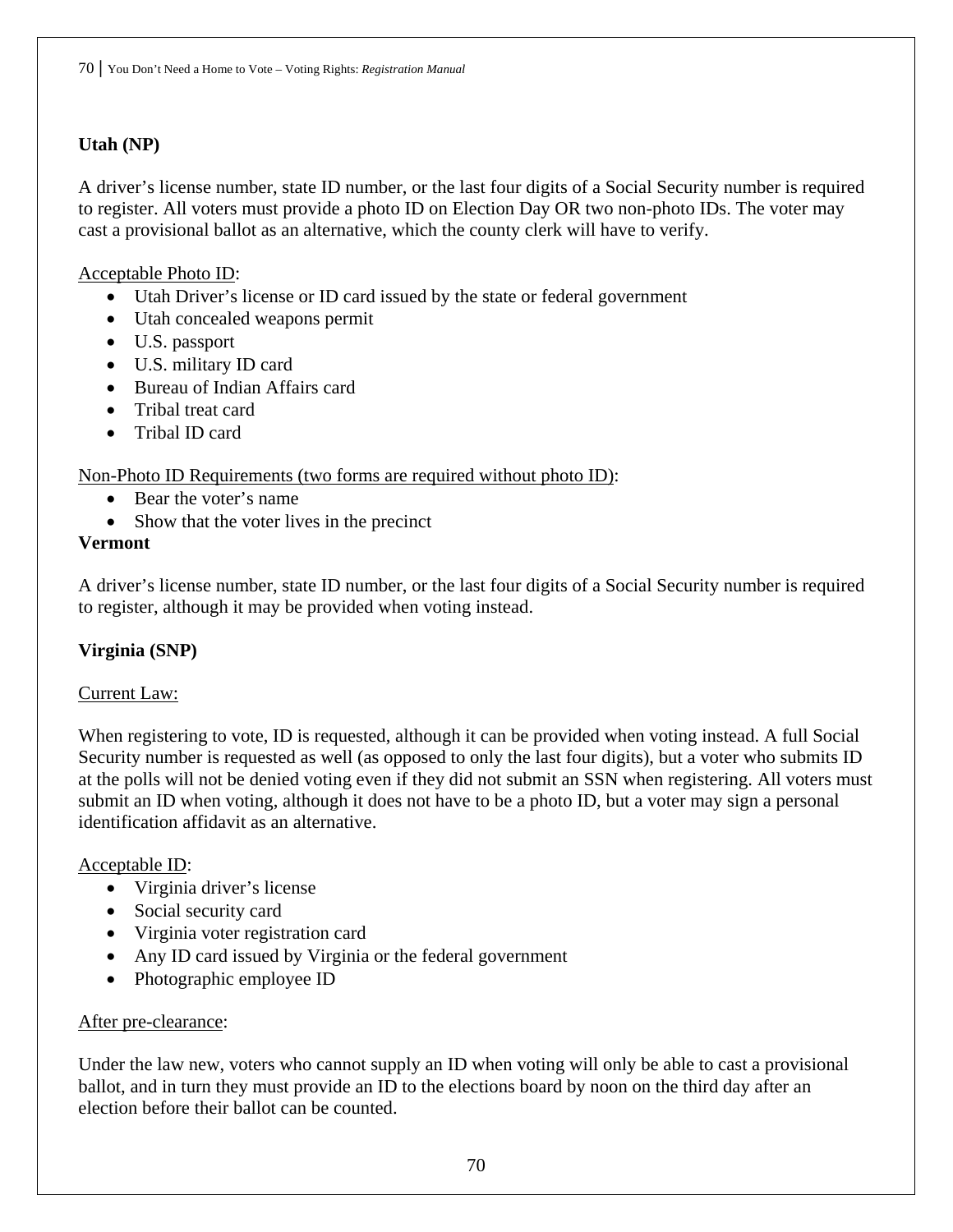#### New forms of acceptable ID (in addition to existing forms):

- Student ID card
- Concealed handgun permit
- Copy of current utility bill, paycheck, or bank statement containing the name and address of the voter

# **Washington, DC**

If identification (photo or non photo ID card or driver's license/ Social Security number) is not provided at time of registration, it is possible to provide it when voting for the first time. If identification cannot be verified then a voter may cast a provisional ballot. No other ID is required when voting.

# **Washington (NP)**

All voters must provide an ID (photo not necessary) at the polls. If an ID is not provided the voter may cast a provisional ballot.

# Acceptable ID:

- Photo ID, such as a driver's license, state-issued ID, student ID, or tribal ID
- Voter identification issued by a county elections officer
- Copy of a current utility bill, bank statement, paycheck, government check, or another government document with the voter's name and address on it

# **West Virginia**

All registrants must send in a copy of a valid ID (photo not necessary) with their mail-in registration form or show an ID the first time they vote. ID must only state name and address, and thus can include government documents and paychecks.

# **Wisconsin (SP)**

Currently, Wisconsin's new photo ID law has been declared unconstitutional, and is awaiting an appeal. If the appeal is successful and the law is reinstated by Election Day, then:

A photo ID is required at the polls. If the photo ID does not provide proof of residence, another form of ID that does is also required. A provisional ballot may be filled as an alternative, but a proper form of ID must be shown by 4 p.m. on the Friday following the election. Upon registering, ID is still requested per HAVA standards, and ID must be supplied upon voting if not meeting this registration requirement.

# Acceptable Photo ID:

- Wisconsin driver's license or non-driver ID
- U.S. passport
- Certificate of naturalization issued within two years before the election
- Tribal ID card issued by a federally recognized Wisconsin Indian tribe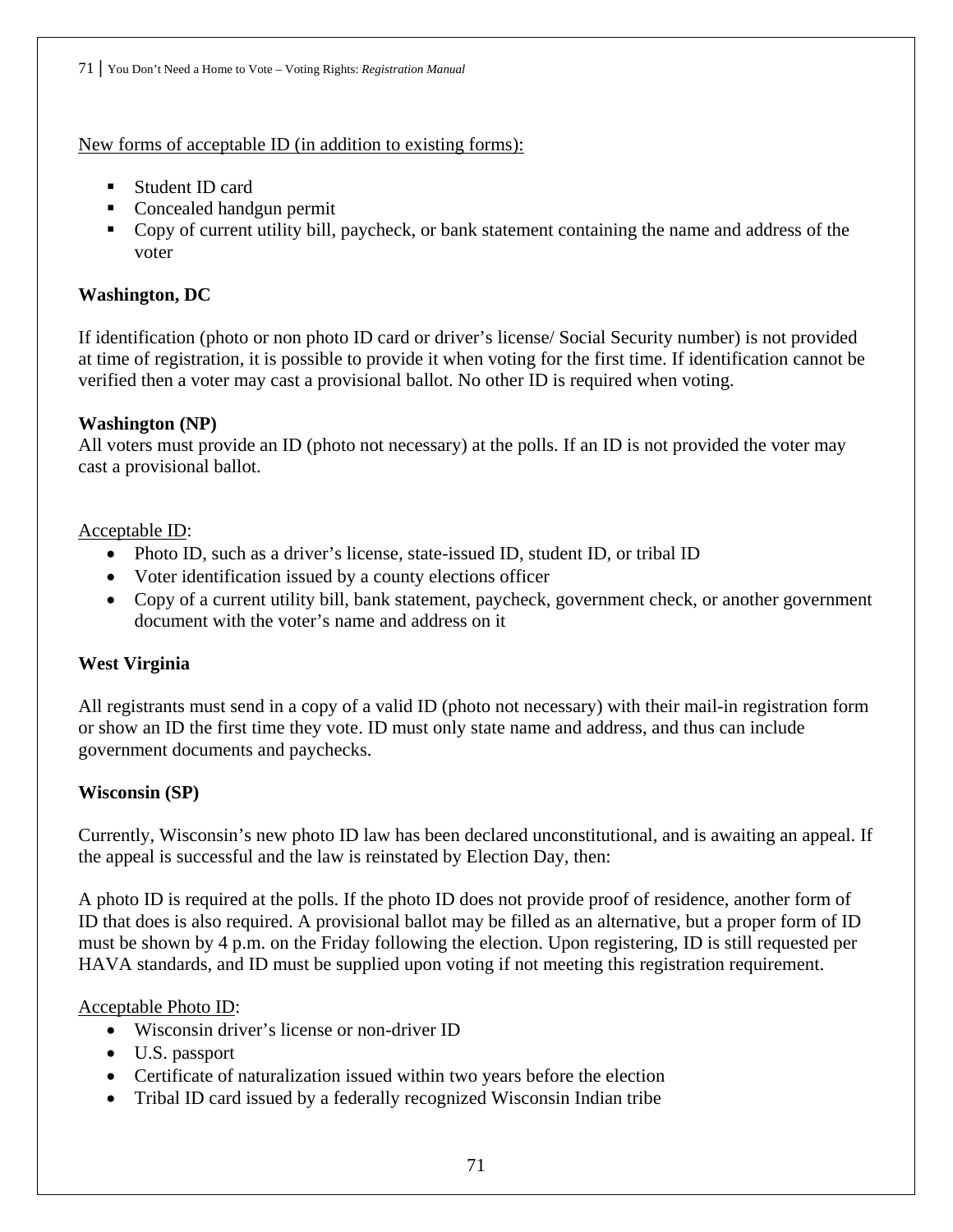- Student ID card with a signature, issue date, and an expiration date no later than two years after the election
- The photo ID must be determined to provide proof of residence, although additional proof of residence may be submitted in addition to the photo ID.

However, if the law is not reinstated, then a voter will only have to supply ID at the polls if they were a first time registrant who did not provide ID, either photo or non-photo, when registering.

# **Wyoming**

Applicants must register to vote in person unless they have an exemption. When registering, either one valid photo ID or two valid non photo IDs are required. Voters, including first time voters, are not required to show identification at the polls provided they registered in person. If they registered by mail, and have not previously voted in Wyoming, they must provide ID at the polls.

**Source:** National Law Center on Homelessness and Poverty (2008, 2012), National Conference of State Legislatures (2012), *Voter Identification Requirements,* the Brennan Center (2012), *2012 Voting Law Changes,* Secretary of State Websites, and State Legislatures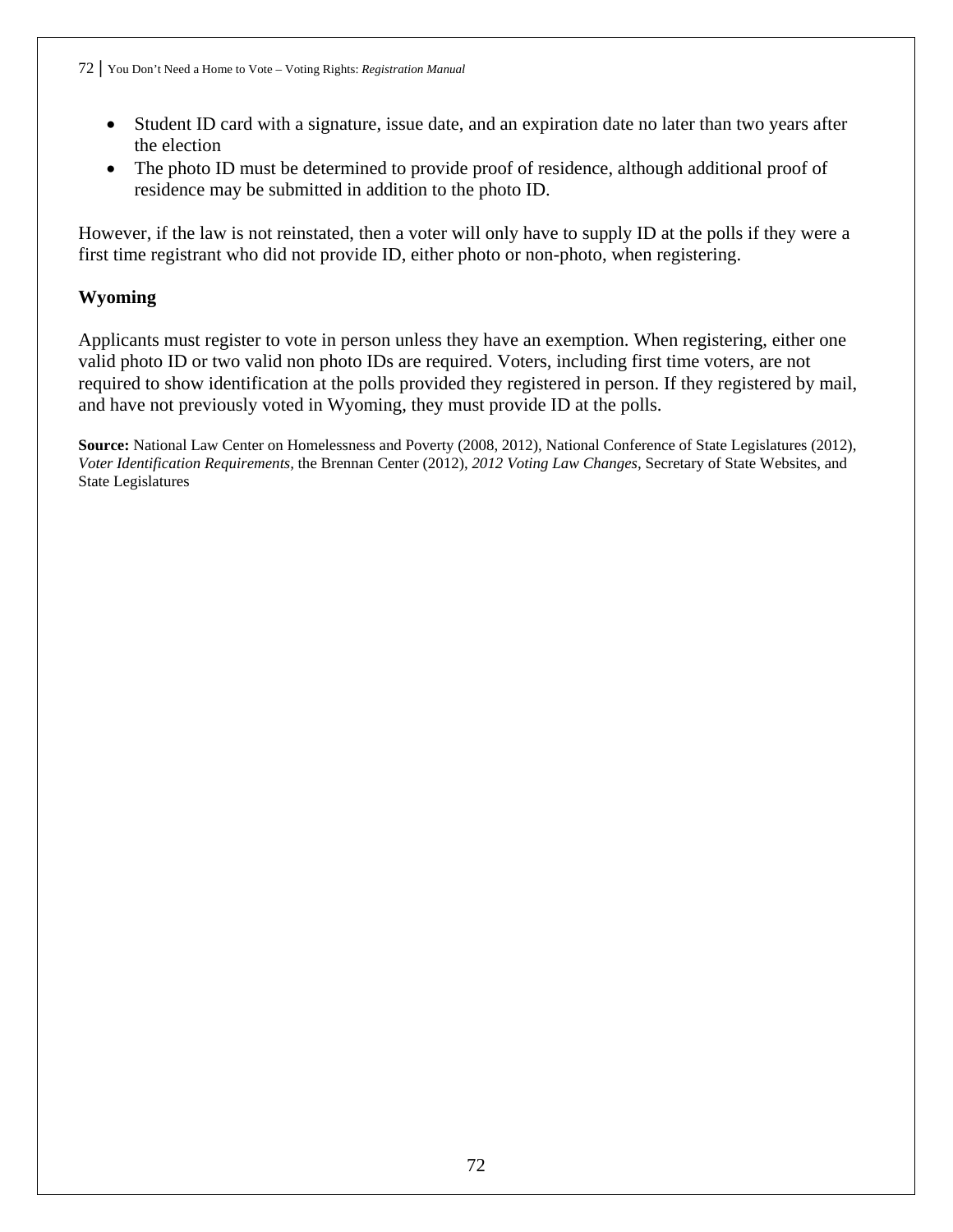# **Court Decisions on Homeless People's Voting Rights**

Prior to the 1980's when homelessness grew into the national problem we know today, state election laws did not adequately address the issue of voter registration by people without a home. Listed below are selected court cases in which courts have addressed the ambiguities in state election laws and found that homeless people cannot be denied the right to vote. Courts in some of the cases below found the following principles.

- A requirement that people live in a traditional dwelling in order to vote placed an unconstitutional constraint on the voting rights of homeless persons. *Coalition for the Homeless v. Jensen*, 187 A.D.2d 582 (N.Y. App. Div. 1992).
- States should use a broad interpretation of the term "residence" to include any place, including a non-traditional dwelling, that an individual inhabits with the intent to remain for an indefinite period. Pitts v. Black, 608 F.Supp. 696 (S.D.N.Y. 1984); *In re-Application for Voter Registration of Willie R. Jenkins*, D.C. Bd. of Elections and Ethics (June 7, 1984).
- When registering to vote, homeless people may designate a shelter, park, or street corner as their residence. *Fischer v. Stout*, 741 P.2d 217 (Alaska 1987).

Remember, each case is unique. This information is intended to describe principles from key cases in specific jurisdictions, not to act as legal advice. If you or your clients need help with a specific problem, contact a lawyer.

### *Pitts v. Black*, 608 F.Supp. 696 (S.D.N.Y. 1984).

Plaintiffs challenged a New York State Election Law provision forbidding people living on the streets from registering to vote. The District Court held that the New York City Board of Election's application of the residency requirement disenfranchised an entire group of people, which is forbidden by the Equal Protection Clause. The court found that a person's "residence" is the place at the center of the individual's life and the place where he/she presently intends to remain. The court reasoned that people need only have a specific location that they consider their "home base" — the place where one returns regularly, manifests an intent to remain, and can receive messages and be contacted.

### *In re-Application for Voter Registration of Willie R. Jenkins*, D.C. Bd. of Elections and Ethics (June 7, 1984).

In an administrative hearing, the D.C. Board of Elections ruled that an intent to reside in a place can constitute a place of residence for voting purposes. This ruling established the homeless voting policy for Washington, D.C., which allows a voter to name the location where he/she sleeps as a residence even if the place is a nontraditional home. The voter must also provide a mailing address of a place to which the person has sufficient ties. The person will vote in the district of his/her place of residence.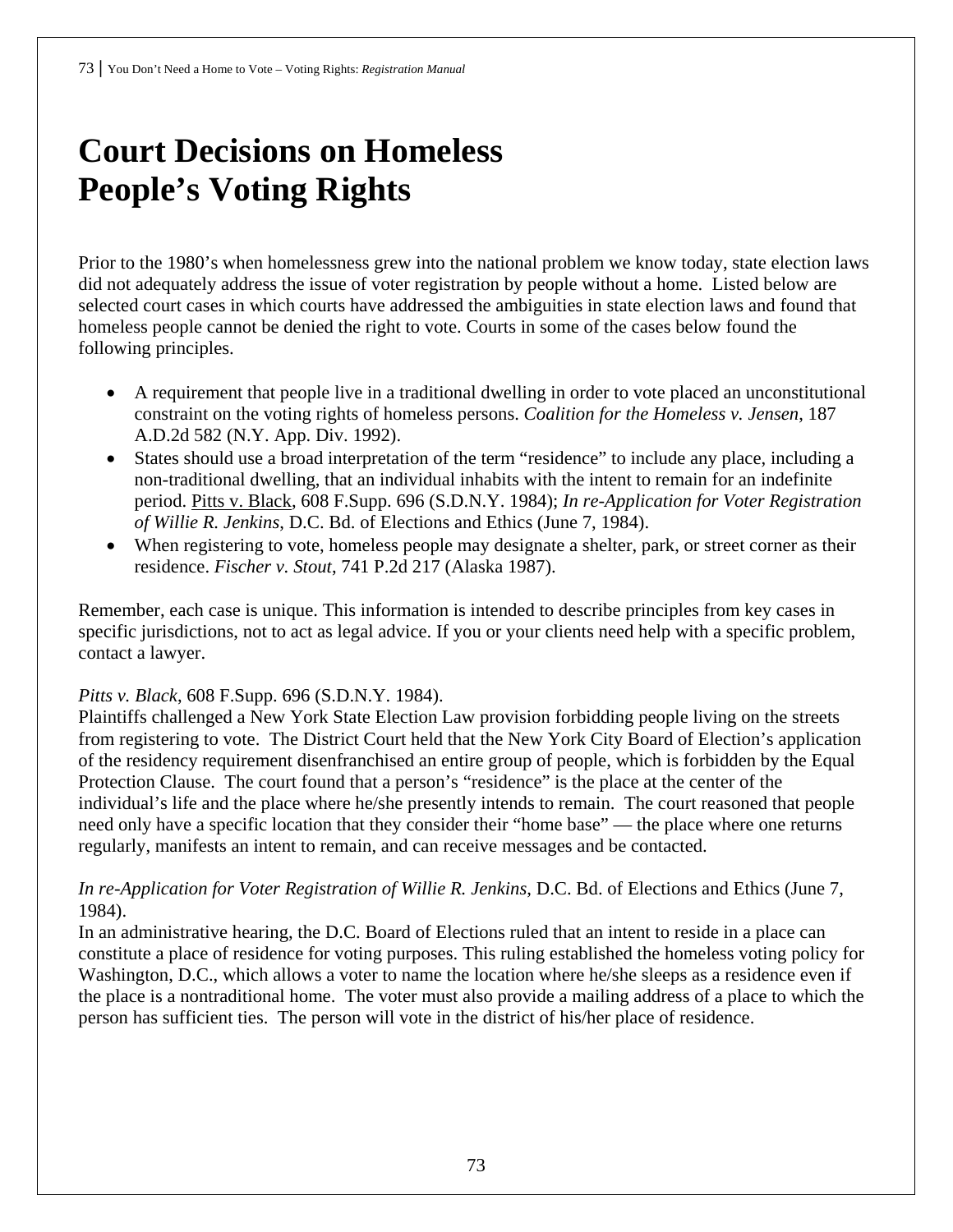## *Committee for Dignity and Fairness for the Homeless v. Tartaglione*, No. 84-3447 (E.D.Pa. Sept. 14, 1984).

Ruling on a challenge to Philadelphia's residency requirements, the District Court for the Eastern District of Pennsylvania held that a homeless voter may satisfy the residency requirements set forth in the Pennsylvania Election Code by "declaring on the Voter Registration Application the address of a shelter with which the applicant has an established relationship, and which will accept first-class non-forwardable mail for the applicant." The person must then vote in the district where the shelter is located, even if the person resides in a different precinct. This ruling provided the basis for Philadelphia's current policy regarding registration and voting by homeless peoples.

### *Collier v. Menzel*, 221 CalRptr. 110 (Ct. App. 1985).

Three plaintiffs experiencing homelessness challenged the Santa Barbara county clerk's rejection of their registration applications, in which they had listed a public park as their residence. The court found that the residence was sufficient for registration purposes because the applicants had a fixed habitation in the park and intended to remain there. The court held that denying voter registration because applicants listed a city park as their residence violated the Equal Protection Clause of the Fourteenth Amendment. The opinion further stated that people who were experiencing homelessness should be encouraged to register and vote in order to provide them with some greatly needed political influence and electoral power. Election officials must now use the specific spot within the park where the persons regularly sleep in order to determine their election district.

### *Bd. of Election Comm'rs v. Chicago/Gray Area Union of the Homeless*, Circ. Ct. of Cook County, Illinois, County Dept., County Div., Miscl. No. 86-24 (1986).

Addressing a challenge to Chicago's residency requirements for voter registration, the Circuit Court of Cook County held that a person lacking a permanent abode may register by stating under oath that he/she lacks a permanent abode and by presenting two pieces of identification. The person who is experiencing homelessness must also provide a description of the location where he or she resides that is specific enough that election officials can assign him or her to a voter precinct. Prior to an election, mail will be sent to the mailing address listed on the registration card and will include a postage prepaid return postcard which must be mailed back to the Board of Elections.

### *Fischer v. Stout*, 741 P.2d 217 (Alaska 1987).

A candidate who lost an election appealed for a recount, alleging that election officials had illegally rejected ballots of voters who claimed to reside at a military base. The Supreme Court of Alaska held that persons could list a military base generally as their residence, stating that a residence is a fixed place of habitation to which the individual intends to return, and it need not be a house or an apartment, or have mail service. It need only be a specific locale within the district. The court acknowledged that a homeless shelter or even a park bench would be sufficient.

#### *Walters v. Weed*, 752 P.2d 443 (Cal. 1988).

Individuals whose votes were uncounted in a city council election challenged the rejection of their ballots. These individuals had abandoned their domiciles within the precinct and were thus not considered residents of the precinct, rendering their votes invalid. However, many of the plaintiffs had not yet met the requirements to establish new domiciles, as they did not live at new locations where they intended to stay. The California Supreme Court ruled in favor of those voters who had not yet established new domiciles, holding that when a person leaves his or her domicile with no intention of returning to live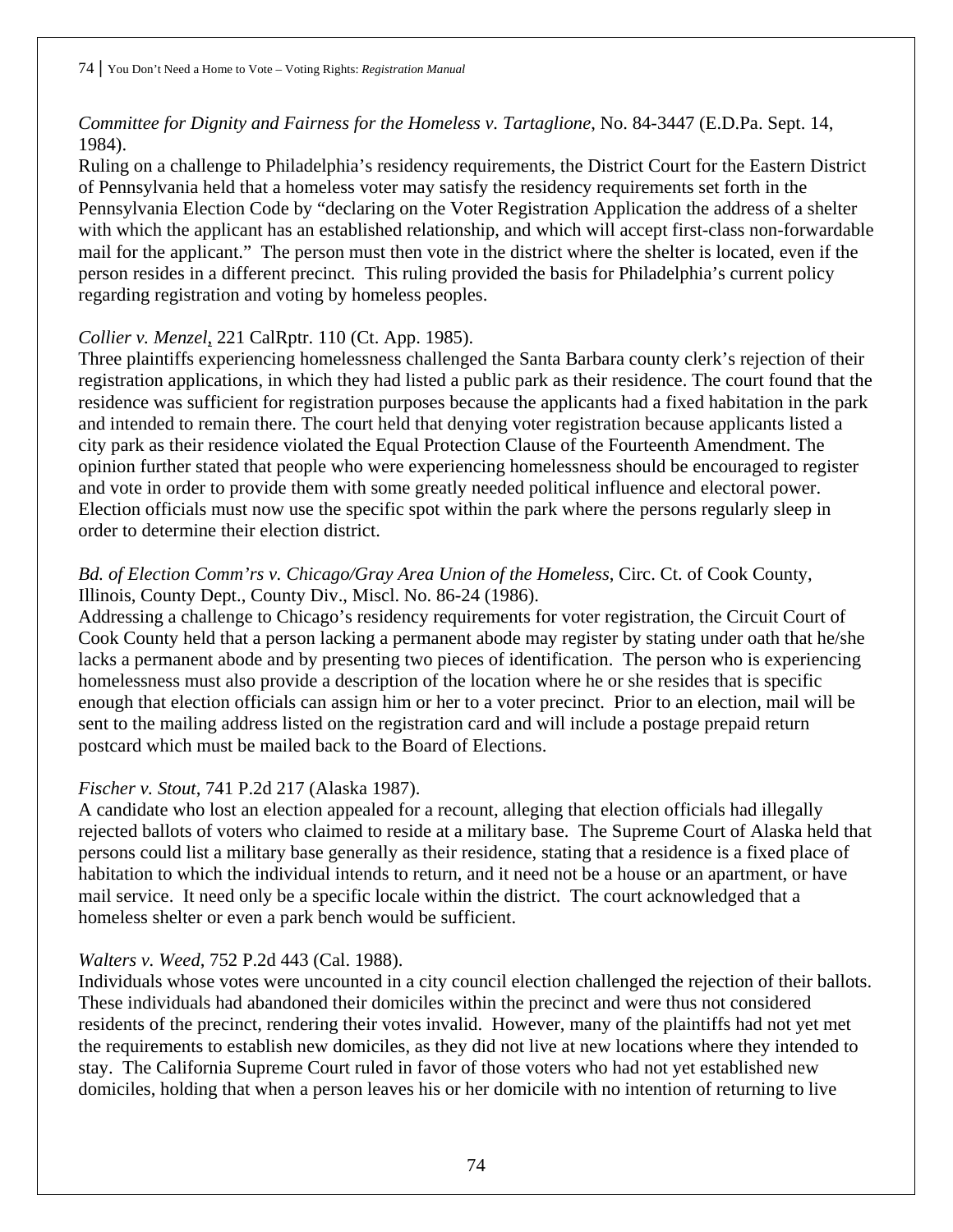there, and when that person currently resides in a place in which he or she does not intend to remain, that person may vote in the precinct of his or her former domicile until a new domicile has been acquired.

### *Hartman v. Kenyon*, 277 Cal.Rptr. 765 (Ct. App. 6 Dist. 1991).

Based on the *Walters v. Weed* court decision (see above), a citizen contended that individuals who had moved from a precinct could legally vote at their former precinct. The California Supreme Court distinguished *Walters*, holding that a voter is only entitled to vote at the precinct of his or her former residence if he or she has not moved to a new residence with intent to stay. In other words, if a voter has moved but has not acquired a new place of residence, he or she is considered to be residing at his or her former residence until acquiring a new place of residence. Otherwise, he or she must vote in the precinct of his or her new domicile.

## *Coalition for the Homeless v. Jensen*, 187 A.D.2d 582 (N.Y. App. Div. 1992).

Several homeless plaintiffs challenged New York election officials' application of a provision of the New York Election Law. The provision at issue allows election officials to subject "groups likely to include transients" (such as students or people living at a "welfare institution") to a more extensive inquiry than usual in order to determine whether they are eligible to register to vote. Based on the provision, the election officials rejected the applications of 240 Camp La Guardia residents and required that they give testimony in court to prove their residence. One hundred and seven of the applicants appeared in court and were accepted as voters, but the trial court rejected the applications of those who did not appear in court.

The Supreme Court, Appellate Division, overturning the trial court's decision, held that due to time constraints placed on people who were experiencing homelessness, election officials violated the individuals' constitutional right to vote by failing to take reasonable, good-faith steps to determine the true residency of the individuals who were homeless. All 240 votes were subsequently counted.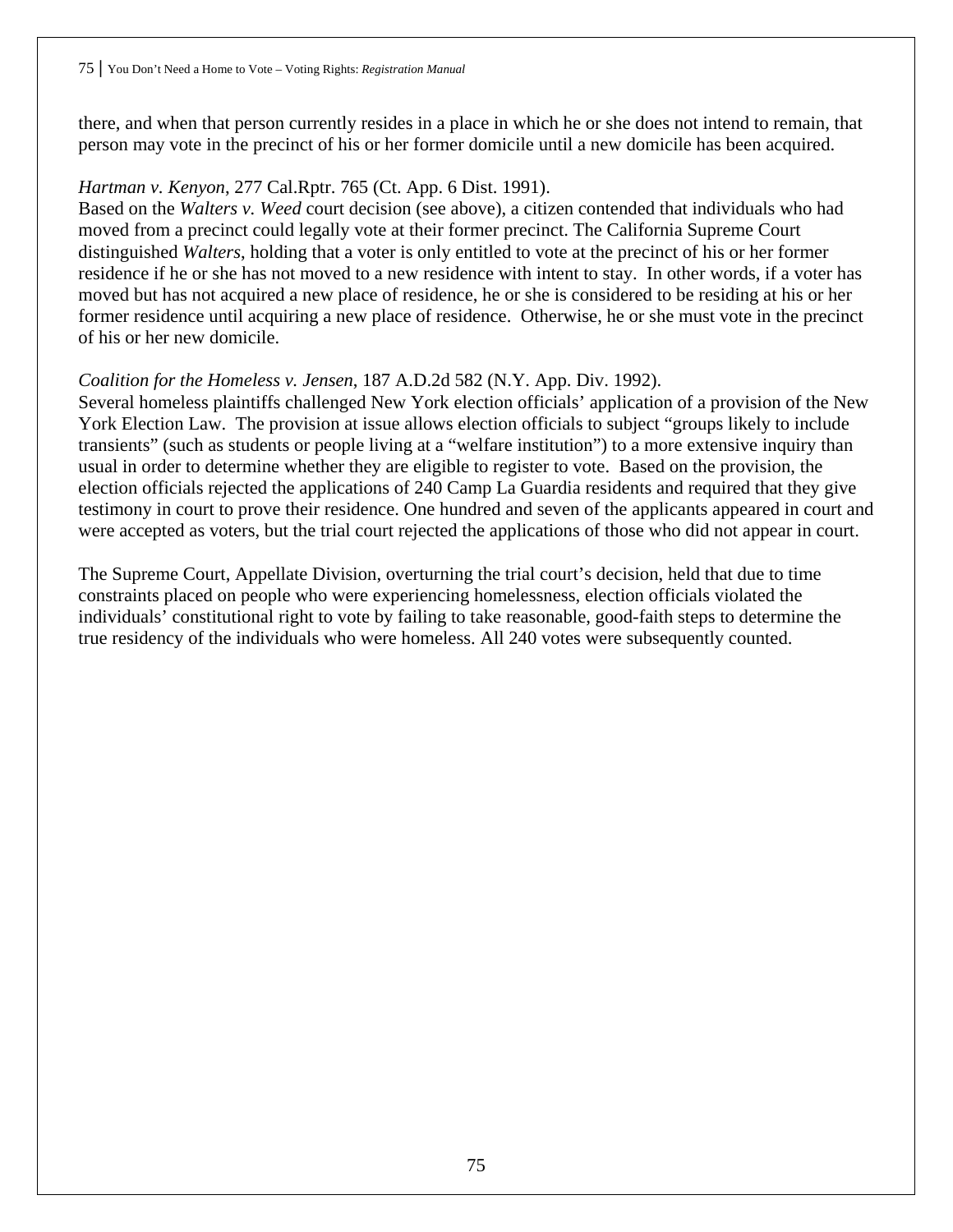# **Appendix I**

## **Sample Phone Script for Call to (Candidate to be Invited to Forum)**

Hello, my name is (YOUR NAME). I'm working with the (COORDINATING COMMITTEE NAME) planning the Community Candidates' Forum on Homelessness and Housing, to be held on (DATE) at the (PLACE) beginning at (TIME).

The purpose of the event is to bring together a broad range of people who are concerned about the lack of affordable housing and increasing homelessness in our community. We are calling to invite (MEMBER/CANDIDATE NAME) to be part of the event. The Community Forum will begin with citizen testimony from (MENTION A FEW OF THE COMMUNITY PANELISTS). We have asked (MEMBER/CANDIDATE NAMES) to attend. Following the panel presentation each candidate will have an opportunity to respond to the panelists' concerns. While we won't entertain questions from the audience, the (MEMBERS/CANDIDATES) will have an opportunity to meet and talk with the community following the event at a reception hosted by the (COORDINATING COMMITTEE NAME). Can I send you a letter listing these details for your consideration?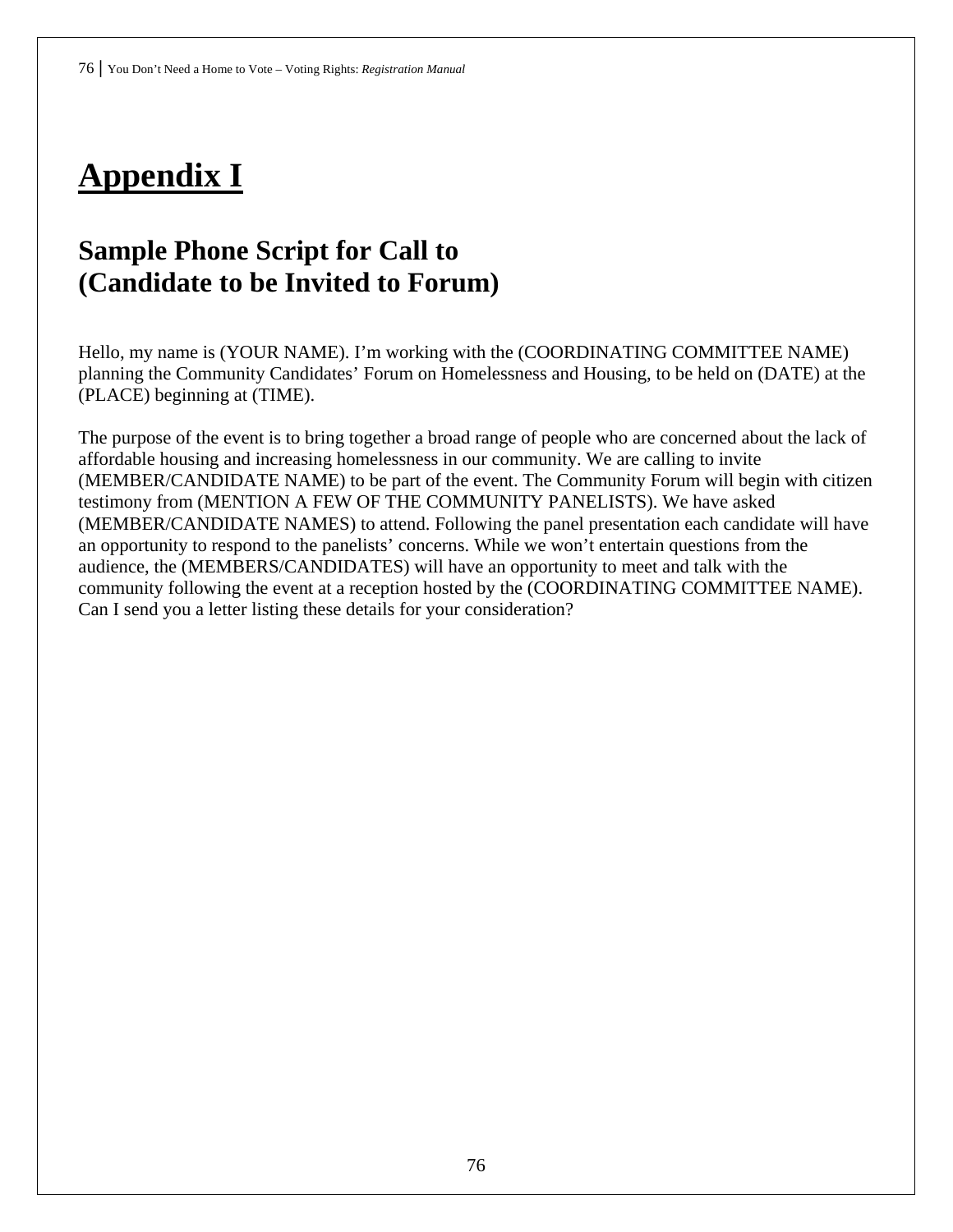# **Appendix II**

# **Sample Invitation Letter**

DATE

The Hon. US House of Representatives \_\_\_\_\_\_\_\_\_\_\_\_\_\_\_\_\_ House Office Building Washington, DC 20515

Dear Representative \_\_\_\_\_\_\_:

Thank you for considering participating in the (COORDINATION COMMITTEE NAME) educational public forum and reception on housing and homelessness issues, which will be held on (DATE).

As I discussed with (NAME OF PHONE CONTACT) of your staff on (DATE), both you and (OTHER MEMBERS/CANDIDATES NAMES) have been invited to respond to a panel of community experts on housing and homelessness issues facing (COMMUNITY NAME).

I have enclosed a copy of the agenda and ground rules for the event.

If you have any further questions, please do not hesitate to call me at (YOUR PHONE NUMBER). If I do not hear from you by (ONE WEEK AFTER THE DATE OF THE LETTER), I will give your office a call.

We are looking forward to your participation in our event.

Sincerely,

(YOUR NAME) (COORDINATING COMMITTEE NAME)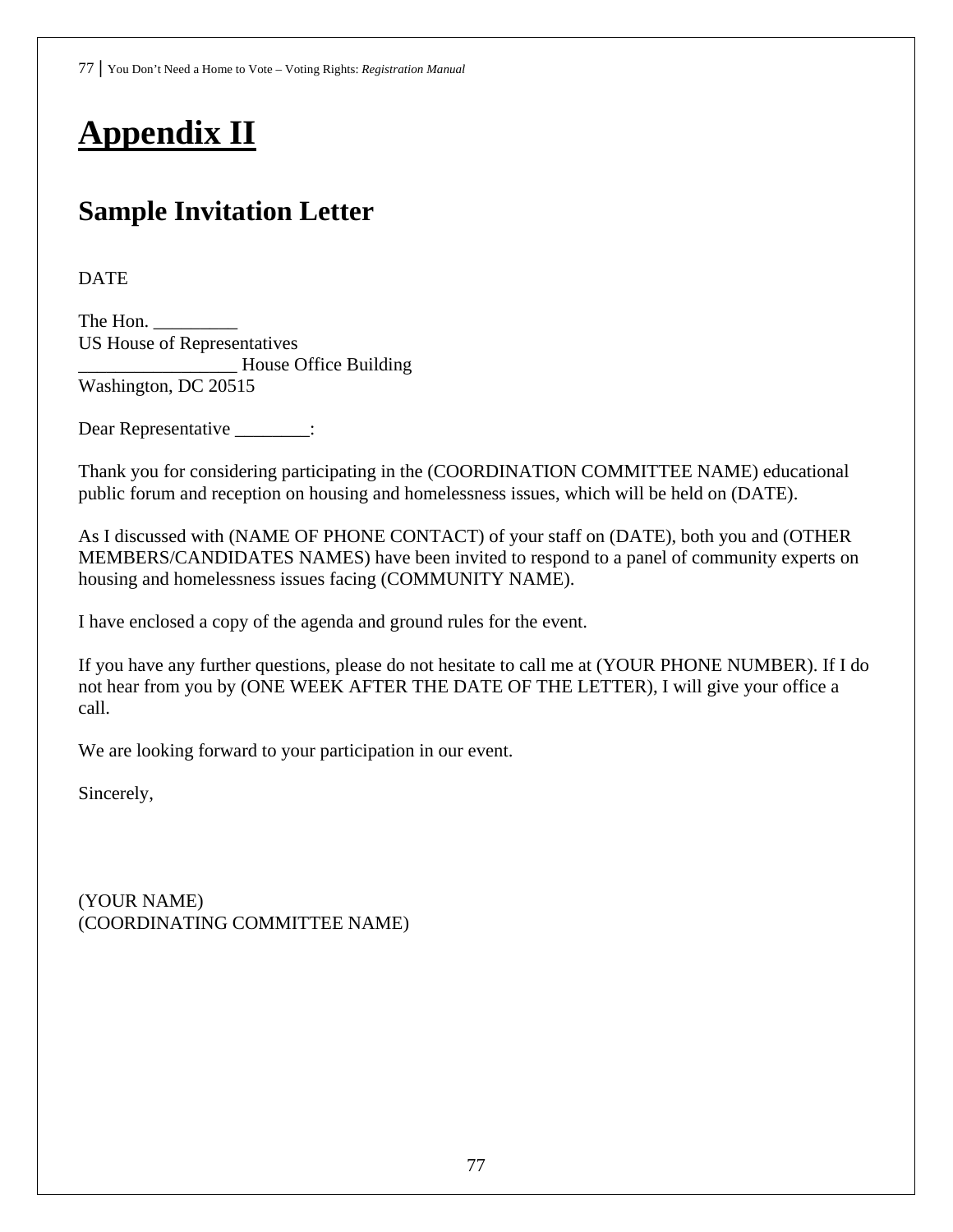# **Appendix III**

# **Sample Media Advisory**

(*The name of your organization*) to participate in National Homeless and Low Income Voter Registration Week on September 30 – October 6, 2012

What: *Short description of your event*

When: *Time*

Where: *Location*

Who: *Name of your organization* and homeless citizens/residents of low-income housing

September 30 – October 6, 2012 is National Homeless and Low Income Voter Registration Week. The event sponsored by (*name of organization)* is part of a national effort that seeks to engage homeless individuals and low-income voters in civic participation—particularly concerning voting rights. It also seeks to educate candidates locally and statewide about issues of concern to the lowest income individuals.

The event is also part of continuing efforts by the National Coalition for the Homeless (NCH) and (*your organization)* to register and mobilize homeless and low income people to vote. NCH has sponsored the "You Don't Need a Home to Vote" campaign since 1992.

(*Insert a quote from staff/volunteers/guests about the importance of mobilizing new and infrequent voters to the polls*)

Local Contact: *(Insert local contact information)* 

National Media Contact: Neil Donovan, Executive Director, National Coalition for the Homeless; [ndonovan@nationalhomeless.org](mailto:ndonovan@nationalhomeless.org) or 202-462-4822 x 228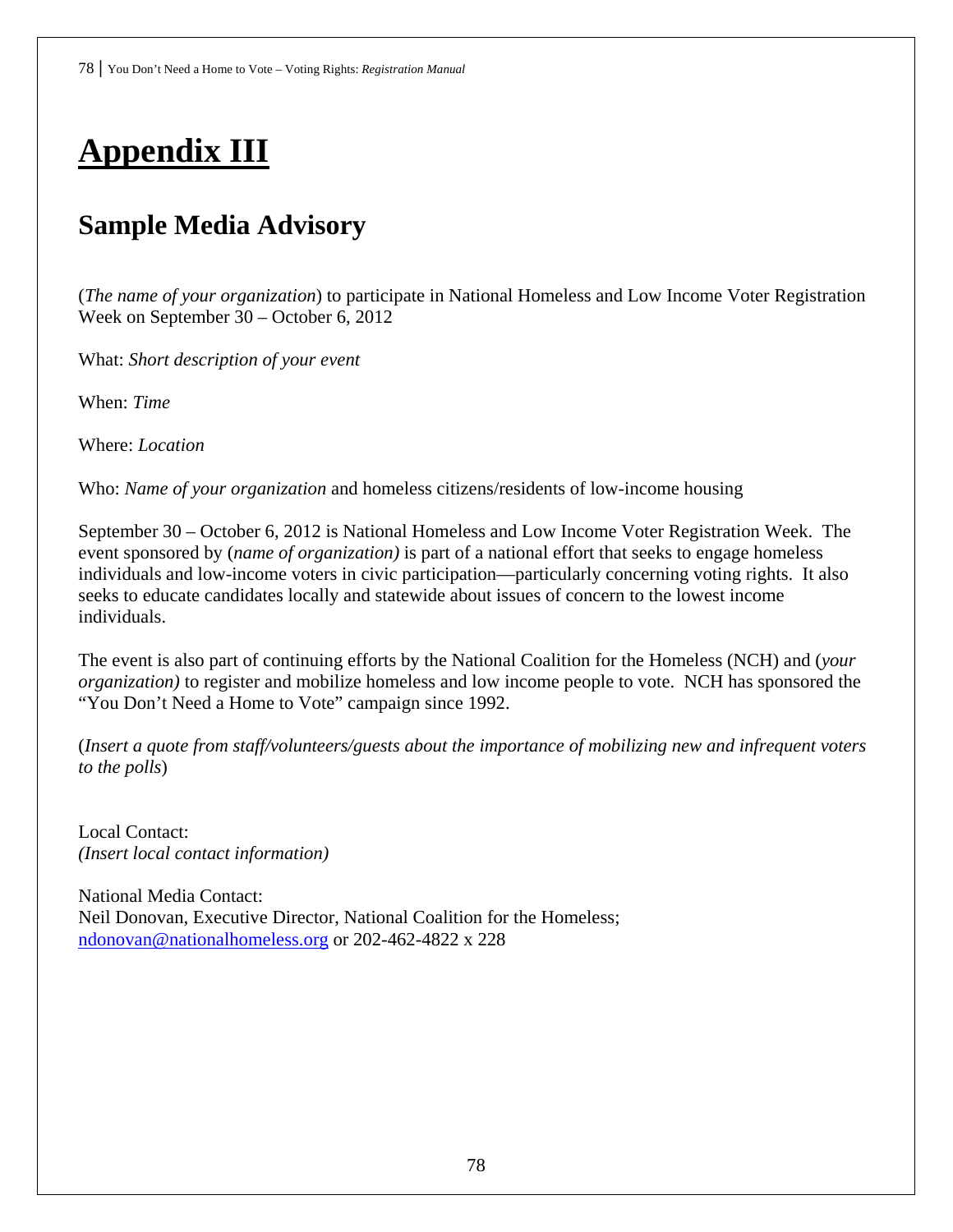# **Appendix IV**

## **Sample News Release**

For Immediate Release: *date* Contact: *name, email, phone #*

## **(***Your organization***) to hold (***event***) as part of National Homeless and Low Income Voter Registration Week, 2011/2012**

(*Insert a brief, catchy description of your event including date, time and place*).

Nonpartisan voter registration events like the one being organized by (*insert the name of your organization*) will take place across the country during the week of September 30 – October 6, 2012 to mark the National Homeless and Low Income Voter Registration Week.

The National Homeless and Low Income Voter Registration Week has been held since 1992. The Week has been co-sponsored by the National Coalition for the Homeless and other national advocacy organizations to encourage housing and homeless advocates to emphasize voter registration, education, and mobilization as a means of empowering clients.

(*Insert your organization here*) (*has been/will continue)* to register*,* educate and mobilize homeless and low income people. (*Tenants/Clients/Residents/Guests*) must show up to vote on Election Day if they want the candidates to address the issues they are concerned about.

(*Insert a quote from an organization spokesman about the importance of low income and homeless individuals having their voices heard*)

The (*residents/volunteers/staff*) at (*insert organization name here*) are excited to be a part of national and local voter participation efforts among homeless and low income citizens. (*Insert a quote from resident/volunteers/staff about the empowerment voting offers*).

For more information about the event, please contact (*full name, email address, phone number of press contact)*.

*Full name of organization Address Phone number Web site*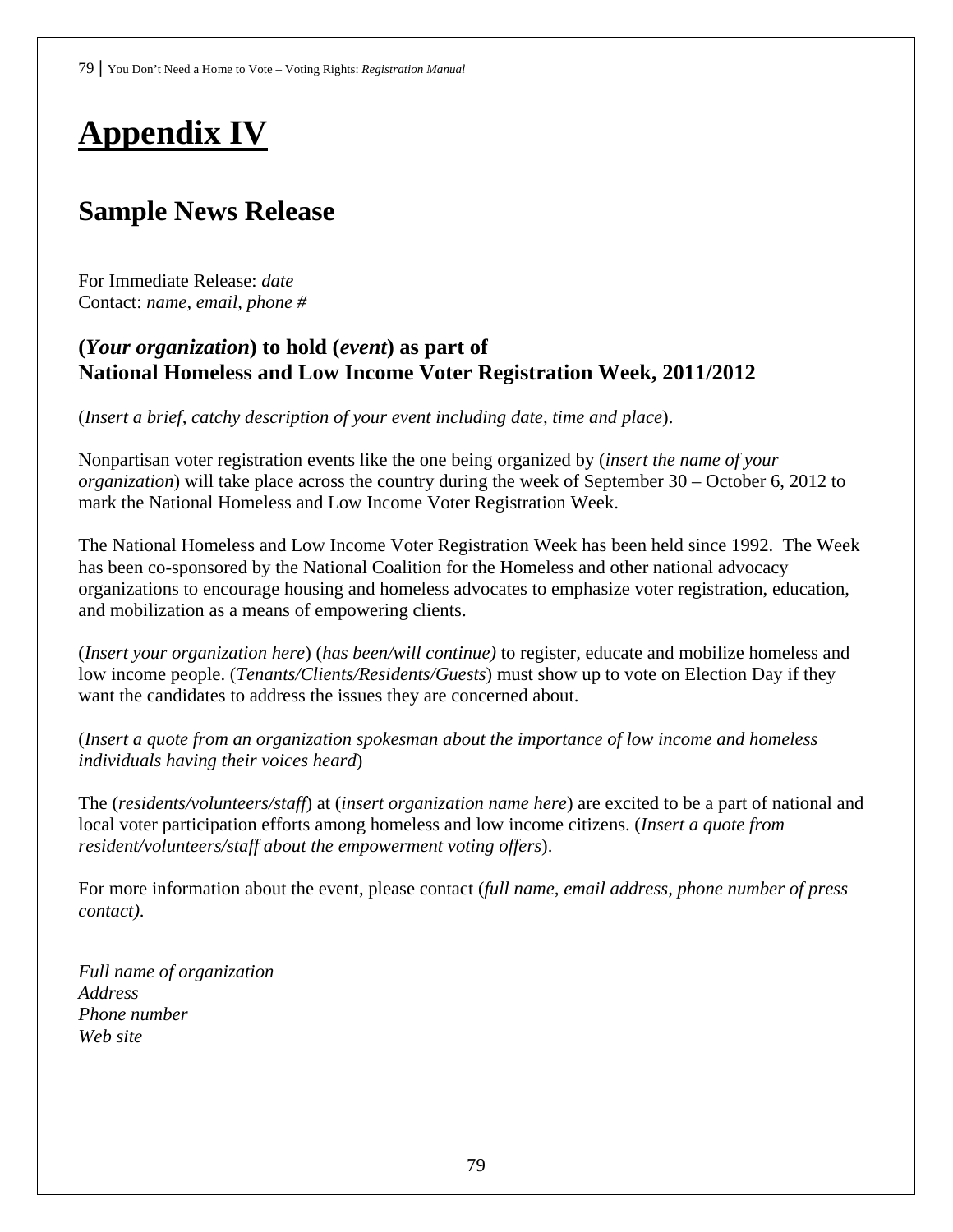# **Appendix V**

## **National and State Resources**

**U.S. Election Assistance Commission (EAC): [eac.gov](http://www.eac.gov/)**

**U.S. Department of Justice (DOJ): [justice.gov](http://www.justice.gov/)**

**Listings of congressional districts**: **[house.gov](http://www.house.gov/)**

**Find your county: [naco.org/Counties/Pages/CitySearch.aspx](http://www.naco.org/Counties/Pages/CitySearch.aspx)**

## **State Board of Election Websites:**

Alabama: [sos.state.al.us/Elections/Default.aspx](http://www.sos.state.al.us/Elections/Default.aspx) Alaska: [elections.Alaska.gov](http://www.elections.alaska.gov/) Arizona: [azsos.gov/election](http://azsos.gov/election) Arkansas: [sos.state.ar.us/elections.html](http://sos.state.ar.us/elections.html) California: sos.ca.gov/elections/ Colorado: [sos.state.co.us/pubs/elections/main.htm](http://www.sos.state.co.us/pubs/elections/main.htm) Connecticut: [sots.ct.gov/sots/cwp/view.asp?a=3&Q=415810&sotsNav=|](http://www.sots.ct.gov/sots/cwp/view.asp?a=3&Q=415810&sotsNav=|%20)  Delaware: [elections.delaware.gov](http://elections.delaware.gov/) District of Columbia: [dcboee.org/home.asp](http://www.dcboee.org/home.asp) Florida: [election.dos.state.fl.us/](http://election.dos.state.fl.us/) Georgia: [sos.georgia.gov/elections/](http://sos.georgia.gov/elections/) Hawaii: [hawaii.gov/elections/](http://hawaii.gov/elections/) Idaho: [idahovotes.gov/](http://www.idahovotes.gov/) Illinois: [elections.state.il.us/](http://www.elections.state.il.us/) Indiana: [in.gov/sos/elections/](http://www.in.gov/sos/elections/) Iowa: [sos.state.ia.us/elections/](http://www.sos.state.ia.us/elections/) Kansas: [voteks.org/](http://www.voteks.org/) Kentucky: [sos.ky.gov/elections/](http://sos.ky.gov/elections/) Louisiana: [sos.louisiana.gov/tabid/68/Default.aspx](http://www.sos.louisiana.gov/tabid/68/Default.aspx) Maine: [maine.gov/sos/cec/elec/](http://www.maine.gov/sos/cec/elec/) Maryland: [elections.state.md.us](http://www.elections.state.md.us/) Massachusetts: [sec.state.ma.us/ele/eleidx.htm](http://www.sec.state.ma.us/ele/eleidx.htm) Michigan: [michigan.gov/sos/0,1607,7-127-1633---,00.html](http://www.michigan.gov/sos/0,1607,7-127-1633---,00.html) Minnesota: [sos.state.mn.us/index.aspx?page=4](http://www.sos.state.mn.us/index.aspx?page=4) Mississippi: [sos.ms.gov/elections.aspx](http://www.sos.ms.gov/elections.aspx) Missouri: [sos.mo.gov/elections](http://www.sos.mo.gov/elections) Montana: [sos.mt.gov/Elections/index.asp](http://sos.mt.gov/Elections/index.asp) Nebraska: [sos.ne.gov/elec/voter\\_info.html](http://www.sos.ne.gov/elec/voter_info.html) Nevada: [sos.state.nv.us/elections](http://sos.state.nv.us/elections) New Hampshire: [sos.nh.gov/electionsnew.html](http://www.sos.nh.gov/electionsnew.html) New Jersey: [njelections.org](http://www.njelections.org/) New Mexico: [sos.state.nm.us/sos-elections.html](http://www.sos.state.nm.us/sos-elections.html)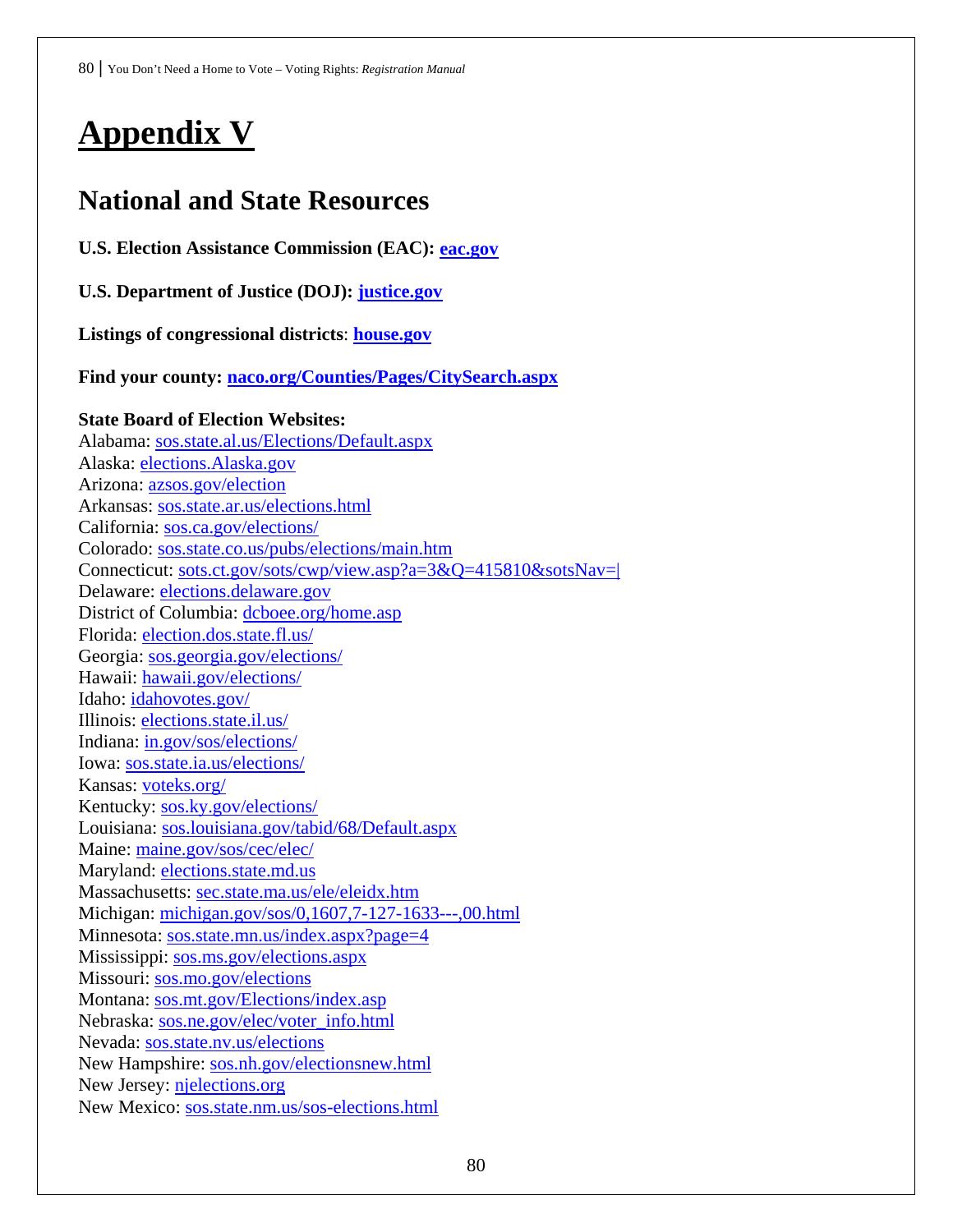New York: [elections.state.ny.us](http://www.elections.state.ny.us/) North Carolina: [sboe.state.nc.us](http://www.sboe.state.nc.us/) North Dakota: [nd.gov/sos/electvote](http://nd.gov/sos/electvote)  Ohio: [sos.state.oh.us/SOS/voter.aspx](http://www.sos.state.oh.us/SOS/voter.aspx) Oklahoma: [ok.gov/elections/](http://www.ok.gov/elections/) Oregon: [sos.state.or.us/elections](http://www.sos.state.or.us/elections) Pennsylvania: [dos.state.pa.us/portal/server.pt/community/voting\\_and\\_\\_elections/12363](http://www.dos.state.pa.us/portal/server.pt/community/voting_and__elections/12363) Rhode Island: [elections.state.ri.us](http://www.elections.state.ri.us/) South Carolina: [scvotes.org](http://www.scvotes.org/) South Dakota: [sdsos.gov/electionsvoteregistration/electionsvoteregistration\\_overview.shtm](http://www.sdsos.gov/electionsvoteregistration/electionsvoteregistration_overview.shtm) Tennessee: [tennessee.gov/sos/election/](http://www.tennessee.gov/sos/election/) Texas: [sos.state.tx.us/elections/index.shtml](http://www.sos.state.tx.us/elections/index.shtml) Utah: [elections.utah.gov](http://elections.utah.gov/) Vermont: [uselections.com/vt/vt.htm](http://www.uselections.com/vt/vt.htm) Virginia: [sbe.virginia.gov/cms](http://www.sbe.virginia.gov/cms) Washington: [sos.wa.gov/elections/Default.aspx](http://www.sos.wa.gov/elections/Default.aspx) West Virginia: [sos.wv.gov/elections/Pages/default.aspx](http://www.sos.wv.gov/elections/Pages/default.aspx) Wisconsin: [gab.wi.gov/elections-voting](http://gab.wi.gov/elections-voting) Wyoming: [soswy.state.wy.us/Elections/Elections.aspx](http://soswy.state.wy.us/Elections/Elections.aspx)

## **National Organizations**

#### **Advancement Project**

The organization seeks to produce social change by helping marginalized communities claim their rights. They partner with community organizations, bringing them the tools of legal advocacy and strategic communications to dismantle structural exclusion.

1220 L Street, NW, Suite 850 Washington, DC 20005 Tel: (202) 728-9557 Fax: (202) 728-9558 Email: [ap@advancementproject.org](mailto:ap@advancementproject.org) Web: [advancementproject.org](http://www.advancementproject.org/)

#### **Alliance for Justice**

A national association of more than 100 organizations dedicated to advancing justice and democracy. Premised on the belief that all Americans have the right to secure justice in the courts and to have our voice heard when government makes decisions that affect our lives. The website contains information for nonprofits about how to legally get involved with election activity.

11 DuPont Circle NW 2nd Floor Washington, DC 20036 Tel: (202) 822-6070 Fax: 202-822-6068 Web: [afj.org](http://afj.org/)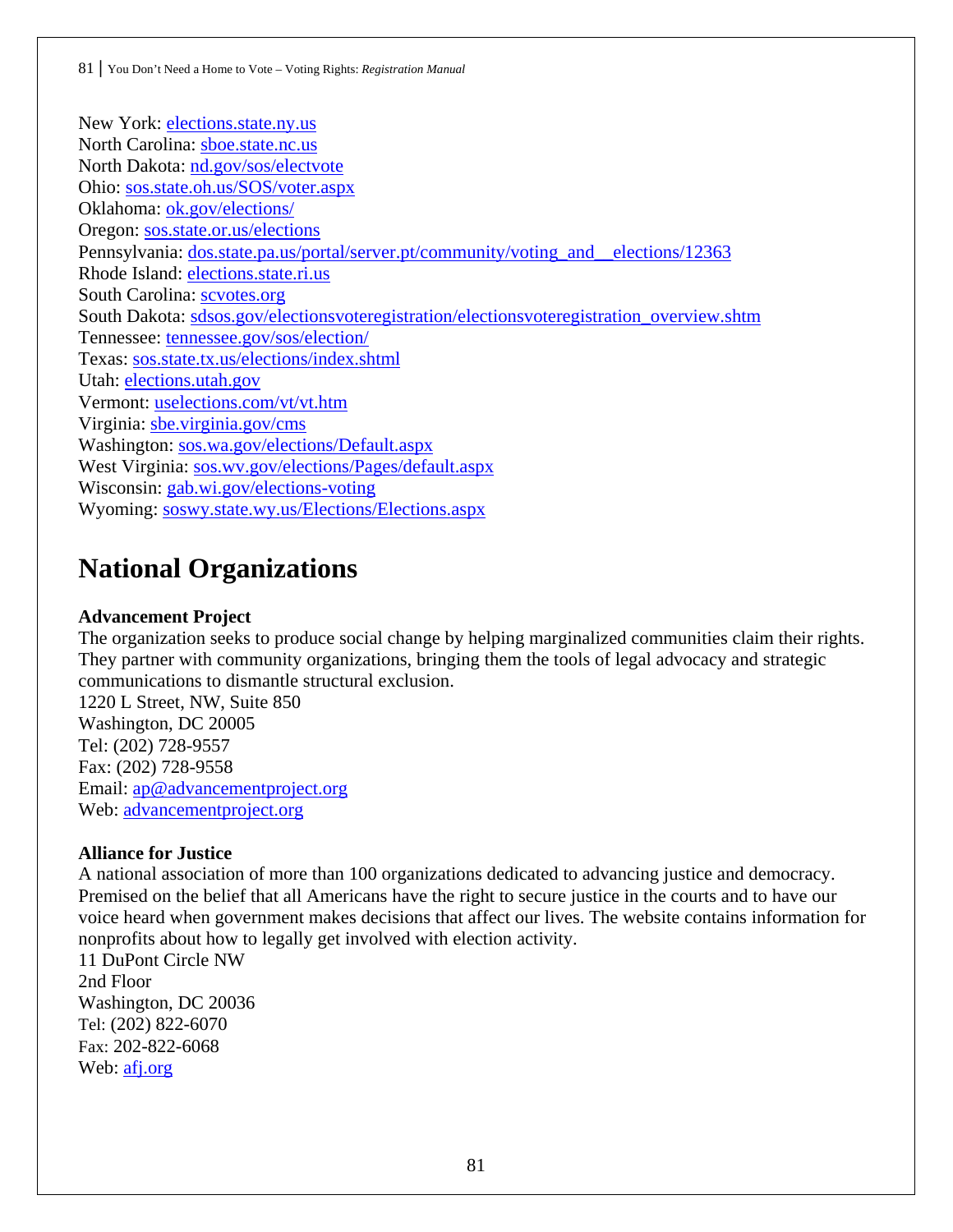### **FairVote**

FairVote acts to transform our elections to achieve universal access to participation, a full spectrum of meaningful ballot choices and majority rule with fair representation for all. 6930 Carroll Avenue Suite 61 Takoma Park, MD 20912 Tel: (301)270-4616 Fax: 301-270-4133 Email: [info@fairvote.org](mailto:info@fairvote.org) Web: [fairvote.org](http://www.fairvote.org/)

### **Lawyers Committee for Civil Right under Law: National Campaign for Fair Elections**

The organization is at the forefront of the legal struggle to achieve equality and protect advances in voting rights for racial and ethnic minorities and other traditionally disenfranchised groups. Eric Marshall: Campaign Manager 1401 New York Ave NW Washington DC 20005 Tel: (202) 662-8315 Fax: 202-783-0857 Email: [eric@nationalcampaignforfarielections.org](mailto:eric@nationalcampaignforfarielections.org) Web: [lawyerscommittee.org/projects/voting\\_rights](http://www.lawyerscommittee.org/projects/voting_rights)

### **Leadership Conference on Civil Rights**

A coalition charged by its diverse membership of more than 200 national organizations to promote and protect the civil and human rights of all persons in the United States. 1629 K Street NW Washington DC 20006 Tel: (202) 466-3311 Website: [civilrights.org/voting-rights](http://www.civilrights.org/voting-rights) 

### **National Coalition for the Homeless**

NCH is an advocacy organization with the goal of creating the systemic and attitudinal changes necessary to prevent and end homelessness while ensuring that the immediate needs of those experiencing homelessness are met. The organization's "You Don't Need a Home to Vote" is a homeless/low-income voting rights and non-partisan registration/education/get-out-the-vote campaign. Begun in 1992, the campaign uses a five-pronged strategy of registration, education, get-out-the-vote, state and federal legislation, and litigation. The campaign seeks to protect and promote a homeless/low income person's right to vote, ensuring that people who are homeless or low-income maintain an active role and voice in shaping their futures.

2201 P Street NW Washington DC 20037-1033 Tel: (202) 462-4822 Fax: 202-462-4823 Email: [info@nationalhomeless.org](mailto:info@nationalhomeless.org) Website: [nationalhomeless.org](http://nationalhomeless.org/)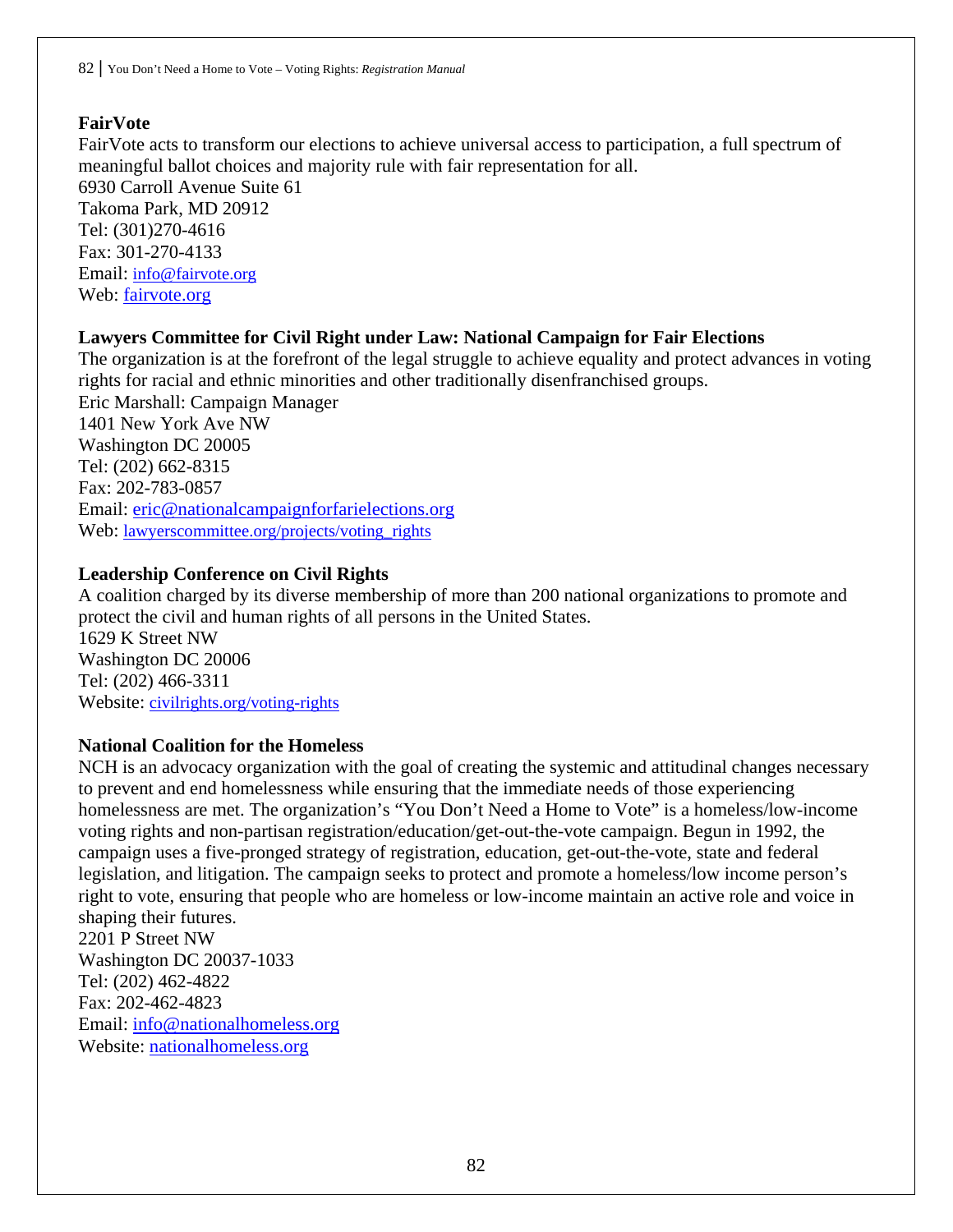### **National Law Center for Homelessness and Poverty**

An organization that works to prevent and end homelessness by serving as the legal arm of the nationwide movement to end homelessness. The website contains advocacy information about protecting the right to vote for people who are homeless and low-income.

1411 K Street NW, Suite 1400 Washington, DC 20005 Tel: (202) 638-2535 Email: [nlchp@nlchp.org](mailto:nlchp@nlchp.org)  Web: www.nlchp.org

#### **Nonprofit Voter Engagement Network (NVEN)**

An organization dedicated to expanding the role of America's nonprofits in voting and elections. The organization works with state nonprofit VOTE initiatives and their website provides resources and tools for 501(c)(3) nonprofits to help their communities participate and vote. 89 South Street, Suite 203 Boston, MA 02111 Tel: (617) 357-VOTE (8683)

Email: [gpillsbury@nonprofitvote.org](mailto:gpillsbury@nonprofitvote.org)  Web: [nonprofitvote.org/index.php](http://www.nonprofitvote.org/index.php)

#### **People for the American Way**

An organization that is working toward a vibrant, diverse democratic society in which everyone is treated equally under the law, given the freedom and opportunity to pursue their dreams, and encouraged to participate in our nation's civic and political life.

2000 M Street NW, Suite 400 Washington, D.C. 20036 Tel: (202) 467-4999 Web: [pfaw.org/issues/the-right-to-vote](http://www.pfaw.org/issues/the-right-to-vote) 

### **Project Vote Smart**

A non-partisan, non-profit 501(c) (3) organization aimed at encouraging voter registration and turnout. At their website, you can find out who your elected officials are and where they stand on various issues, as well as find information about voter requirements and the voting process in each state.

Philipsburg, MT 59858 Tel: (406) 859-8683 Email: [comments@votesmart.org](mailto:comments@votesmart.org) Web: [votesmart.org](http://www.votesmart.org/)

#### **Sentencing Project**

People with felony convictions can vote in many states, but the laws are different state-by-state. This website gives information for each state. 1705 DeSales Street, NW Washington, DC 20036 Tel: (202) 628-0871 Email: [staff@sentencingproject.org](mailto:staff@sentencingproject.org) Web: [sentencingproject.org/template/page.cfm?id=133](http://sentencingproject.org/template/page.cfm?id=133)